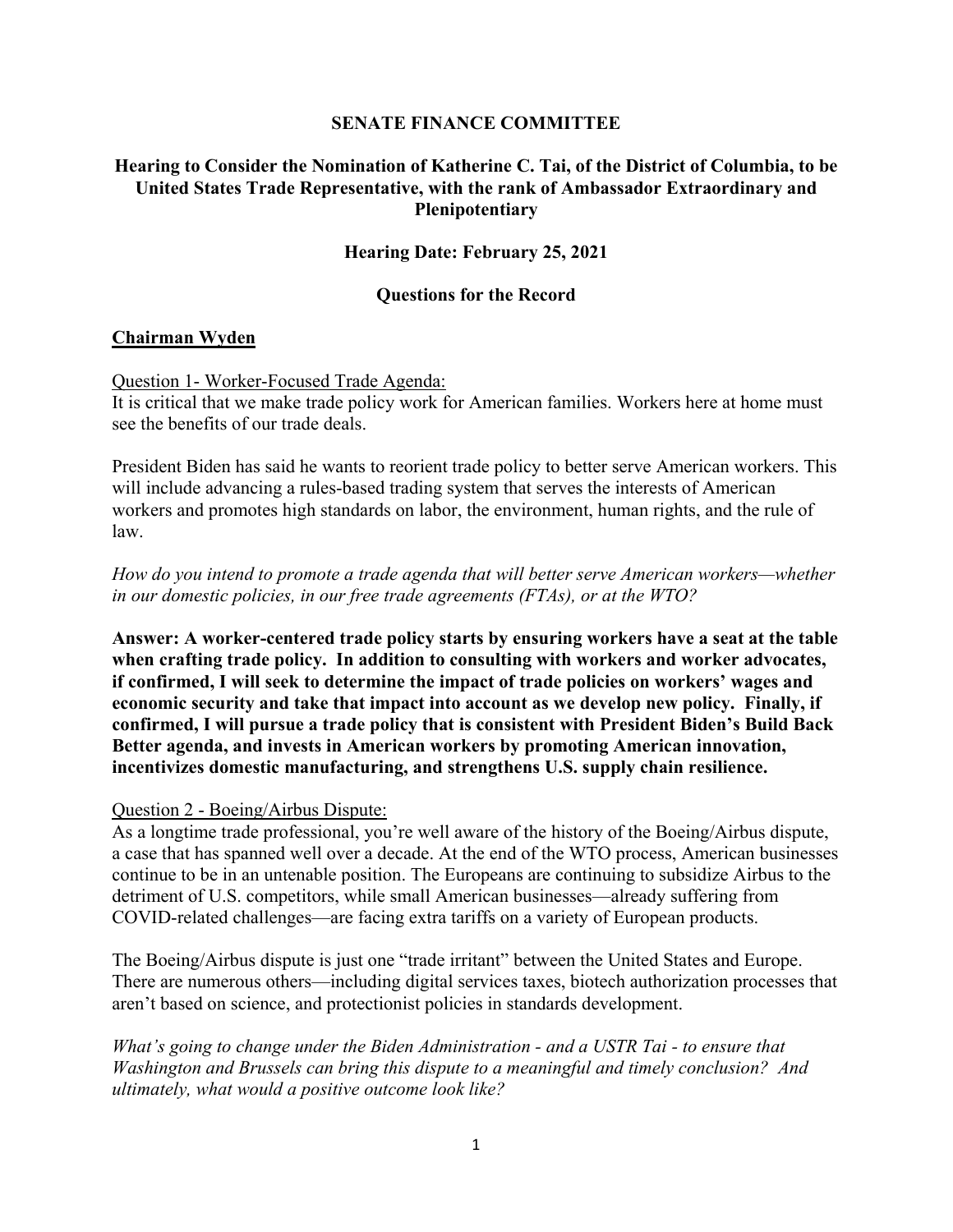# **Answer: The Boeing/Airbus WTO litigation has been ongoing for more than 15 years. If confirmed, I will make it a priority to resolve this long-running dispute in a way that ensures Boeing and its workers can compete on a level playing field.**

### Question 3 - WTO Reform:

It was not always clear that the previous administration saw the value in the WTO. In contrast, the Biden Administration has pledged to work with our allies and re-engage in multilateral institutions like the WTO.

That said, there has been bipartisan agreement that the WTO is in need of reform. There are numerous issues with the institution—from the lack of meaningful negotiations, to failure to comply with notification and transparency requirements, to ongoing concerns regarding the Appellate Body.

# *Where do you recommend the United States start in restoring the WTO to a functioning and useful institution?*

**Answer: If confirmed, I will work to re-engage with like-minded partners who similarly recognize the importance and necessity of WTO reform. Since the founding of the General Agreement on Tariffs and Trade (GATT) in 1947, U.S. leadership has been critical at every juncture when the global trade system has required a major update. This will be difficult work that may take some time, but I remain hopeful that with proper U.S. leadership, we can achieve the necessary reforms.**

*How can the United States support the incoming Director General, Dr. Okonjo-Iweala, in building consensus and ultimately ensuring that the WTO makes the needed reforms?*

**Answer: If confirmed, I will work closely with Dr. Okonjo-Iweala, following her own historic appointment, to tackle these challenges in a practical and constructive manner. Dr. Okonjo-Iweala brings a wealth of knowledge from her 25 years of experience at the World Bank and her two terms as Nigeria's Finance Minister. She is widely respected for her leadership and management skills. The U.S. stands ready to assist her in building the consensus required to achieve the much-needed reforms.**

# **Ranking Member Crapo**

### Question 1:

USMCA includes a number of groundbreaking commitments for a U.S. trade agreement. Unfortunately, it appears Mexico is taking a number of steps in the wrong direction. In agriculture, Mexico is maintaining or enacting new restrictions on U.S. agriculture that lack any scientific justification, including on potatoes, biotech crops, and glyphosate. In the energy industry, Mexico seems to be discriminating against U.S. businesses to favor state-owned PEMEX.

*If confirmed, would you use all the tools available under USMCA, including dispute settlement, if we do not see progress on these issues in the next few months?*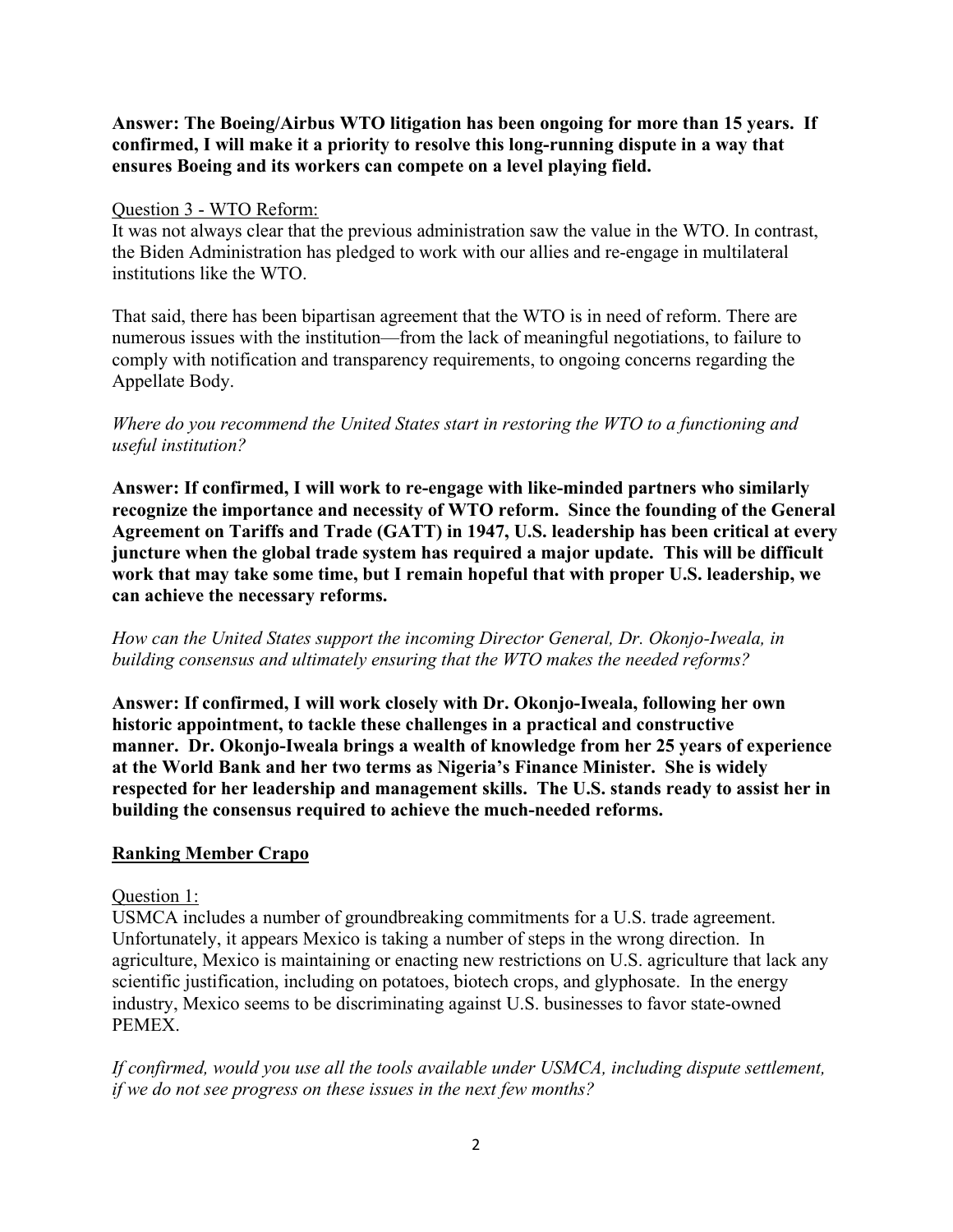**Answer: If confirmed, I will review the reports of discriminatory action against U.S. agriculture and in Mexico's energy sector that you have highlighted, and I will consult with stakeholders and Congress on these issues. I commit to quickly engage the Mexican government if it violates the agreement and to use all dispute settlement tools to fully enforce USMCA whenever necessary.**

### Question 2:

America's innovative industries are second to none. From creative content to digital commerce to pharmaceutical research, America's innovators are what have gotten us through the pandemic–and will get us out of it. We need to preserve our leadership in this field. To that end, I want to ask two specific questions:

The USTR Special 301 report is anticipated to be released in April. This congressionally mandated report is intended to assess whether trading partners provide effective IP protection.

*Do you agree that the focus of the report must to be call out countries and practices that injure Americans interests rather than more abstractly address what IP measures may benefit the interests of our trading partners.* 

**Answer: The Special 301 process is among the critical tools in USTR's toolbox to monitor our trading partners' intellectual property practices. If confirmed, I will focus on leveraging Special 301 to resolve practices that harm America's innovators.**

*Would you support the appointment of a Chief Innovation and Intellectual Property Negotiator at USTR?*

**Answer: If confirmed, I will consult with this Committee and Congress on its intentions when it created that position, and more broadly, your views on how USTR can best accomplish our shared goal of ensuring that our trade agreements benefit American innovators.**

# Question 3:

USMCA curtailed the ability of American citizens to have recourse to investor-state dispute settlement. The Senate Finance Committee's report on the USMCA Implementation Act raised serious concerns about that curtailment.

With respect to ISDS, it provides recourse in a particularly challenging situation: when a U.S. citizen has been wronged by a foreign government, and would like to be heard in a forum other than courts controlled by that government. In this respect, ISDS has often been claimed to further the rule of law by removing incentives for corruption and politicization of courts. Finally, TPA 2015 contained a negotiating objective related to investment that, among other things, required the Administration to seek "to improve mechanisms used to resolve disputes between an investor and a government." Accordingly, the Committee is of the view that the approach to ISDS in USMCA raises concerns.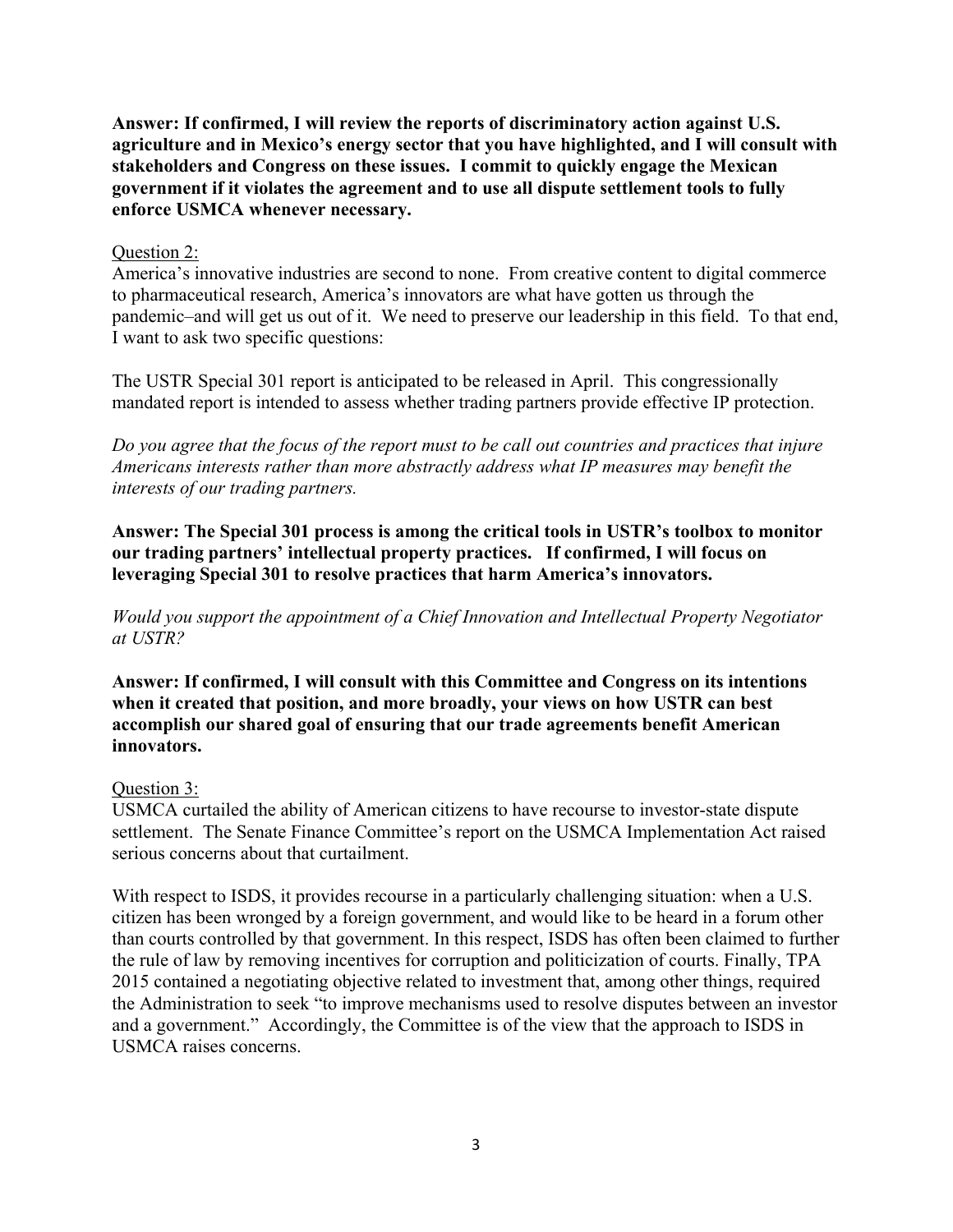### *If confirmed, would you be willing to:*

- *a. be a champion for these Americans by undertaking state to state dispute settlement on their behalf; and*
- *b. follow TPA's instruction to improve mechanisms to resolve disputes between an investor and government?*

**Answer: President Biden has stated that he does not believe corporations should get special tribunals in trade agreements that are not available to other organizations. He opposes the ability of private corporations to attack labor, health, and environmental policies through investor-state dispute settlement. If confirmed, I will pursue a trade agenda consistent with the Biden-Harris Administration's Build Back Better agenda.**

#### Question 4:

I have concerns about the power of technology companies. However, I am concerned that the EU is using such concerns as fig-leaf for discriminatory measures against U.S. businesses, including unreasonable digital services taxes or through measures that appear to target American companies in particular, like the Digital Services Act.

*Are you willing to aggressively challenge these types of measures whether through use of Section 301 or through WTO dispute settlement?*

**Answer: The previous Administration started Section 301 investigations in response to the digital service taxes introduced by a number of countries, but it then suspended the introduction or implementation of specific remedies to allow time for negotiations. If confirmed, I will review the status of those actions and will work with my colleagues at the Treasury Department to address digital services taxes as part of the multilateral effort to address base erosion and profit shifting through the OECD/G20 process.**

### Question 5:

I am deeply concerned about the impact of subsidized and dumped Canadian lumber imports on American businesses and jobs. Canada has been engaged in a total war style of litigation to force us to settle.

*Can you commit me to me that if confirmed, you will aggressive defend our trade remedy measures on Canadian lumber, including by allocating whatever resources are necessary to mount a successful defense?*

**Answer: The Department of Commerce and U.S. International Trade Commission have repeatedly found that the U.S. lumber industry is harmed by Canadian subsidies and unfair trade practices. If confirmed, I commit to working with other agencies and departments to ensure that U.S. trade laws and remedies are employed to counter unfair trade practices and to aggressively defending those laws.**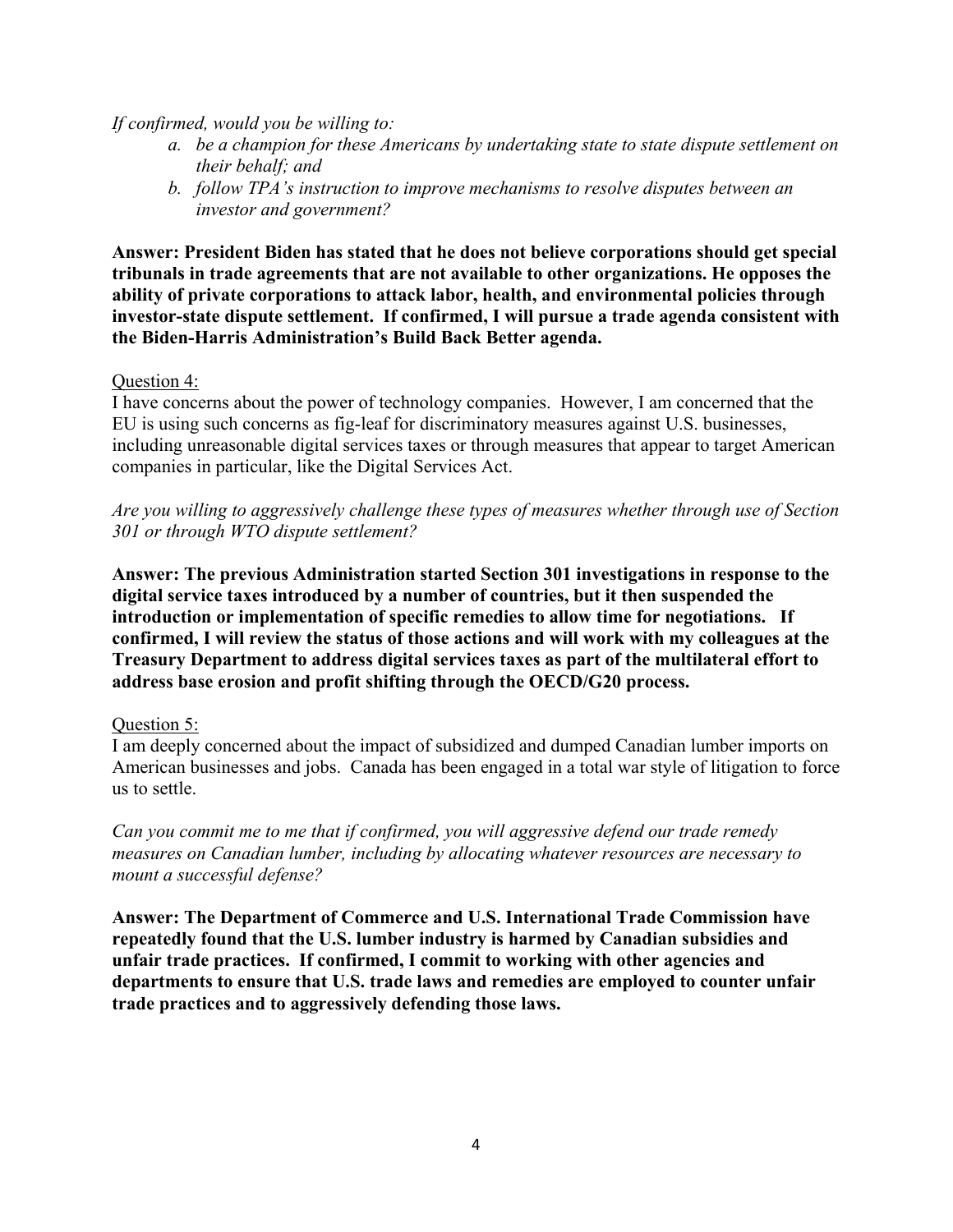### Question 6:

A number of exclusions from Section 301 tariffs expire soon, including on personal protective equipment. The need for such equipment is not going away anytime soon. Moreover, the pandemic has made it more difficult for many companies to relocate supply chains.

*Considering that one of the criteria for granting an exclusion was severe economic harm, are you willing to support:*

- *a. extending exclusions currently in force until the end of the year;*
- *b. restoring exclusions that have expired, with retroactive relief for import duties the recipients have had to pay since the exclusion expired; and*
- *c. reopen the process for companies to apply again for exclusions based on unanticipated challenges they are facing as a result of the pandemic?*

**Answer: China's track record on using unfair practices to acquire U.S. technology, to the detriment of U.S. innovators and workers, is well-established. During the last administration, USTR conducted an investigation against unfair trade practices in China under Section 301 of the Trade Act of 1974, and found that China engages in unfair trade acts policies and practices related to intellectual property, innovation and technology transfer. To address those findings, the United States imposed tariffs on products from China. If confirmed, I will work with Congress to ensure that those tariffs are appropriately responsive to China's practices; account for their impact on U.S. businesses, workers and consumers; and support the U.S. response to the COVID-19 pandemic.**

### Question 7:

*What is the status of negotiations with Mexico to:*

- *a. improve access for U.S. potatoes;*
- *b. ensure timely approval of biotech crops;*
- *c. avoid implementation of a ban on glyphosate; and*
- *d. stop discrimination of U.S. firms participating in Mexico's energy sector.*

*If negotiations do not result in progress soon, are you willing to undertake dispute settlement?*

**Answer: If confirmed, I will review Mexico's compliance with its USMCA obligations with respect to U.S. agricultural imports and in the energy sector and the status of any discussions to obtain that compliance. I commit to fully enforcing the USMCA.**

### Question 8:

*What is the status of the USMCA dispute with Canada concerning dairy tariff-rate quotas? Will you continue the dispute?*

**Answer: I understand the important gains that were secured in the USMCA for U.S. dairy producers. At the end of last year, the previous administration requested consultations with Canada regarding its allocation of tariff-rate quotas. If confirmed, I will review the status of this dispute and will use the tools available to USTR to ensure that our dairy producers benefit from the USMCA.**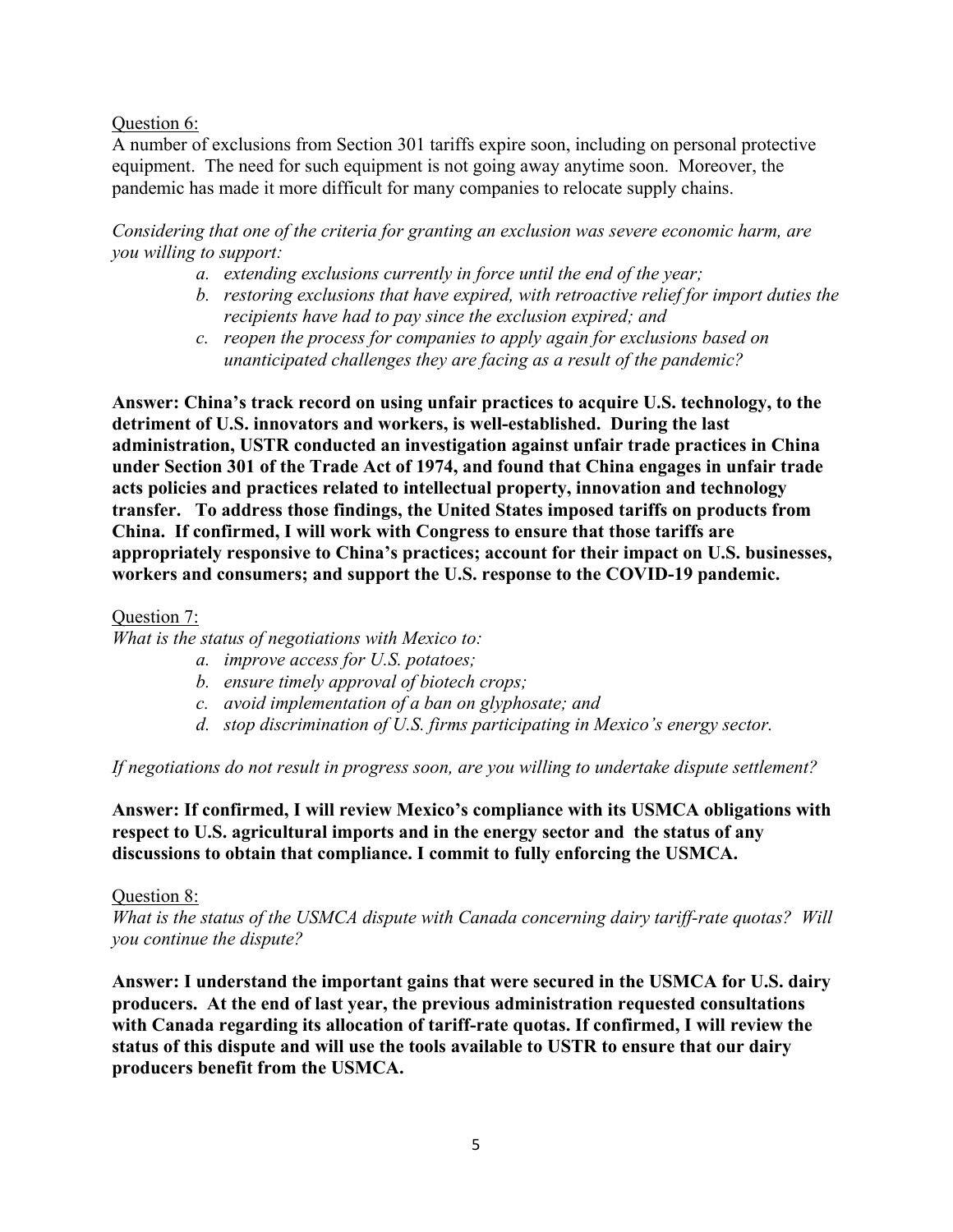### Question 9:

*Please provide a breakdown of how the Trade Enforcement Trust Fund was utilized in the last fiscal year, including by reference to particular enforcement action.*

# **Answer: If confirmed, I will work to provide you with the requested information about the Trade Enforcement Trust Fund.**

# Question 10:

WTO reform is of great interest to many Members of this Committee. In particular, there are bipartisan concerns about overreach by the WTO Appellate Body. While I see some utility in second-level review, we need to ensure reforms that stop activism by the Appellate Body, including through rulings that have undercut our trade remedy laws and environmental conservation measures.

*What are some concrete reforms that you think are necessary to ensure the Appellate Body operates as intended?*

**Answer: Over the years, the Appellate Body has overstepped its authority and erred in interpreting WTO agreements in a number of cases, to the detriment of the United States and other WTO members. In addition, the Appellate Body has failed to follow existing rules created to ensure that disputes are resolved in a timely manner. Reforms are needed to ensure that the underlying causes of such problems do not resurface and that the Appellate Body does not diminish the rights and obligations of WTO members.**

Question 11:

I am deeply concerned by various statements suggesting European Union officials are adopting a set of discriminatory measures targeting successful U.S. technology firms. For example, EU officials have been reported as stating that they are targeting a "hit list" of U.S. technology companies. The French finance minister states that he is building a "new empire" of European industrial powerhouses to resist American rivals. Other officials indicate that EU digital sovereignty "is as much about the United States as it is about China." This discriminatory rhetoric is reflected in the proposed Digital Markets Act and other new regulations that target U.S. tech companies while intentionally shielding EU digital and non-digital competitors from scope.

*As USTR, how will you fight back against EU efforts to set the regulatory playbook for the world and to discriminate against US tech exports?*

# **Answer: If confirmed, I will use a wide range of trade tools to address discriminatory practices that hinder U.S. workers and firms, including practices that discriminate against U.S. digital and technology exports.**

# Question 12:

I am deeply concerned about data localization requirements. The European Union attempts to be invoking privacy concerns in the WTO E-commerce negotiations as an excuse to allow it to engage in protectionist practices with respect to data.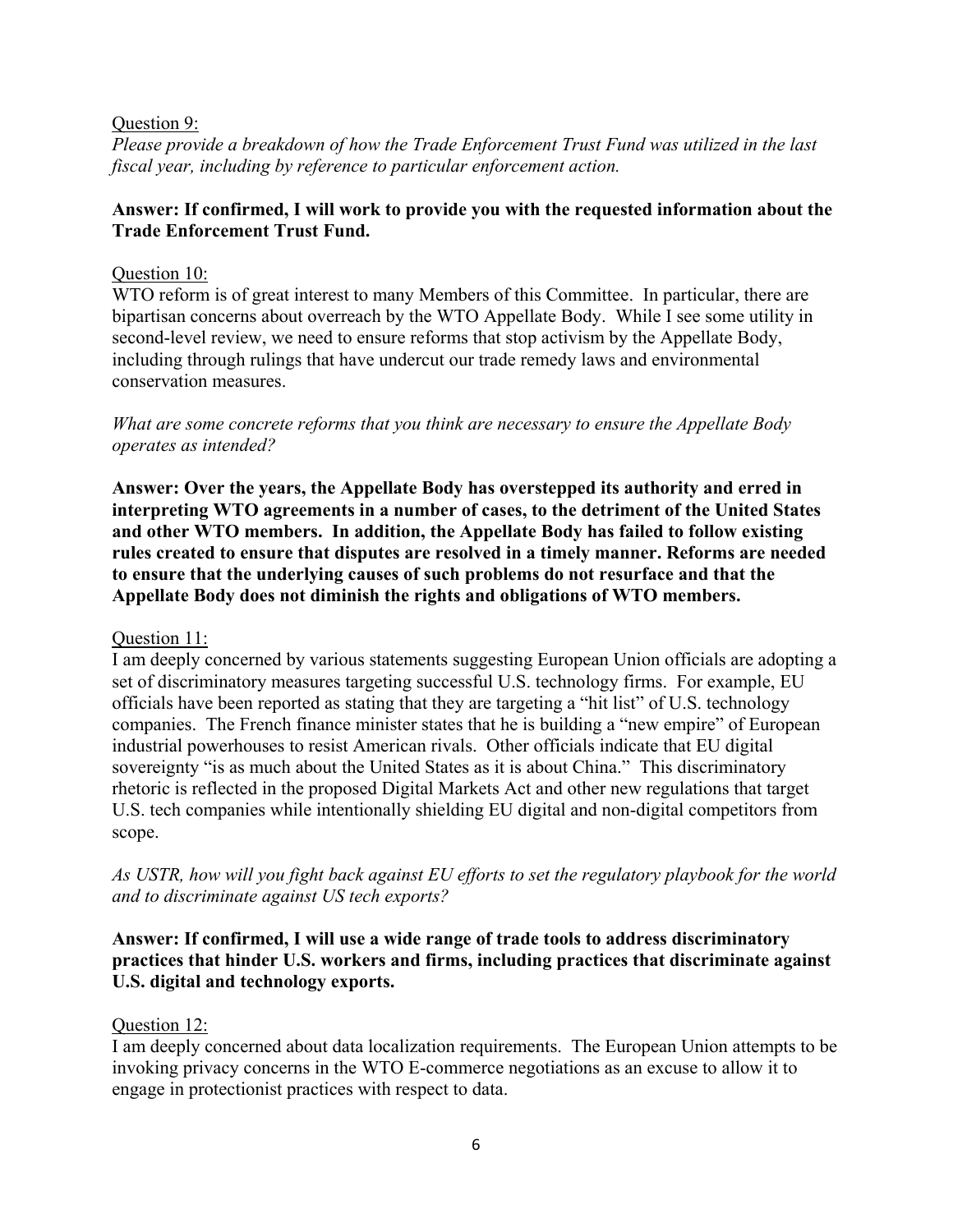*Do you agree that that United States should not accept the EU's proposed exception to allow countries to engage in data localization?*

**Answer: To participate in today's global economy, U.S. companies need the ability to access networks, transfer data and use secure data centers of their choice. If confirmed, I commit to using the tools at my disposal to ensure that American workers and innovators are able to compete effectively abroad.** 

### Question 13:

The innovation of American pharmaceutical firms is what may ultimately lead us out of the pandemic. Accordingly, many are dismayed that the provision to provide regulatory data protection for biologic drugs was stripped from USMCA—especially since the term of regulatory data protection in U.S. law passed with overwhelming support.

*Do you agree that our trade agreements need to include provisions to ensure the innovations of America's pharmaceutical firms are properly protected?*

**Answer: America's world-class pharmaceutical industry plays an important role in ensuring our health security. Proper protection of American pharmaceutical innovation is absolutely vital for ensuring the competitiveness of the industry. If confirmed, I commit to examining what provisions are appropriate and necessary to safeguard American innovation in each trade agreement.**

### Question 14:

One of your responsibilities will be overseeing the public interest review process for Section 337 orders issued by the U.S. International Trade Commission ("ITC")—an agency noted for both its objectiveness and thoroughness. The ability to restrict infringing imports through Section 337 is a key cornerstone of U.S. intellectual property rights (IPR) protection. Given the bipartisan concerns regarding theft of U.S. intellectual property, this is no time to weaken Section 337 and no time to send a signal to our trading partners that we are weak on IPR protections.

*Can you confirm whether you agree that disapproval of Section 337 orders should only occur in exceedingly rare circumstances?"*

**Answer: Under Section 337, the President is required to engage in a policy evaluation of the ITC's determination to issue exclusion and cease and desist orders. This authority is assigned to the USTR. If confirmed, I commit to reviewing ITC orders in line with the relevant policy considerations as envisioned by Congress and as outlined in the legislative history of Section 337.**

### Question 15:

The Trump Administration was right to confront China's rampant theft of U.S. intellectual property, and its failure to provide adequate market access to American businesses.

*Do you believe the United States should continue to address these concerns by pursuing a Phase 2 deal with China?*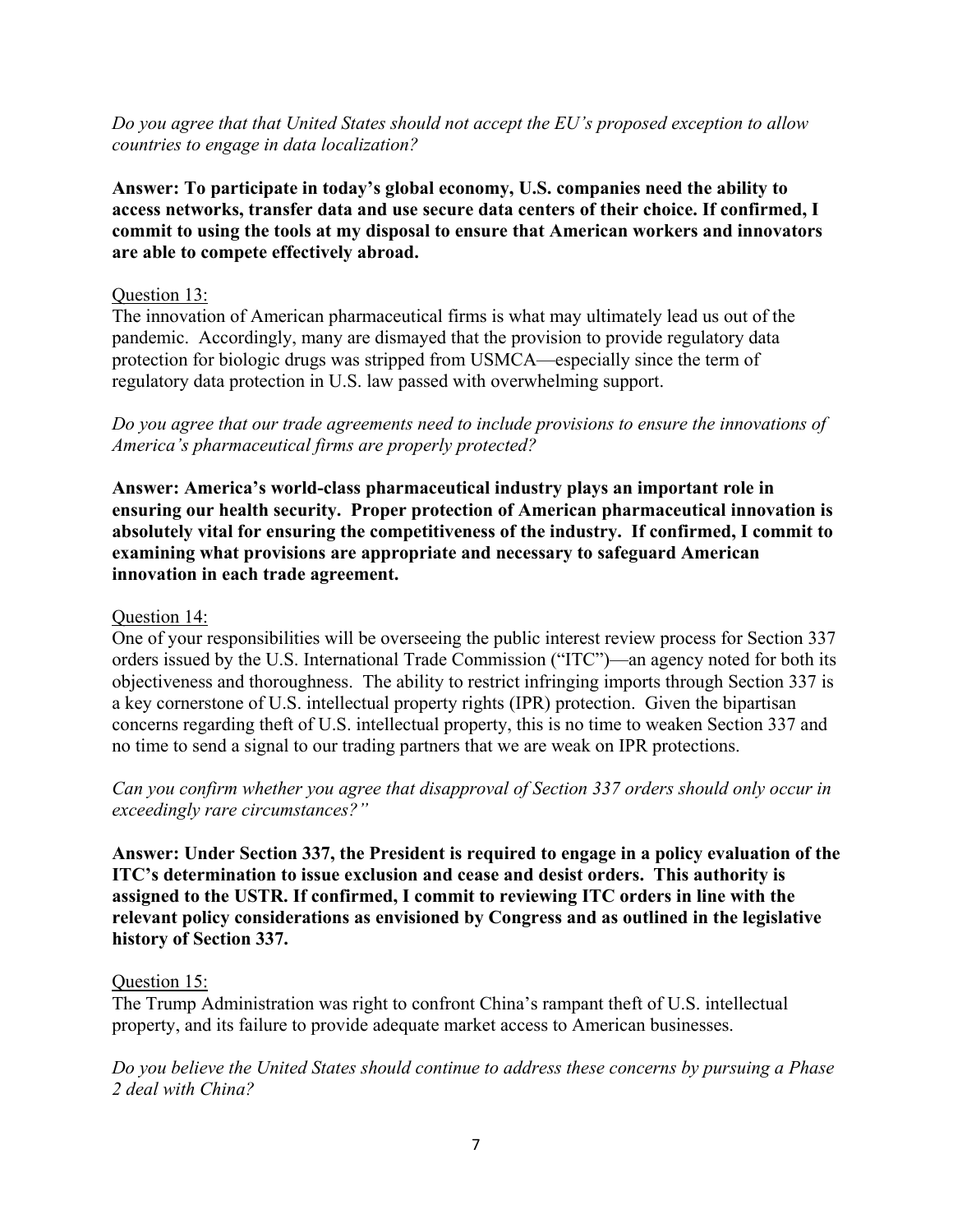**Answer: The Biden-Harris Administration is engaged in a review of the policies in place to respond to China's coercive and unfair trade practices, including the problems that you have noted. I understand that a comprehensive strategy to confront the China challenge will be formulated based on that review. If confirmed, I intend to explore every possible option available to address our longstanding concerns with China's intellectual property theft and inadequate market access.**

### Question 16:

China is moving forward with enhanced market access in the Asia Pacific region through the Regional Comprehensive Economic Partnership. It is vital that we engage with this part of the world so America writes the rules rather than China.

*How do you plan to strengthen our economic relations with countries in the Asia-Pacific region, including those that are members of the Comprehensive and Progressive Trans-Pacific Partnership?*

**Answer: America's economic and national security is strongest when we work with our allies. It is critical that the United States engage in various regional initiatives to forge rules and norms that reflect our values, particularly in the fast-growing Asia-Pacific region. If confirmed, I will make engagement with the Asia-Pacific region a priority.**

# Question 17:

The USTR Chief Agricultural Negotiator in my view should be someone who has experience with negotiations for agricultural market access, including a strong understanding of sanitary and phytosanitary (SPS) issues.

*Do you agree?*

# **Answer: Yes.**

### Question 18:

I am concerned about including the type of platform immunity reflected in Section 230 of the Communications Decency Act ("CDA 230") in our trade agreements. The Internet today is very different from when Congress passed CDA 230, and accordingly a number of bills have been introduced on both sides of the aisle to reform CDA 230. I have concerns that Congress's hands will be tied if we include this type of commitment in our trade agreements.

*Please provide your views on whether we should include provisions that reflect CDA 230 type immunity in our trade agreements.*

**Answer: There are a wide variety of views on this issue, and I commit to consulting with the relevant stakeholders, including Congress, on this and other provisions of our trade agreements.**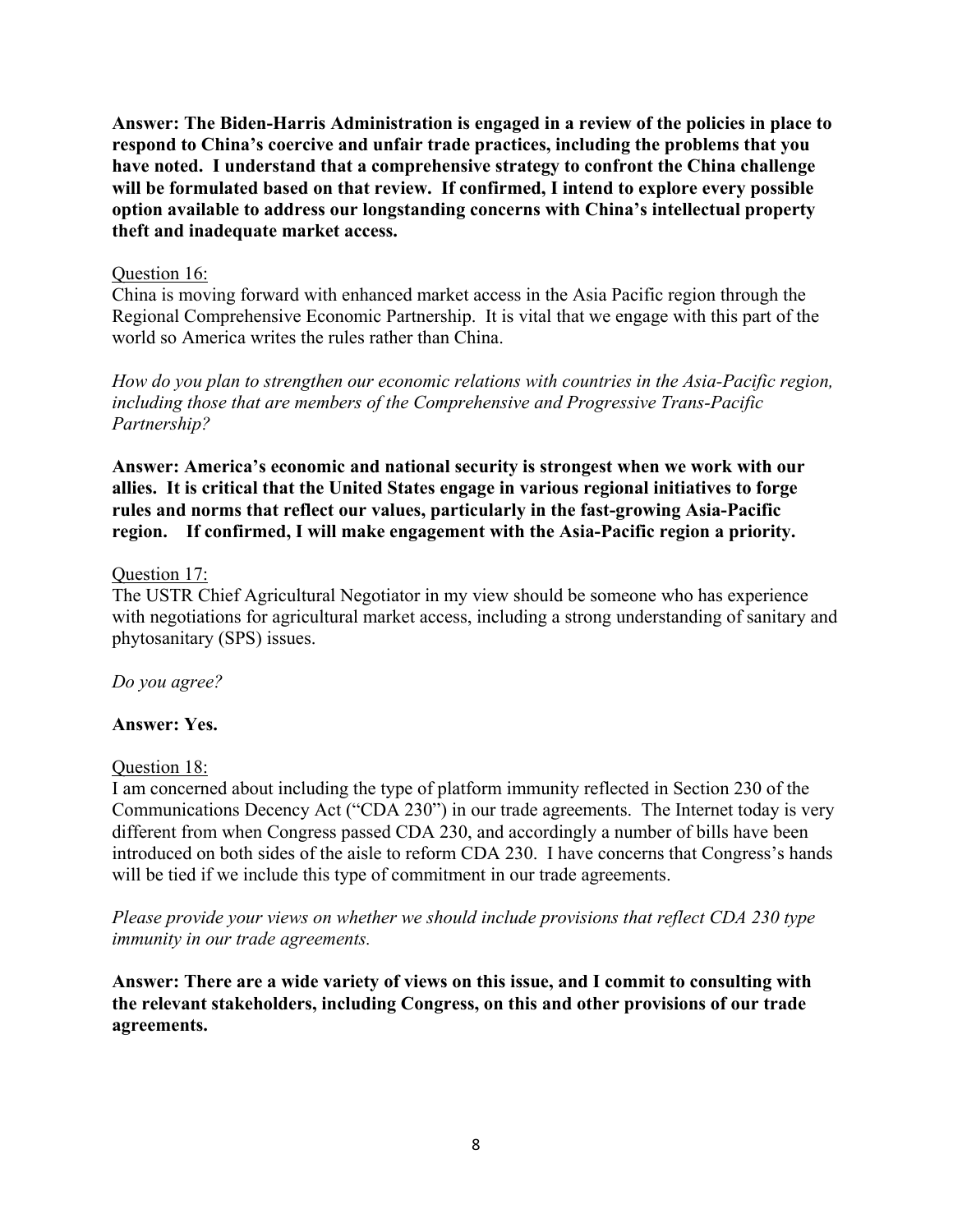### Question 19:

The Miscellaneous Tariff Bill (MTB) was not reauthorized last year. This hurts our manufacturers who rely on various inputs covered by the tariff relief in the bill.

# *Do you agree that:*

- *a. we need to provide the type of tariff relief provided for in the MTB;*
- *b. the process for determining which goods should be covered by the MTB should be objective and transparent; and*
- *c. that the process for the International Trade Commission to evaluate petitions for inclusion in the MTB has been a major improvement in developing the MTB?*

# **Answer: If confirmed, I commit to working closely with Congress on renewal of the Miscellaneous Tariff Bill.**

# Question 20:

*What thoughts do you have on the U.S.-Israel economic relationship and potential avenues to expand this crucial partnership? I would be particularly interested in your views concerning a successor Agreement on Trade in Agricultural Products.*

# **Answer: The U.S.- Israel economic relationship is one of our nation's strongest. If confirmed, I look forward to working with your office to identify agricultural products that could benefit from expanded trade between the two countries.**

### Question 21:

Article 1, section 8 of the U.S. Constitution vests authority over trade with Congress.

*Do you agree that the U.S. Trade Representative should not table any potential text for a trade agreement without providing it to this Committee first, even if the Administration does not intend to submit the agreement for congressional approval?*

# **Answer: If confirmed, I commit to close consultations with the Senate Finance Committee on trade negotiations. I will work closely with the Committee to identify ways to improve the flow of information in the development of trade policy.**

### Question 22:

Not only does the U.S. Constitution provide Congress authority over trade, the treaty clause provides that all treaties must be approved by the U.S. Senate. I am concerned by rumors that the Administration may try to indirectly bind the United States to treaties the Senate has not confirmed by amending existing trade agreements to mandate the parties abide by various international agreements that never secured Senate approval.

### *Can you confirm that you will not support such efforts?*

**Answer: If confirmed, I will work closely with Congress to ensure U.S. trade policy reflects existing statutory and international obligations and will implement it consistent with the treaty clause of the U.S. Constitution.**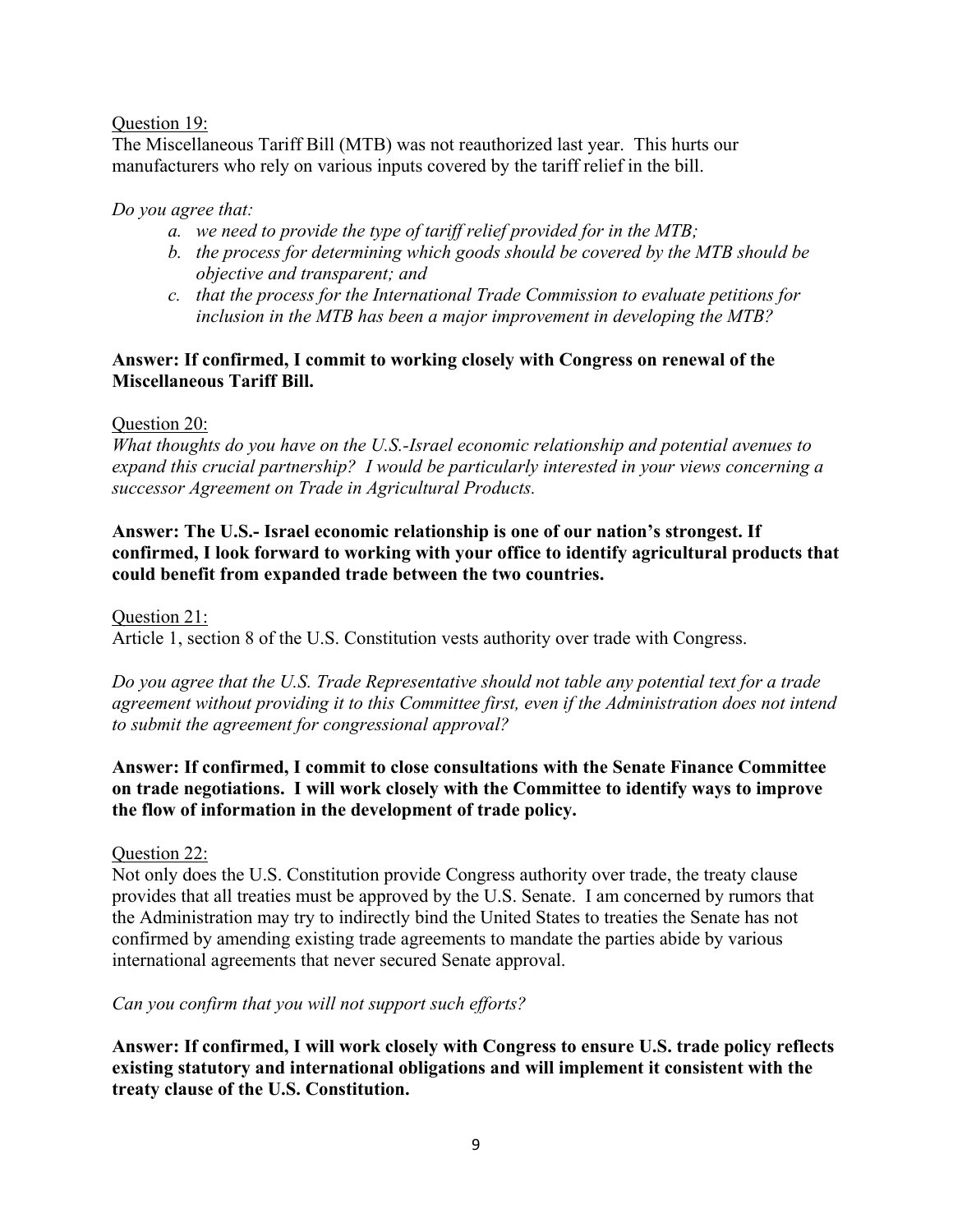### Question 23:

*As you saw during the Finance Committee hearing, there is bipartisan interest in the UK and Kenya negotiations. Please provide your view on whether we should try to conclude the UK and Kenya trade agreement negotiations this year.*

**Answer: In 2020, the United States officially launched negotiations to establish free trade agreements with Kenya and the United Kingdom. Since announcing the negotiations, the United States completed two rounds of negotiations with Kenya and four rounds of negotiations with the United Kingdom. If confirmed, I plan to review the state of the negotiations with the United Kingdom and Kenya, and, in consultation with Congress, chart a path forward that reflects the Biden-Harris Administration's commitment to a trade policy that prioritizes the interest of America's working families.** 

#### Question 24:

*Do you agree that Trade Promotion Authority (TPA)—particularly the provision reflected in 19 U.S.C. § 4203—requires that USTR provide the Committee access to any proposals or negotiating text proffered by our trading partners in any negotiation taking place under the auspices of TPA, regardless of how they are characterized, including as a "non-paper?"*

**Answer: If confirmed, I commit to consult with the Senate Finance Committee on trade negotiations. I will work closely with the Committee to identify ways to improve the flow of information in the development of trade policy.**

#### **Senator Stabenow**

Question 1:

If confirmed, you will have a major role in how the U.S. confronts and combats China's unfair trade practices.

*Is the United States prepared and positioned to confront China's unfair trade practices and competitive ambitions?* 

**Answer: The Biden-Harris Administration is engaged in a review of the policies in place to respond to China's coercive and unfair trade practices. I understand that a comprehensive strategy to confront the China challenge will be formulated based on that review.**

*What kind of bi-lateral and multi-lateral approaches will this Administration establish regarding trade policy in Asia?* 

**Answer: The Biden Administration recognizes that America is stronger when it works with allies to address the unfair trade practices that distort the playing field in the Asia-Pacific region and disadvantage America's exporters and workers. If confirmed, I will be prepared to use a variety of approaches, including bilateral and multilateral ones, to tackle these challenges.**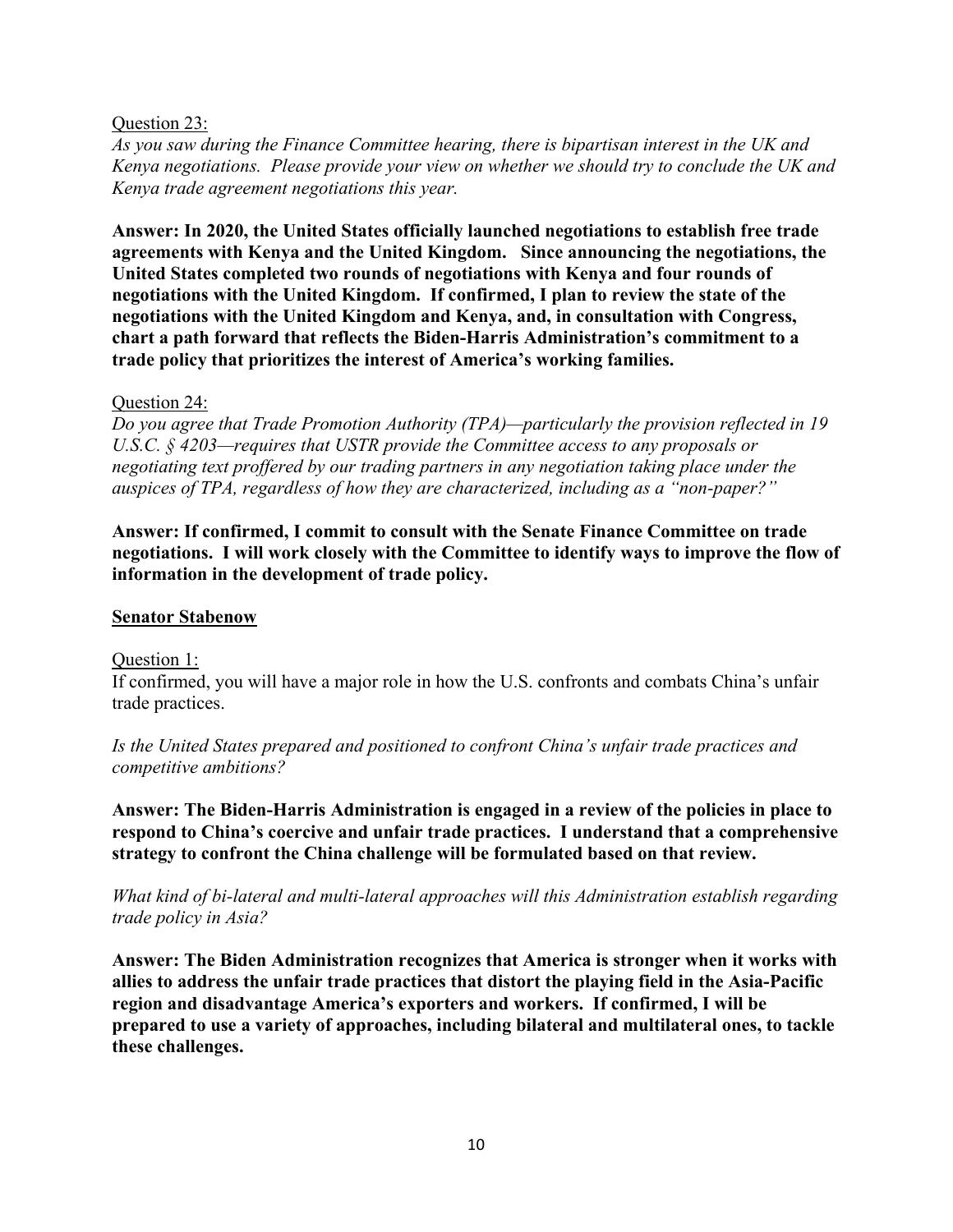# Question 2:

China is also a critical market for many Michigan farmers. From apples and cherries, to soybeans and dairy products, exports help drive the agricultural economy. China's purchases have surged recently, but are still below the short-term commitments in the "Phase One" deal, and China's opaque regulatory system poses many problems like years-long delays in approving new biotechnology traits.

*What opportunities do you see for U.S. producers in China going forward?*

**Answer: America's farmers depend on stable access to the Chinese market. If confirmed, I commit to working with you to ensure that China's market is open and stays open to U.S. agricultural products.**

*What is your strategy to rebuild and expand this and other critical export markets for food and agricultural products?* 

# **Answer: If confirmed, I look forward to working with your office to identify new export markets for U.S. agriculture products.**

# Question 3:

We know that years of Chinese IP theft has given China a competitive advantage in global technology space.

*What types of export controls or other restrictions do you think the U.S. should place on China to address this?*

**Answer: China's illicit practices with regard to intellectual property theft have harmed American innovators, manufacturers, and workers. Export controls and other restrictions can play an important role in counteracting these harms. If confirmed, I will work actively with other federal agencies to determine the export controls and other restrictions necessary to respond to China's illicit practices.**

### Question 4:

As you know, polysilicon is the foundational material necessary to produce solar cells and modules, semiconductors, and next generation batteries. For several years, an array of Chinese unfair trade and industrial policies has targeted and threatened the US polysilicon industry and resulted in China capturing nearly the entire global solar supply chain. This puts at risk US national security and clean energy interests, as well as critical US manufacturing jobs in Michigan. The Chinese Government committed to open its market to US polysilicon exports as part of "Phase 1", but so far it has broken that commitment.

### *How will you prioritize a resolution to this issue?*

**Answer: If confirmed, I will make resolving this issue, as well as other unfulfilled commitments of the Phase One Agreement, an important part of my engagement with Chinese trade officials.**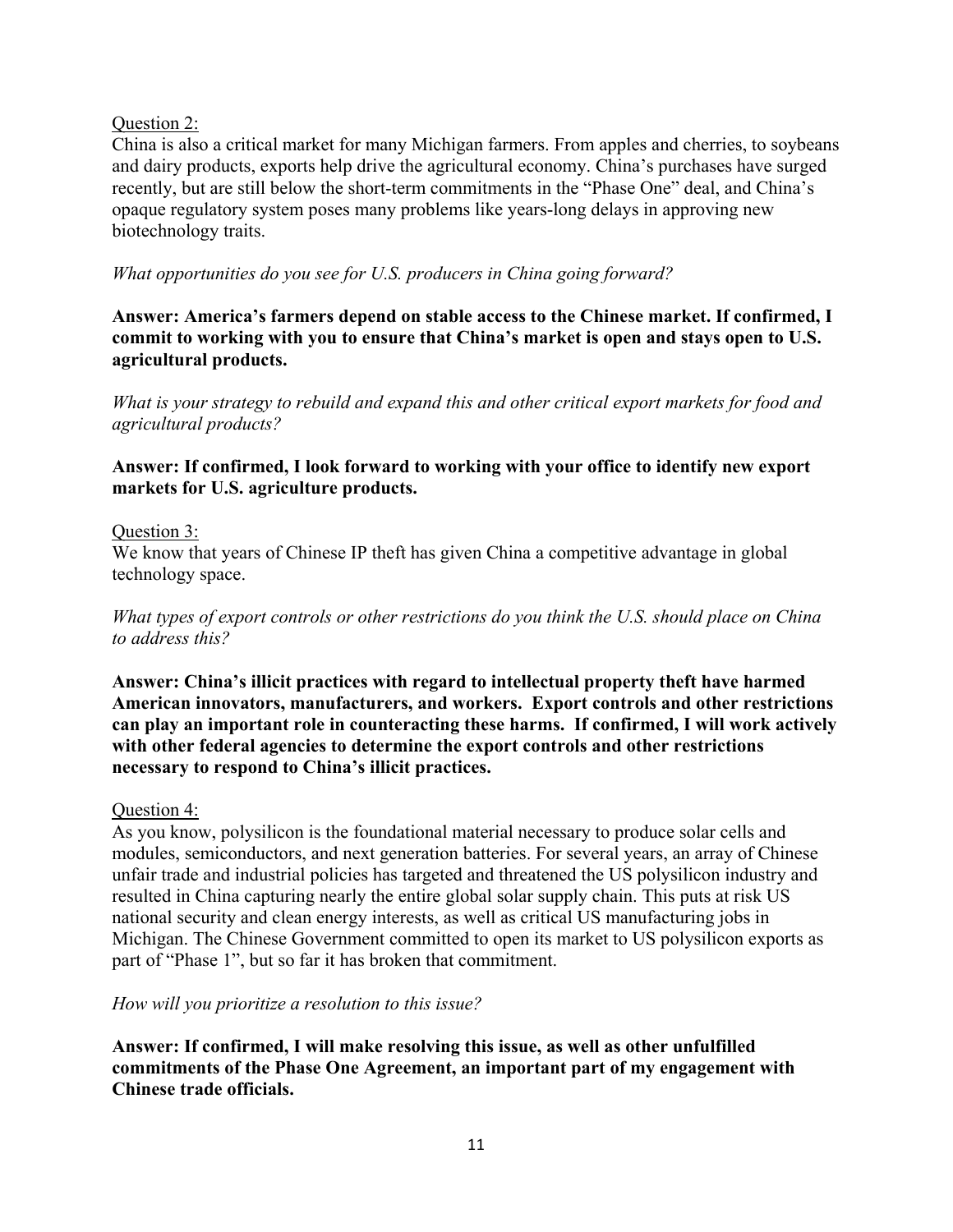# Question 5:

Last year Senator Thune and I led a letter with 61 bipartisan Senators urging USDA and USTR asking them to prioritize market access assurances for common food names that our food manufacturers, exporters, and producers use in their products. Many countries outside of North America exploit protections meant for valid geographical indications to limit competition and block imports.

*Will you commit to working with USDA on this issue in future U.S. trade negotiations and agreements to ensure the continued use of common food names?*

**Answer: The United States secured historic protections for common food names in the USMCA. If confirmed, I commit to working with USDA on this issue to build on that success, and to prioritize the use of common food names during future trade negotiations.**

# **Senator Grassley**

# Question 1:

*If confirmed, how will you use the tremendous leverage the United States has to revitalize the WTO's negotiating function so that the rules reflect the modern economy, including ecommerce?*

**Answer: The WTO negotiating function has failed to keep pace with changes in the global economy. WTO rules need to be updated to reflect developments that have unfolded over the past quarter-century, particularly in the digital economy. If confirmed, I commit to work with like-minded partners to ensure that any new rules are high-standard ones that reflect the Build Back Better agenda.**

*What reforms would the Biden Administration be interested in pursuing to WTO's Appellate Body?*

**Answer: Over the years, the Appellate Body has overstepped its authority and erred in interpreting WTO agreements in a number of cases, to the detriment of the United States and other WTO members. In addition, the Appellate Body has failed to follow existing rules created to ensure that disputes are resolved in a timely manner. If confirmed, I commit to seeking a comprehensive range of reforms to address these shortcomings.**

### *Do you think China should be accorded developing country status at the WTO?*

**Answer: If the WTO is going to succeed in promoting equitable economic development, it is critical that the institution rethink the ability of countries to self-select developing country status. The rules for special and differential treatment should be reserved for those countries whose development indicators and global competitiveness actually warrant such flexibilities; they should not be abused by countries that are already major trading powers.**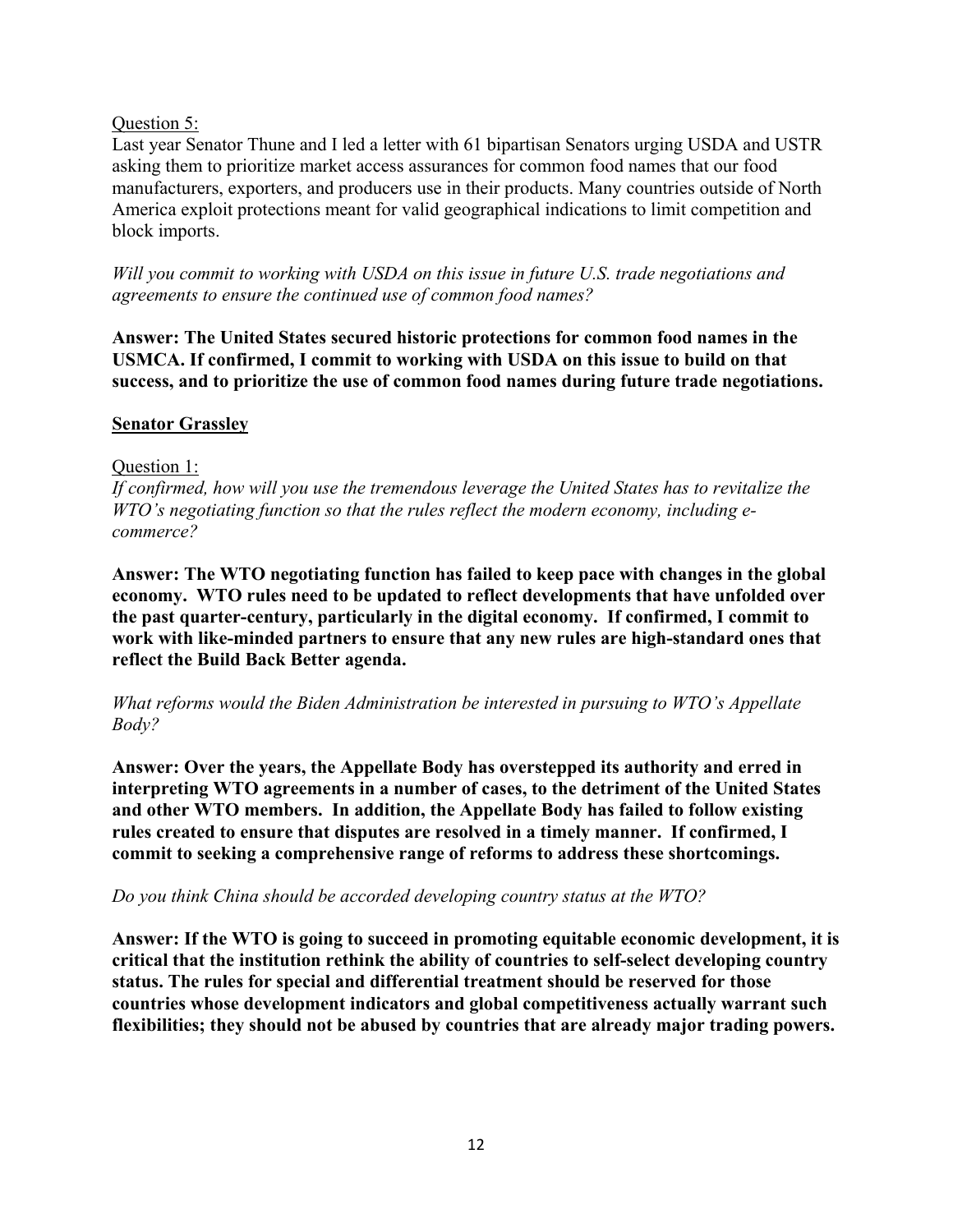# Question 2:

Mexican President Lopez Obrador recently issued a decree that would ban glyphosate, a widelyused U.S. crop protection tool, and would ban GMO corn in Mexican diets- both by 2024. These actions have the potential for major trade disruption and could put Iowa corn farmers in the position where they must choose between access to the Mexican market or access to critical production tools that have enabled them to farm more sustainably and efficiently.

*If confirmed, would you support enforcement action against Mexico for its violations of USMCA with respect to agricultural biotech approvals?*

# **Answer: Mexico is a critical export market for American agriculture, with nearly \$3 billion of corn exports each year. If confirmed, I will work with USDA to promote U.S. corn exports to Mexico, and commit to fully enforcing the USMCA.**

Mexico had recently approved and started moving to a ten percent ethanol blend, but litigation and stalled regulatory action have caused market uncertainty and stifled the growth of ethanol demand. Moving to a ten percent ethanol blend in Mexico holds the potential of 1.2 billion gallons of additional ethanol demand in North America.

*What steps are you prepared to take with your Mexican counterparts to ensure that they move forward expeditiously with ten percent ethanol blending?*

# **Answer: If confirmed, I will work with USDA and the Department of Energy to protect market access for American ethanol producers in Mexico.**

Question 3:

While I understand the rationale for China Section 301 tariffs, some of those tariffs are hurting U.S. renewable energy producers and job creation, and impeding the introduction of clean energy technologies in the United States, I believe we should be prepared to grant tariff exclusions where appropriate.

*With virtually all of the initial China 301 tariff exclusions now having expired, would you be prepared to stand up a new Section 301 tariff exclusion process for parts used in renewable energy products made in the U.S.?*

**Answer: China's track record of using unfair practices to acquire U.S. technology – to the detriment of U.S. innovators and workers – is well-established. During the last administration, USTR conducted an investigation into China's unfair trade practices under Section 301 of the Trade Act of 1974, and it found that China engages in unfair trade act policies and practices related to intellectual property, innovation and technology transfer. The United States imposed tariffs on products from China to address those findings. If confirmed, I will work with Congress to ensure that those tariffs are appropriately responsive to China's practices and consider the impact on U.S. businesses, workers and consumers.**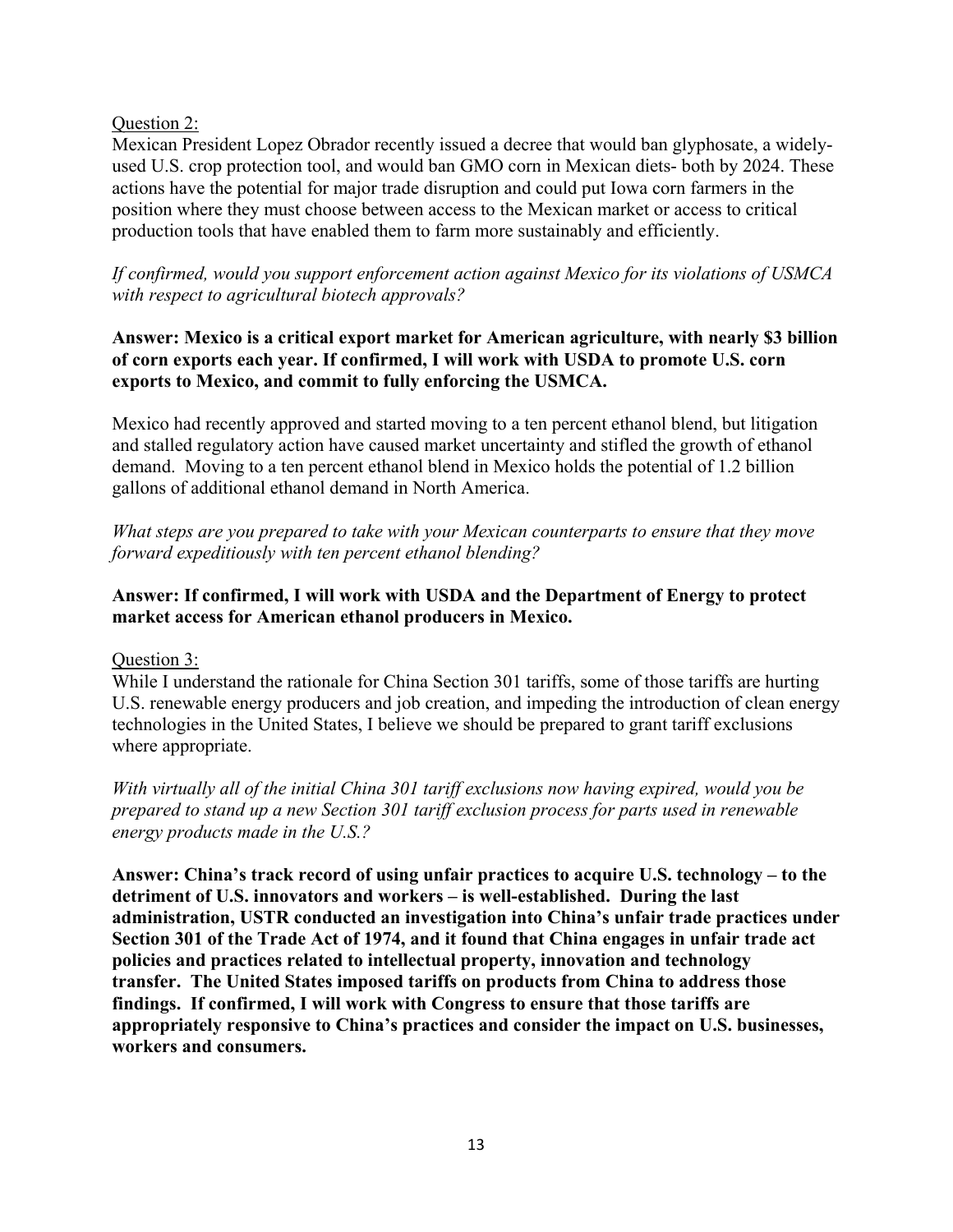# Question 4:

In the Phase One deal, China agreed to "implement a transparent, predictable, efficient, scienceand risk-based regulatory process for safety evaluation and authorization of products of agricultural biotechnology." However, we have seen no domestic movement in Beijing to move towards reforms.

*If confirmed, what steps will you take to ensure that China approves agricultural biotechnology products that are science-based?*

**Answer: U.S. farmers are harmed when our trading partners, particularly China, undertake non-science-based regulatory processes to create barriers against our agricultural exports. If confirmed, I commit to utilizing the tools at my disposal in the Phase One Agreement to ensure that China lives up to the obligations in the agreement.**

# Question 5:

Iowa is a leading hub for amino acid innovation and production for use in animal agriculture throughout the United States. I am concerned that unfair Chinese subsidies to its amino acid industry have resulted in unfair increases in imports of Chinese amino acids such as Lysine and Threonine. These unfair trade practices jeopardize the vitality of U.S. amino acid producers, the U.S. amino acid supply chain, and American corn growers.

*If confirmed, will you include the issue of potential Chinese unfair practices in the amino acid space as part of the Biden Administration's international trade agenda with China? Will you also commit to briefing my office and the relevant Capitol Hill committees on this issue on a biannual basis?*

**Answer: Chinese subsidies have harmed American producers and jeopardized the resiliency of American supply chains in a number of sectors, including amino acids. If confirmed, I will make it a priority to address the full range of unfair Chinese trade practices that disadvantage our farmers and workers and to consult Congress in those efforts.**

# Question 6:

The EU is targeting companies through its digital services taxes, competition proposals, and is threating transatlantic commerce through the invalidation of the Privacy Shield. This is protectionism plain and simple. Equally concerning is the rapid proliferation of many of these policies globally. Unfortunately, rather than working together with the US to set global standards and address shared concerns like China, the EU is moving forward on their own. I did not always agree with the previous administration, but I was a strong supporter of using Section 301 to defend American interests from discrimination abroad.

### *If confirmed, what will your strategy be to stem the growing tide of protectionisms in Europe?*

**Answer: I am aware of the concerns U.S. companies have raised about digital services taxes (DSTs) and the continued free flow of data. Many DSTs were designed by our trading partners in a way that unfairly singles out large U.S. digital platform companies. As you**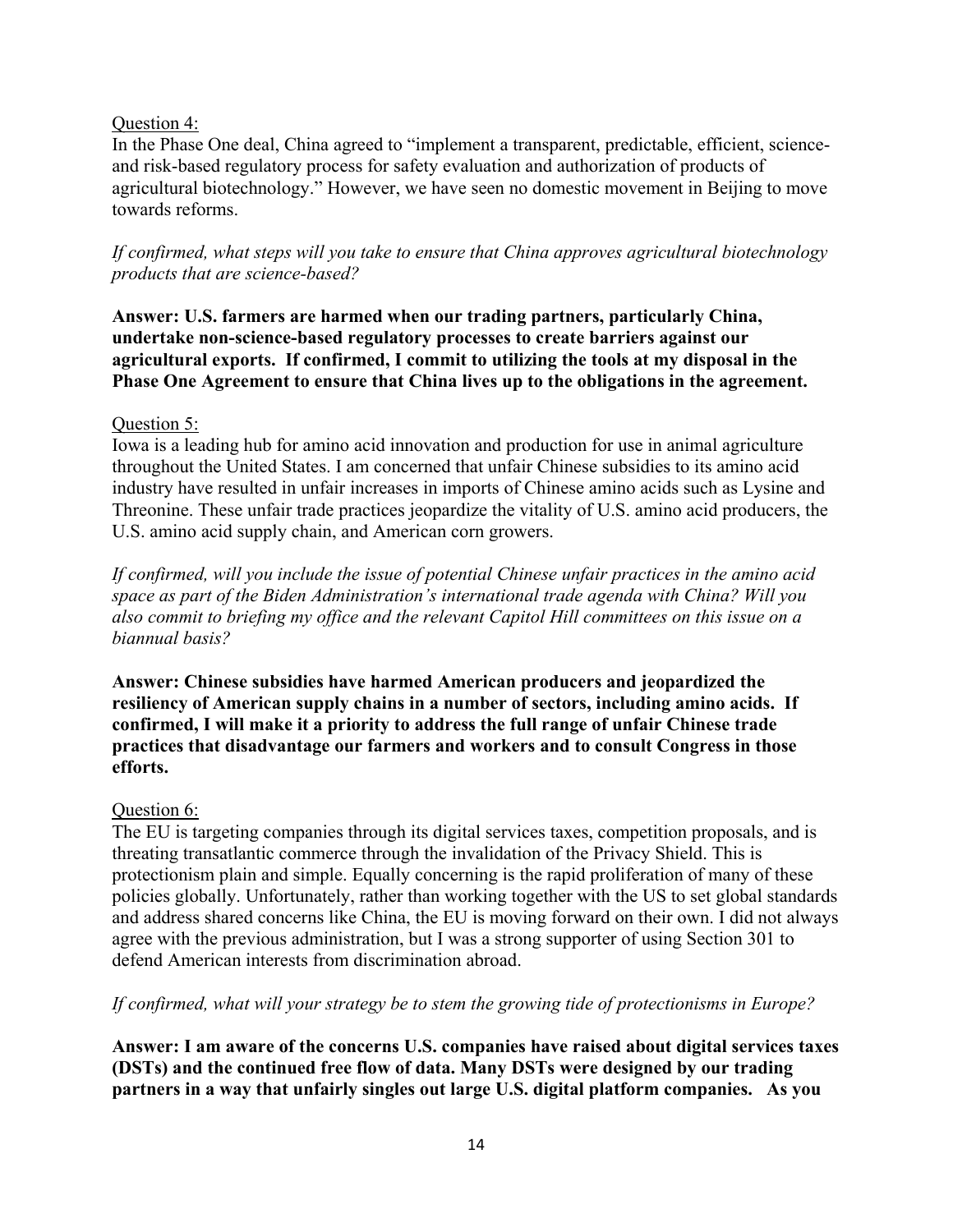**know, the previous Administration started Section 301 investigations against the DSTs introduced by a number of countries but then suspended the introduction or implementation of specific remedies to allow time for negotiations. If confirmed, I will review the status of those actions and will work with my colleagues at the Treasury Department to resolve the digital taxation disputes, and I will use the trade tools available to support the Department of Commerce's effort to conclude an Enhanced Privacy Shield Framework.**

# Question 7:

The European Union is in the process of implementing legislation that will impose new EU antibiotic use restrictions on producers of animal products that export to the EU, a move that could cause serious disruptions. EU regulators are refusing to take into account relevant data from countries outside the EU or to consider use restrictions already in place in the U.S. and elsewhere, as required under WTO rules.

# *How do you intend to deal with this type of EU regulatory protectionism?*

**Answer: I understand the importance of this issue. If confirmed, I commit to holding our trading partners to their WTO commitments with respect to sanitary and phytosanitary measures, the application of standards and other obligations that impact our agricultural exporters.**

### Question 8:

*President Biden has said he would like to renegotiate aspects of the CPTPP if the U.S. were to sign the agreement. If confirmed, what aspects of the agreement would you change?*

# **Answer: Much has changed in the world since the original TPP was signed in 2016. If confirmed, I will review the CPTPP to evaluate its consistency with the Build Back Better agenda. I commit to consulting closely with Congress on trade agreement negotiations.**

### Question 9:

In the past year both Presidential candidates supported an outright repeal of "CDA 230," the Department of Justice proposed significant reforms, and over a dozen bills were introduced in Congress reflecting bipartisan concerns about 230 as it currently stands. Prior to USMCA, CDA 230 was not in any U.S. trade agreements. Advocates of including 230 have been clear that they favor putting it in trade agreements to "protect it domestically" $-$  i.e., to prevent congressional reforms.

*Given that context, would you agree that Section 230 does not belong in future trade agreements?*

**Answer: There are a wide variety of views on this issue, and I commit to consulting with the relevant stakeholders, including Congress, on this and other provisions of our trade agreements.**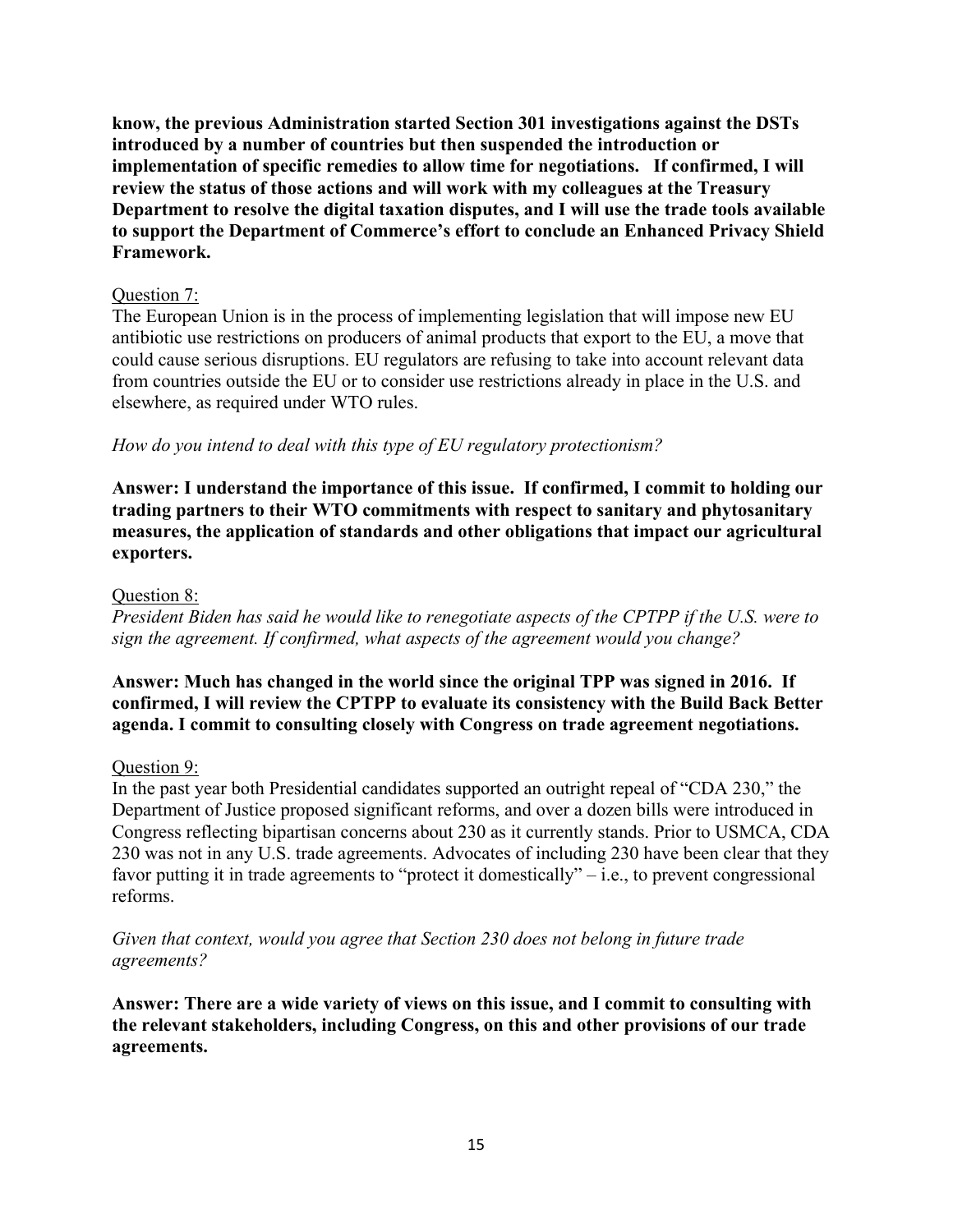# **Senator Cantwell**

Question 1 - Cost of Trade Wars / Growing U.S. Trade and Market Access: From our ports, to our farmers, to aerospace workers – U.S. exports mean U.S. jobs. About one in four jobs in Washington state is tied to trade. Ninety-six percent of the world's customers live outside of the United States.

Prior to the COVID pandemic, half of the world's population had reached the middle class – almost 4 billion people. U.S. exporters need to be able to reach those markets to continue to grow the U.S. economy and U.S. jobs.

The Trump bilateral, tariff-first approach to China has severely damaged our businesses' and farmers' ability to compete on the global marketplace.

Moody's Analytics estimates that the Trump administration's trade war with China caused nearly 300,000 Americans to lose their jobs. U.S. companies have lost at least \$1.7 trillion in the price of their stocks as a result of the Trump tariffs on Chinese goods. JPMorgan estimates that the trade war cost the average American household between \$600 and \$1,000 per year.

While this trade war was being waged by Trump administration, China dropped its tariffs on the rest of the world by 25 percent, putting U.S. companies and farmers at an even greater competitive disadvantage. U.S. companies lost shelf space and market share.

In 2017, prior to the tariffs, the value of Washington apples shipped to the People's Republic of China and Hong Kong was \$49 million. Today it is \$16 million. Pacific Northwest cherry exports to China and Hong Kong have dropped 69 percent since retaliatory tariffs were implemented. Sweet cherry shipments to China and Hong Kong in 2017 were valued at \$141 million. Last year, 2020 sales were \$70 million.

Now, after the end of the Trump administration, U.S. tariffs of up to 25 percent remain on roughly \$335 billion of Chinese imports and retaliatory Chinese tariffs of up to 30 percent remain on approximately \$90 billion of U.S. goods, which is more than half of all US-China trade flows. China has not implemented structural changes to stop forced tech transfer or to provide long-term market access.

We need to work with U.S. allies like Europe and Japan to meet the real challenges we face from China. We also need to expand U.S. access in other fast growing markets in Asia like Vietnam, which was Asia's top performing economy in 2020, growing by nearly 3 percent in the midst of the COVID pandemic. Vietnam's economy is projected to grow another 7 percent this year.

The Trump administration focused on the threat and use of punitive tariffs on U.S. trading partners as well as against competitors.

*Will the Biden administration continue this practice of imposing unilateral punitive tariffs? If not, how will the Biden administration work with our allies on China?*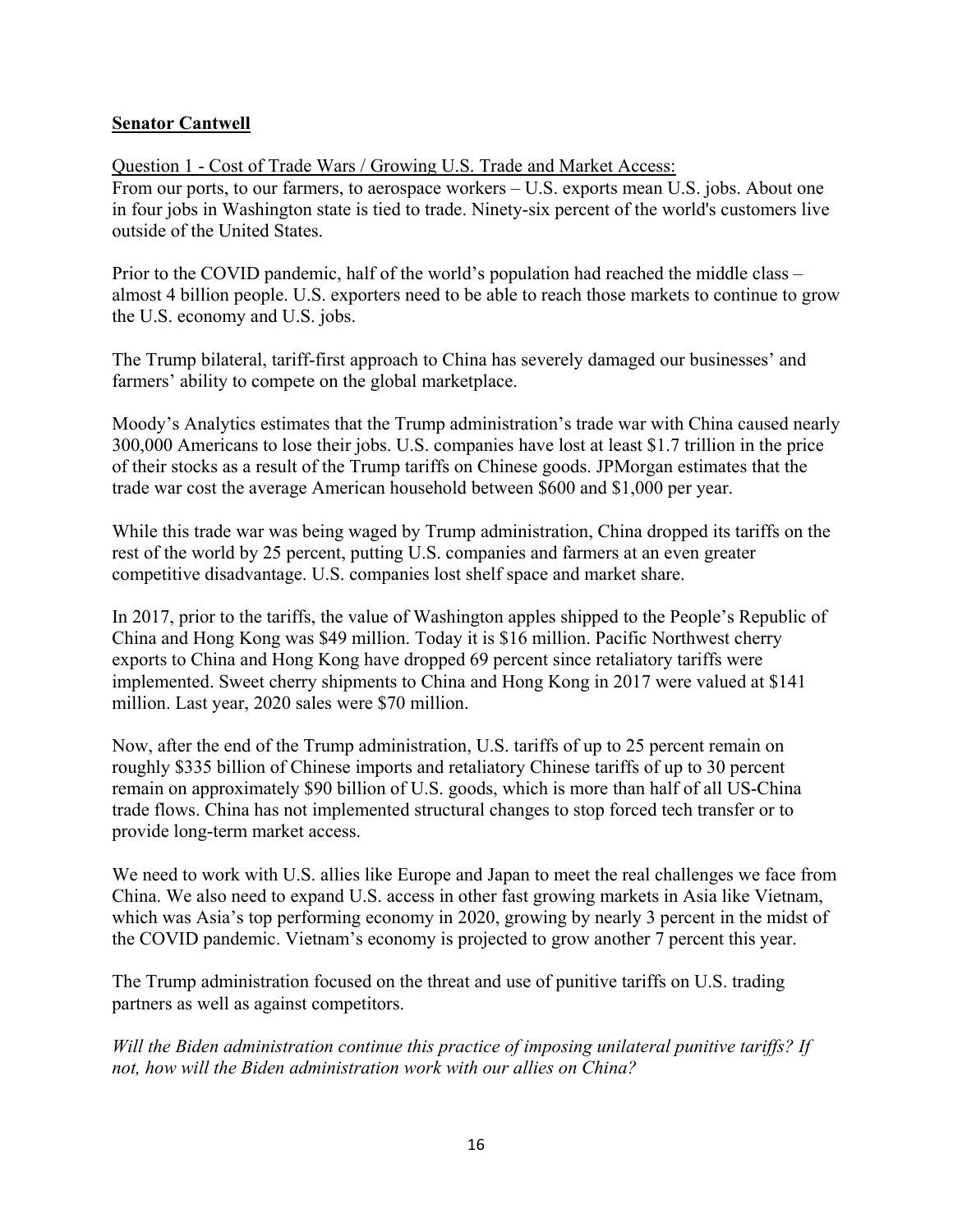**Answer: China is both a major market for U.S. exporters and a major trading partner whose practices have harmed U.S. workers, farmers, ranchers, manufacturers, and innovators. The Biden-Harris Administration is engaged in a comprehensive review of existing U.S. policies to determine what action we must take to meet the China challenge. We will be stronger in meeting that challenge if we work with our allies. If confirmed, I will utilize a wide range of tools to ensure that we develop a strategic and coherent plan to address the challenges and opportunities before us.**

*What specific and concrete actions does the Biden administration want to see before it lifts the remaining Trump tariffs on China?*

**Answer: The Biden-Harris Administration is engaged in a comprehensive review of existing U.S. policies to determine what action we must take to meet the China challenge. I understand that the Administration will pursue a whole-of-government strategy based on that review that addresses China's unfair trade practices, invests in U.S. manufacturing and innovation, prioritizes supply chain resilience, and increases American competitiveness.**

*If confirmed, which countries will be priorities for trade negotiations? What will you do to grow market access for U.S. exporters in other fast growing markets in the Asia?*

**Answer: If confirmed, I will prioritize trade negotiations with partners that are willing to sign trade agreements that benefit all Americans. In addition, I will work to ensure that Americans are not unfairly disadvantaged by trade barriers, actionable subsidies, lax enforcement of labor rights, poor environmental regulations, failure to enforce intellectual property rights, or other unfair trade practices.**

Question 2 – Apples / Market Access in India: India is a very important market for Washington state apples.

The value of the market for Washington apples was \$120 million prior to India imposing tariffs of up to 70 percent because of the Trump administration's unilateral steel tariffs in 2018. Today the market for Washington applies is \$4.9 million.

India will now be requiring certification that export shipments are free of genetically engineered crops. Apples are included under this requirement, and no genetically engineered apples are exported from the United States.

Furthermore, there are no genetically engineered red delicious – the variety that accounts for most of all the apple exports to India.

Additionally, India will close its market for U.S. apples on March 1 if no agreement is reached with the United States.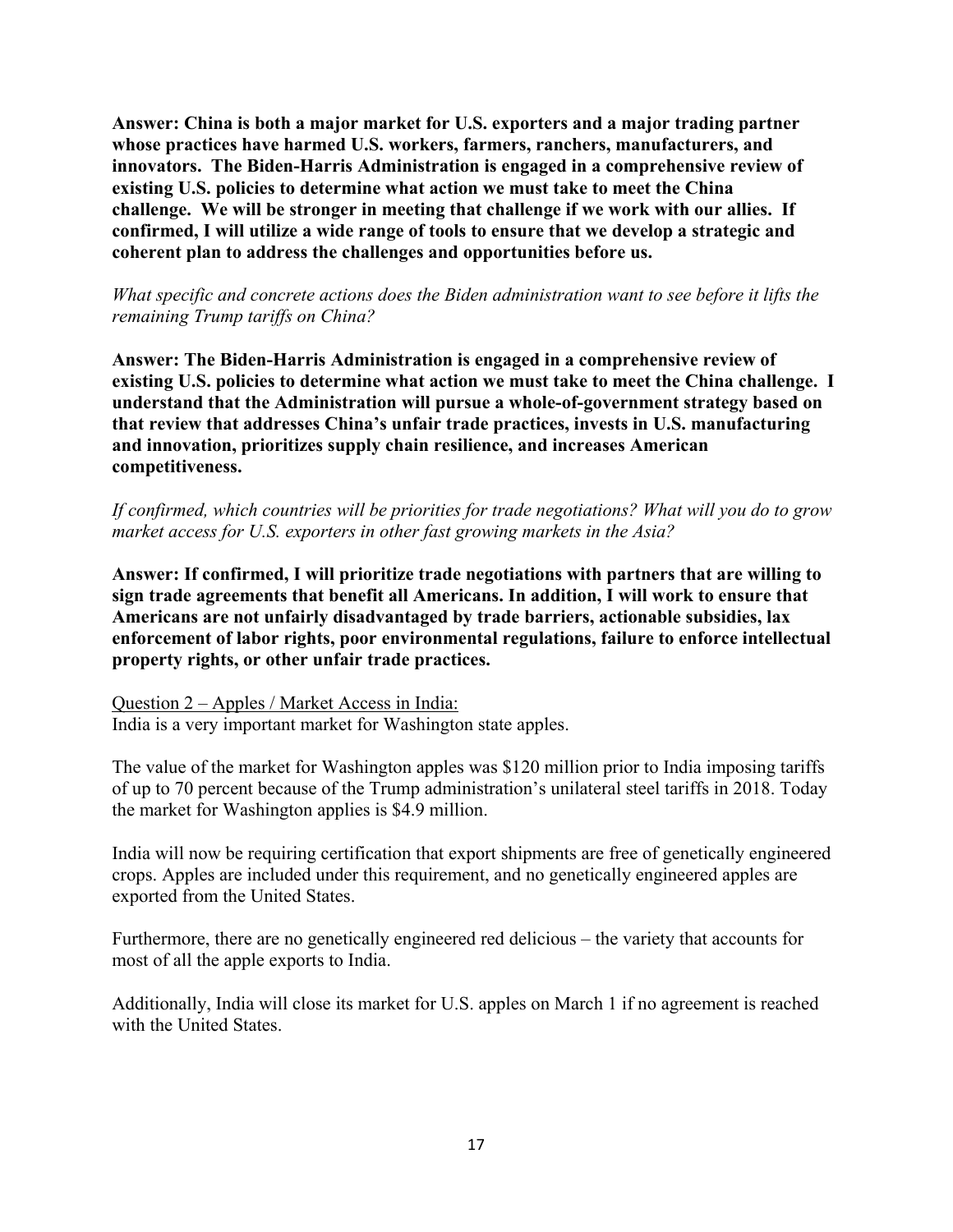The Trump administration terminated India's preferential trade status under the Generalized System of Trade Preferences (GSP) program in 2019 over concerns about market access for U.S. goods and services. However, India is still moving to restrict market access.

*What will you do to ensure India keeps its market open to U.S. apples and reduces its tariffs?*

# **Answer: I understand the detrimental effects that India's tariffs have had on Washington apple exports. If confirmed, I look forward to working closely with your office to support the Washington apple industry.**

*When would the Biden administration consider restoring India's GSP status and will access for apples and other U.S. exports be a factor?*

**Answer: If confirmed, I look forward to working with Congress to update and reauthorize the GSP program. If Congress passes an extension of the GSP program, I will review our trading partners' eligibility for the program based on their compliance with the program's criteria. I commit to working with Congress on GSP eligibility reviews.**

Question 3 - Wheat / Growing Exports in China/Southeast Asia:

When China joined the World Trade Organization (WTO) in 2001, it agreed to a tariff rate quota. China committed to allow imports of up to 9.64 million metric tons of wheat from all sources each year at a 1 percent tariff. However, it never lived up to its commitment and the Obama administration brought a case to the WTO that it won.

Last year, China finally took important steps toward meeting their WTO commitments to import wheat. Beijing also made commitments to purchase U.S. wheat and other agricultural products as part of the Phase One deal with the Trump administration. As a result, China has bought 878,500 metric tons of Pacific Northwest soft white wheat this year.

Other foreign markets in South East Asia like Vietnam and Indonesia also have great potential. Markets in Central and South America like Chile and Guatemala are also important opportunities.

Soft White Wheat sales are up 10-30% in each of these regions. Our competitors in Canada and Australia aggressively pursue foreign sales in these markets.

*How will the Biden administration make sure U.S. wheat exports to China continue to grow?*

# **Answer: America's wheat farmers depend on stable access to the Chinese market. If confirmed, I will work with you to ensure that China's market is open and remain open to U.S. wheat and other agricultural products.**

*Will the Biden administration pursue negotiations to open markets in South East Asia that have great potential for wheat and other U.S. exports? What will you do to make sure that our wheat growers do not lose market share to their aggressive foreign competitors?*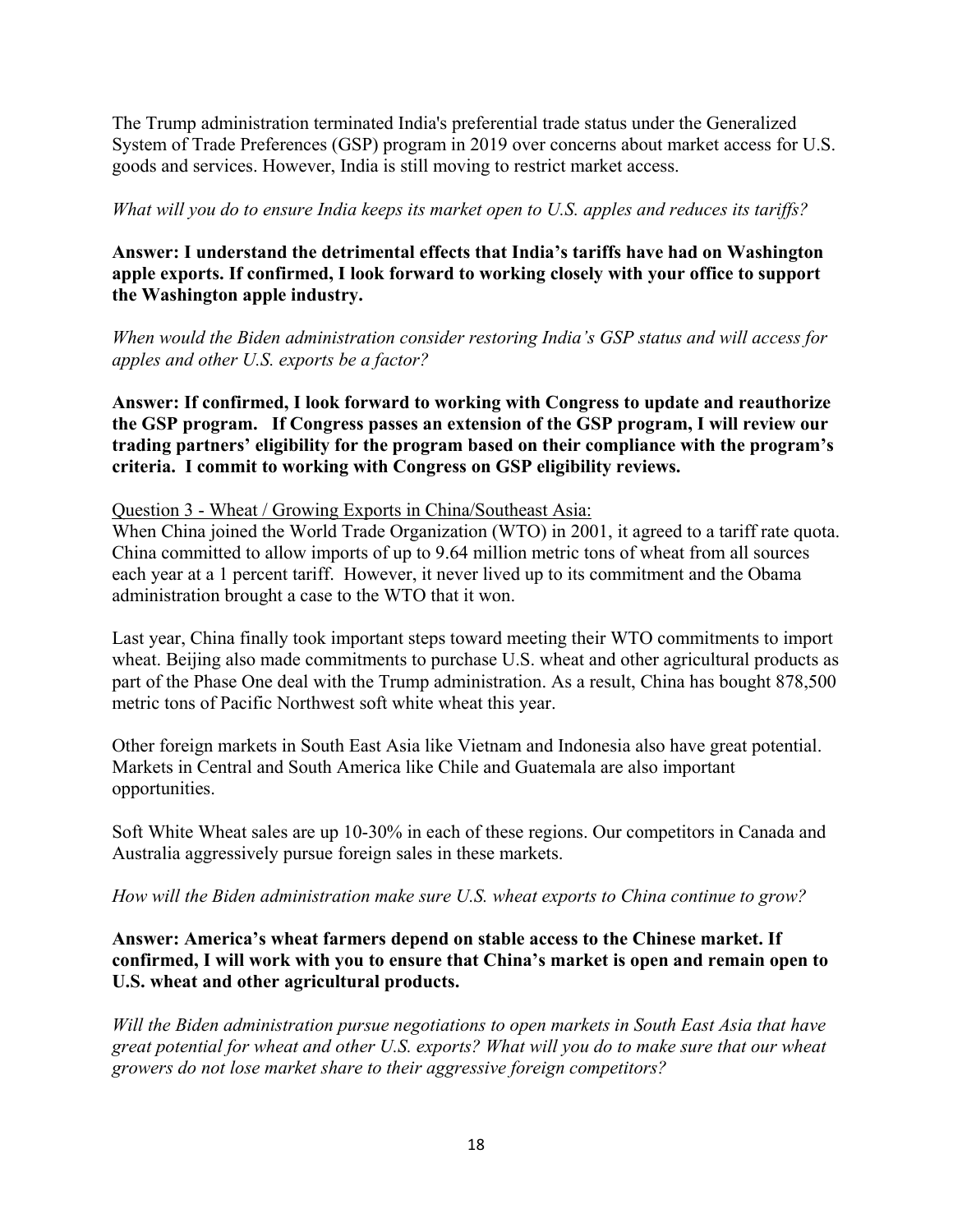# **Answer: If confirmed, I look forward to working to identify new markets for U.S. agricultural products such as wheat.**

### Question 4 - Boeing-Airbus Dispute/Europe:

Aerospace has been a leading U.S. export for many years. The future of aerospace matters to U.S. jobs. There are more than 100,000 aerospace jobs in Washington state and before the pandemic there were even more.

In 2006, the United States brought a case at the World Trade Organization (WTO) because Europe provided \$22 billion in illegal subsidies for the development of Airbus commercial aircraft (A350 and A380).

The Europeans countered with a case against the United States. The WTO ruled for the United States in 2012 and 2016 and for the EU in 2019. As a result of the WTO cases, the United States imposed WTO-approved tariffs of up to 25% on a range of products including European aircraft, wine and spirits, and dairy. The European Union still imposed tariffs of up to 25% on U.S. aircraft and a range of agricultural products including Pacific salmon, wine, wheat, and berries.

The EU has kept sanctions in place even though in March 2020 Washington State repealed the tax provision that the WTO found to be out of compliance. Last year, the Trump administration failed to reach an agreement with the Europeans on commercial aircraft subsidies that would finally end the dispute and the tariffs.

As it seeks to rebuild the transatlantic alliance, the Biden administration has a real opportunity to resolve this dispute, finally end harmful Airbus subsidies, and establish a level playing field for America's aerospace industry.

*Will you prioritize reaching an agreement on commercial aircraft subsidies to end European and U.S. tariffs and finally end the Boeing Airbus dispute?*

**Answer: The Boeing/Airbus WTO litigation has been ongoing for more than 15 years. If confirmed, I will make it a priority to resolve this long-running dispute in a way that ensures Boeing and its workers can compete on a level playing field.**

*Do you anticipate reaching separate agreements with the United Kingdom and the European Union?*

**Answer: The United Kingdom left the European Union on January 31, 2020. If confirmed, I look forward to working with the United Kingdom on a range of trade issues, including the disputes regarding Boeing and Airbus.**

*Will you commit to resolving the Boeing-Airbus dispute and tariffs prior to finalizing any U.S. – EU Trade Agreement or U.S. – United Kingdom Trade Agreement?*

**Answer: If confirmed, I will make it a priority to resolve this long-running dispute in a way that ensures Boeing and its workers can compete on a level playing field. I commit to**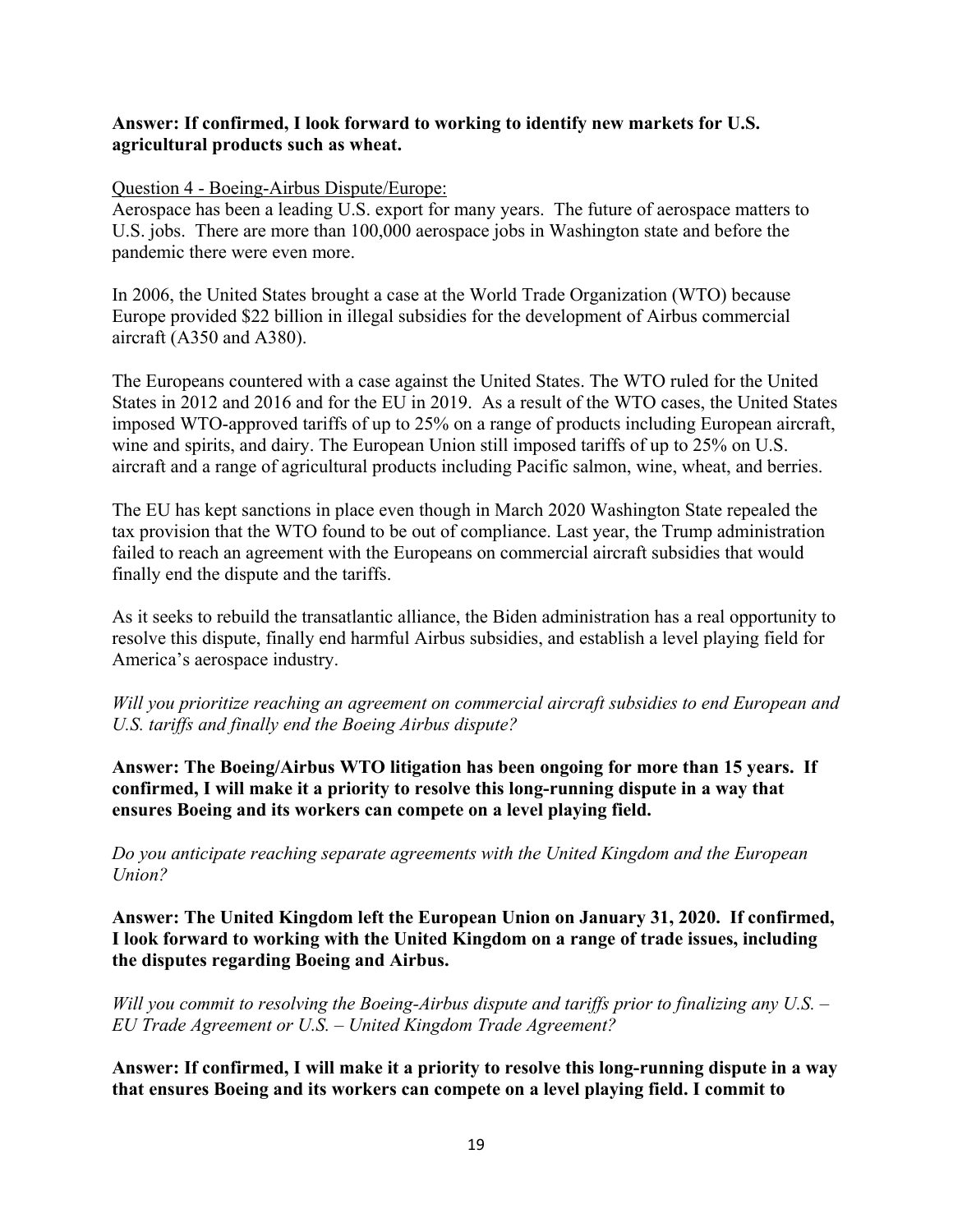# **working with Members of Congress on trade priorities with the European Union and the United Kingdom.**

### Question 5 - Digital Trade/Europe:

Digital trade and the free flow of data across borders is critical to all U.S. exporters and importers, as well as the 5,000+ tech companies in Washington and our state's more than \$2.8 billion digital export economy.

Some European officials are pushing for "European digital sovereignty" and to enact new laws and regulations on tech that could advantage European companies at the expense of U.S. companies. It may amount to drifting towards protectionism.

Instead, the U.S. and Europe should increase constructive dialogue and cooperation on digital trade and tech policies, setting global standards, and confronting China on intellectual property theft.

The U.S. and EU also need to finalize a new Privacy Shield agreement to allow for the continued cross broader flow of data consistent with EU legal data protection and privacy requirements.

*If confirmed, will you closely monitor new European laws and regulations on tech that amount to non-tariff trade barriers and defend U.S. companies against any targeted and discriminatory measures?* 

**Answer: I recognize the vital importance of the digital economy and digital trade to the state of Washington, and to the broader U.S. economy. If confirmed, I commit to work closely with Congress to respond to the introduction of laws and regulations that would unfairly discriminate against U.S. companies.**

*Will you prioritize strong digital trade rules in any U.S. – EU Trade Agreement and work to keep growing the free flow of data across borders that is so important to the 21st Century economy?*

**Answer: If confirmed, I will work with my colleagues at the Department of Commerce to find a path forward that allows for the continued cross-border flow of data.**

*What steps will you take to cooperate with Europe on addressing intellectual property and market access challenges in China?*

**Answer: While there are differences between the U.S. and the EU on some important issues, the U.S. and the EU share broad concerns about China's unfair practices, including policies that in practice condition market access on technology transfer. It is a priority of the Biden Administration to work with our allies, including our European allies, to address the many challenges posed by China.**

*Will you re-engage on the WTO negotiations on e-commerce and will you make it a priority?*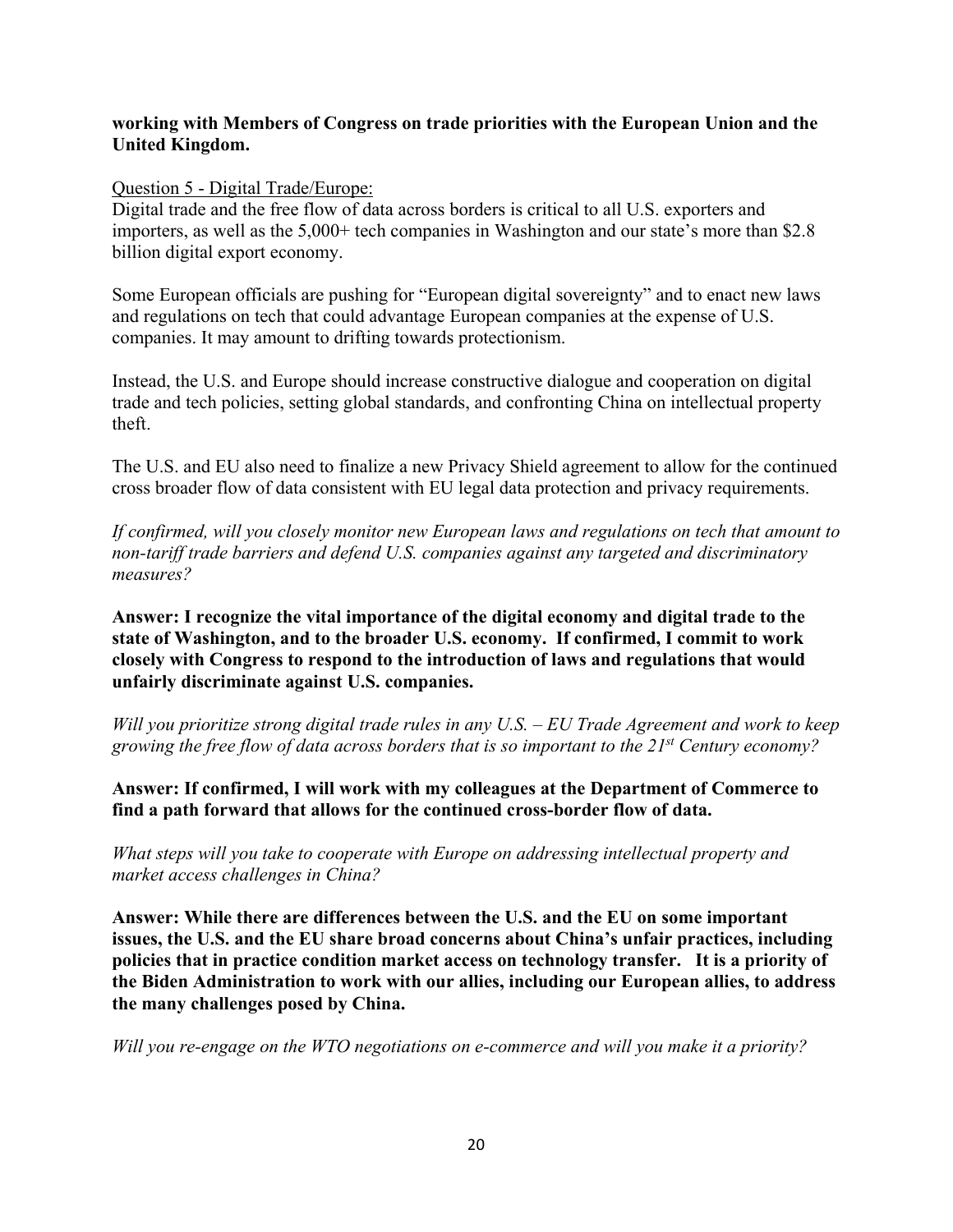**Answer: The WTO negotiating function has failed to keep pace with changes in the global economy. WTO rules need to be updated to reflect developments that have unfolded over the past quarter-century, particularly in the digital economy. If confirmed, I commit to work with like-minded partners to ensure that any new rules reflect the values of the Build Back Better agenda.**

#### Question 6 – Environmental Goods:

Climate Change is a global challenge that no nation can solve on their own. For this reason, I appreciate President Biden rejoining the Paris Agreement so the U.S. can resume its role as a leader in reducing the world's dangerous levels of carbon pollution.

Being part of the global solution on climate will also help ensure the U.S. has access to a rapidly growing trillion-dollar annual market that could create thousands of high-wage trade and manufacturing jobs in Washington state.

But that market opportunity is currently constrained by a variety of tariffs that make environmental goods and services more expensive and less accessible then they should be, especially in the developing world where most future carbon pollution will come from.

That's why I think it's imperative that we work to make it easier for all countries to adopt lower carbon technologies. Examples include goods and services that address air pollution control, renewable energy, water and waste management, environmental monitoring, and carbon capture and storage technologies.

Ideally with America being the ones manufacturing and selling those technologies to the rest of the world.

In 2001, the Doha Ministerial Declaration directed WTO members to negotiate the elimination of tariffs on environmental goods. In 2014 the U.S. and its global trading partners began negotiations on an Environmental Goods Agreement (EGA) under the WTO with the goal of eliminating tariffs on environmental products and services. That was a big deal, because the 46 WTO members negotiating that Agreement account for 90% of environmental goods traded worldwide. Unfortunately, discussions stalled in 2016 and were not pursued by the last Administration.

### *Ms. Tai, do you support the goals of the Environmental Goods Agreement?*

**Answer: Combatting climate change and developing green enterprises and jobs are key priorities for the Biden-Harris Administration. In July 2014, the United States and 13 additional Members of the World Trade Organization (WTO) officially launched negotiations on the proposed Environmental Goods Agreement (EGA) to eliminate tariffs on green technologies. If confirmed, I will pursue a trade agenda that supports the Biden Administration's comprehensive vision of reducing greenhouse gas emissions and achieving net-zero global emissions by 2050, or before, by fostering U.S. innovation and production of climate-related technology and promoting resilient renewable energy supply chains.**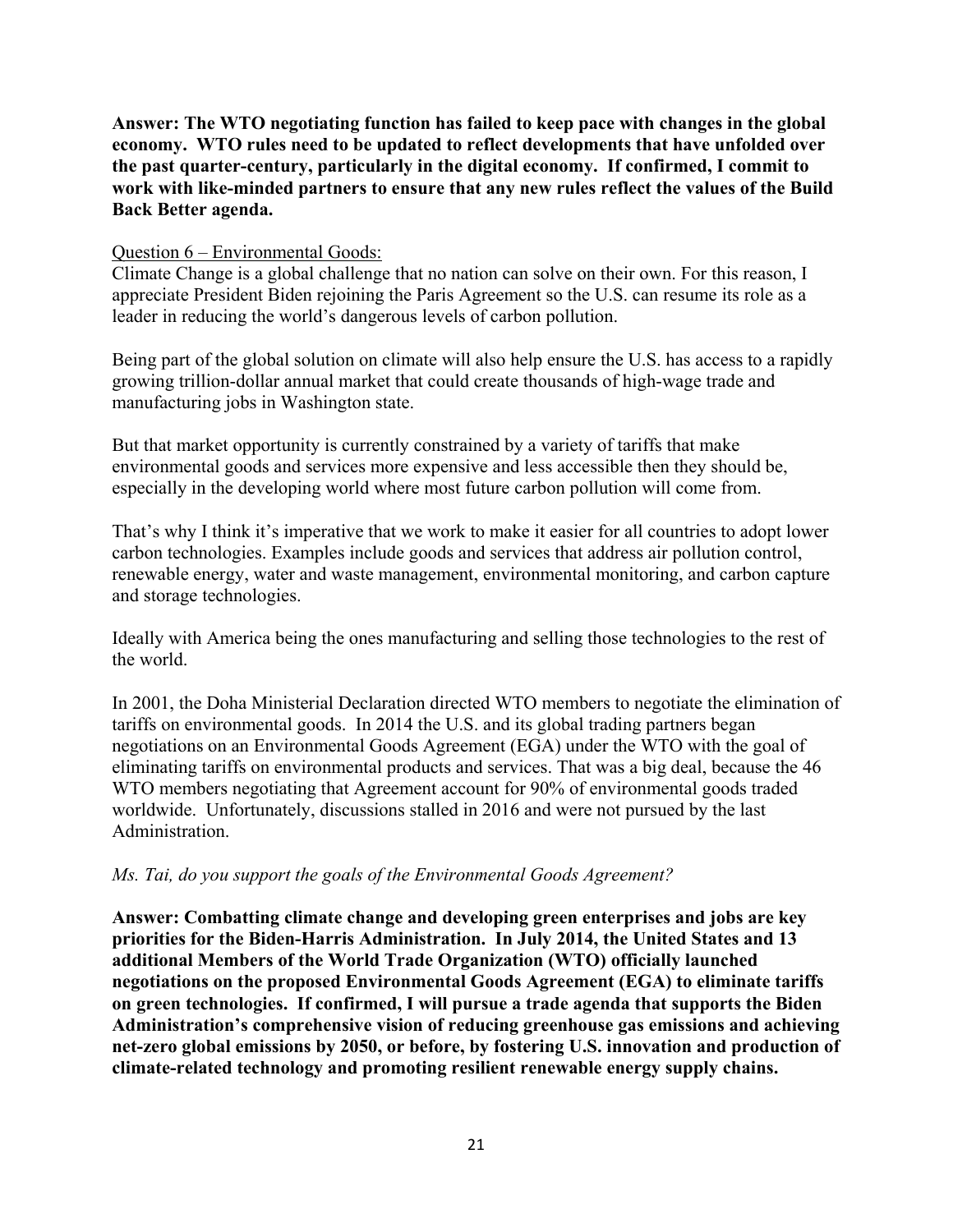*As U.S. Trade Representative, will you seek to restart negotiations on this vital pact that could make the products we need to combat climate change cheaper and more accessible worldwide?*

**Answer: If confirmed, I will seek stakeholder input on the EGA and evaluate the agreement for its consistency with the Build Back Better agenda and its potential contribution to the Biden-Harris Administration's goal of achieving net-zero global emissions by 2050.**

*Will you commit to looking into existing tariff levels with other WTO members to determine which countries have tariffs on environmental goods that differ or exceed corresponding US tariffs? And will you share that analysis with the members of this Committee?*

# **Answer: If confirmed, I commit to working closely with you to identify barriers to reciprocal market access for U.S. producers of environmental goods.**

# Question 7 – Fresh Potatoes/Mexico:

Mexico has again delayed granting full access for U.S. fresh potatoes. It has refused to provide market access despite more than 20 years of U.S. advocacy and its obligations under the WTO, NAFTA, and the USMCA. As a result, Mexico continues to significantly damage the Washington state potato industry and the jobs it supports.

*What specific steps will you take to finally gain durable market access for U.S. fresh potatoes to Mexico?*

# **Answer: I understand the historical issues concerning full access to the Mexican market for U.S. fresh potatoes. If confirmed, I will work to address unfair trade practices that hurt our producers.**

### Question 8 – Section 301 Tariff Exclusion Process:

Last December, many U.S. importers across a variety of non-healthcare industries have had their 301 China tariff exclusions expire and are now facing tariffs of up to 25 percent.

These are U.S. businesses that were previously approved for exclusions by USTR and are in significant need of tariff relief as we continue to fight the COVID pandemic.

For example, tariff relief expired at the end of last year on seafood products originally caught by Seattle-based fishing companies that undergo secondary processing in China before returning to the U.S. We are now paying tariffs of 25 percent on these U.S. caught seafood products.

In another case, a small business called Rad Power Bikes in Ballard, Washington, which imports electric-powered bikes, recently lost their tariff exclusion and now faces an additional \$20 million in estimated costs due to tariffs in 2021 unless they get their exclusion back.

*Will you commit to conducting an internal review of USTR's current 301 tariff exclusion process?*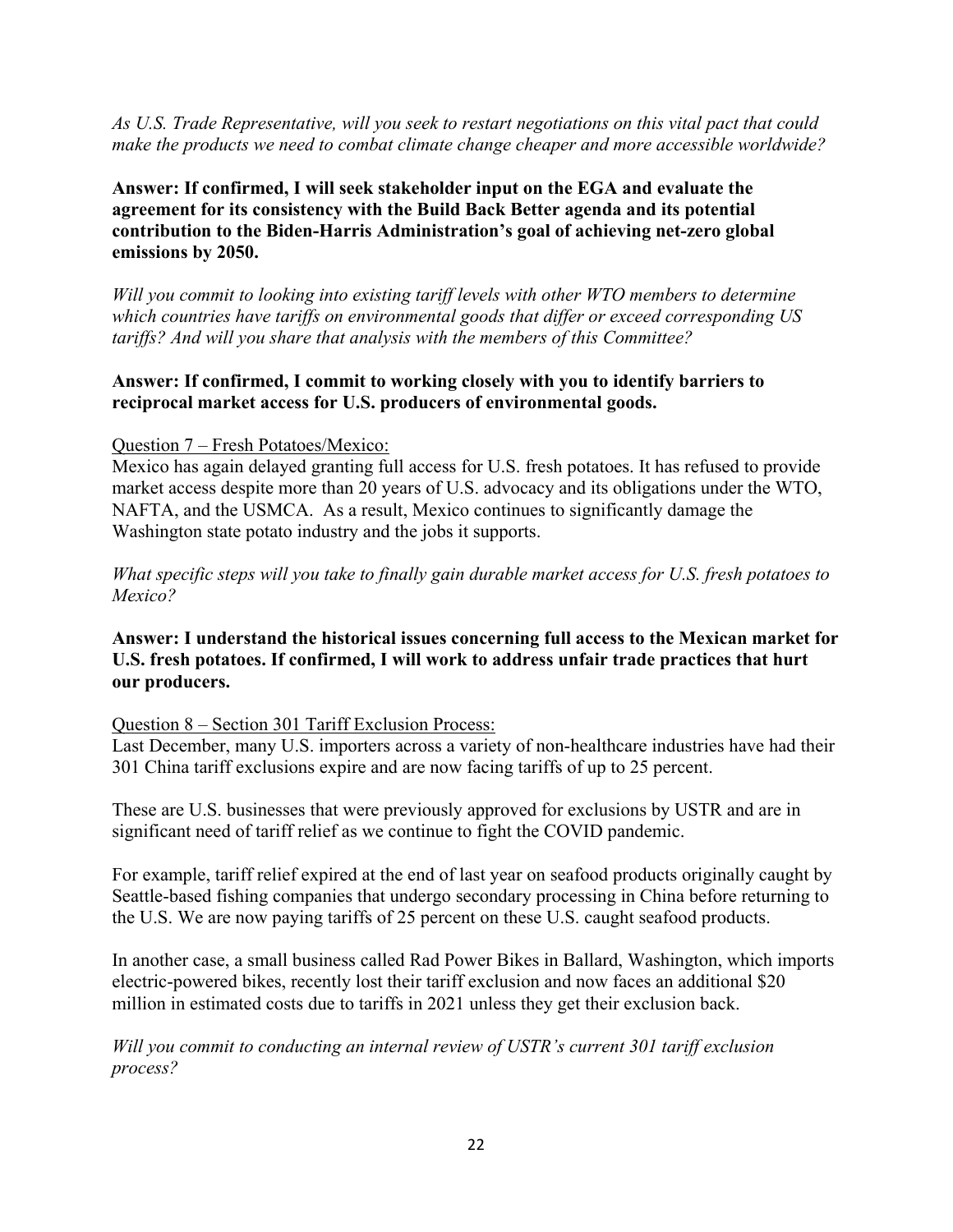*As the Biden administration develops its strategy on China, will the administration consider extending previously-approved 301 tariff exclusions that expired in December 2020?*

# **Answer: If confirmed, I commit to assessing the Section 301 tariffs and exclusion process as part of President Biden's comprehensive approach to confronting the China challenge.**

My office has also heard from Washington-based companies that were denied 301 tariff exclusions under the Trump administration with little to no explanation as to why.

For example, a paper mill called the North Pacific Paper Company in Longview, Washington – which has over 400 high-skilled manufacturing jobs – had their tariff exclusion request denied by the previous administration without a clear explanation, even though another company was granted an exclusion for the exact same product.

*Can you commit to reviewing the previous administration's arbitrary decisions to grant or reject 301 tariff exclusions?*

*Moving forward, will the administration consider re-opening the 301 tariff exclusion process and grant new exclusions?*

*Will you ensure that any new rules for the tariff exclusion process are clear and consistent, and prioritize granting exclusions that will benefit U.S. companies in need of tariff relief?*

**Answer: If confirmed, I commit to assessing the Section 301 tariffs and exclusion process as part of President Biden's whole-of-government approach to confronting the China challenge. I also commit to ensuring that any tariff exclusion process – and any similar, USTR-led process– is transparent, fair, and objective.**

# **Senator Cornyn**

Question 1:

Since June 2018, certain American spirits exports to the EU and UK have faced a 25% tariff in response to the U.S. imposition of tariffs on steel and aluminum, and in connection with the WTO dispute concerning Boeing. Absent a resolution to the steel tariffs, the EU's tariff on American Whiskey will automatically double to 50% in June. The U.S. has imposed a 25% tariff on certain EU and UK wines and spirits imports since October 2019 in connection with the WTO Airbus dispute. The negative impact of these tariffs are being felt across the U.S. from farmers, to suppliers, retailers, and the hospitality sector.

*Will you commit to taking these views into account?*

*What is the Administration's plan to negotiate resolutions to the various trade disputes with the EU and UK to ensure that these tariffs are quickly removed?*

**Answer: The purpose of WTO dispute resolution process is to ensure that other countries play by the rules so that our businesses, workers, farmers and ranchers can compete on a**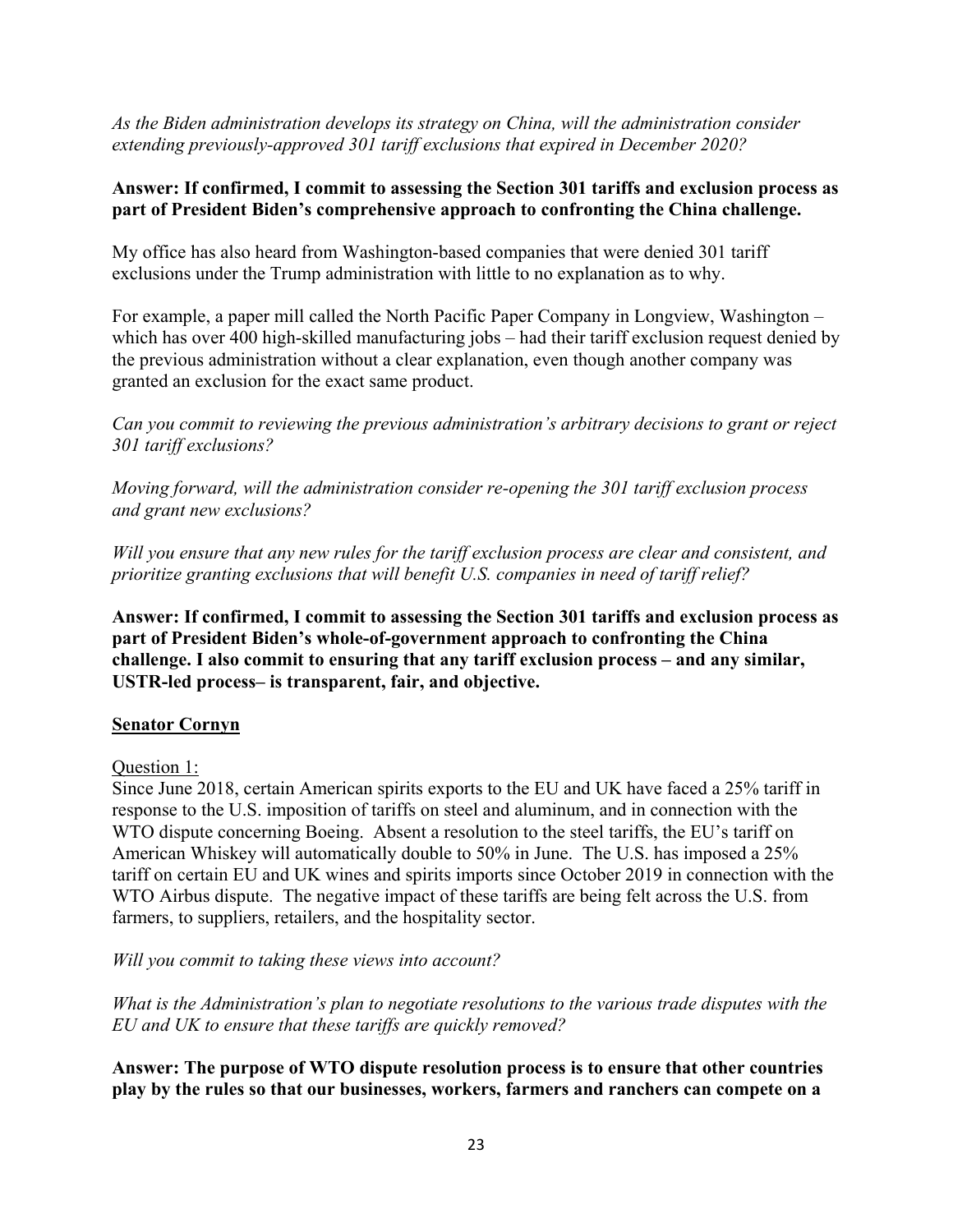**level playing field. Tariffs may be a tool to achieve these ends, but they are not the goal. The Boeing/Airbus WTO litigation has been ongoing for more than 15 years. If confirmed, I will make it a priority to resolve this long-running dispute in a way that ensures Boeing and its workers can compete on a level playing field and that takes into account all affected stakeholders.** 

#### Question 2:

The USMCA is a critical agreement that promotes stability across our borders, delivers important wins for businesses, workers, and communities, and demonstrates to the American public the importance and value of trade. Yet even with the July 1 implementation of the USMCA, manufacturers continue to face new and proposed trade barriers in Mexico and Canada, as well as broader challenges for companies with operations in Mexico, such as concerns about a lack of independence and autonomy of Mexican regulators, pharmaceutical procurement processes that lack transparency, and preferential treatment for Mexican state-run entities such as in the energy industry at the expense of U.S. companies.

*How will you make sure that the USMCA is implemented and enforced in a manner that will support the recovery and renewal of our economies?* 

*How will you use binding enforcement of commercial provisions to make sure that Mexico and Canada follow through on their commitments?*

# **Answer: If confirmed, I will review Mexico's and Canada's compliance with their obligations in the USMCA and the necessary actions to obtain that compliance. I commit to fully enforcing the USMCA.**

### Question 3:

Free trade agreements have been very good for our farmers and food manufacturers that make safe, high-quality products here in the U.S. That's true for my state's beef and dairy sectors, as well as other agricultural industries in Texas. To stay competitive though, we need to be pursuing agreements to expand exports of those products further and engage on trade agreements such as the Trans-Pacific Partnership (TPP). These agreements are especially with key agriculture importing countries in Asia.

*When will the Administration begin work on such agreements and will Southeast Asia be a priority region for pursuing them?*

### **Much has changed in the world since the original TPP was signed in 2016. If confirmed, I will review the CPTPP to evaluate its consistency with the Build Back Better agenda. I commit to consulting closely with Congress on trade agreement negotiations.**

### Question 4:

As a Co-Chair of the Senate India Caucus, I'm concerned about India's recent wave of digital protectionist policies. Just in the past year, the Indian Government has moved to restrict foreign investment in e-commerce while increasing requirements for localization of data and threatening to mandate the sharing of American companies' data with Indian authorities and competitors. There is also a USTR Section 301 report criticizing India's discriminatory digital tax, which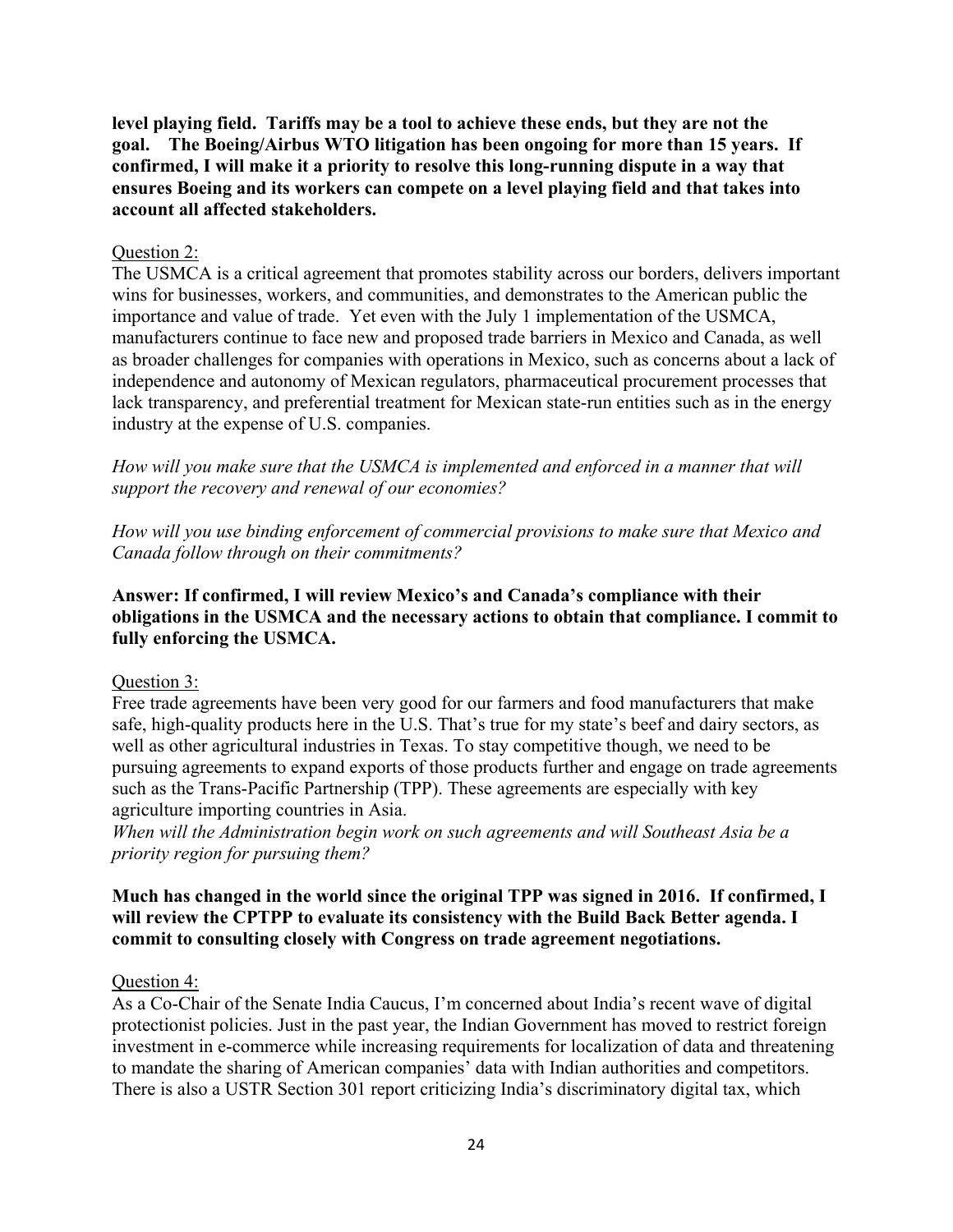targets U.S. companies. India's direction appears eerily similar to China's playbook, where the government has opened the market just enough to take what it wants from U.S. companies and then closes the door behind them in order to protect and grow its own national champions. Any consideration to restore India's GSP benefits should include a commitment to address these growing barriers to digital trade, which I worry may inspire copycat actions throughout the world.

*If confirmed, will you commit to making digital trade and services commitments a priority for any bilateral economic engagement or deal with India, including by leveraging the Section 301 report to address discrimination against U.S. companies in India?*

**Answer: The previous Administration initiated Section 301 investigations against the digital service taxes (DSTs) introduced by a number of countries, including India, but has not introduced specific remedies. I also have taken note of the proposed changes to India's digital levy that would expand the scope of that tax. If confirmed, I will work with my colleagues at the Treasury Department to address the digital services taxes in the context of the multilateral effort to limit tax competition and address base erosion and profit shifting through the OECD/G20 process.** 

# Question 5:

It is no secret that China continues to protect its domestic market from international investment and U.S. companies at-large. The United States leads the world in the technology services industry, including many of the most secure and innovative companies in cloud computing. Unfortunately, due to multiple discriminatory barriers in China – from licensing to joint venture requirements – U.S. cloud providers cannot sell their services directly to other American companies operating in China, or anyone else. This is all while Chinese cloud providers, with far less secure technologies, can and do sell their cloud services here in the United States without restrictions. These are the same Chinese cloud companies that undercut our American cloud providers around the world due to Beijing's generous subsidies and their sanctuary, domestic market.

*Will you assure me that you will fight for American cloud service providers so that they can bring secure cloud computing to China on equal footing with their Chinese competitors, and remove the harmful tariffs that further disadvantage them?*

# **Answer: If confirmed, I will fight to ensure that America's cloud service providers are not disadvantaged in China.**

# Question 6:

As you know, USTR is required to collect information for and publish the Special 301 Report, which focuses on identifying and improving the protection and enforcement of intellectual property rights by our trading partners. Congress hoped that this report would be used as a jumping off point for effective negotiation and, where necessary, enforcement. Yet, identified trade irritants appear year after year in the Special 301 Report. Some would like to see USTR respond more aggressively to this call to Congressional action.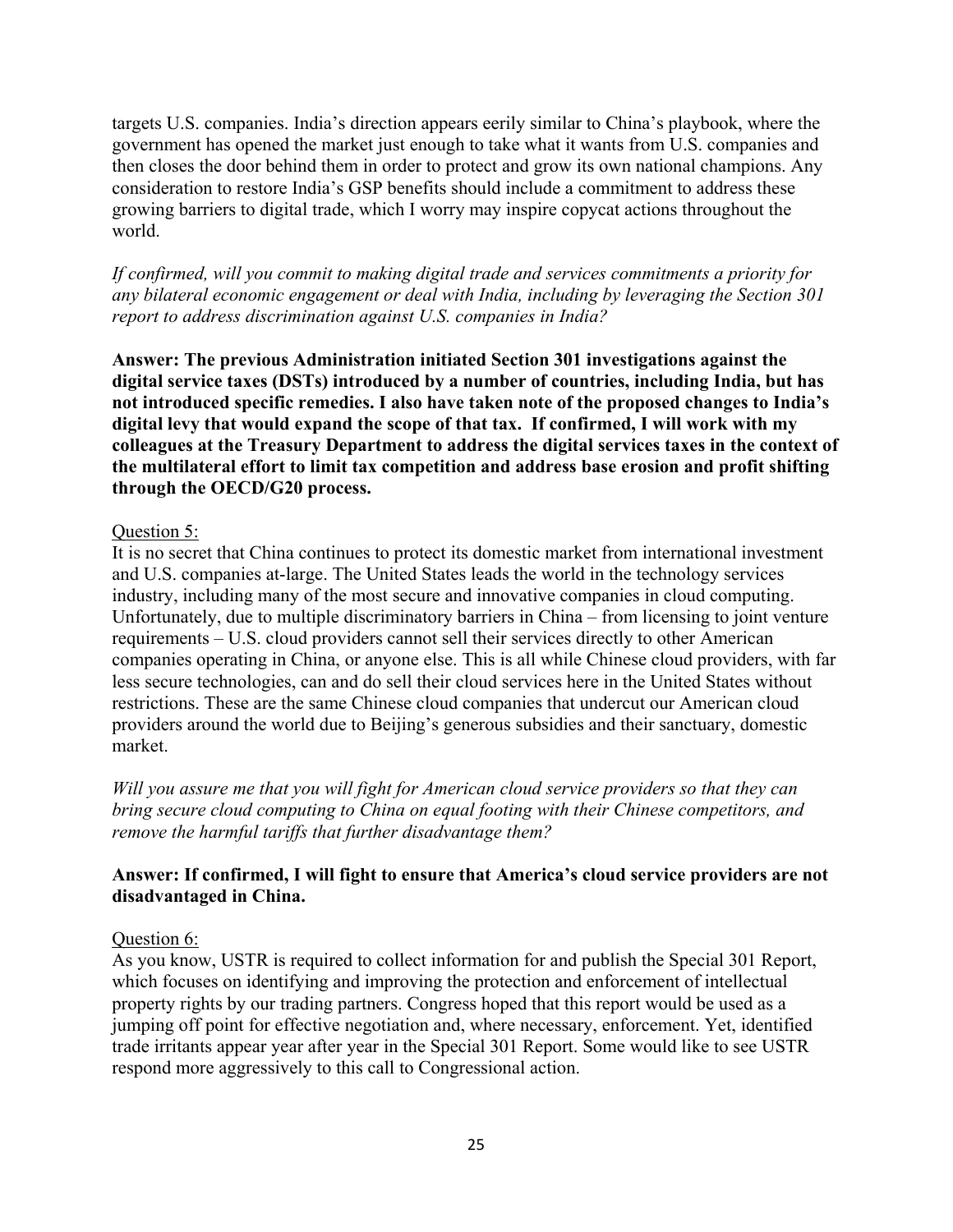*Under your leadership, how will USTR improve the Special 301 process to not only identify problems, but also to resolve them?*

# *How will USTR use its trade enforcement tools to ensure our trading partners protect U.S. intellectual property?*

# **Answer: The Special 301 process is among the critical tools in USTR's toolbox to monitor our trading partners' intellectual property practices. If confirmed, I will focus on leveraging Special 301 to resolve practices that harm America's innovators.**

### Question 7:

The Biden Administration has stated its intention to make robust Buy America policies a key plank of its economic policy. The aim of such policies is to ensure that U.S. manufacturers and workers benefit from taxpayer-funded projects. This is generally a sound policy goal. Some are advocating that any infrastructure package contain "Buy North American" requirements instead of "Buy American" requirements.

# *Is this the case and what are your thoughts on such a concept?*

**Answer: I understand that President Biden's Executive Order on Made in America is intended to ensure that when the federal government spends taxpayer dollars, it spends them on goods made by American workers with American-made component parts. If confirmed, I will work closely with the President and other federal agencies to ensure our trade policies support the objectives of this Executive Order, while recognizing the strategic and economic importance of our partnerships with Canada and Mexico.** 

### Question 8:

The Biden Administration has announced its intention to increase government procurement of domestically manufactured goods and services. At the same time, the United States is a party to the WTO Government Procurement Agreement (GPA), which limits the United States' ability to apply robust Buy America requirements to government procurement. Some have proposed suspending U.S. obligations under the GPA on a temporary, emergency basis to shore up critical domestic supply chains and spur economic recovery in the wake of the COVID pandemic.

### *What are your thoughts on such a concept?*

**Answer: It is the policy of the Biden-Harris Administration that the United States should seek to maximize the use of goods made in the United States for federal procurement and financial assistance awards, consistent with applicable law. If confirmed, I will work to ensure that our trade policy supports this goal.**

*Should the U.S. renegotiate any of its U.S. GPA commitments to ensure that the Administration can achieve its "Buy America" objectives?*

# **Answer: As a part of its review of the implementation and efficacy of laws, regulations, and policies related to federal procurement, the United States should also examine**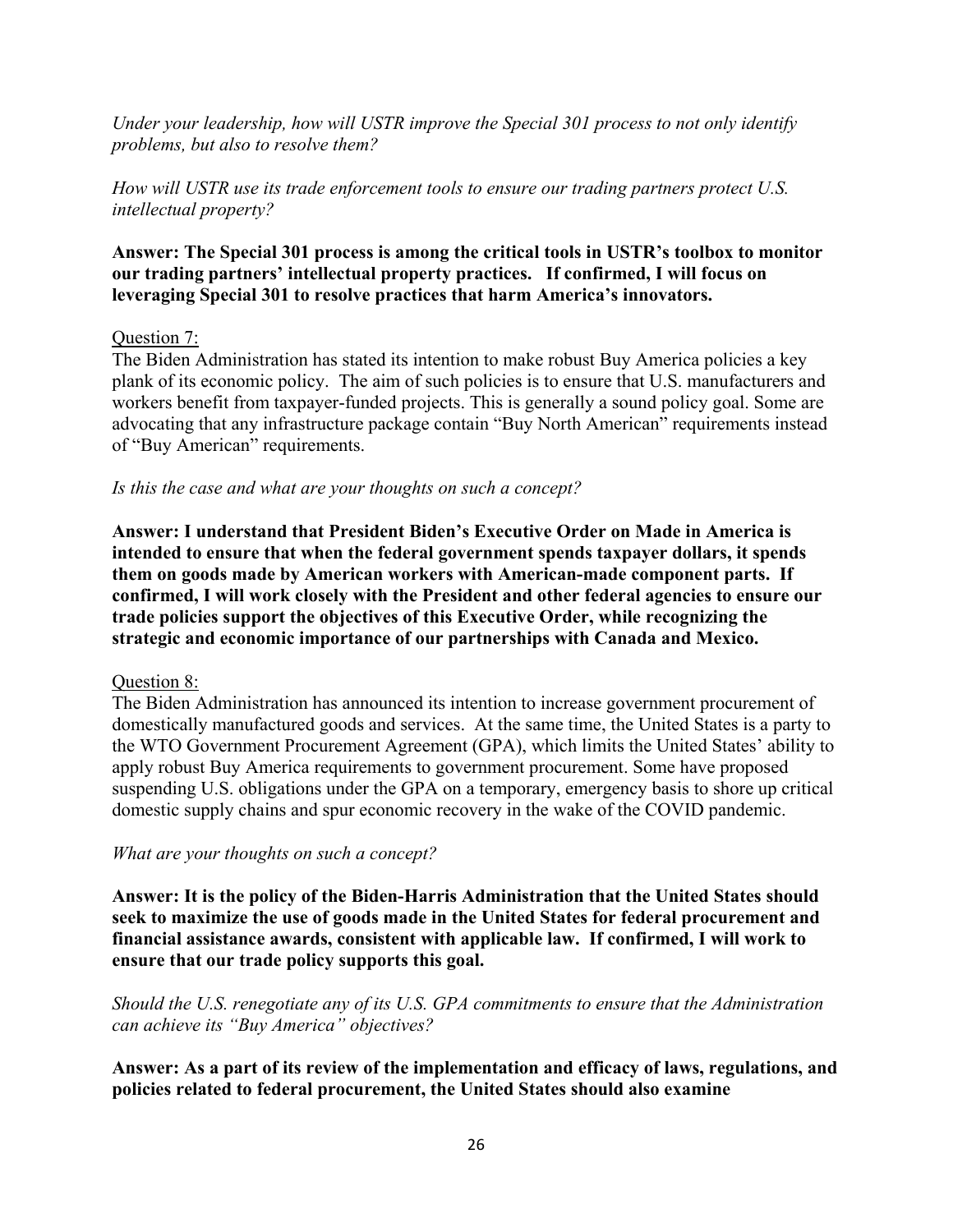# **procurements made under our trade agreement obligations to ensure that they serve the interests of the United States, its businesses and workers. If confirmed, I commit to undertake this review.**

# Question 9:

Both the Obama and Trump Administrations recognized the existence of serious deficiencies in the WTO dispute settlement process. WTO members have used the dispute settlement process to achieve what they could not achieve in negotiations, including the severe weakening of antidumping and countervailing duty laws. In addition, the Appellate Body has repeatedly failed to address China's dangerous combination of government subsidies, state-owned enterprises and distortive non-market behavior. The United States needs to engage in serious and meaningful negotiations to resolve these issues prior to considering any reestablishment of the Appellate Body.

*What are your plans for addressing the serious deficiencies in the WTO's dispute settlement process?* 

*Do you agree that the Appellate Body should not be revived until these problems are fully addressed?*

**Answer: If confirmed, I will re-engage like-minded partners who similarly recognize the importance and necessity of reform of the WTO, including its dispute settlement process. This will be difficult work, but I remain hopeful that with proper U.S. leadership, we can achieve the necessary reform that resolves our long-standing, bipartisan concerns.** 

Question 10: Domestically produced steel is among the cleanest in the world.

*How do you plan to ensure that the WTO cannot block or weaken the administration's efforts to promote and expand markets for domestically produced steel?*

# **Answer: If confirmed, I commit to examining any potential barriers to the expanding the exportation of domestically produced steel, including at the WTO, and working with Congress to address those barriers.**

### Question 11:

Some believe the Obama administration recognized that there is a massive global overcapacity issue affecting the steel industry, involving not just China, but many other countries as well. The Global Forum on Steel Excess Capacity and the earlier OECD Steel Subsidy negotiations, have simply not reached consensus on the matter.

*What are your thoughts on the claims that there is an overcapacity affecting the domestic steel industry?* 

*Do you believe existing actions under Section 232 are effective?*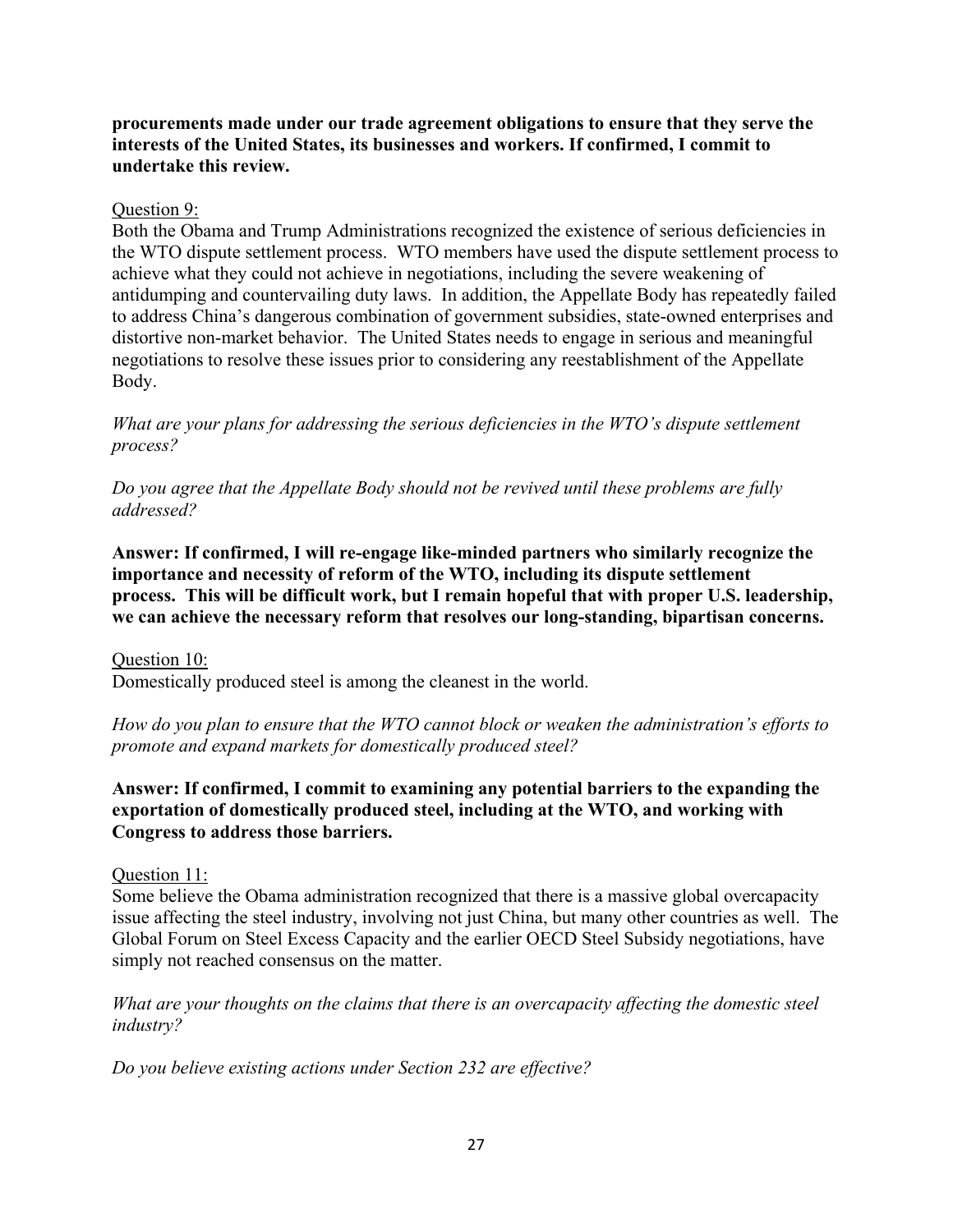**Answer: State-owned enterprises (SOEs) that do not operate based on market principles disadvantage U.S. businesses and their workers and have contributed significantly to global market distortions, notably in the steel industry. If confirmed, I will work with our allies to collectively address market distortions caused by SOEs, subsidies and other unfair trade practices in the steel sector. In addition, I will pursue trade enforcement actions against trading partners that use SOEs and unfair trade practices to disadvantage U.S. businesses and their workers, and I will pursue disciplines in trade agreement negotiations aimed at addressing SOEs and such unfair practices.**

### Question 12:

The USTR implemented a tariff exclusion process for each list of products on the Section 301 tariffs for products exported to China. For the products that were excluded from the tariffs the exclusion relief expired on Dec. 31, 2020.

The absence of the previously approved exclusions increases uncertainty for U.S. businesses during the pandemic. The Biden Administration has suggested that they will review all trade policy in place.

*While the Section 301 tariffs are under review, will you consider reinstating the process for product exclusions and those that had previously received such exclusions?*

**Answer: China's track record of using unfair practices to acquire U.S. technology, to the detriment of U.S. innovators and workers, is well-established. In the last administration, USTR conducted an investigation against unfair trade practices in China under Section 301 of the Trade Act of 1974 and found that China engages in unfair trade acts policies and practices related to intellectual property, innovation and technology transfer. To address those findings, the United States imposed tariffs on products from China. If confirmed, I will work with Congress to ensure that those tariffs are appropriately responsive to China's practices and consider the impact on U.S. businesses, workers and consumers.**

# Question 13:

The natural gas and oil industry has experienced significant regulatory challenges in Mexico by Mexican regulators attempting to complicate and delay investor operations in Mexico to the advantage of PEMEX, Mexico's state-owned oil company*.* 

*Given recent claims by the Mexican government that Mexico's hydrocarbons resources are not covered under USMCA, can you state your position regarding how hydrocarbons should be treated with regard to USMCA?*

*Can you detail how you would ensure that American and other foreign investors in Mexico are treated fairly and ensure the USCMA provisions on fair treatment will be enforced?*

**Answer: If confirmed, I will review the reports of discriminatory action in the energy sector that you have highlighted, and I will consult with stakeholders and Congress on these issues. I commit to quickly engaging the Mexican government if it violates the**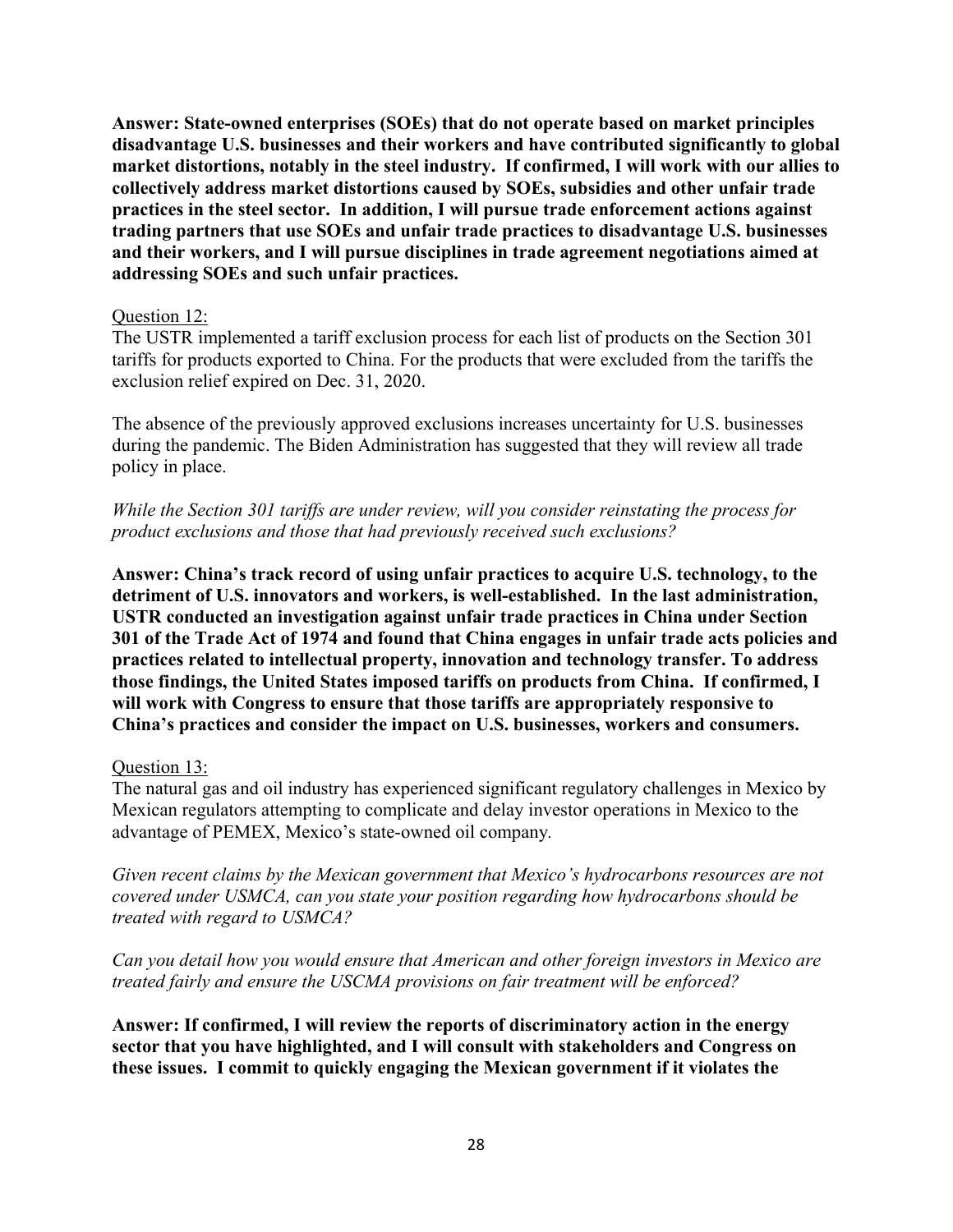# **agreement and to using all dispute settlement tools to fully enforce USMCA whenever necessary.**

### Question 14:

Investor State Dispute Settlements, or ISDS, are an integral part of USMCA and many other FTA's that the US has around the world.

*Can you please state how you and USTR would prioritize the enforcement of ISDS under USMCA and the inclusion of strong ISDS provisions in other FTA's the US may pursue?*

**Answer: President Biden has stated that he does not believe corporations should get special tribunals in trade agreements that are not available to other organizations and that he opposes the ability of private corporations to attack labor, health, and environmental policies through the investor-state dispute settlement. If confirmed, I will pursue a trade agenda consistent with the Biden-Harris Administration's Build Back Better agenda.**

# Question 15:

*Can you please state your view on how the current tariffs on imported goods from Mexico and Sec. 232 tariffs on steel and aluminum will be handled under your leadership at USTR?* 

**Answer: If confirmed, I will carefully review tariffs on imported goods from Mexico. In addition, I will work closely with the Department of Commerce on any review and implementation of the Section 232 tariffs on steel and aluminum.**

### Question 16:

Natural gas and Liquid Natural Gas (LNG) exports have served as a strong enticement to help the US achieve policy goals and partnerships with other countries. That advantage and U.S. exports should only be strengthened in coming years to maintain and grow US leadership abroad. *Can you please elaborate on how USTR under your leadership will support and encourage growing US energy exports, particularly that of liquefied natural gas (LNG) around the world?* 

# **Answer: If confirmed I will work with the Department of Energy to promote market access for American energy exports.**

# Question 17:

The trade war with China continues, and the structural reform commitments the United States was expecting to see from China have not yet materialized. The imposition of punitive tariffs on imports from China has not yet addressed the areas of forced technology transfer and intellectual property theft. Meanwhile, we in Congress need to begin thinking about how to provide incentives for those willing to restore supply chains back home and with our allies.

# *Do you foresee being actively engaged in bilateral talks with China?*

**Answer: I am open to exploring a wide range of options to address our longstanding problems with China's unfair trade practices, including bilateral talks. However, I will not hesitate to act if those talks prove ineffective.**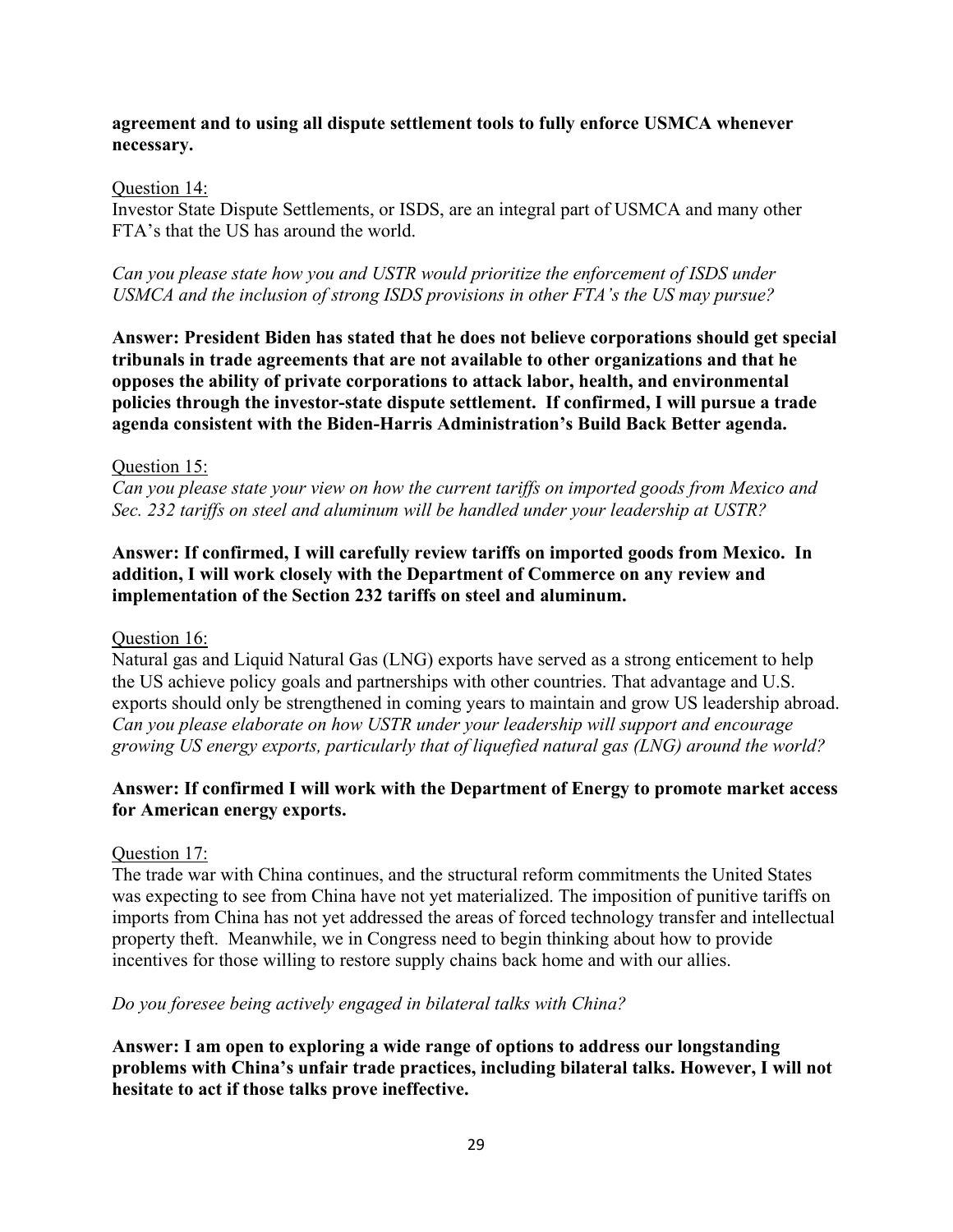#### Question 18:

Two critical trade preference programs -- the Generalized System of Preferences (GSP) and the Miscellaneous Tariff Bill (MTB) -- lapsed at the end of 2020 imposing a tax increase on American workers, American consumers, and American businesses at a time when they can least afford it. Both the GSP and MTB programs have been supported for decades by overwhelming bipartisan majorities. The COVID-19 pandemic has caused great uncertainty for American companies and their U.S. workers. This is not the time to impose new costs on U.S. supply chains, particularly on American job creators who are still recovering from the impacts of the COVID-19 pandemic.

*Can you confirm the Administration's support for retroactive renewal of GSP and MTB in short order?*

# **Answer: If confirmed, I commit to working closely with Congress on renewal of GSP and MTB.**

Question 19:

Trade Promotion Authority (TPA) is authorized through July 1, 2021. TPA is a delegated, constitutional authority created in 1974. I have previously supported TPA passage and continue to support it in principle. However, I have concerns over the integrity of the process recently used. Each FTA passed through TPA until 2020 received an opportunity for congressional input via a "mock mark-up".

USMCA was the first agreement to ever skip this process. S.Rpt.114-2, which accompanied the 2015 TPA bill, states that when considering the 1974 TPA act:

 *"This Committee took the position that Congress should have an active role in drafting the legislation to implement the agreement. The result was that the Committee considered a draft of the implementing bill through a ''mock'' legislative process, with committee consideration, amendments, and conference committee. The President then submitted final legislation to Congress based on the results of the ''mock'' legislative process. Although not formally outlined in any document, the executive and legislative branches thus agreed on a process that allowed congressional involvement in crafting legislation that would eventually be formally considered under expedited procedures. The so-called ''mock-markup'' process continues to this day."*

Unfortunately, the process no longer continues. This "mock-markup", while trivial to some, is a bedrock practice for allowing members of Congress and those serving on the Senate Finance Committee to indicate their intent upon receipt of the implementing bill. USTR still has the final say in what goes in or out of the implementing bill. When omissions were discovered as a result of the rushed USMCA process, a "technical corrections" package was proposed to correct them.

One such omission was the NAFTA-era, U.S. law restriction on products produced in Foreign Trade Zones (FTZ) (19 U.S.C. 3332(a)(2)(A)) for products, that otherwise meet the rules-oforigin under NAFTA and now USMCA, could not also receive the same reduced tariff benefits. Canada and Mexico do not have similar restrictions in place on their FTZ equivalents, creating disparity between the two. USTR, at the time, claimed its "intent" was to include the restriction following the release of a May 2020 article highlighting the issue.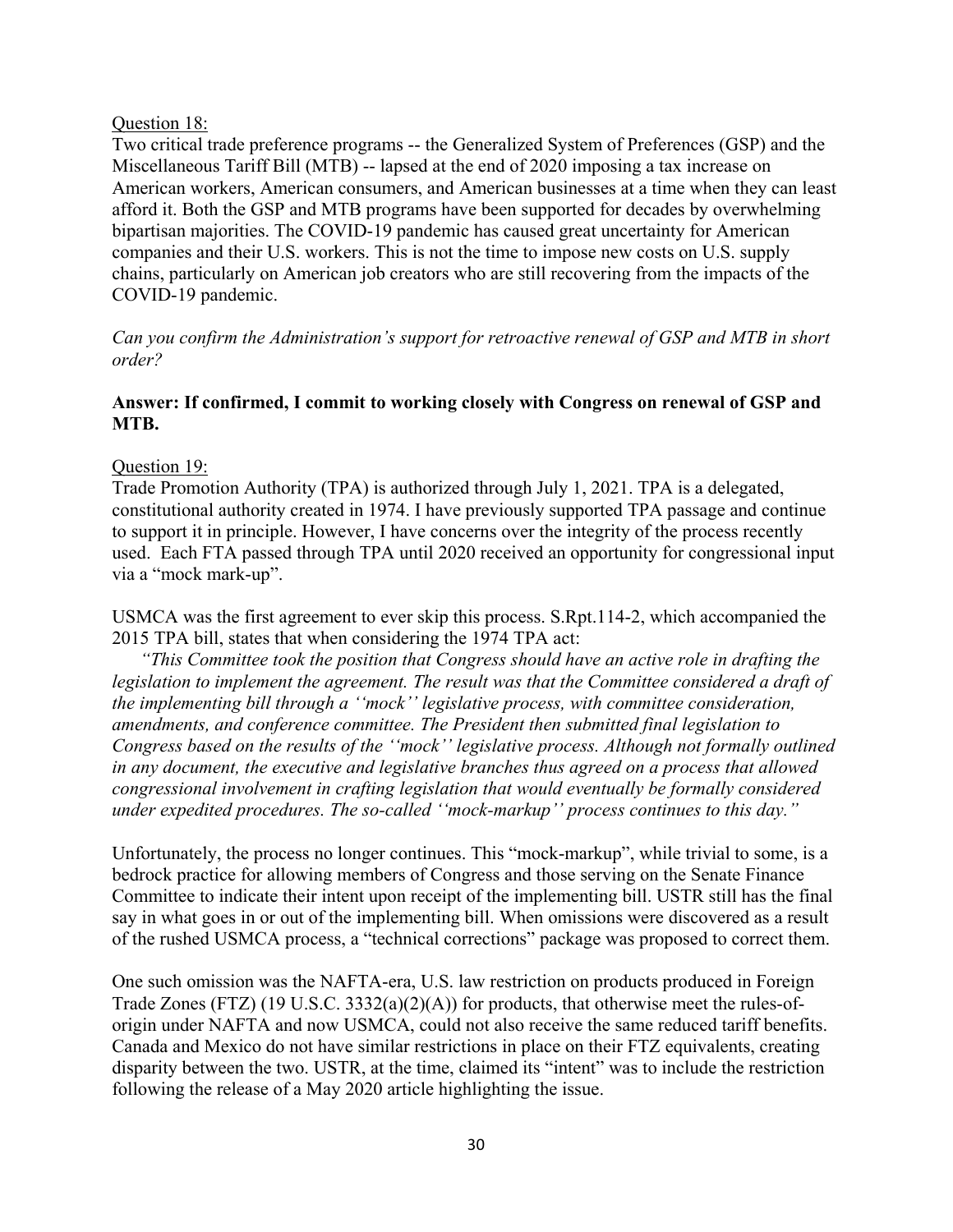USTR expected Congress to take this at face value and not recognize the fact that many in Congress, myself included, believed the restriction deserved further debate in the public square. CBO projected that the reinstatement of the restriction would result in a \$2 billion increase in tariffs without the provision in place.

More importantly, members of the Senate Finance Committee did not have their opportunity to indicate their "intent" as to what should be included in the implementing bill. To my disdain, this NAFTA-era restriction on FTZs was included in a larger "technical corrections" package.

*What are your views on the re-authorization of TPA?*

*Will you seek renewal of TPA given the ongoing negotiation of the U.K. and Kenya FTAs?*

*What is your opinion on the mock mark-up process? Should this continue and should it be a codified practice instead of a committee report issue?*

*Do you commit to a full mock mark-up process on any future FTAs or other legislation considered under the TPA process?*

**Answer: If confirmed, I will consult closely with Congress on trade negotiations and trade legislation advanced by the Senate Finance Committee. As U.S. Trade Representative, I will work to pursue trade policies that receive bipartisan support in Congress.**

*What is your view on the restriction mentioned?*

*Do you believe this restriction was put in place to meet treaty obligations under NAFTA and USMCA?*

*Can you discuss your views on the FTZ program in general and where you see it fitting into the larger conversation on critical supply chains and the high tariff environment?*

*If confirmed as USTR, would you support and initiate a study that examines the restriction in the context of parity with FTZ counterparts in Canada and Mexico?* 

**Answer: The Biden Administration is already undertaking a comprehensive review of supply chain risks, pursuant to the President's Executive Order issued on February 24. If confirmed, I will study this issue as part of the review as well as its consistency with the broader Build Back Better agenda. I will also work to ensure that American workers and businesses aren't unfairly disadvantaged by our trading partners' policies.** 

### Question 20:

The Comprehensive and Progressive Agreement for Trans-Pacific Partnership (CPTPP) has entered into force without the United States. The agreement represents approximately half a billion people and 14 percent of the global economy. American companies were negatively impacted when the U.S. withdrew from the TPP agreement in 2017. Joining the CPTPP would be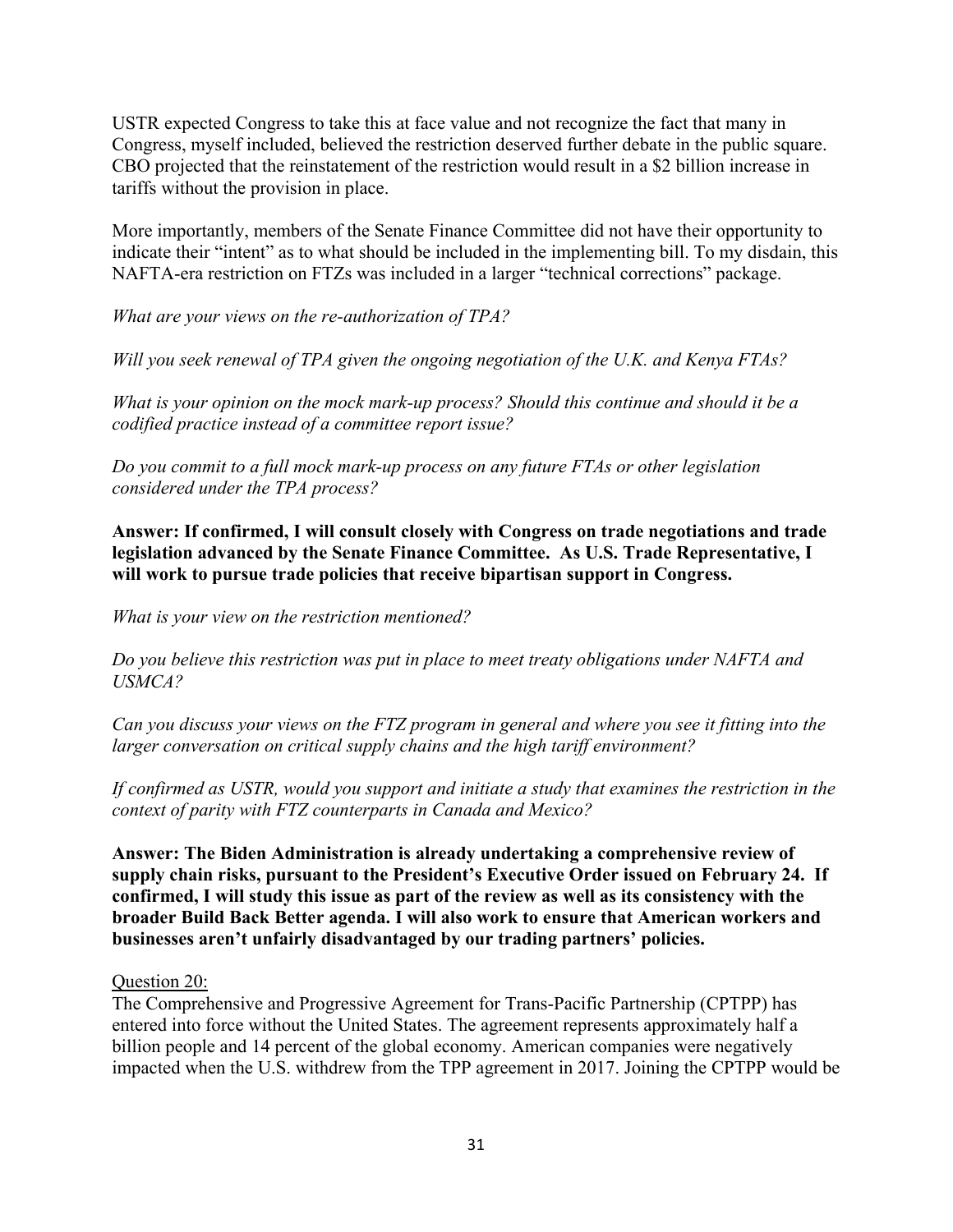a good opportunity for the U.S. to reclaim global leadership and write the rules of the road with regard to trade, intellectual property, environmental and labor standards.

*Do you support the U.S. joining the CPTPP and what needs to be updated with regards to the agreement to reflect the changed conversation around China since 2015?*

# **Answer: Much has changed in the world since the original TPP was signed in 2016. If confirmed, I will review the CPTPP to evaluate its consistency with the Build Back Better agenda. I commit to consulting closely with Congress on trade agreement negotiations.**

# Question 21:

The launch of USTR's Section 301 investigations on Vietnam's currency valuation and timber are ongoing. Stakeholders across the United States in various sectors remain concerned that USTR will react take action against Vietnam including imposing punitive tariffs.

# *How do you foresee engaging in bilateral talks with Vietnam to find a solution to this issue?*

**Answer: President Biden has committed to opposing efforts by America's trading partners to artificially manipulate their currencies to gain a trade advantage and to combatting trade in goods made with illegally harvested timber. If confirmed, I will work with the Treasury Department, the Department of Commerce, Customs and Border Protection and other agencies to bring effective pressure to bear on countries that engage in such unfair practices. The goal of a Section 301 investigation is always to provide an incentive to encourage a negotiated solution that addresses the underlying unfair trade practices.**

### Question 22:

U.S. investment in the Africa already faces mounting uncertainty. Companies are poised to diversify out of China, and Africa is a logical place for many of them. The U.S.- Kenya FTA negotiation is critical for countering this influence. Many sectors, such as the apparel and footwear industry, draw upon this region and benefits in other U.S. laws to conduct business. Moreover, AGOA countries must still be able to partner with Kenya.

*Can you provide an update on the U.S.-Kenya trade agreement and work to include flexibilities that continue recent wins on U.S.-Africa trade?*

**Answer: In 2020, the United States and Kenya officially launched and completed two rounds of negotiations to pursue a free trade agreement. Since announcing the negotiations, the United States completed two rounds of negotiations with Kenya. If confirmed, I will review the U.S.- Kenya bilateral relationship, and the African Growth and Opportunity Act (AGOA) program. The United States' economic relationship with the African continent will be a priority if I am USTR.**

### Question 23:

The creative community supports hundreds of thousands of Texas jobs and adds billions to our GDP.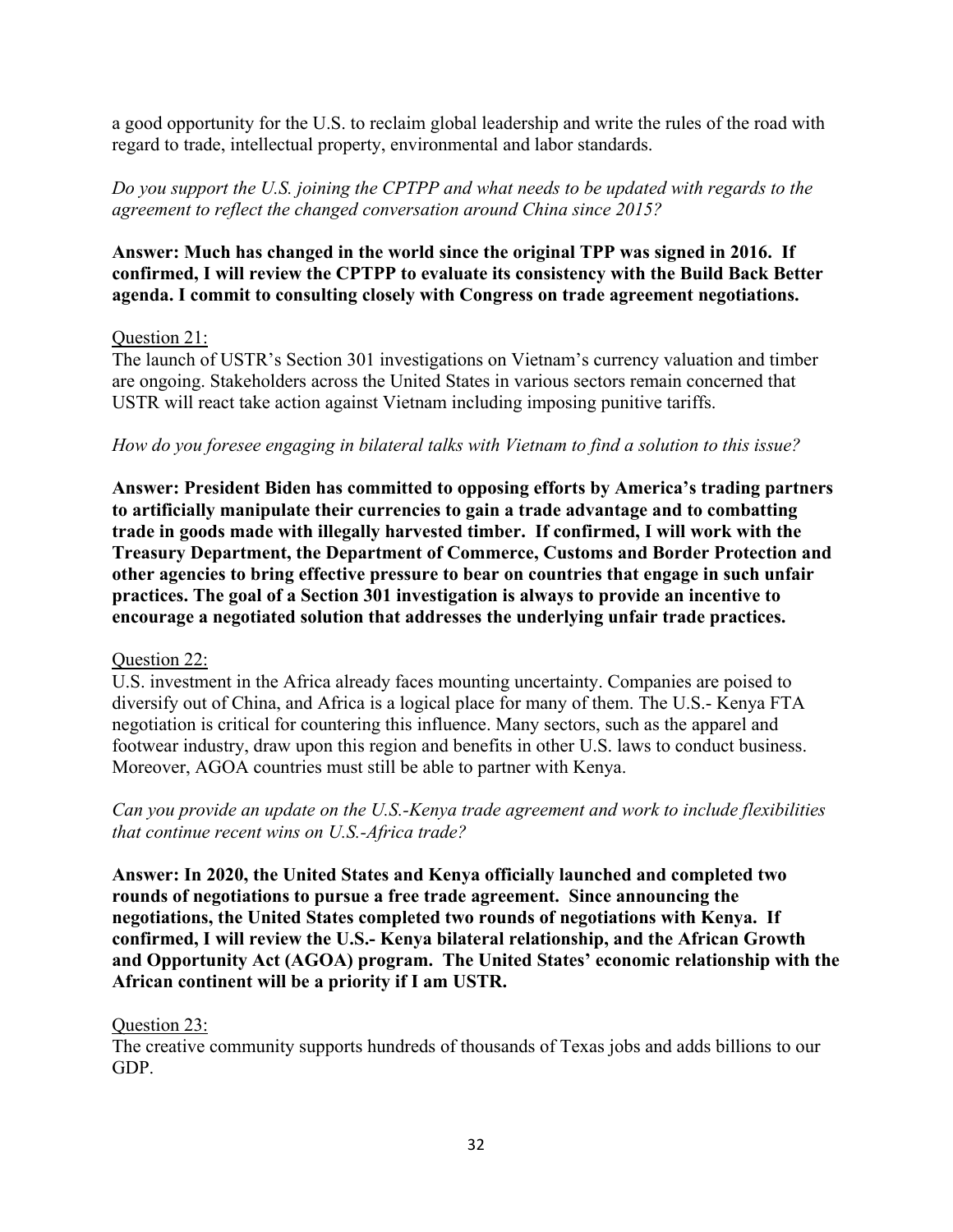*Will you ensure strong intellectual property protections for the American creative sector in future trade agreements?*

# **Answer: If confirmed, I commit to seeking provisions in trade agreements that benefit America's innovators, who play a critical role in enhancing our economic competitiveness and supporting the creation of high-quality jobs.**

# Question 24:

U.S. exporting industries like the U.S. chemical manufacturing sector can grow high-paying, high skilled jobs when the U.S. government opens new markets, keeps them open, and aligns regulations. One avenue to achieve these ends is international regulatory cooperation, which creates greater efficiencies and cost savings for governments and businesses while protecting human health, safety, and the environment. The USMCA includes state of the art sectoral annexes (e.g., Chapter 12.A on chemical substances) that could inform future U.S. regulatory cooperation activities with trading partners. While U.S. government regulatory agencies must prioritize achieving their domestic objectives, they also are essential to the conduct and success of these activities.

*Will you work with Congress and the Office of Management of Budget to provide more resources to U.S. regulators to engage in regulatory cooperation activities and negotiate regulatory cooperation provisions in U.S. free trade agreements?* 

**Answer: If confirmed, I will work with Congress, the Office of Management of Budget and other agencies to ensure that the United States fully and effectively implements and enforces the provisions of the USMCA to the benefit of U.S. industries and workers.** *What is your opinion of Executive Order 13609 on International Regulatory Cooperation to be responsive to today's global trade and supply chain dynamics?*

**Answer: Executive Order 13609, issued on May 1, 2012, stated that the U.S. regulatory system must protect public health, welfare, safety and the environment while promoting economic growth, innovation, competitiveness and job creation. It also noted the role of international regulatory cooperation and challenges of regulatory divergence. If confirmed, I will work with Congress and through the interagency process to ensure we achieve the right balance in promoting the goals of regulation in the United States and evaluating the challenges of international regulatory divergence.**

# Question 25:

The Miscellaneous Tariff Bill (MTB) provides important relief for U.S. chemical manufacturers who cannot get certain inputs or intermediate goods here in the United States. But the most recent MTB expired at the end of last year – in the middle of a pandemic and economic recession. Programs like the MTB are generally supported by my colleagues and quickly renewed by Congress.

*Do you support tariff relief measures like the MTB that help strengthen U.S. manufacturing and*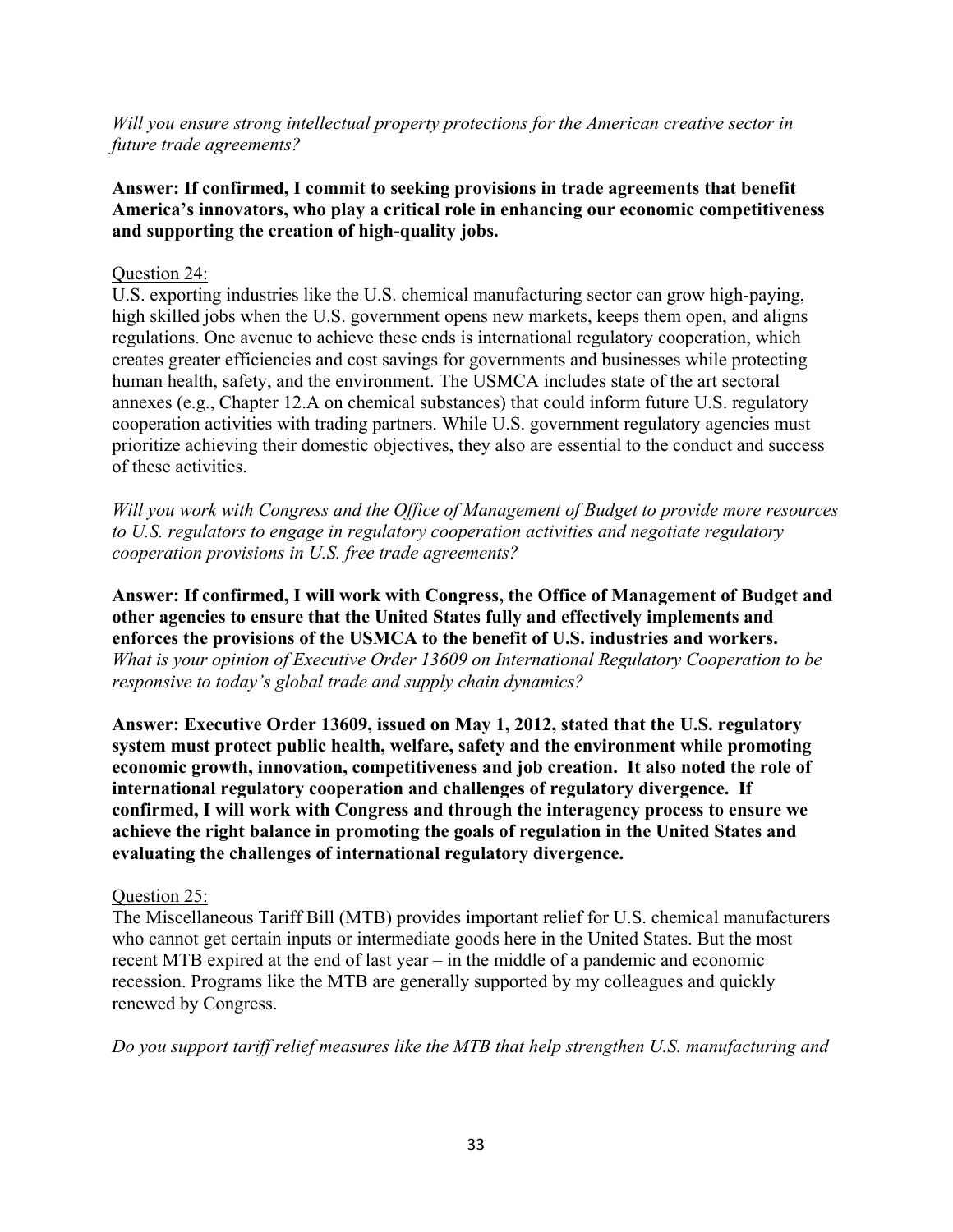# **Answer: If confirmed, I commit to working closely with Congress on all trade legislation, including the Miscellaneous Tariff Bill.**

### Question 26:

Both you and the President have spoken about the importance of a worker-centric trade policy. The copyright industries employ 5.7 million workers. These jobs pay have a compensation premium of 43 percent over the average U.S. annual wage and rely on exports.

*If confirmed to become the U.S. Trade Representative, how will you ensure the role of copyright industries and the interests of the 5.7 million workers employed in the copyright industries are promoted in U.S. trade policy?*

**Answer: If confirmed, I commit to supporting America's copyright industries and the workers employed in such industries by ensuring that our trading partners open their markets to copyrighted exports produced by America's innovators and enforce the IP laws necessary to protect such work from piracy.** 

### Question 27:

The U.S. has for nearly two decades shifted our critical supply chain production overseas to what President Biden's nominee for CIA director described as an "authoritarian adversary", China. COVID-19 has only accelerated this vulnerability. Yesterday, the President detailed his Executive Order to identify and support these supply chains. A large part of what is missing however is the resources to put behind them.

I was happy to hear that the President intends to work with Members of Congress during the budget and appropriations process to address this challenge. We do not have the ability to write checks by fiat as China does- Congress holds the power of the purse. To that end, I am interested in exploring the creation of a new bipartisan budget category that combines both targeted domestic and defense resources to Counter China and Re-shore Critical Supply Chains. As an example, our current budget framework is unprepared to make these significant investments into areas like the semiconductor space through the CHIPS for America Act with nearly thirty-six billion dollars or roughly 3% of our total discretionary budget. Investments like these should not take away from existing priorities but complement them.

# *Can you explain your views on how you would address critical supply chains as whole, the semiconductor sector, and the CHIPS for America program specifically, if confirmed?*

**Answer: Semiconductors are one of the priority sectors identified in the recent Executive Order on America's Supply Chains. If confirmed, I will work to effectively implement the recommendations that emerge from the supply chain review to strengthen the resilience of America's supply chains and support increased domestic semiconductor production.**

*Can you provide your view on how tariffs have served as a punitive measure in diverting supply chains away from China and steps you would take as USTR to support incentives to bring them home?*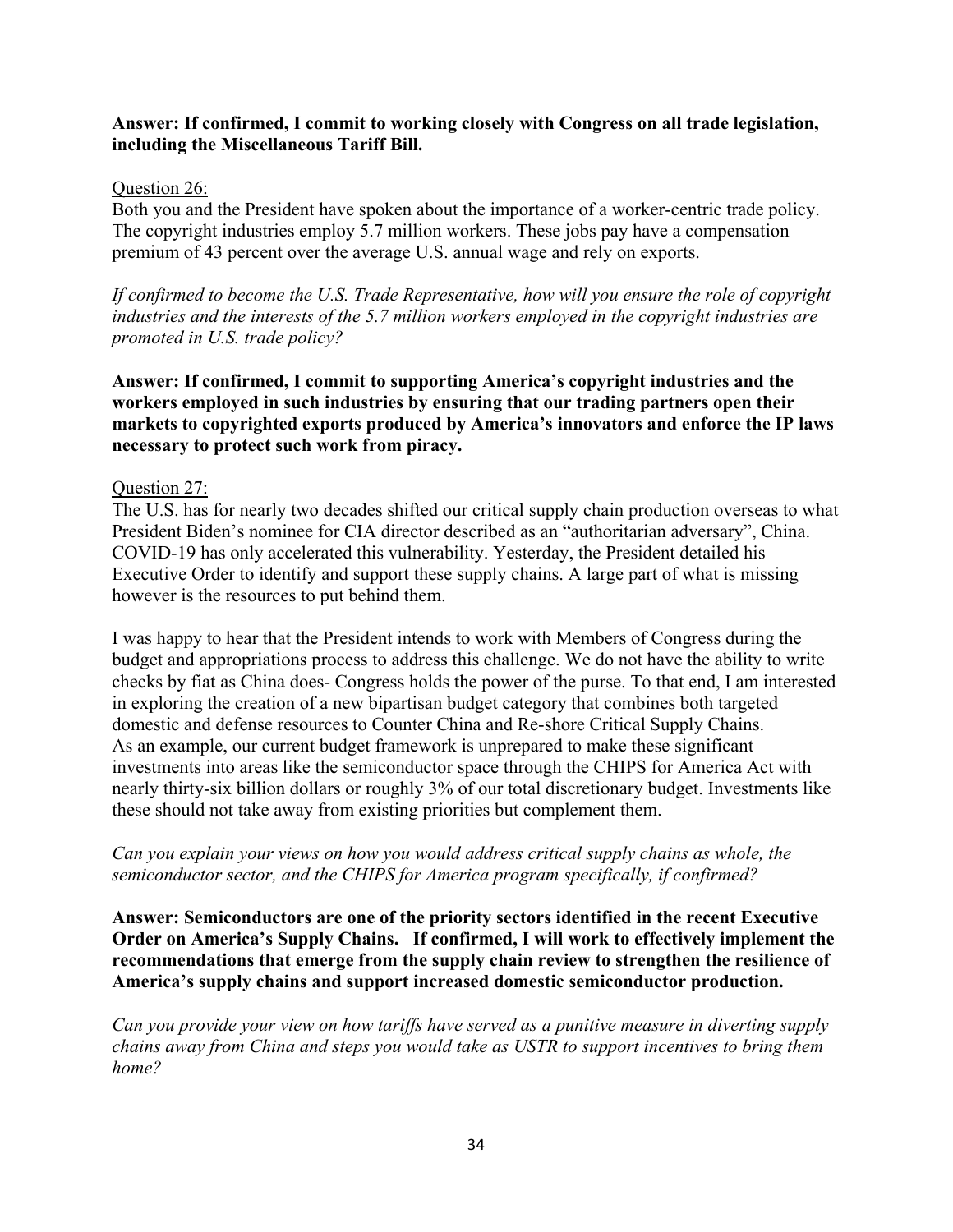**Answer: I understand that the Biden-Harris Administration is engaged in a comprehensive review of existing U.S. policies, including the use and impact of tariffs, to determine what action the United States must take to meet the China challenge.**

#### Question 28:

*What data will USTR use to determine Section 301 exclusions, and what steps will you take to ensure that the exclusion process is transparent?* 

*If an exclusion is granted, would USTR provide the exclusion for a year or more?*

*Would you support granting exclusions that are effective from the start of 2021 as well as refunding the tariffs that companies have already paid?*

**Answer: If confirmed, I will work with Congress to ensure that the tariffs under Section 301 are appropriately responsive to China's practices and consider the impact on U.S. businesses, workers and consumers. I will also ensure that any exclusion – or other similar process undertaken by USTR – is transparent, objective, and fair.**

### Question 29:

Complex supply chains take years to establish, and it is very difficult, if not impossible, to quickly shift procurement to other countries or facilities without compromising contracts, compliance, quality, food safety, and value for the consumer.

*How would you factor in disruptions to supply chains when implementing tariffs and/or granting exclusions to tariffs?*

**Answer: If confirmed, I will work with Congress to ensure that tariffs, including those imposed under Section 301, are appropriately responsive to the unfair trade practices they are meant to address and consider the impact on U.S. businesses and their supply chains, as well as workers and consumers.**

### Question 30:

Our trade debate often focuses on manufactured goods, but America's massive "business services" sector is not only a cornerstone of the U.S. middle class — it's also a huge trade opportunity. Business services employ more than 20 million Americans, and these sectors pays wages that are 20% higher on average than those in manufacturing. Business services are also increasingly tradeable. According to the U.S. International Trade Commission, new digital technologies mean that 63% of all U.S. services exports can now be delivered to customers abroad digitally. This helps explain why trade in services is growing 60% more rapidly than trade in goods.

However, rising digital protectionism abroad could sap growth in middle class jobs in the business services industries widely recognized as an American strength. As governments worldwide seek to put their own imprint on digital trade rules, some may close markets and disadvantage U.S. firms.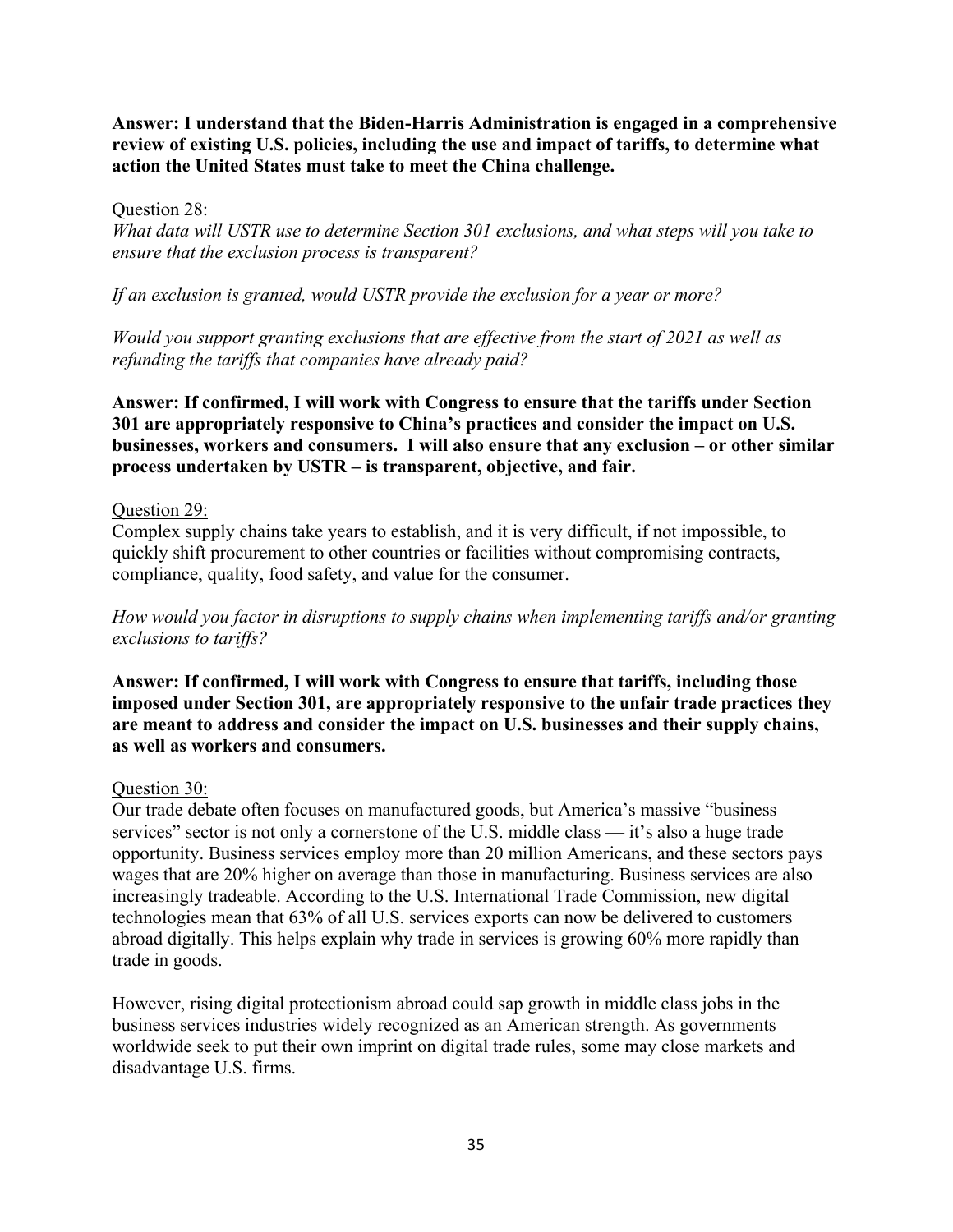# *Should U.S. trade policy prioritize an area such as this with growth potential?*

**Answer: To participate in today's global economy, U.S. companies need to access networks, transfer data, and use secure data centers of their choice. The Biden-Harris Administration is committed to using a wide range of trade tools to help make sure that American workers and digital innovators are able to compete effectively abroad.**

### Question 31:

The growth in the digital economy—and the importance of data-driven innovation in an increasing number of industry sectors—raises questions about whether trade rules need to be updated. Unfortunately, our partners in the European Union have used legitimate public policy debates—in taxation, competition policy, and data privacy—to write policies that discriminate against American companies in the name of advancing Europe's supposed "technological sovereignty."

*If confirmed as USTR, do you pledge to hold the European Union accountable when it enacts policies that discriminate against U.S. digital exporters?*

**Answer: If confirmed, I will use the United States' wide range of trade tools to address discriminatory practices that hurt U.S. workers and firms, including practices that discriminate against U.S. digital and technology exports.** 

# *What is your opinion of addressing concerns over the proliferation of DSTs by using a negotiated outcome at the OECD?*

**Answer: If confirmed, I support the Treasury Department's efforts to resolve the digital services taxes in the context of the multilateral effort to limit tax competition and address base erosion and profit shifting through the OECD/G20 process.** 

# Question 32:

India is a crucial democratic partner in the Indo-Pacific and a potential alternative to China as a destination for U.S. exports. Unfortunately, in recent years, the Government of India seems to have embraced a strategy of digital protectionism. This includes a discriminatory digital tax, sweeping requirements to localize data, and proposals to expropriate proprietary information from U.S. companies.

*If confirmed as USTR, how do you intend to tackle India's growing digital protectionism while also growing U.S.-India commercial ties?*

**Answer: India's fast-growing economy provides new opportunities for American exporters, including our farmers, manufacturers, and service providers. It is an ongoing challenge to balance the United States' interest in enhancing our trade relationship with India with the its interest in addressing Indian policies that discriminate against U.S. exports and digital service firms. If confirmed, I will consult closely to ensure our trade policy strikes the right balance.**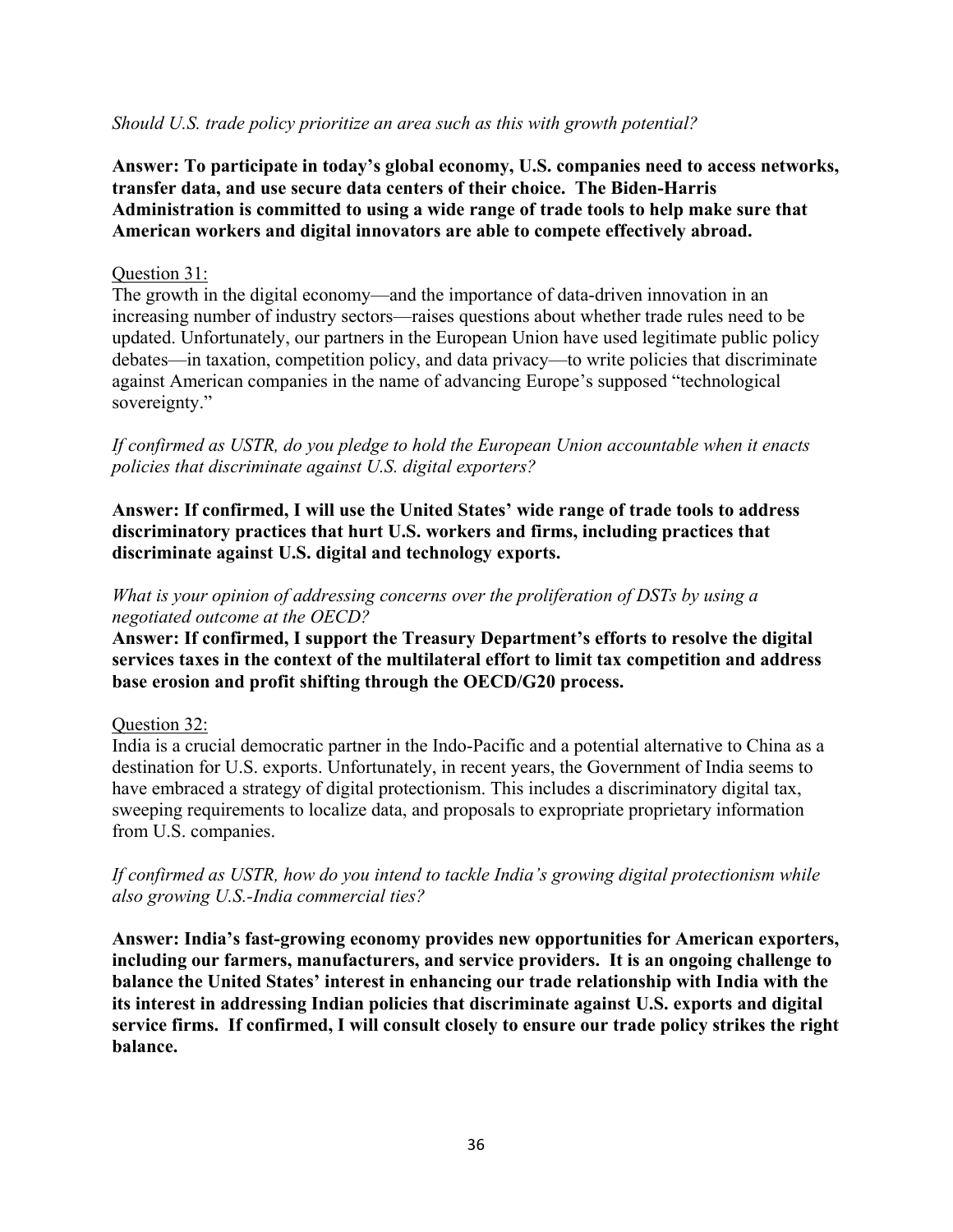## Question 33:

We are currently engaged in several trade disputes with both allies and adversaries where tariffs have been used as the remedy of choice. These tariffs have each resulted in retaliatory tariffs against U.S. exporters including manufacturers and agriculture interests.

While we agree that our trading partners must live up to their international trade commitments, we are concerned about the use of tariffs as the primary remedy to address perceived inequities. Tariffs are taxes that are paid by U.S. businesses, raise costs for consumers and manufacturers and have led to markets being lost for our agricultural exporters. The current tariffs have had a negative impact on companies large and small, especially impacting the economic recovery of many U.S. businesses.

*President Biden has talked about the need to reevaluate the trade war and the economic impact caused by the tariffs. Do you commit to conducting an economic review of the tariffs and the impact they have had on the U.S. economy?*

**Answer: If confirmed, I commit to undertaking a review of the use of tariffs as a tool to address unfair trade practices to ensure that they are strategically employed to achieve their means and maximize the benefit, while minimizing the cost, to U.S. industries, workers, and consumers.**

#### Question 34:

Your predecessor concluded several "mini" trade deals with trading partners like Japan and China that covered only certain disciplines and bypassed congressional approval. And even for other agreements, such as the update to KORUS and USMCA, consultations with Congress were severely lacking.

*What is your view on mini trade deals? Does the Biden Administration plan to pursue them? Will you commit to consulting closely and often with Congress on such deals, as well as on any free trade agreement negotiations?*

**Answer: If confirmed, I will pursue trade policies consistent with the Build Back Better agenda. I will consult closely and often with Congress to negotiate and develop trade policies that advance the interests of all Americans, support American innovation, and enhance our competitiveness. As U.S. Trade Representative, I will work to pursue trade policies that receive bipartisan support in Congress.**

## Question 35:

*Do you see ways USTR can be helpful in getting to an agreement with the EU on a new framework for transatlantic data flows, post-Schrems II? We know that Europe has proposed a new Trade and Technology Council – is this the right forum to make progress on these issues?*

**Answer: If confirmed, I will use the trade tools available to support the Department of Commerce's effort to conclude an Enhanced Privacy Shield Framework that addresses the concerns raised by the European Court of Justice and enables the transfer of data between the European Union and the United States.**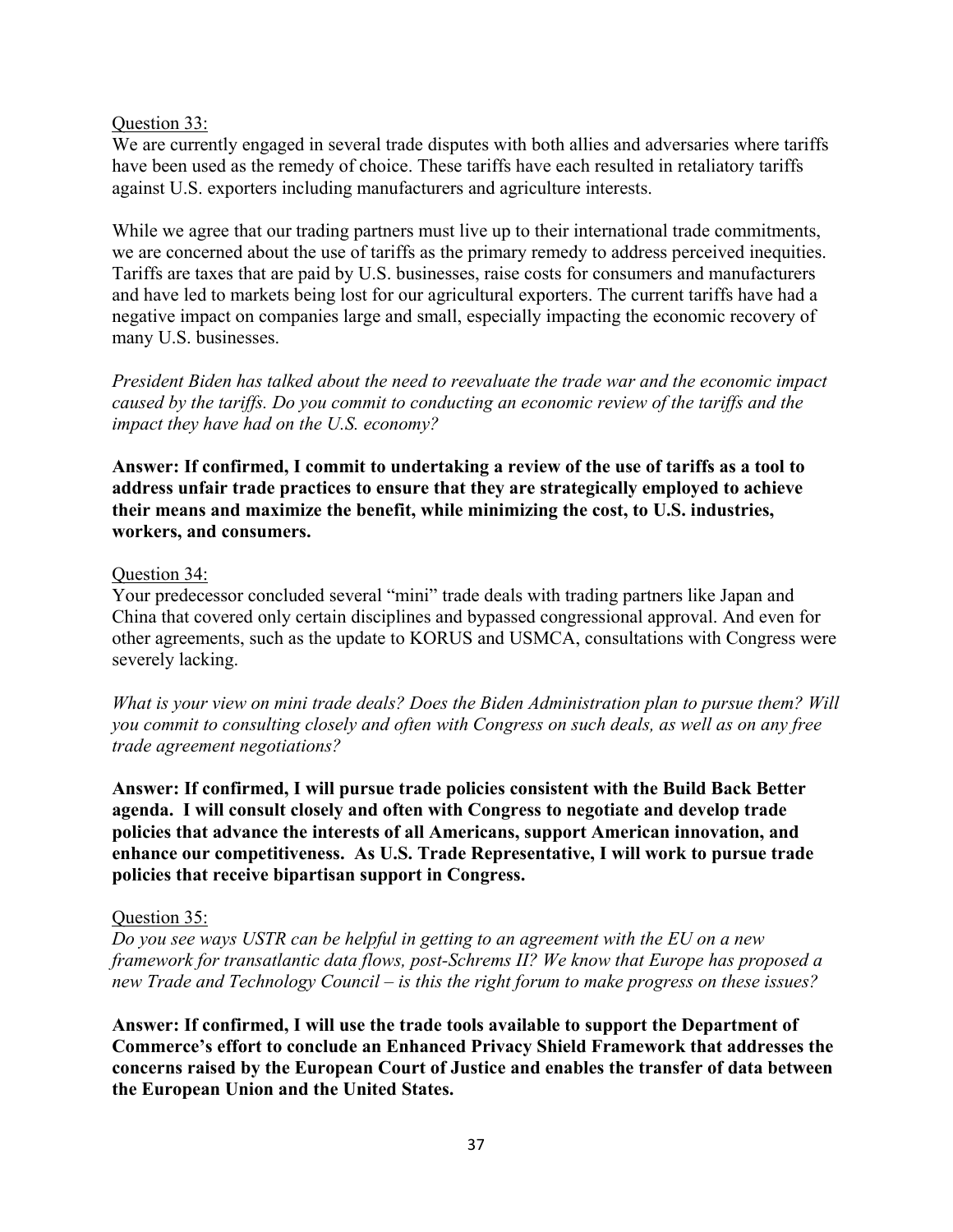## Question 36:

Ms. Tai, the U.S. and India have had a burgeoning relationship over the past 20 years during which bilateral trade has expanded to over \$120 billion per year. While we have had some fits and starts with trade discussions with India in recent years, I believe we have an opportunity expand bilateral trade with India, which will further enhance our strategic partnership with this growing power in Asia.

*Do you share my vision for improved economic and trade relations with India, and, if confirmed as U.S. Trade Representative, will you commit to pursuing negotiations that benefit the bilateral relationship early in your tenure?*

**Answer: India is one of the United States' largest trading partners, and its fast-growing economy represents a tremendous opportunity for American exporters, including our farmers, manufacturers, and service providers. While we have faced occasional trade challenges over time, a strong partnership between the U.S. and India is important for both countries' strategic interests. If confirmed, I commit to engaging with India to find ways to enhance our trade relationship.**

## Question 37:

Many are experiencing unprecedented prices in the US lumber market. This in turn is significantly affecting the cost to construct or remodel a home. Texas has both homebuilders and a vibrant forestry sector. The Softwood Lumber Agreement we have with our leading trading partner in wood products – Canada – expired more than five years ago. *What is your position on this agreement and plans for it in the future?*

**Answer: The Department of Commerce and the U.S. International Trade Commission have repeatedly found that Canadian subsidies and unfair trade practices harm the U.S. lumber industry. If confirmed, I commit to working with other agencies and departments to ensure that U.S. trade laws and remedies are employed to counter unfair trade practices and to pursuing agreements in the interest of the United States.**

## Question 38:

We know that China's years of IP theft has given them an advantage in competing with global technology companies.

*What types of export controls or restrictions should the U.S. place on China to ensure the U.S. does not lose its competitive edge in the technology sector?*

**Answer: If confirmed, I commit to engaging actively with my counterparts in the Department of Commerce and other agencies with oversight of U.S. export controls and restrictions to confront the issue of China stealing American technology or obtaining it through other unfair or nefarious practices.**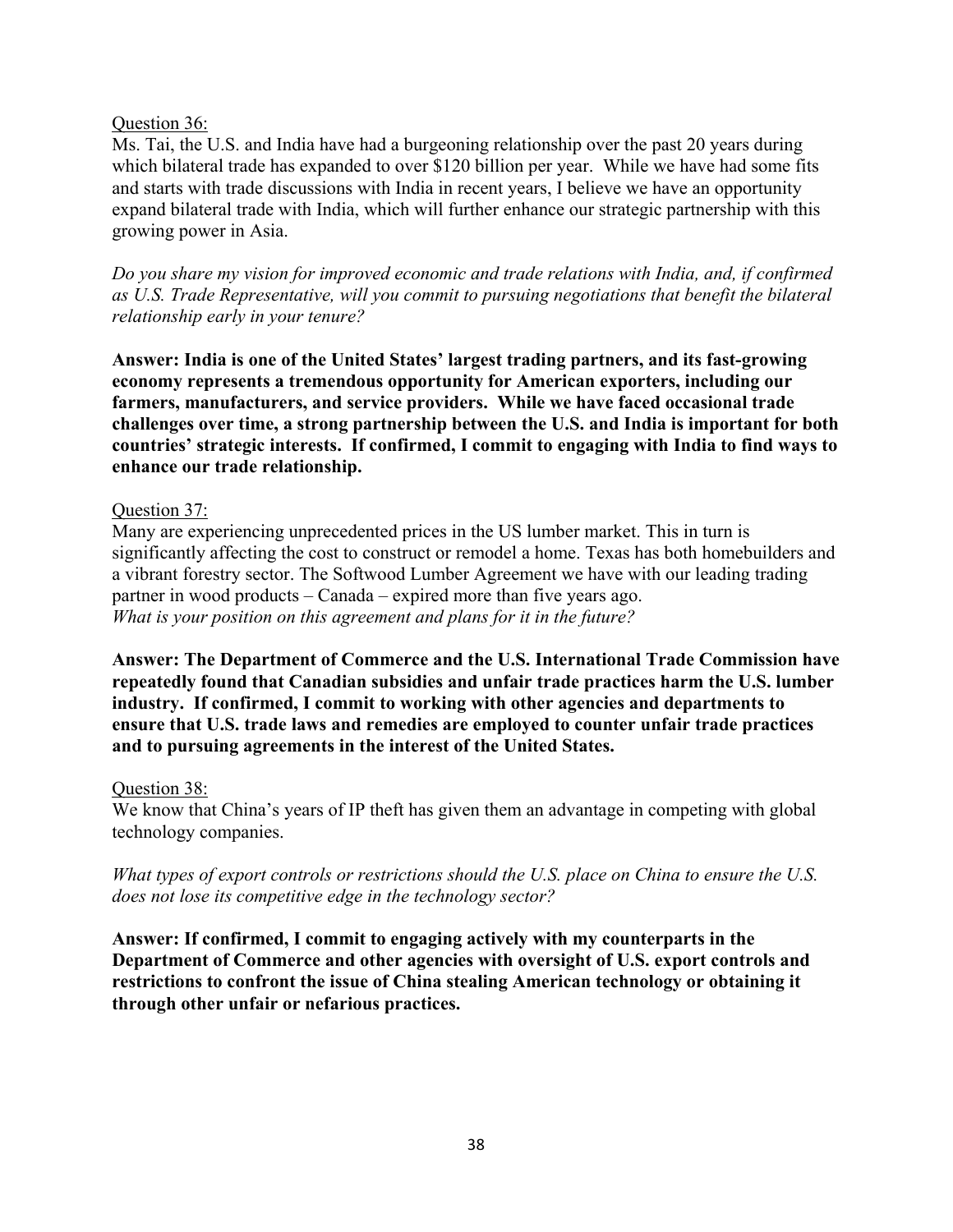### Question 39:

Last year, the Trade Subcommittee with Sen. Casey held a hearing with a number of policy experts and actor and Chairman of the International Campaign for Tibet, Richard Gere, on Censorship as a Trade Barrier.

We heard about how China uses censorship to bolster its domestic industries while restricting access for U.S. companies. It is clear China pushes the boundaries of the Public Morals and National Security exemptions at the WTO with their censorship practices. WTO rules do not provide an exception for content that is politically unacceptable.

For example, in the technology services industry, U.S. cloud providers cannot sell their services directly to other American companies operating in China, or anyone else. This is all while Chinese cloud providers, with far less secure technologies, can and do sell their cloud services here in the United States without restrictions. These are the same Chinese cloud companies that undercut our American cloud providers around the world due to Beijing's generous subsidies and their sanctuary, domestic market.

Sen. Grassley secured a fact-finding investigation with the International Trade Commission on the economic costs of censorship as a barrier to trade. It is my hope that the private sector will come forward in confidence to participate in this survey to confront China's offensive and defensive censorship. If companies refuse to participate, it is clear that China has already won the battle for self-censorship.

*Will you assure me that you will fight for American free enterprise by raising the issue of censorship and, in context, market access restrictions on American businesses such as cloud computing in your dealing with China, if confirmed? Will you encourage the private sector to participate in the ITC study on the cost of censorship as a trade barrier?*

**Answer: To fully confront the China challenge, we must address the myriad of ways the Chinese government seeks to disadvantage U.S. businesses and their workers including through censorship and market access restrictions in sectors like cloud computing. If confirmed as U.S. Trade Representative, I will work closely with you to develop trade policies that treat censorship as a trade barrier and support the work at the ITC to examine trade issues.**

## **Senator Menendez**

## Question 1:

Lumber Prices have increased dramatically since last spring. These increases have exacerbated the existing housing affordability crisis, causing the price of an average new single-family home to increase by more than \$24,000 since the middle of last April according to standard estimates of lumber used to build the average home from the National Association of Homebuilders. Meanwhile the Softwood Lumber Agreement we have with Canada, our leading trade partner in wood products, expired in 2015 and has not been renewed since.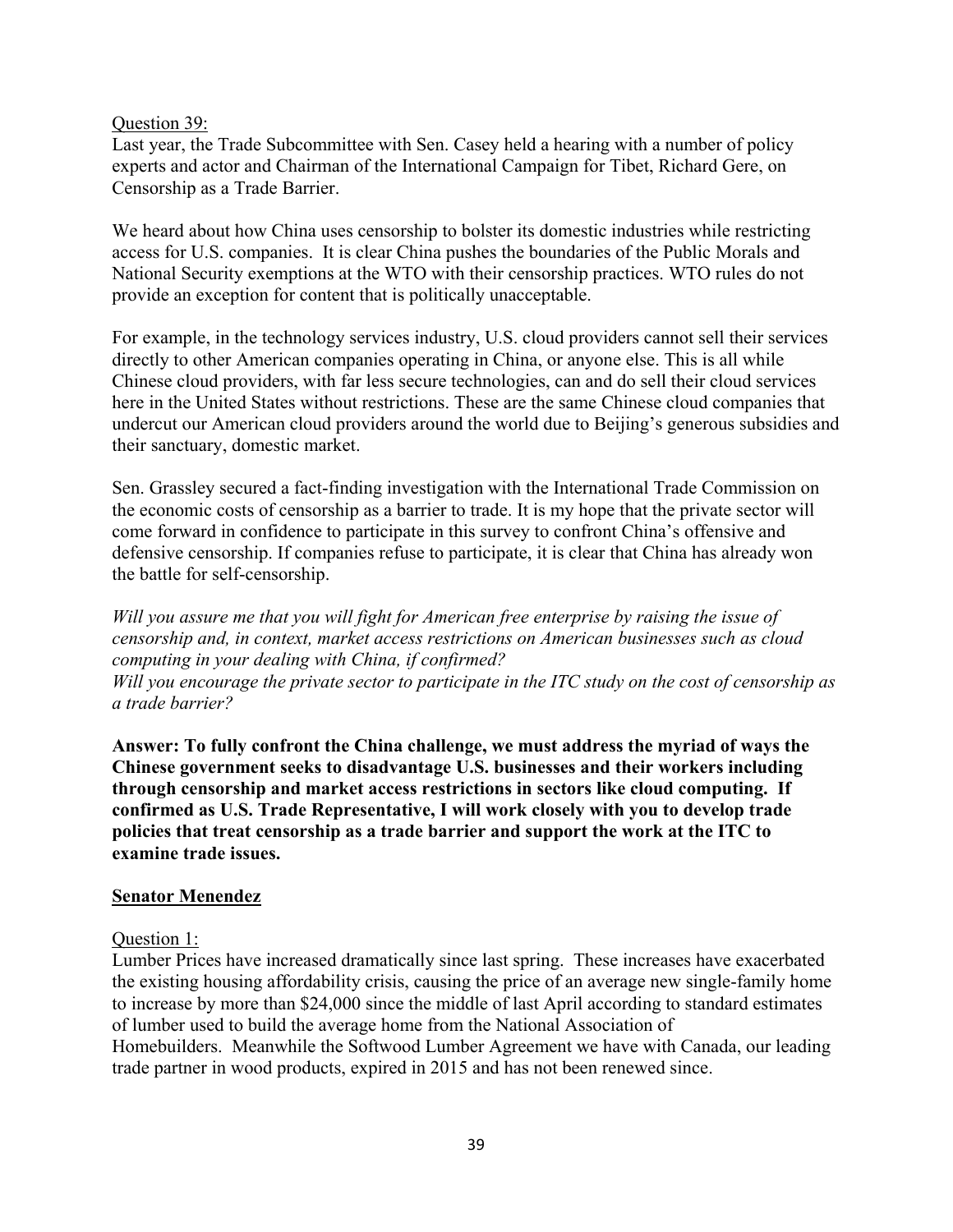*Will you make it a priority to reach a new lumber agreement with Canada in order to address this drag on the housing sector?*

**Answer: The Department of Commerce and the U.S. International Trade Commission have repeatedly found that Canadian subsidies and unfair trade practices hurt the U.S. lumber industry. If confirmed, I commit to working with other agencies to ensure that U.S. trade laws and remedies are employed to counter unfair trade practices and to pursuing agreements in the best interest of the United States.**

## Question 2:

Even after the July 1<sup>st</sup> implementation of USMCA, US companies and their workers continue to face new and proposed trade barriers in Mexico and Canada, as well as broader challenges for US companies in Mexico. In particular, there are concerns about the independence of Mexican regulators and their preferential treatment towards Mexican state-run entities at the expense of US Companies.

*How will you ensure that Mexico and Canada follow through on their commitments in USMCA?*

# **Answer: If confirmed, I will review Mexico's and Canada's compliance with their obligations in the USMCA and act to address failures in compliance. I commit to fully enforcing the USMCA.**

## Question 3:

I am glad to hear that President Biden is planning a review of Section 301 tariffs in order to develop a more cohesive China trade strategy. However, many small businesses in New Jersey are facing expiration of their Section 301 tariff exclusions or have already had their exclusions expire. As you know, the previous administration did not establish a process for extending these exclusions.

## *Will you consider granting an extension of Section 301 tariff exclusions while the Administration is conducting its review so that small businesses aren't unnecessarily harmed?*

**Answer: China's track record on using unfair practices to acquire U.S. technology, to the detriment of U.S. innovators and workers, is well-established. In the last administration, USTR conducted an investigation against unfair trade practices in China under Section 301 of the Trade Act of 1974 and found that China engages in unfair trade acts policies and practices related to intellectual property, innovation and technology transfer. To address those findings, the United States imposed tariffs on products from China. If confirmed, I will work with Congress to ensure that those tariffs are appropriately responsive to China's practices and take in to account the impact on U.S. businesses, workers and consumers.**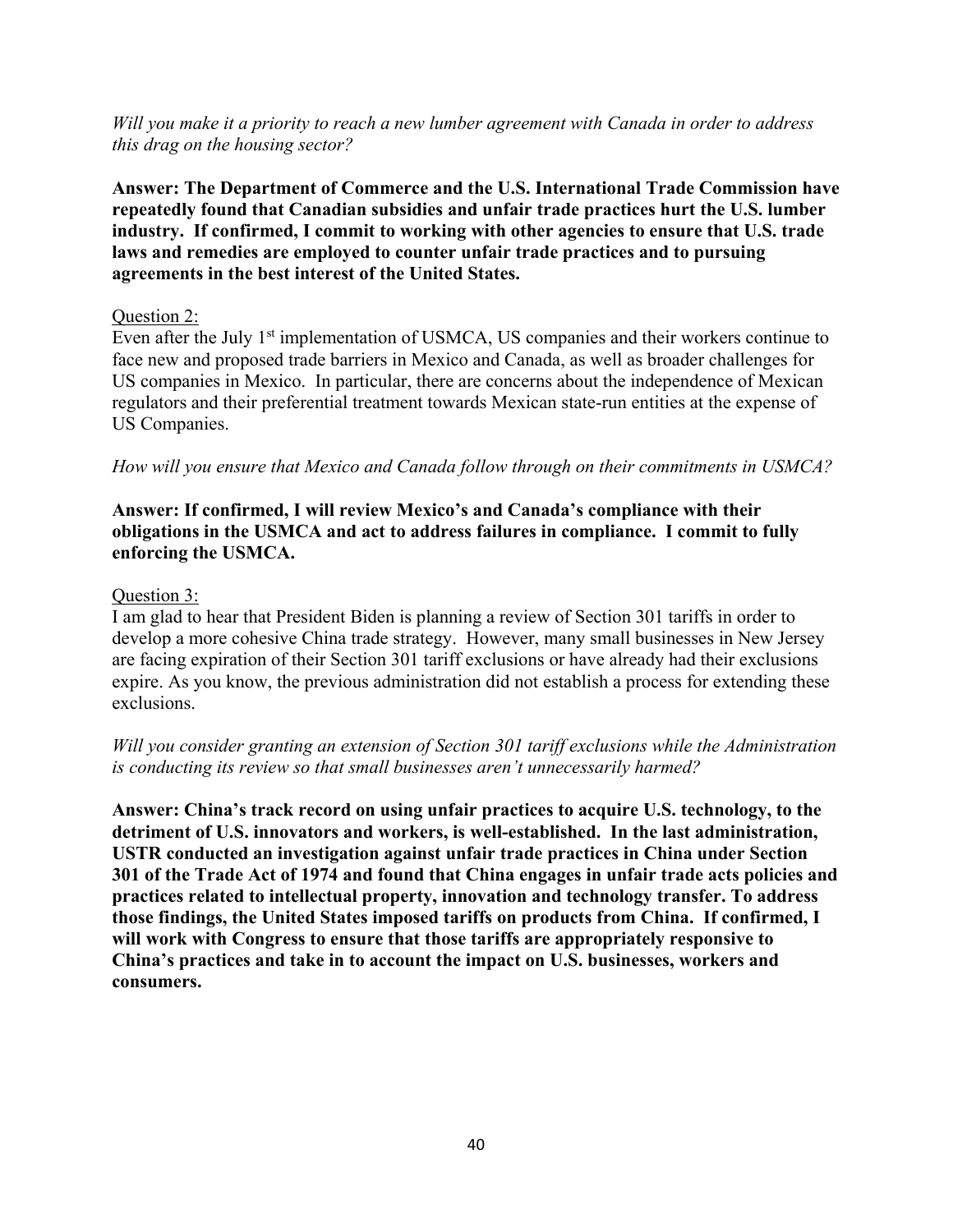# **Senator Thune**

## Question 1:

In business, technology, and innovation, the United States is unmatched. But in order to stay ahead of our competitors and continue to lead in global commerce, we must ensure that our communications infrastructure is secure. To reflect these modern realities, the U.S. must prioritize telecommunications and digital infrastructure in our trade policy. The Network Security Trade Act, which I introduced with Democrat members of the Senate Finance Committee, would make the security of our communications networks a negotiating objective in any future trade deal.

*If confirmed, would you support strengthening U.S. communications infrastructure as a key objective in trade negotiations?* 

**Answer: The security of the United States' communications infrastructure is vital to our national security. If confirmed, I will use all available trade tools to maintain the security of U.S. communications networks.**

## Question 2:

As a result of the U.S.-China Phase One trade deal, the U.S. has seen export gains to China across many agricultural sectors including soybeans, corn, beef, and pork.

*If confirmed, how would you ensure that China follows through on its Phase One commitments, particularly for U.S. agriculture? What steps would you take to build upon these successes and ensure that U.S. farm and ranch exports to China are not unfairly restricted by tariff and nontariff barriers?* 

**Answer: The Biden-Harris Administration is engaged in a review of the policies in place to respond to China's coercive and unfair trade practices, including with respect to agricultural products. I understand that a comprehensive strategy to confront the China challenge will be formulated based on that review. If confirmed, as part of that comprehensive review, I will assess China's compliance with the Phase One deal to ensure it is living up to its commitments.** 

## Question 3:

Last year, Senator Stabenow and I led a letter to Secretary Perdue and Ambassador Lighthizer asking them to establish as a core U.S. policy objective in all trade-related or intellectual property discussions the goal of securing concrete market access assurances for specific common food names. More than 60 senators signed onto this bipartisan letter, which should give you a sense of how critical an issue this is for our folks in the meat, cheese, and wine industries.

## *If confirmed, would you prioritize common food names in the trade agreements you negotiate?*

**Answer: The United States secured historic protections for common food names in the USMCA. If confirmed, I commit to build on the success of this agreement and prioritize the use of common food names during future trade negotiations.**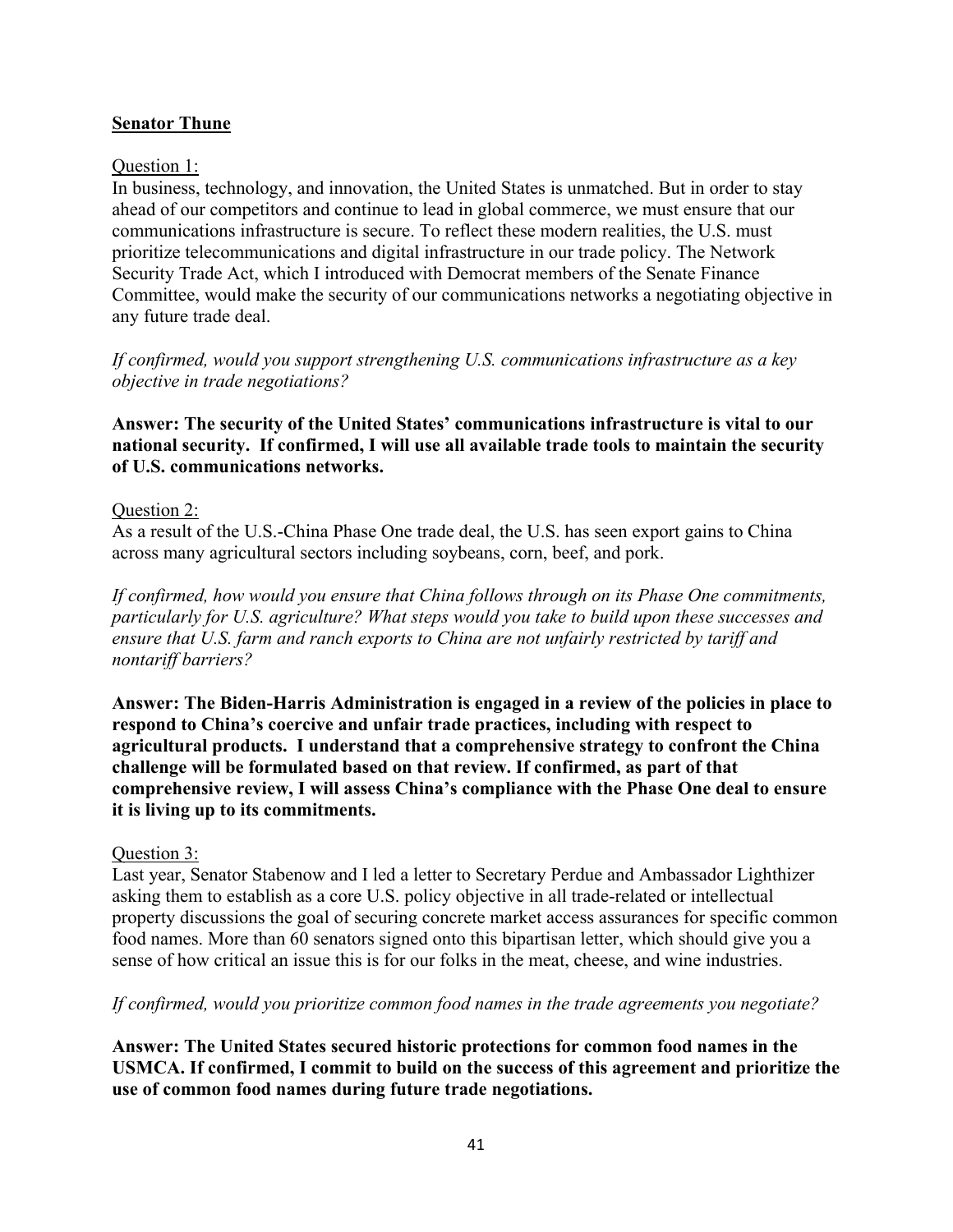## Question 4:

Expanding free and fair access for manufacturers and workers to global markets remains pivotal to U.S. competitiveness, wage growth, and economic dynamism. As you know, millions of American manufacturing jobs depend directly on U.S. exports to foreign markets. Those exports depend on reliable access to foreign markets, and in turn U.S. government efforts to eliminate unfair barriers that prevent exports and harm U.S. jobs.

*If confirmed, how would you work to support and expand U.S. exports to foreign markets, and what specific steps will you take to reduce trade barriers in those markets?*

**Answer: If confirmed, I will seek to expand global market opportunities for American manufacturers, service providers, farmers, ranchers, and fishers by working with allies and like-minded trading partners to promote policies that support U.S. exports. As U.S. Trade Representative, I will pursue trade cases against trading partners that discriminate against American businesses or deny our producers market access.**

## Question 5:

If confirmed, one of your responsibilities will be overseeing the public interest review process for Section 337 orders issued by the U.S. International Trade Commission. The ability to restrict infringing imports through Section 337 is a cornerstone of U.S. intellectual property rights protection.

*Can you confirm that Section 337 investigations will remain fair and thorough in the Biden Administration and that strong enforcement of intellectual property rights will remain a top priority?*

**Answer: If confirmed, I intend to oversee the review of ITC exclusion and cease-and-desist orders under Section 337 in line with what was envisioned by Congress, as reflected in the legislative history, which includes considerations of the competitive conditions in the U.S. economy.**

## Question 6:

Last year, USTR issued its annual Special 301 report on the adequacy and effectiveness of trading partners' protection of intellectual property (IP) rights. USTR identified 33 countries that present the most significant concerns regarding IP rights. Those countries were placed on USTR's Priority Watch List or Watch List.

*If confirmed, how would you lead USTR to follow-up on each of the action plans from last year's Special 301 Report? As USTR undergoes the 2021 Special 301 report process, how would you ensure that identified countries improve their policies to protect intellectual property rights?* 

**Answer: The Special 301 process is among the critical tools in USTR's toolbox to monitor and enforce our trading partners' intellectual property practices. If confirmed, I will focus on leveraging Section 301 to promote the interests and address practices that harm American innovators.**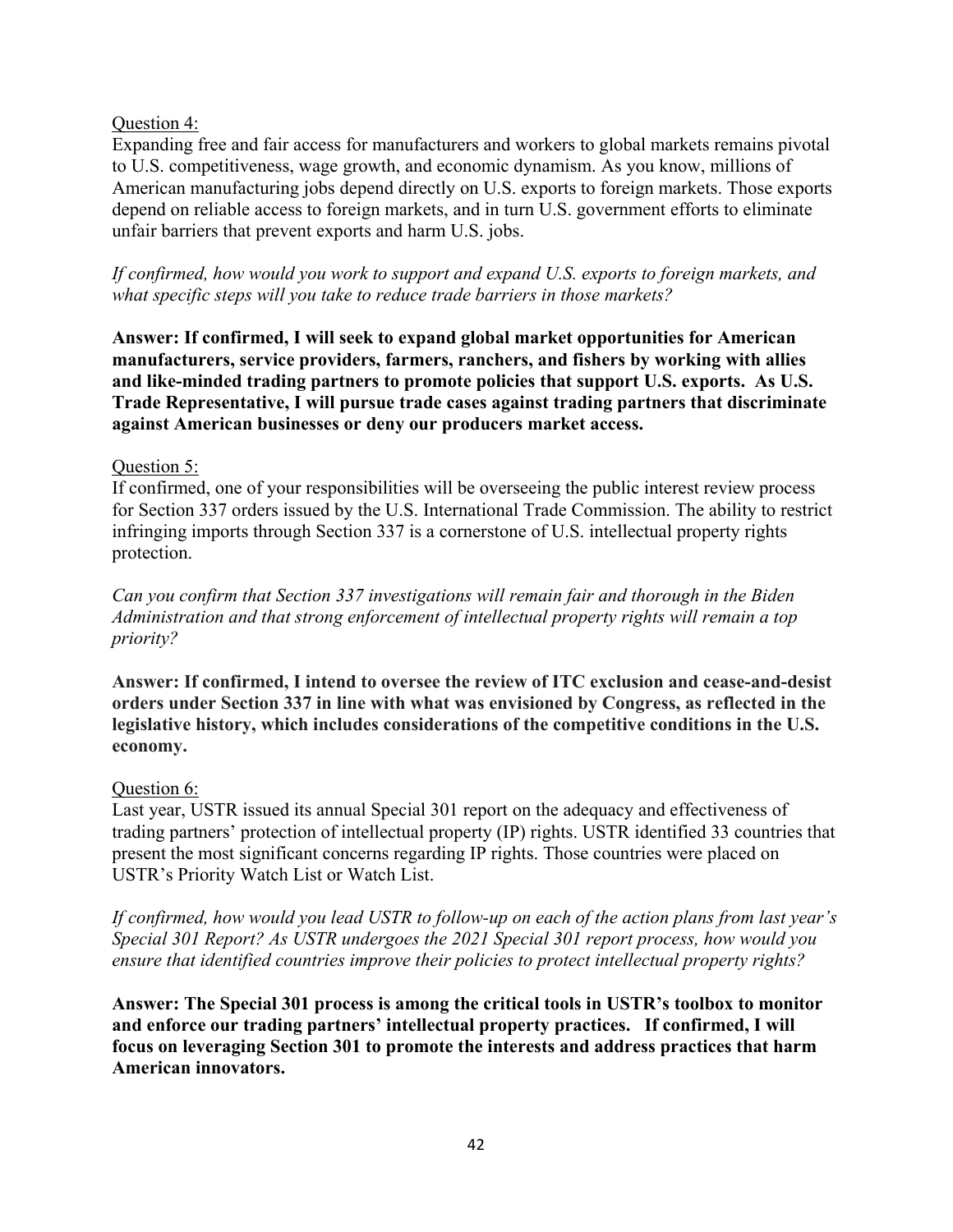## Question 7:

As U.S. Trade Representative, you would have an important role in expanding our export markets for value-added agriculture products such as ethanol and biodiesel.

*As other nations seek to adopt higher blends of biofuels to lower their emissions, including Mexico and the United Kingdom working to increase their use of ethanol up to ten percent ethanol blends, what steps will you take with your trade counterparts to ensure the U.S has access to these markets to support our trading partners to increase biofuel blending?*

## **Answer: If confirmed, I will work with USDA and the Department of Energy to seek new markets for ethanol exports and clear barriers that are currently blocking the export of American ethanol.**

## Question 8:

Mexico is a critical trading partner for U.S. agriculture, and the USMCA biotech provisions are a major step forward in trade policy, recognizing the need to build in rules and process to enable greater coordination around current and future biotech innovations. COFEPRIS, Mexico's Food and Drug Administration, stopped approval of agricultural biotechnology products in 2018, and in December 2020, Mexico published a decree calling for the phase out of genetically modified corn by 2024 and stated its intent to revoke and abstain from future approval. Given the importance of Mexico as an export market, this will affect our producers' access to new technologies risking critical tools to take on these global challenges.

*If confirmed, would you support USTR collaborating with USDA to address this issue?*

**Answer: If confirmed, I will review Mexico's agricultural obligations under the USMCA and commit to consulting with USDA on this and other agricultural issues. I will not hesitate to use the tools agreed upon in the USMCA to enforce the agreement with respect to agricultural products.**

# Question 9:

The recently signed Regional Comprehensive Economic Partnership (RCEP) represents 15 countries and about 30% of global GDP.

*What steps will the Biden administration take to enhance democratic trade leadership in the Indo-Pacific? If confirmed, what steps would you take to expand market access of U.S. agriculture products in the Indo-Pacific? Would you support an effort to negotiate a highstandard digital trade agreement with countries in the region, such as Japan, Singapore, and Australia?* 

**The basic formulation of working closely with like-minded countries in the Asia-Pacific with shared strategic and economic interests is a sound one, but much has changed in the world over the past six years since the TPP was signed in 2016. If confirmed, I commit to working closely with like-minded countries in the Asia-Pacific region to deepen our trade relationship in ways that benefit Americans broadly, including our workers, manufacturers, service providers, farmers, ranchers, and innovators.**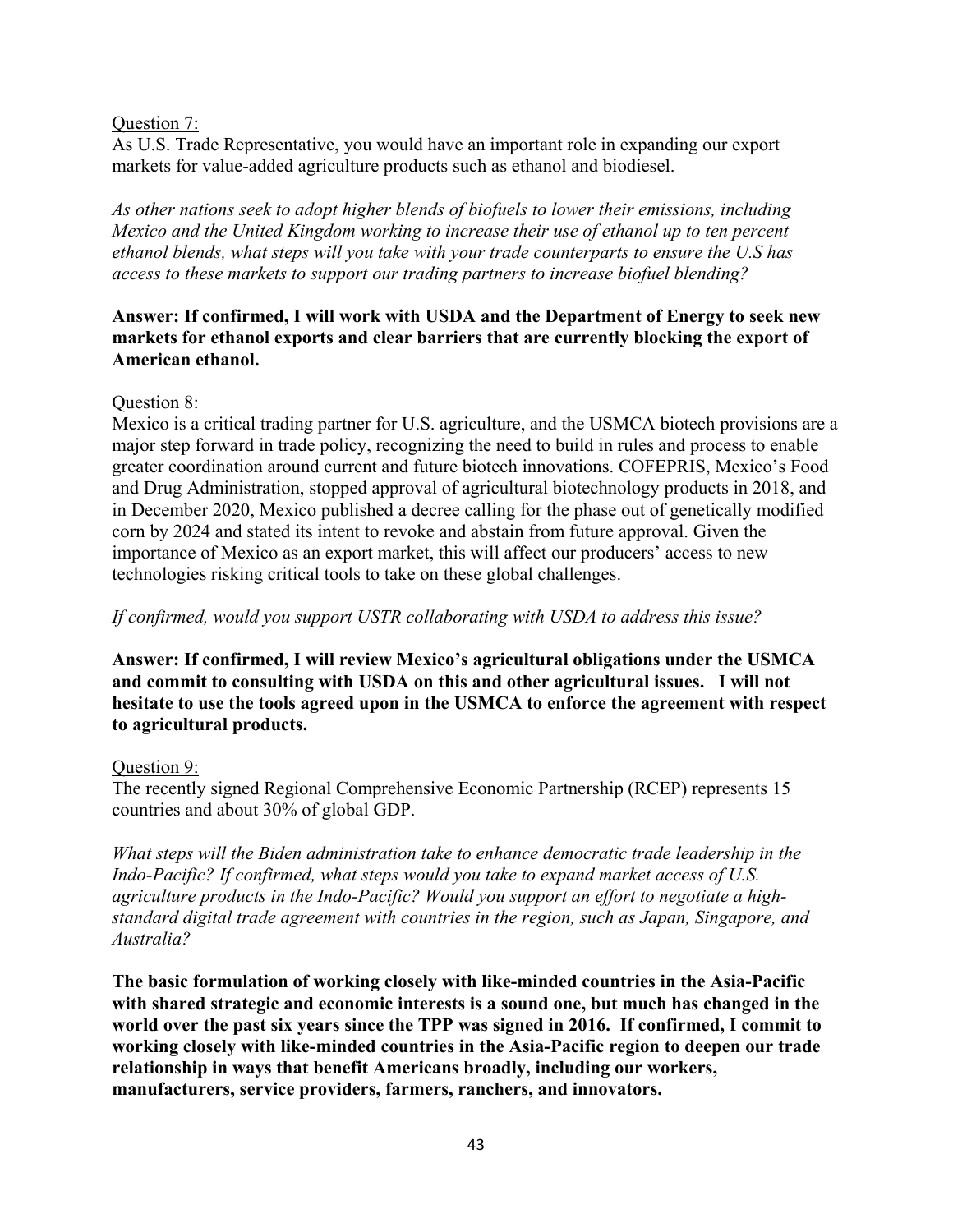# **Senator Burr**

## Question 1:

USTR has been negotiating a free trade agreement with the United Kingdom, which is one of America's greatest allies and one of North Carolina's top trading partners. The 2019 trade surplus with the United Kingdom was \$21.9 billion, and a free trade agreement could help further grow American jobs and expand opportunities.

*If confirmed as United States Trade Representative, will you make continuing these negotiations and concluding a trade agreement with the UK a key priority for USTR?* 

**Answer: The United Kingdom is an important trading partner and ally of the United States. If confirmed, I plan to carefully review the status of the negotiations with the United Kingdom. In general, and in consultation with Congress, I will craft a trade policy consistent with the Build Back Better agenda that prioritizes the interest of America's workers and supports a strong recovery for our economy.**

## Question 2:

USTR leads an all-of-government approach to ensure that our trading partners respect the patents, copyrights, trademarks, trade secrets and other intellectual property rights of American innovators. The Commerce Department is a major partner in this effort, and Governor Raimondo noted in her responses her commitment to "maintaining high standards for protection in any future trade agreements… and defending U.S. intellectual property interests in international forums."

*Can you outline for us key opportunities you see for USTR to promote and protect U.S. intellectual property rights abroad? What tools would you use to promote and preserve robust copyright and IP protection systems, as well as effective enforcement?*

**Answer: Innovation plays a key role in ensuring high-quality jobs and growth for the American economy, and robust protection of intellectual property rights is critical for ensuring our continued economic vitality. If confirmed, I will work to deploy a wide range of tools at USTR's disposal to combat piracy and counterfeiting, both in physical and online markets. In addition, I will work with our allies to take collective action to more effectively address these concerns.**

## Question 3:

North Carolina has seen significant growth in the solar industry, with billions of dollars invested in the state. However, because of the Section 201 tariffs on imported solar panels and cells, tens of thousands of workers have been laid off or not hired, and investment has been lost. Furthermore, the October 10, 2020 Presidential Proclamation to Further Facilitate Positive Adjustment to Competition from Imports of Certain Crystalline Silicon Photovoltaic Cells increased tariffs and withdrew the exception for bifacial modules.

*If confirmed, will you commit to rescinding this Presidential Proclamation, and to working to undo harmful policies?*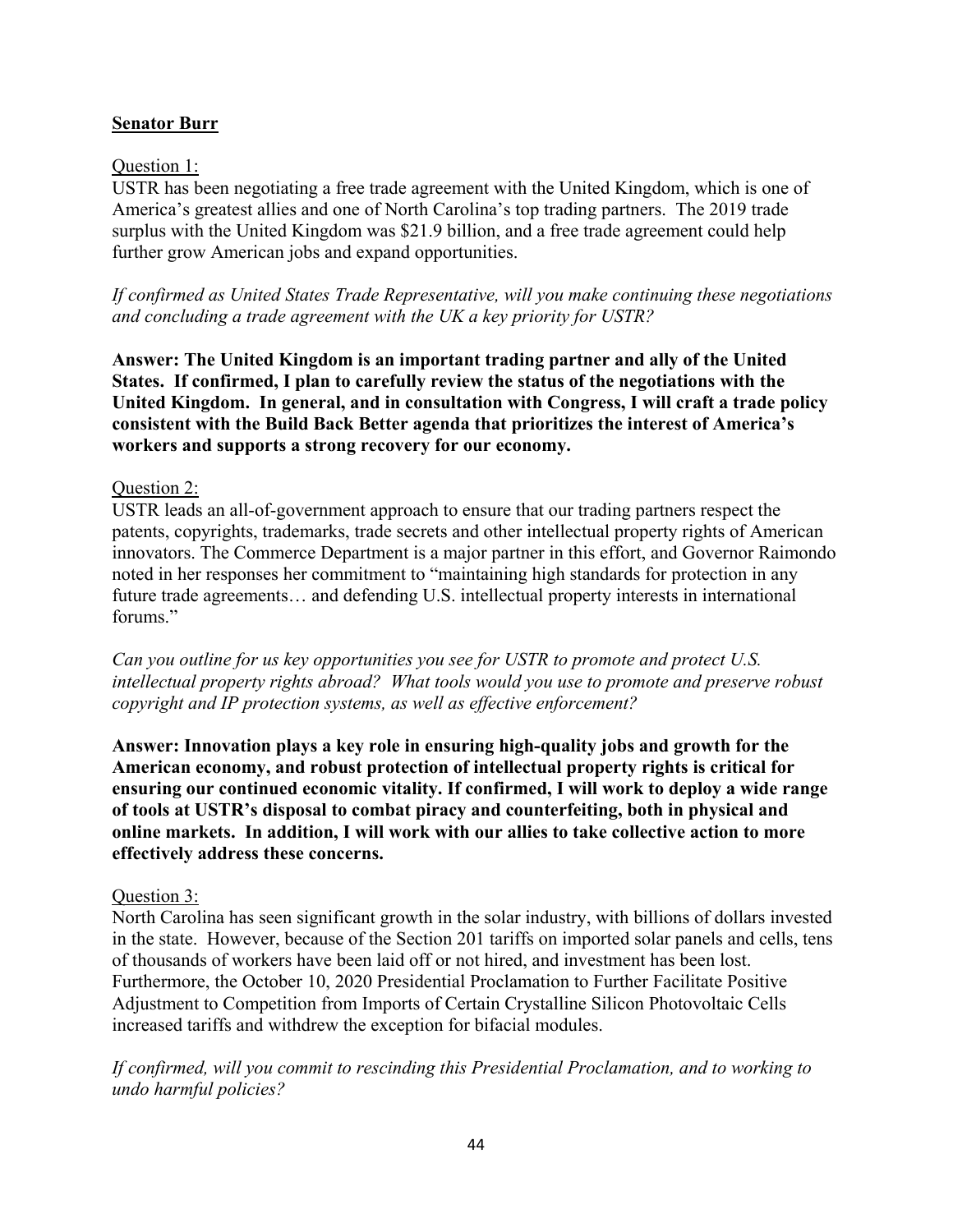**Answer: After the U.S. International Trade Commission determined under Section 201 of the Trade Act of 1974 that increased imports of solar cells and modules severely damaged the U.S. domestic industry, the last Administration established a four-year remedy, currently set to expire on February 6, 2022. The Biden Administration has made the increased use of renewable energy, including solar, a core component of its policy to combat climate change. If confirmed, I will examine the safeguard action in light of those goals, the security of our renewable energy supply chain, and the impact on U.S. businesses and jobs.**

### Question 4:

USTR has levied tariffs on approximately \$370 billion of U.S. imports from China resulting from the Section 301 investigation. I have heard from numerous constituents who were granted exclusions that expired at the end of 2020.

*If confirmed, will you revisit the exclusion process, and if so, how soon? What actions will you take regarding previously granted exclusions which have expired?*

**Answer: China's track record of using unfair practices to acquire U.S. technology – to the detriment of U.S. innovators and workers – is well-established. Under the last administration, USTR conducted an investigation into China's unfair trade practices under Section 301 of the Trade Act of 1974, and it found that China engages in unfair trade act policies and practices related to intellectual property, innovation and technology transfer. The United States imposed tariffs on products from China to address those findings. If confirmed, I will work with Congress to ensure that those tariffs are appropriately responsive to China's practices and consider the impact on U.S. businesses, workers and consumers.**

## Question 5:

I have heard from many in my state who have raised issue with Mexico's upholding its USMCA commitments, in issues ranging from its barriers to agriculture technology to regulatory challenges which advantage PEMEX, Mexico's state-owned oil company, and more.

*What issues do you see with Mexico upholding its USMCA commitments and what actions will you take to address them?*

**Answer: If confirmed, I will review Mexico's compliance with its obligations in the USMCA and act to enforce those obligations where necessary. I commit to fully enforcing the USMCA.**

## **Senator Portman**

Question 1: Trade Promotion Authority (TPA) expires in a few months.

*Do you support the renewal of TPA this year?*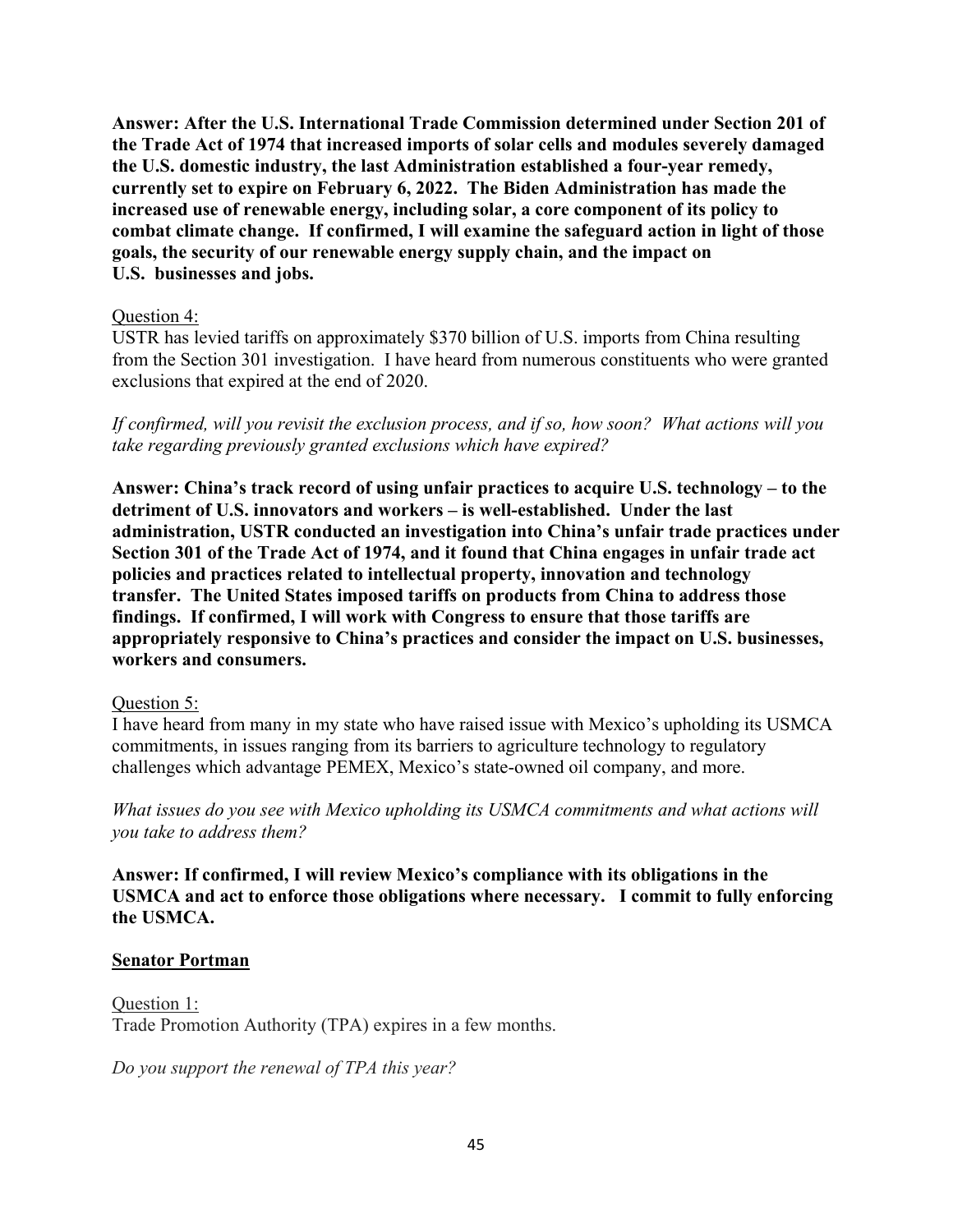**Answer: If confirmed, I will consult closely with Congress on trade negotiations and trade legislation advanced by the Senate Finance Committee. As U.S. Trade Representative, I will work to pursue trade policies that receive bipartisan support in Congress.**

## Question 2:

I co-founded and co-chair the UK Trade Caucus. The purpose of the Caucus is to build support in Congress for a trade agreement with the United Kingdom (UK). The UK is similar to the United States in terms of labor and environment protections and they share our desire to work more closely on trade.

## *Do you expect to continue the UK trade talks? And do you see path forward on the UK talks, even if the President does not seek a renewal of Trade Promotion Authority (TPA)?*

**Answer: The United Kingdom is an important trading partner and ally of the United States. If confirmed, I plan to carefully review the status of the negotiations with the United Kingdom. In general, and in consultation with Congress, I will craft a trade policy consistent with the Build Back Better agenda that prioritizes the interest of America's workers and supports a strong recovery for our economy.**

#### Question 3:

In Choruses from the Rock, T.S. Elliot wrote of creating "a system so perfect that no one will need to be good." That sentiment might also be applied to the World Trade Organization (WTO), which despite having clear, agreed upon rules has found itself drifting from the obvious meaning of those rules. For systems, or organizations, to be sustainable they need active engagement and not just passive reliance on their underlying institutional architecture. One of the dilemmas facing the WTO reform agenda is the fact that the existing rules are quite clear, and yet the development of new rules may suffer from the same jurisprudential drift as the existing rules have.

*Aside from tacking on a clause that says "and we mean it" to a number of provisions in the WTO agreements, how do you believe new rules should be written to avoid the pitfalls that the United States has seen with respect to Appellate Body activism? And what mechanisms, if any, should be created to ensure that those who interpret such agreements remain faithful to the text of the agreement and neither expand or diminish obligations created by the agreement?*

**Answer: Over the years, the Appellate Body has overstepped its authority and erred in interpreting WTO agreements in a number of cases, to the detriment of the United States and other WTO members. In addition, the Appellate Body has failed to follow existing rules created to ensure that disputes are resolved in a timely manner. Reforms are needed to ensure that the underlying causes of such problems do not resurface and that the Appellate Body does not diminish the rights and obligations of WTO members.**

#### Question 4:

The previous two administration have, on a bipartisan basis, blocked appointments to the Appellate Body (AB) of the World Trade Organization (WTO) over concerns about AB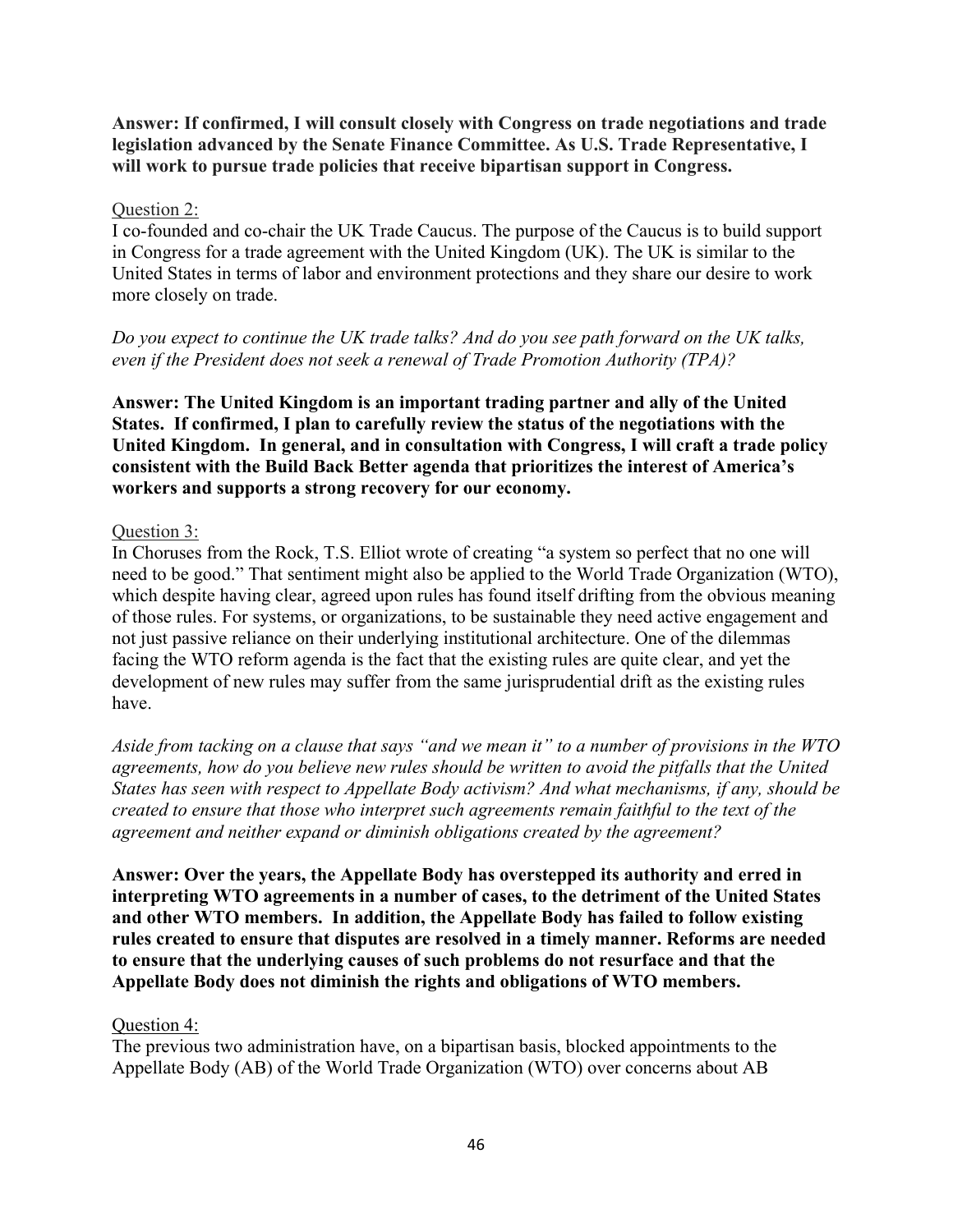activism. Restoring the AB without addressing the underlying issues that sparked U.S. concerns would likely not be a sustainable solution to the problem of AB overreach.

*How do you intend to approach issues related to the stalled AB? Do you believe that resuscitating the AB should come with reforms to guard against future overreach? What might some of those reforms be?*

**Answer: Yes, it is absolutely critical that any solution to the existing impasse be one that seeks to address the underlying problems, including longstanding concerns of overreach and jurisprudential drift. If confirmed, I will seek to work with other countries that share U.S. concerns about WTO dispute settlement to craft reforms to guard against such problems re-emerging in the future.**

## Question 5:

Last summer I introduced a bipartisan resolution, which articulated some proposed reforms to the World Trade Organization (WTO). One of those solutions is to pursue more plurilateral agreements without Most Favored Nation (MFN) requirements. This would allow the United States to pursue trade opening opportunities with like-minded nations while preventing those not party to the agreement from benefiting.

*Do you agree about the value of non-MFN plurilaterals? If confirmed, do you intend to explore such arrangements with like-minded countries?*

**Answer: Given the negotiating challenges that the WTO has encountered in recent years, I agree that non-MFN plurilaterals need to be explored as a possible path forward. If confirmed, I commit to exploring the possibility of such arrangements with like-minded countries. Developing countries are hesitant to accept them, however, and getting these arrangements accepted within the WTO will not be easy.**

# Question 6:

Monopsony is a market condition where there is a single dominant buyer. In many sectors, China is the largest single purchaser of a particular good. For example, according to the International Trade Administration, China was the top market for semiconductors with 29 percent of the global market in 2015. Such semiconductor consumption is almost entirely import-based; imports constituted 91 percent of China's semiconductor demand, with 56.2 percent of demand coming just from U.S. imports.

*Do you believe that China possesses monopsony power in certain sectors? If so, are you concerned about the impact such monopsony power would have for American exporters? What do you believe should be done to address China's potential monopsony power?*

**Answer: I share your concern that China may possess market power in certain sectors, and I am particularly concerned about those sectors where firms controlled by China's state are the dominant purchasers, including the semiconductor sector. If confirmed, I commit to consult closely with Congress on this important issue.**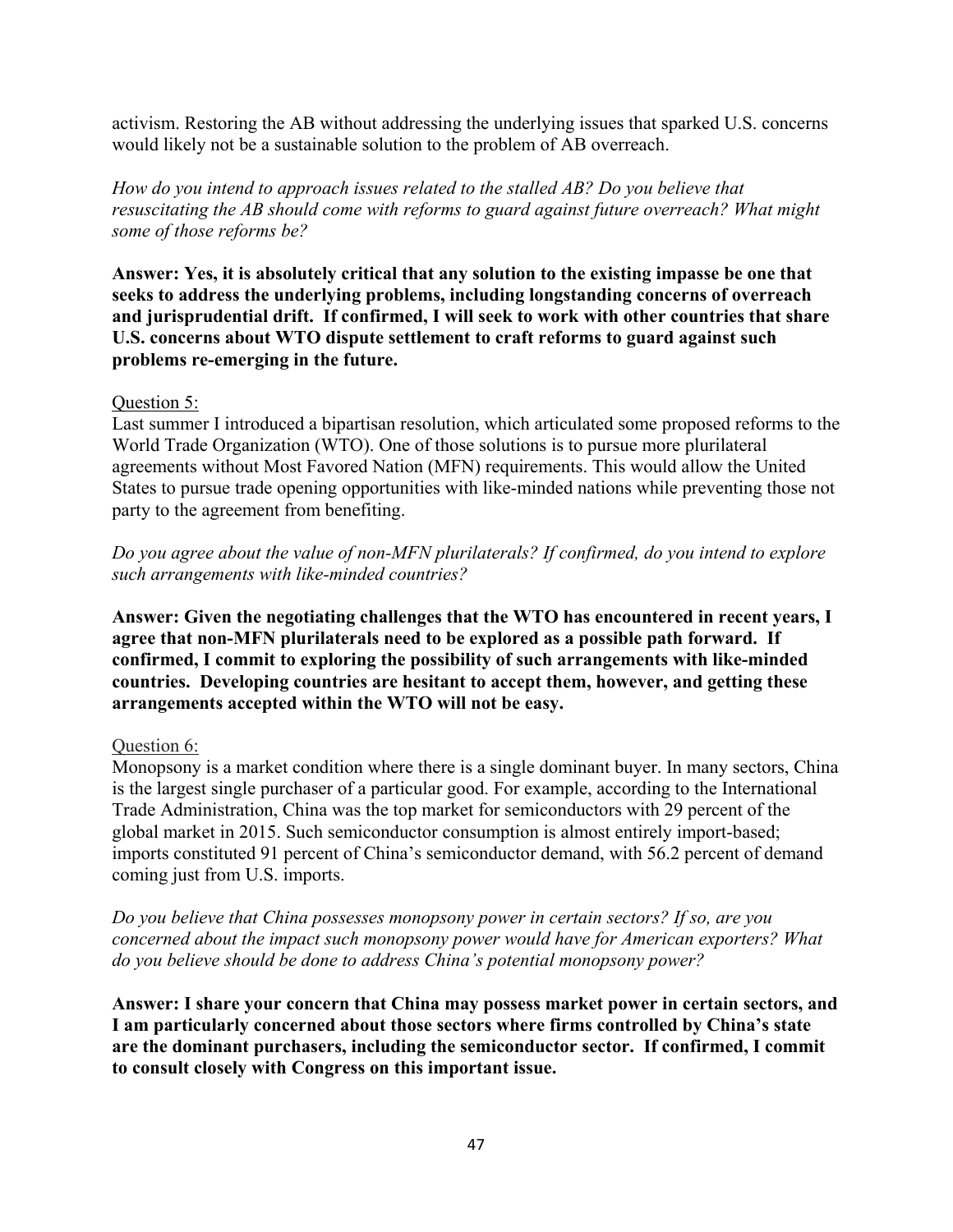## Question 7:

The Omnibus Trade and Competitiveness Act of 1988 was a watershed moment for U.S. trade policy. That legislation strengthened trade tools, set a strategic direction for U.S. trade policy, and invested in American workers and industry.

*Do you agree that this is a ripe moment for another trade and competitiveness act? What types of challenges do you believe that such an initiative should confront?*

**Answer: As I stated in my testimony, I agree that we must prioritize U.S. resilience and make the necessary investments in our people and our infrastructure to boost our competitiveness and build a more inclusive prosperity. In addition, we must ensure the rules that guide global commerce reflect our values, and we must enforce those rules vigorously. If confirmed, I commit to working with you and other Members of the Committee to enact legislation and pursue trade policies that enhance U.S. strategic interests and strengthen the competitiveness of American businesses and workers.**

## Question 8:

In February 2021, I led a letter to NEC Director Deese about the impacts that the current shortage of semiconductors will have for the domestic auto industry. It is vital that the administration take immediate steps to mitigate the impacts of the shortage, especially on auto manufacturing, and over the long-term consider strategies to produce more semiconductors domestically.

*Will you commit to working with your counterparts at other agencies on these short and longterm goals? Will you commit to working with your counterparts in foreign countries in order to urge the redistribution of some semiconductor production capacity to meet the needs of the domestic auto sector? What role do you believe trade policy can play to increase the production of semiconductors domestically?*

**Answer: I understand that the Biden-Harris Administration shares your concern, and that of Senator Young, about the impact of the current shortage of semiconductors on domestic automobile production and is pursuing all available possibilities to help address the difficulties the domestic auto industry faces. Semiconductors are one of the priority sectors identified in President Biden's Executive Order on America's Supply Chains. If confirmed, I will contribute to the supply chain review and work to effectively strengthen domestic semiconductor production.**

## Question 9:

The European Union (EU) and China recently concluded the Comprehensive Agreement on Investment (CAI). This move seems to jeopardize the potential for collaboration with the EU in order to challenge China's non-market techno-nationalism.

*In light of the CAI, what do you believe is possible for US-EU collaboration on China? In what ways, do you believe the United States should collaborate with the EU in this regard? And in what ways do you believe the United States should not (or perhaps cannot) collaborate with the EU?*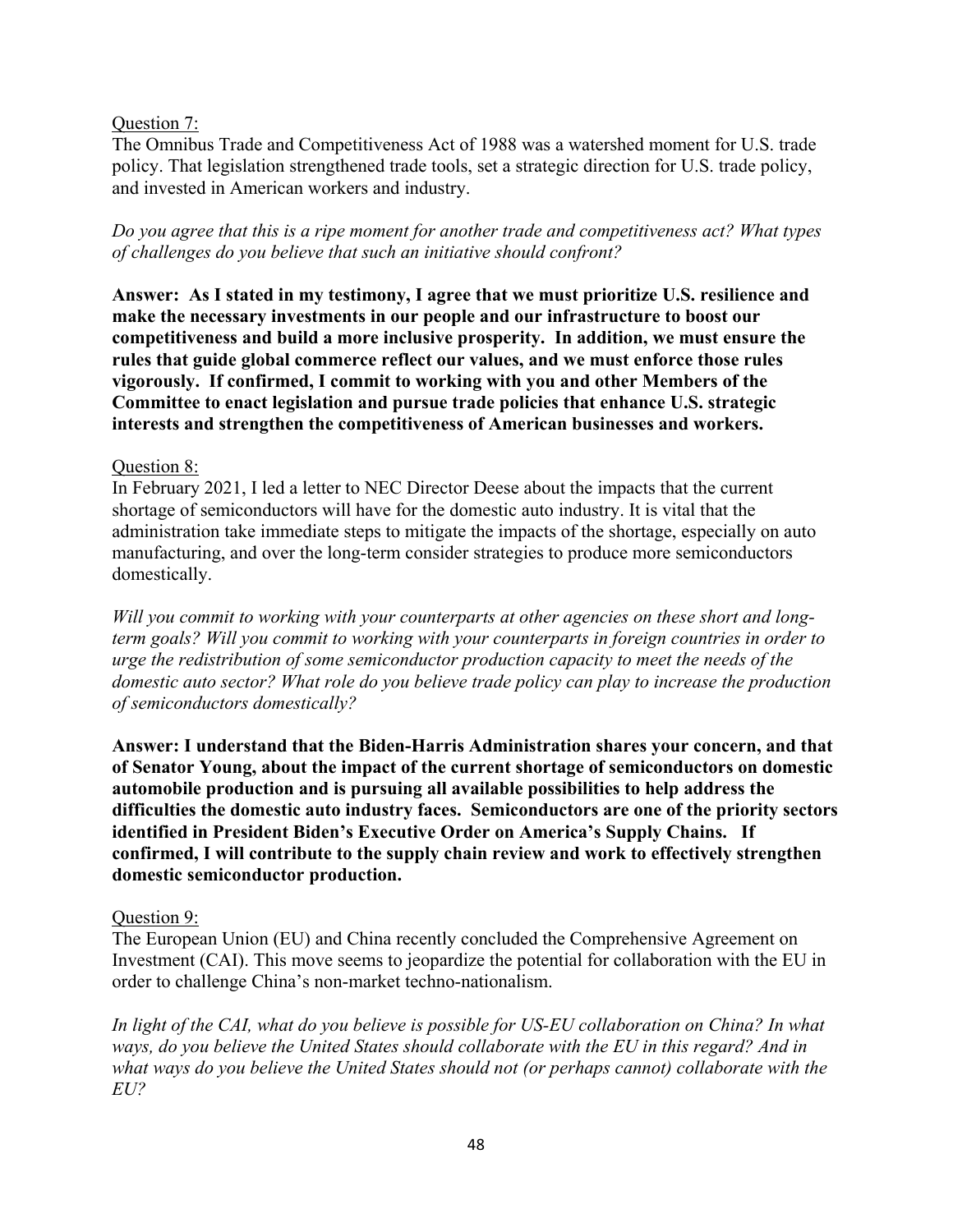**Answer: It is a priority of the Biden-Harris Administration to work with allies to address the many challenges posed by China, including the difficulties created by Chinese nonmarket techno-nationalism. If confirmed, I will seek to work with the European Union and other allies to find new ways to challenge China's many unfair trade practices.**

## Question 10:

In December 2020, I led a letter with Senators Warner, Grassley, and Blumenthal to Ambassador Lighthizer urging the Trump administration to not include Section 230-like liability protection in any trade agreement with the United Kingdom.

*What role do you believe Section 230 plays in U.S. trade policy? Will you commit to refrain from including platform liability language in future trade agreements, especially as Congress actively considers changes to U.S. law in this regard?*

## **Answer: There are a wide variety of views on this issue, and I commit to ensuring that stakeholder views, including Congress, are considered on this and other provisions of our trade agreements.**

## Question 11:

I have long expressed concerns over the discriminatory nature of other country's digital services taxes. I was pleased to see the previous USTR initiate strong action against these taxes. Unfortunately, even with these actions many countries seem to not have been deterred.

*Will you continue to strongly oppose such taxes, and can you outline what take steps you would take to protect American companies who are disproportionately harmed? As a requirement for any multilateral solution at the OECD on digital taxation, will you insist that existing unilateral digital services taxes be lifted?*

**Answer: The previous Administration started Section 301 investigations against the digital service taxes (DSTs) introduced by a number of countries but then suspended the introduction or implementation of specific remedies to allow time for negotiations. If confirmed, I will work with my colleagues at the Department of the Treasury to address the digital services taxes in the context of the multilateral effort to limit tax competition and address base erosion and profit shifting through the OECD/G20 process.** 

## Question 12:

Last year, the Court of Justice of the European Union invalidated the EU-U.S. Privacy Shield framework, which American companies have used to ensure compliance with the General Data Protection Regulation (GDPR). This has created uncertainty for the more than 5,000 U.S. companies, which used the Privacy Shield Framework to transfer data across the Atlantic.

*How do you intend to work with other agencies and the European Union to develop a sustainable solution to the problems posed by the invalidation of the Privacy Shield Framework?*

**Answer: If confirmed, I will use the trade tools available to support the Department of Commerce's effort to conclude an Enhanced Privacy Shield Framework that addresses the**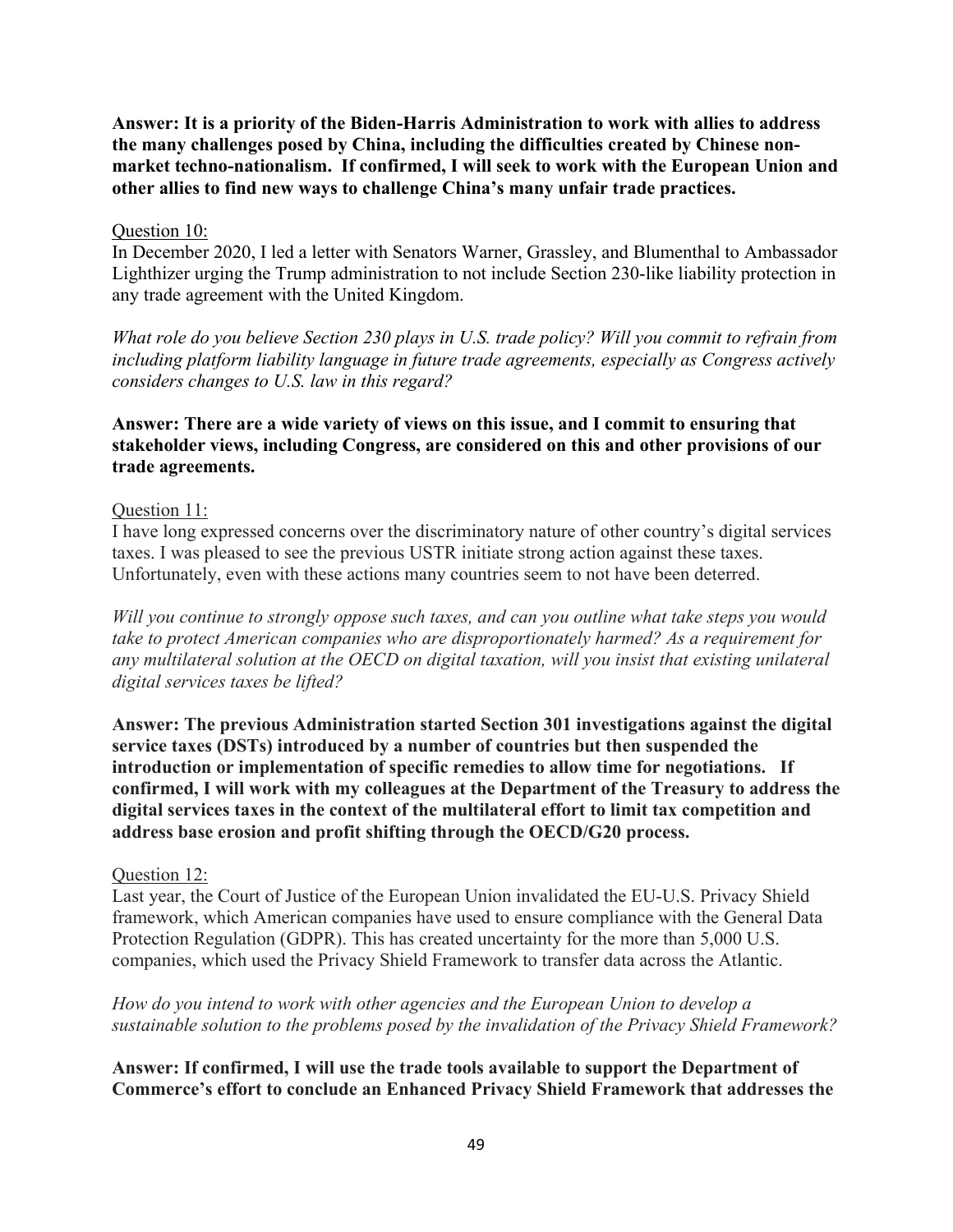## **concerns raised by the European Court of Justice and enables the safe transfer of data between the European Union and the United States.**

## Question 13:

Intellectual property rights and digital issues are an important component of the U.S. trade policy agenda.

*Do you support filling the position of Chief IP Negotiator?*

**Answer: If confirmed, I commit to consult with this Committee and Congress as to what was intended when it created this position, and more broadly, your views on how USTR can best accomplish our shared goals in ensuring that our trade agreements benefit American innovators.**

## Question 14:

Artificial Intelligence (AI) has emerged as a technology of great promise and peril. It also requires vast amounts of data. I started the Senate AI Caucus last Congress to bolster the Senate's expertise as it relates to AI.

*What role do you believe AI plays in the United States' trade agenda? What direction do you see agreements going to accommodate potentially transformational AI-based change?*

# **Answer: If confirmed, I will consult with Congress and relevant stakeholders to determine how U.S. trade policy should best reflect our priorities on artificial intelligence.**

Question 15:

China has taken a keen interest in the international standards setting process. For example, in 2018, China had 8 of the 39 available leadership positions, the most of any country, at the International Telecommunications Union (ITU) 5G-related bodies. The United States had only a single representative. At the International Standards Organization (ISO), last year China was in third place and the United States was tied for  $16<sup>th</sup>$  place, with Finland, for the most participants.

*Do you agree that China's efforts to "flood the zone" on standards setting reduces American competitiveness and can create future barriers to American exports? Do you believe that the United States government should take a more active role when it comes to U.S. membership on international standards setting bodies? What ways do you believe USTR can be helpful to ensure standards setting bodies are not weaponized by foreign countries seeking to establish new trade barriers?*

**Answer: I agree that standards and standard-setting bodies play an increasingly important role in the technological competition between countries, and that recent actions by China in these international bodies are alarming. I understand that the Biden-Harris Administration is engaging in a comprehensive review of the additional actions needed to tackle the problems posed by the China challenge, including with respect to international standard-setting institutions. If confirmed, I commit to work closely with other agencies, and consult with Congress, on this important issue. I also commit to working with like-**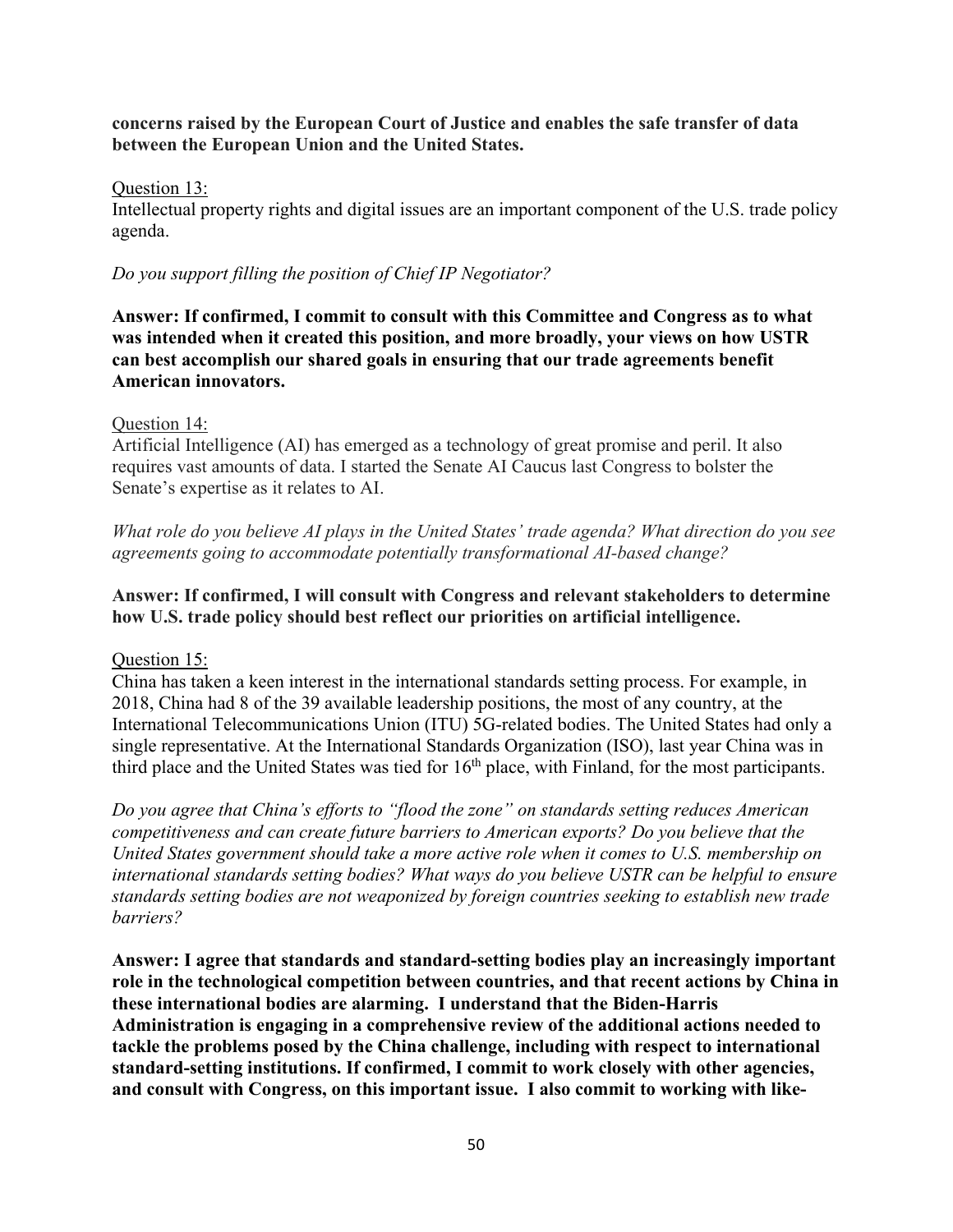## **minded allies in these institutions to ensure that they are not unfairly utilized by China or others to advantage their technology firms.**

## Question 16:

Given the spate of unilateral digital protectionist measures, digital trade issues have emerged as source of concern for U.S. trade policy. Yet, digital trade offers incredible opportunities to move trade openness forward.

*Can you share your vision for digital trade? Do you see the digital trade provisions in the U.S.- Mexico-Canada Agreement as a template for future digital trade negotiations?*

# **Answer: I recognize the vital importance of the digital economy and digital trade to the U.S. economy. If confirmed, I commit to work closely with relevant stakeholders and Congress to negotiate digital trade provisions that secure broad support.**

## Question 17:

The Global Forum on Steel Excess Capacity is a useful tool to address the global steel glut, but it requires sustained U.S. engagement to be effective at coordinating multilateral responses to China's overproduction.

## *Will you commit to maintaining high-level U.S. engagement with the Global Forum?*

## **Answer: Overcapacity in the global steel sector has led to global market distortions that have hurt U.S. steel producers and their workers. If confirmed, I will work to address the unfair trade practices that lead to overcapacity, including through high-level engagement with our allies at the Global Forum.**

## Question 18:

Last year, the Department of Commerce self-initiated a Section 232 investigation into imports of electrical steel, with a special focus on imports of GOES laminations and cores from Canada and Mexico. This was in response to circumvention of the Section 232 tariffs on electrical steel, which threatens 1,400 jobs at Cleveland-Cliffs' AK Steel facilities in Ohio and Pennsylvania. AK Steel is the last producer of grain oriented electrical steel (GOES) in the United States. Separate from that Section 232 investigation, the U.S. Trade Representative (USTR) worked with Canada and Mexico to address the circumvention but was unable to come to an agreement with Canada and it does not seem likely Mexico will live up to its commitments without further action from the U.S. government.

*What options does USTR have, either through USMCA or other avenues, to address the surge of imports of GOES laminations and cores from Canada and Mexico, in circumvention of the Section 232 tariffs?*

**Answer: Circumvention of trade enforcement measures undermines the effectiveness of the remedy and denies American workers and manufacturers the intended relief. If confirmed, I commit to reviewing the imports of GOES laminations and cores from Canada and Mexico and to consulting closely with Congress and stakeholders.**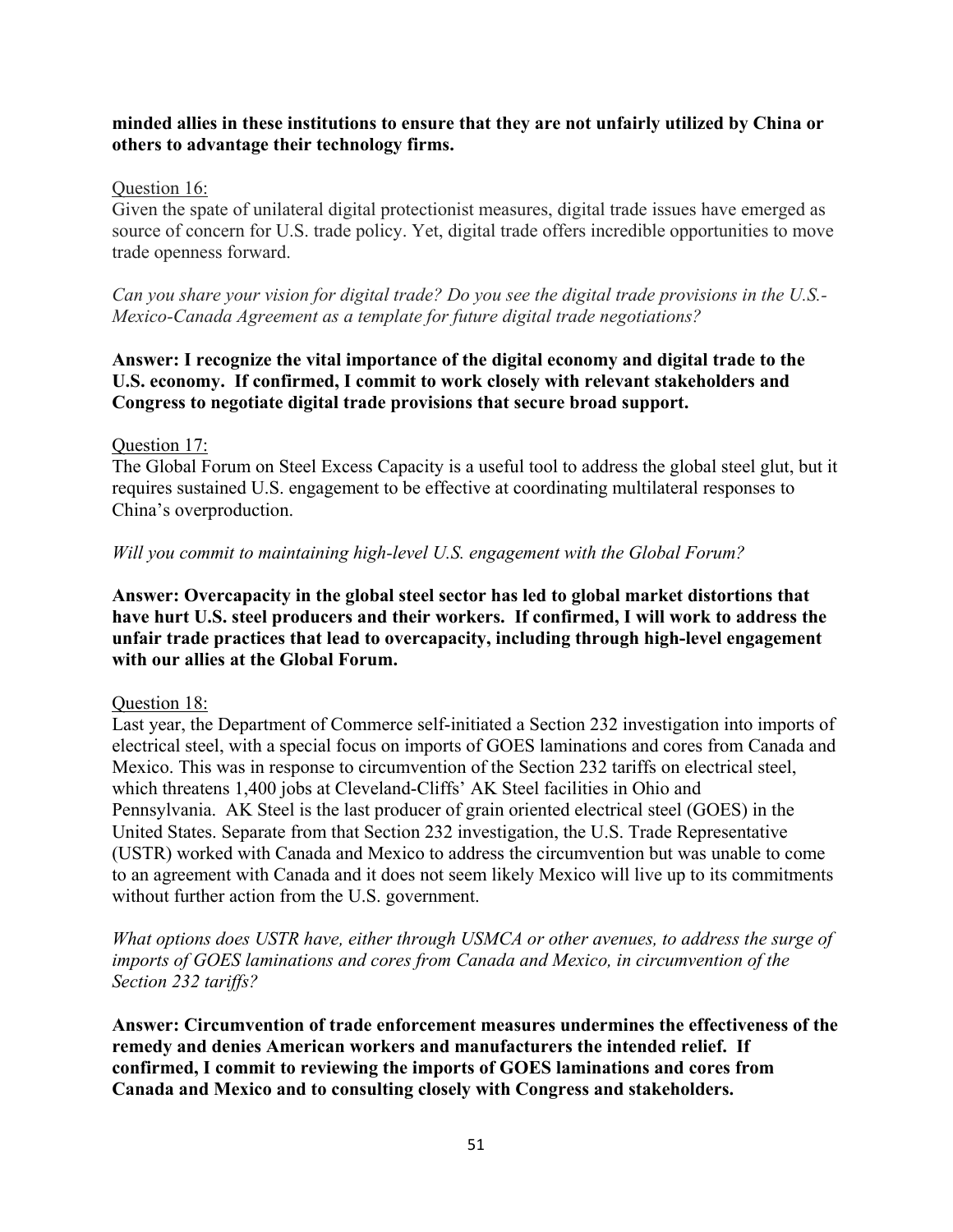# Question 19:

As China and many other countries around the world continue to provide subsidies and pursue other trade-distorting policies that fuel global steel overcapacity, it is vital that the United States take steps to avoid another steel crisis. The Section 232 tariffs have been effective at supporting domestic industry amidst global overcapacity.

*Do you believe that the Section 232 tariffs should be continued? What additional steps do you propose to take to support domestic industry and reduce the global steel overcapacity? As part of these additional steps, do you favor strengthening our antidumping and countervailing duty laws?*

**Answer: State-owned enterprises (SOEs) that do not operate based on market principles disadvantage U.S. businesses and their workers and have contributed significantly to global market distortions, notably in the steel industry. If confirmed, I will work with our allies to collectively address market distortions caused by SOEs, subsidies and other unfair trade practices in the steel sector. In addition, I will pursue trade enforcement actions against trading partners that use SOEs and unfair trade practices to disadvantage U.S. businesses and their workers, and I will pursue disciplines in trade agreement negotiations aimed at addressing SOEs and such unfair practices.**

## Question 20:

The Department of Commerce (DOC) is currently conducting an investigation in the national security threat posed by imported vanadium. I understand they will make their recommendations to the White House imminently.

*Do you expect to be involved in conversations about the case, and do you believe any unclassified parts of the report should be make publicly available?*

**Answer: If confirmed, I will work with the Department of Commerce to take the necessary steps to address unfair trade practices that are undermining U.S. industries, particularly industries deemed critical to national security. However, as a nominee, I am not in a position to express a view on whether this work product should be made publicly available.**

# Question 21:

For roughly the past two and a half years, the European Union (EU) and the United Kingdom (UK) have levied a 25 percent tariff on American whiskey imports in response to the United States' Section 232 tariffs. These tariffs are set to double to 50 percent in June 2021. At the same time, the United States has imposed a 25 percent tariff on certain wine and spirit imports from the EU and UK in connection to the Boeing-Airbus dispute.

*How do you propose to solve the Boeing-Airbus dispute in order to ensure WTO compliance by the EU, while prioritizing the removal of tariffs on products such as American whiskey subject to 232 retaliation?*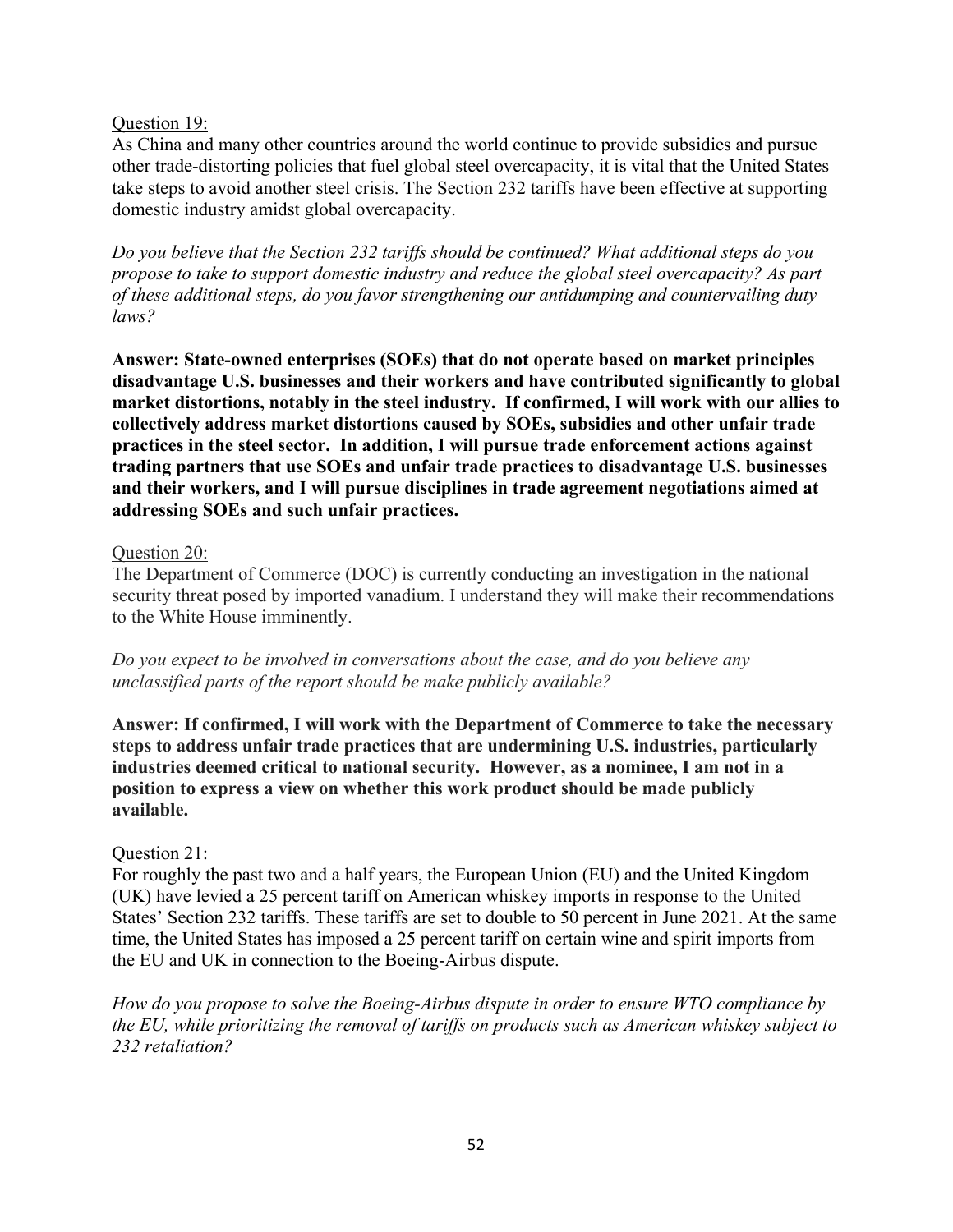**Answer: The purpose of WTO dispute resolution process is to ensure that other countries play by the rules so that our businesses, workers, farmers and ranchers can compete on a level playing field. Tariffs may be a tool to achieve these ends, but they are not the goal. The focus must be on the resolution of the issue that has been found to impact our industry and workers. If confirmed, I will make it a priority to review the status of this long-term dispute and seek a resolution that finally addresses the unfair practices found through the WTO process that disadvantage U.S. industry and workers.**

#### Question 22:

The United Kingdom (UK) is no longer a member of the European Union. Yet, the UK continues to face Airbus-related tariffs. Since the UK cannot advocate for policy change in Brussels on this issue, and as a gesture of goodwill in the interest of bringing our countries closer together, these tariffs on the UK should be removed.

## *Do you believe that these tariffs should be removed from the UK?*

**Answer: The Boeing/Airbus WTO litigation has been ongoing for more than 15 years. If confirmed, I will make it a priority to resolve this long-running dispute in a way that ensures Boeing and its workers can compete on a level playing field.**

#### Question 23:

Wheels of Jarlsberg cheese are produced in Ireland by a Norwegian company. These wheels are subject to a 25 percent tariff as a result of the Boeing-Airbus dispute. The same company makes loaves of Jarlsberg cheese in Ohio. The tariff on the wheels threatens the entire company and therefore the U.S. production of loaves. The last six-month statutory review of these tariffs did not benefit from public input, therefore did not account for the impacts on Jarlsberg cheese.

*When do you plan to review the items that are subject to Boeing-Airbus tariffs, and will you seek public input? How will you decide what stays on the tariff list and what is removed?*

**Answer: If confirmed, I will work to make sure our trade enforcement actions consider the impact of tariffs on U.S. businesses and workers. When action taken under the Section 301 process leads to the imposition of tariffs on certain imports, USTR requests public input through a notice and comment period. This statutorily required practice will continue if I am confirmed as U.S. Trade Representative.**

#### Question 24:

The U.S.-China Phase One Agreement requires China to strengthen a number of regulations related to the protection of intellectual property rights. While this is a good step forward, China also degrades intellectual property protection through informal coercion.

*How will you ensure that China complies with the intellectual property requirements in the U.S.- China Phase One Agreement?*

**Answer: The Phase One Agreement provides for regular meetings between officials designated by both sides, including a regular working group on intellectual property**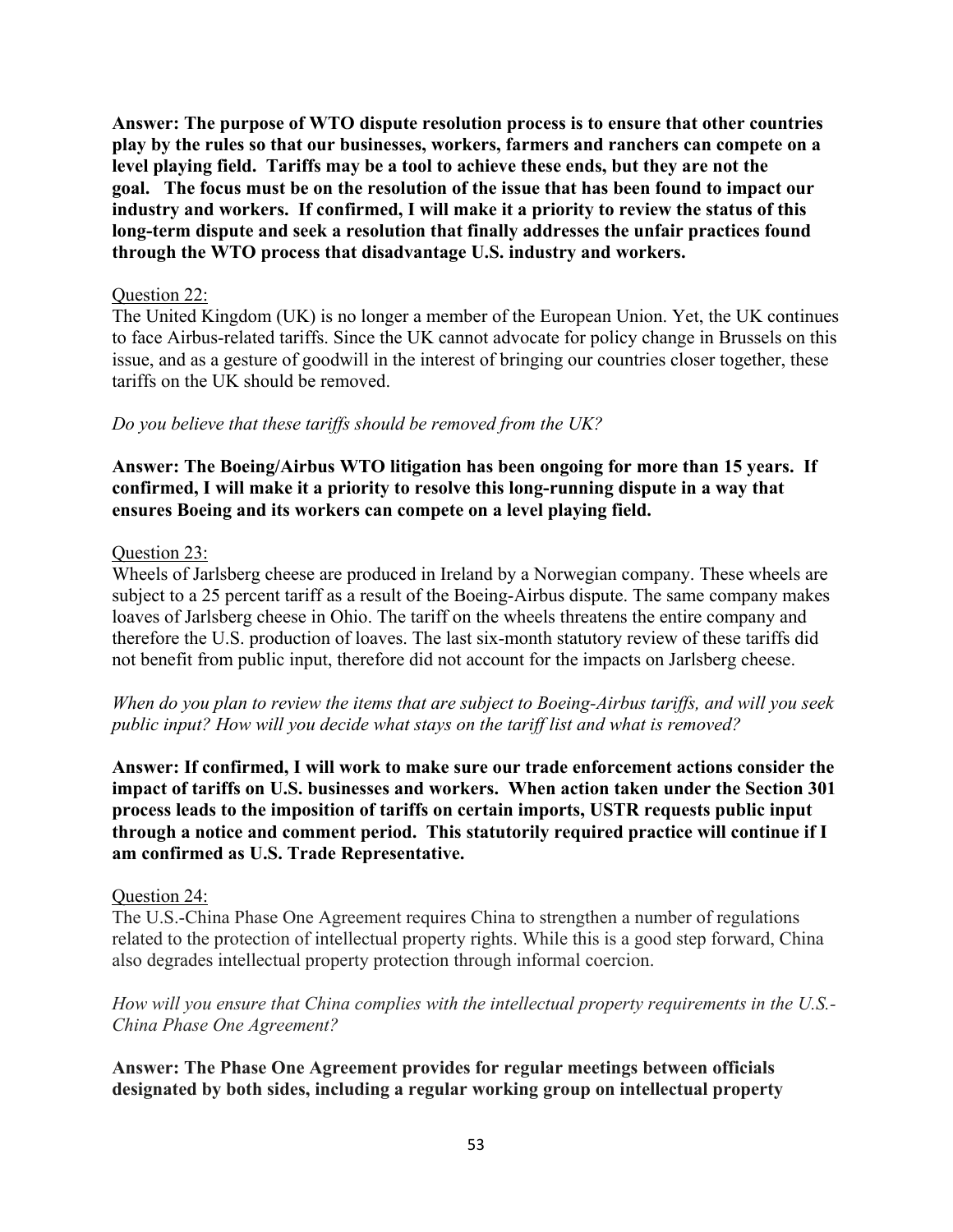**issues. Where obligations go unmet, there is a mechanism for consultations and redress. If confirmed, I will closely monitor China's compliance with the intellectual property obligations in the agreement. I will not hesitate to make use of the agreement's mechanisms when China falls short of its commitments.**

## Question 25:

Many businesses who received exclusions to the Section 301 tariffs on imports from China expressed concern when their exclusions lapsed at the end of 2020.

# *Do you intend to renew any of these expired exclusions?*

# **Answer: If confirmed, I will work with Congress to ensure the Section 301 tariffs on imports from China are appropriately responsive to China's unfair trade practices and consider the impact on U.S. businesses, workers and consumers.**

Question 26:

I understand you intend to review the Section 301 tariffs on China.

*When considering the purpose and effectiveness of the Section 301 tariffs, do you draw a distinction between List 1 and 2 for their general focus on imports related to the Made in China 2025 plan, and List 3, which does not have the same focus? Or is there no distinction between the different rounds of tariffs as it relates to the broader approach to challenging China's acts, policies, and practices that degrade intellectual property rights? Do you intend to keep tariffs on goods if the underlying feedstock for the good can only be produced in China? Do you intend to draw a distinction between imports used to manufacture products in the United States and finished goods manufactured in China when it comes to assessing the potential for tariff relief?*

**Answer: China's track record on using unfair practices to acquire U.S. technology, to the detriment of U.S. innovators and workers, is well-established. Under the last administration, USTR conducted an investigation against unfair trade practices in China under Section 301 of the Trade Act of 1974 and found that China engages in unfair trade acts policies and practices related to intellectual property, innovation and technology transfer. To address those findings, the United States imposed tariffs on products from China. If confirmed, I will work with Congress to ensure that those tariffs are appropriately responsive to China's practices and evaluate the impact on U.S. businesses, workers and consumers.**

## Question 27:

Trade enforcement is absolutely vital to ensure a level playing field for American companies and workers. This includes the speedy and faithful implementation of commitments in new agreements, like the U.S.-Mexico-Canada Agreement (USMCA).

*In addition to enforcement of labor and environmental commitments in our trade agreements, how do you propose to enforce commitments related to market access, transparency, and innovation?*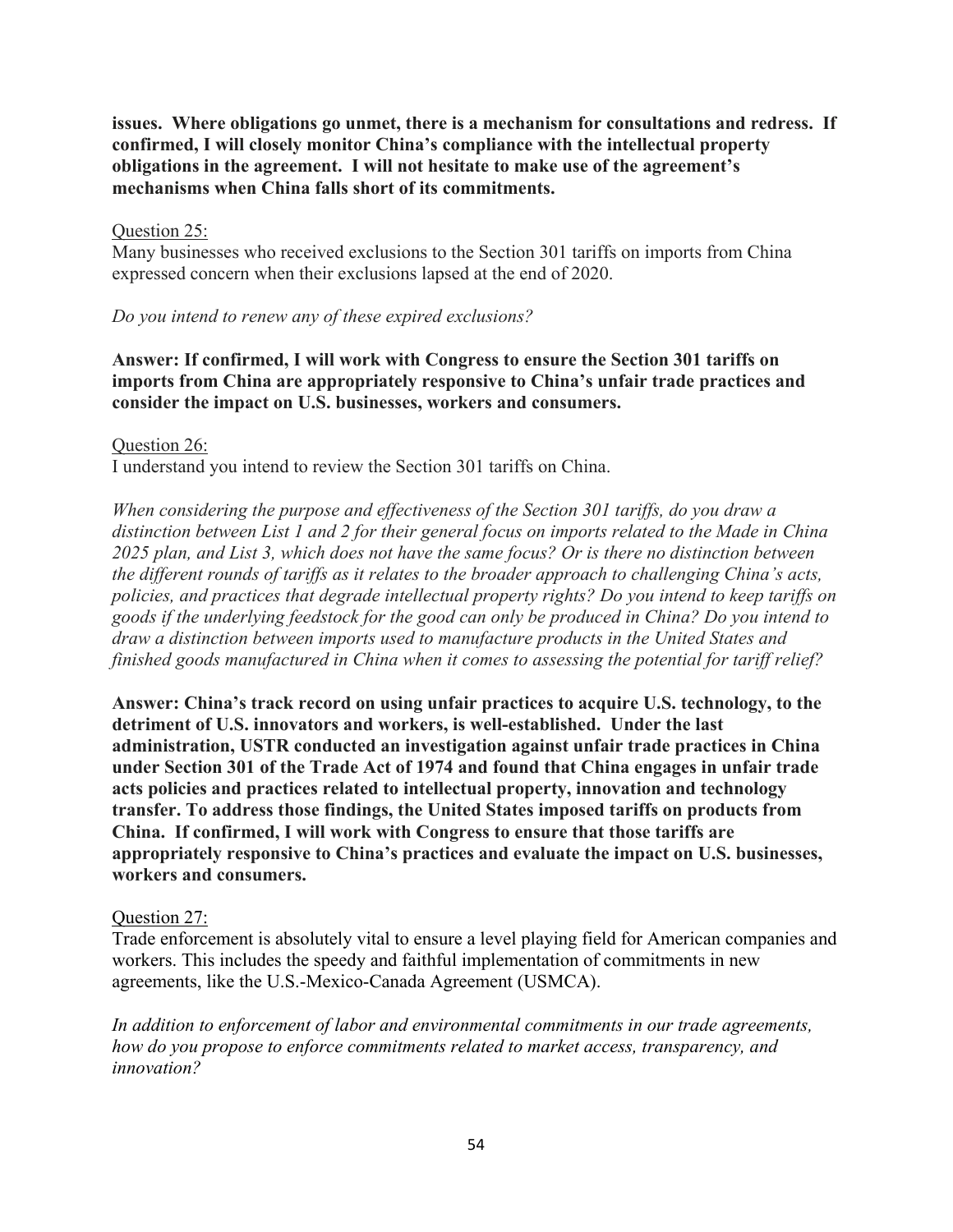**Answer: If confirmed, I commit to using all enforcement tools under the USMCA to enforce the agreement's commitments. When Mexico or Canada is in violation of the agreement, I will use all available tools to obtain a prompt resolution, including seeking consultations with our trading partners and taking enforcement action when necessary.**

## Question 28:

Mexico's government has recently claimed that Mexico's hydrocarbon resources are not covered under the U.S.-Mexico-Canada Agreement (USMCA).

## *Do you believe that hydrocarbons are covered by the agreement?*

**Answer: If confirmed, I will review the USMCA and Mexico's energy policies, and I will consult with stakeholders and Congress on these issues. I commit to quickly engaging the Mexican government if it violates USMCA and to using all dispute settlement tools to fully enforce the USMCA when necessary.**

## Question 29:

Recently, Mexico decreed a ban on glyphosate and genetically modified corn by 2024.

*Do you believe this ban violates Mexico's commitments under USMCA, and will you commit to including this issue among your USMCA enforcement priorities?*

**Answer: Mexico is a critical export market for American agriculture, with nearly \$20 billion of U.S. agricultural products exported there each year. If confirmed, I will work to make sure these products continue to be exported to Mexico and use the tools agreed upon in the USMCA to do so.**

## Question 30:

The United States and Canada continue to have outstanding issues related to trade in softwood lumber. While Canadian subsidization has frequently been addressed by negotiated agreement, recently Canada has not appeared interested in negotiating a new softwood lumber agreement.

*Do you believe that the United States should hold Canada accountable for unfair trade practices in softwood lumber to the extent permitted by U.S. law? Do you believe that such accountability requires a new softwood lumber agreement?*

**Answer: The Department of Commerce and the U.S. International Trade Commission have repeatedly found that the U.S. lumber industry is harmed by Canadian subsidies and unfair trade practices. If confirmed, I commit to working with other agencies to ensure that U.S. trade laws and remedies counter unfair trade practices and to pursue agreements in the interest of the United States.**

## Question 31:

The World Trade Organization's Government Procurement Agreement (GPA) opens up parts of the U.S. procurement market to other countries. Yet, the GPA is also a uniquely helpful model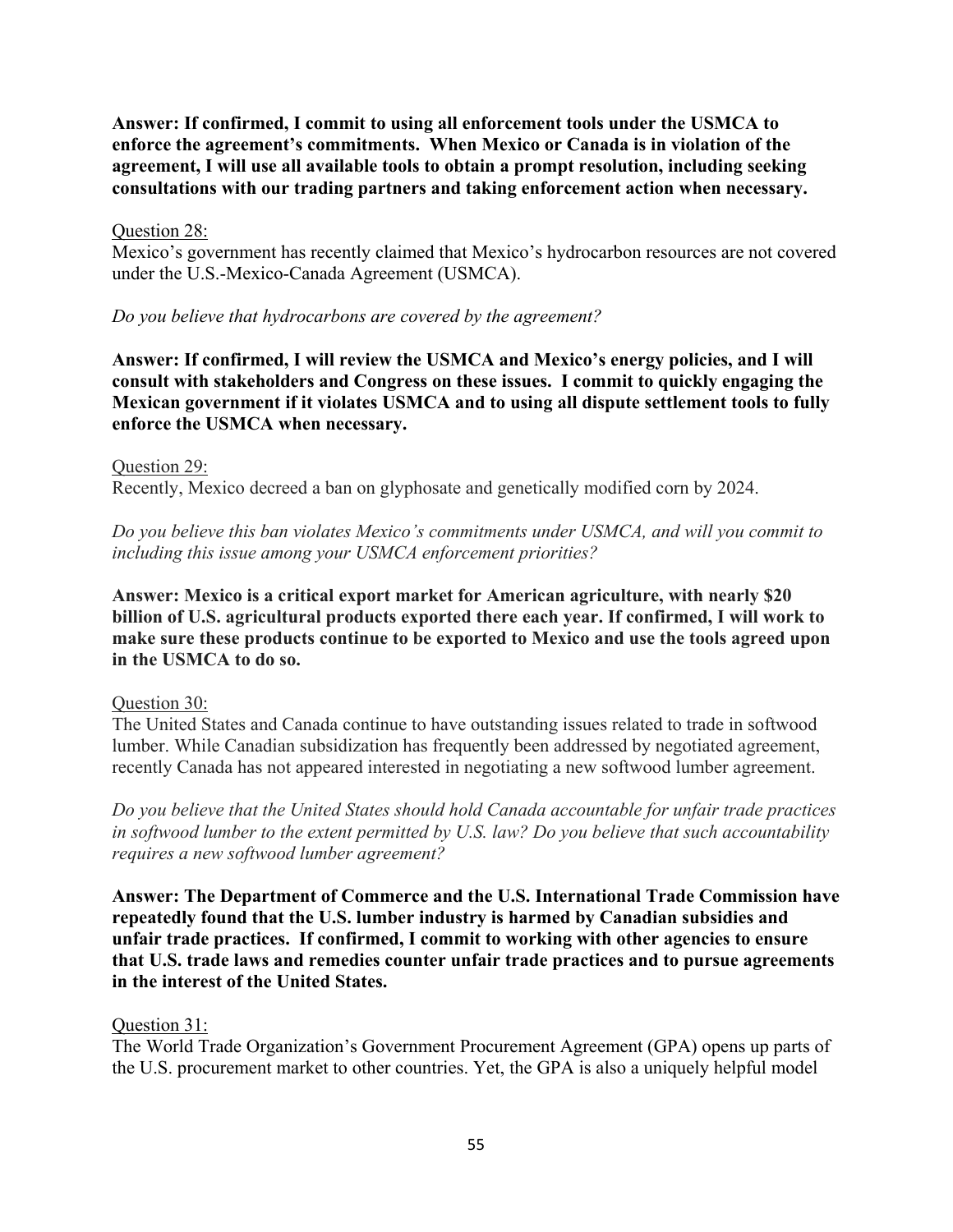for bringing like-minded allies together on a plurilateral basis. In this way, the GPA can be both a limiting and empowering factor when it comes to restoring the resiliency of our supply chains.

*To what extent do you intend to pursue changes to U.S. GPA commitments as part of the administration's broader Buy American agenda?*

**Answer: It is the policy of the Biden-Harris Administration that the United States should seek to maximize the use of goods made in the United States for federal procurement and financial assistance awards, consistent with applicable law. As a part of its review of the implementation and efficacy of laws, regulations, and policies related to federal procurement, the United States should also examine procurements made under our trade agreement obligations to ensure that they serve the interests of the United States, its businesses and workers. If confirmed, I commit to undertaking this review.**

## Question 32:

In May 2020, President Trump signed an Executive Order directing the Food and Drug Administration (FDA) to identify essential medical countermeasures and require the U.S. Trade Representative (USTR) to withdraw coverage under U.S. trade agreements for these products. USTR has since notified the Government Procurement Agreement (GPA) Committee and our trade agreement partners of the intent to withdraw coverage for these medical countermeasures. This drew objections from some of our trading partners.

## *Do you intend to pursue this withdrawal of coverage?*

**Answer: As part of a review of whether our trade agreement obligations serve the interests of the United States, if confirmed, I will review the action taken to withdraw coverage of certain essential medical countermeasures from the Government Procurement Agreement and our trade agreements.**

# Question 33:

One way to reduce our dependence on China is to expand opportunities with other countries in the region. I continue to have concerns about the Trans Pacific Partnership (TPP) as the solution to that desired trade expansion.

*Will you commit to opposing efforts to rejoin TPP? As an alternative, will you commit to pursuing a Phase Two Agreement with Japan?*

**Answer: If confirmed, I will engage trading partners in the Asia-Pacific region that share our strategic and economic interests to counter the unfair trade practices that distort trade and harm workers. If confirmed, I will review the CPTPP to evaluate its consistency with the Build Back Better agenda and whether it would advance the interests of all American workers. I commit to consulting closely with Congress on any trade agreement negotiations.** 

## Question 34:

In March 2020, the USTR notified Congress of intent to negotiate a trade agreement with Kenya.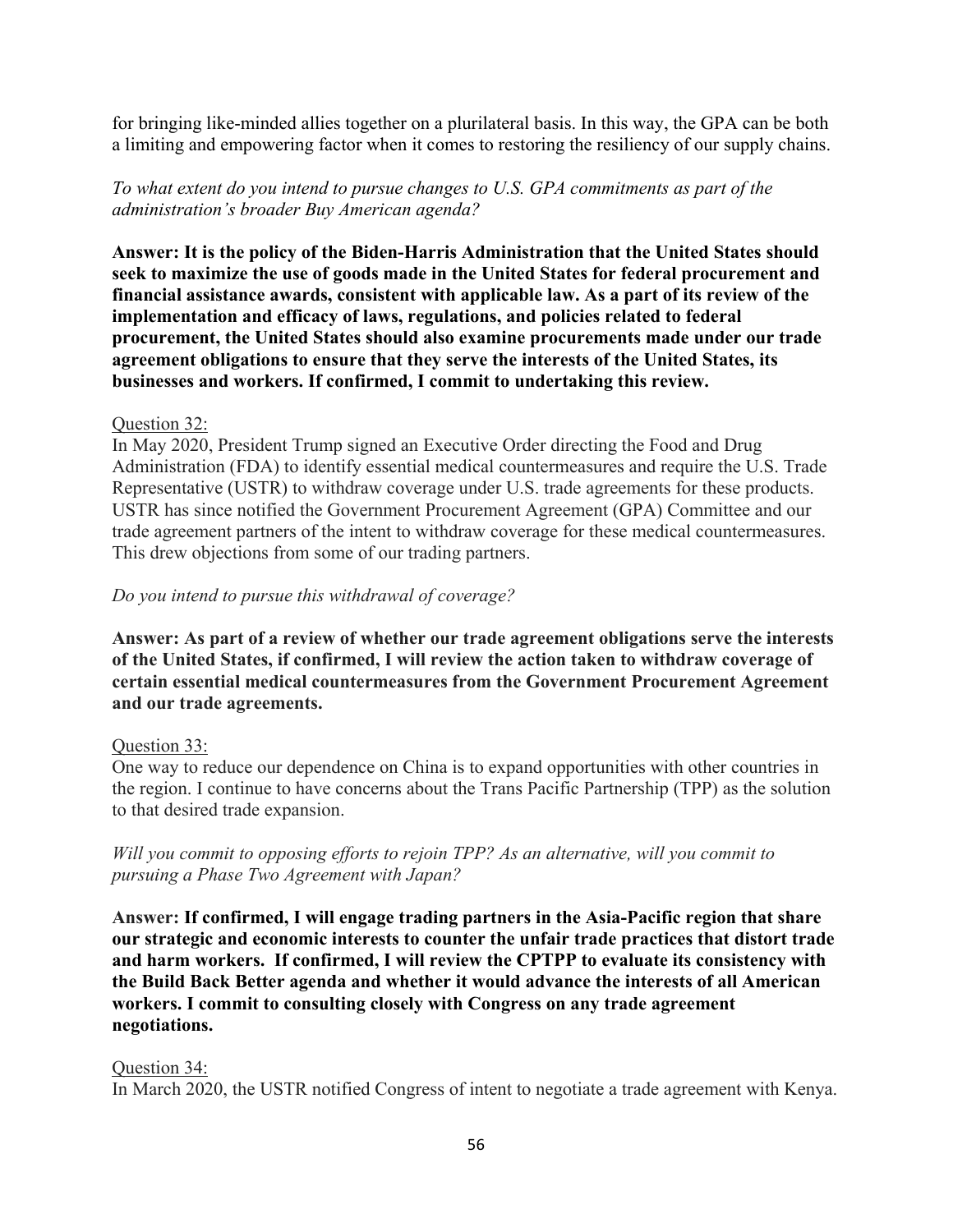### *Do you intend to continue to pursue these negotiations with Kenya?*

**Answer: Since announcing the negotiations, the United States completed two rounds of negotiations with Kenya. If confirmed, I plan to review the state of the negotiations with and Kenya, and, in consultation with the Congress, chart a path forward that reflects the Biden-Harris Administration's commitment to a trade policy that prioritizes the interest of America's working families. If confirmed, I will also study the progress of the African Continental Free Trade Area** (**AfCFTA) to determine how the United States may support African integration efforts.**

## Question 35:

As chair of the Senate Swiss Caucus, I believe a U.S.-Switzerland trade agreement would open up new agricultural markets and help "test drive" what a broader agreement with the European Union (EU) might look like.

*Do you agree that a U.S.-Switzerland trade agreement should be a priority? What steps will you take to strengthen the U.S.-Switzerland trade relationship?*

**Answer: The Biden-Harris Administration's current priority is securing the investments in the United States needed to support a strong recovery. Such investments would strengthen the United States' hand in all future trade negotiations. If confirmed, I will evaluate potential trade agreements on their ability to advance the interests of all American workers.**

## Question 36:

While many companies have been squeezed as a result the pandemic-related economic downturn, the year ended without renewal of the Miscellaneous Tariff Bill (MTB).

*What role do you believe tariff relief plays in the economic recovery? Do you support renewing the MTB?*

# **Answer: If confirmed, I commit to working closely with Congress to renew the Miscellaneous Tariff Bill.**

# Question 37:

In 2018, China began to indulge protectionist impulses with respect to imports of certain waste and scrap paper. Just the other month, China banned imports of recovered paper. As you know, the United States has raised with China the inconsistency of China's import restrictions on recyclable materials with World Trade Organization (WTO) rules. These new restrictions seem to likely to further constitute a violation of those rules.

*Will you commit to looking into these new import restrictions on recycled paper, and work with domestic industry who has been affected by these restrictions? Do you see an opportunity to include these import restrictions on paper within the scope of any future negotiations with China?*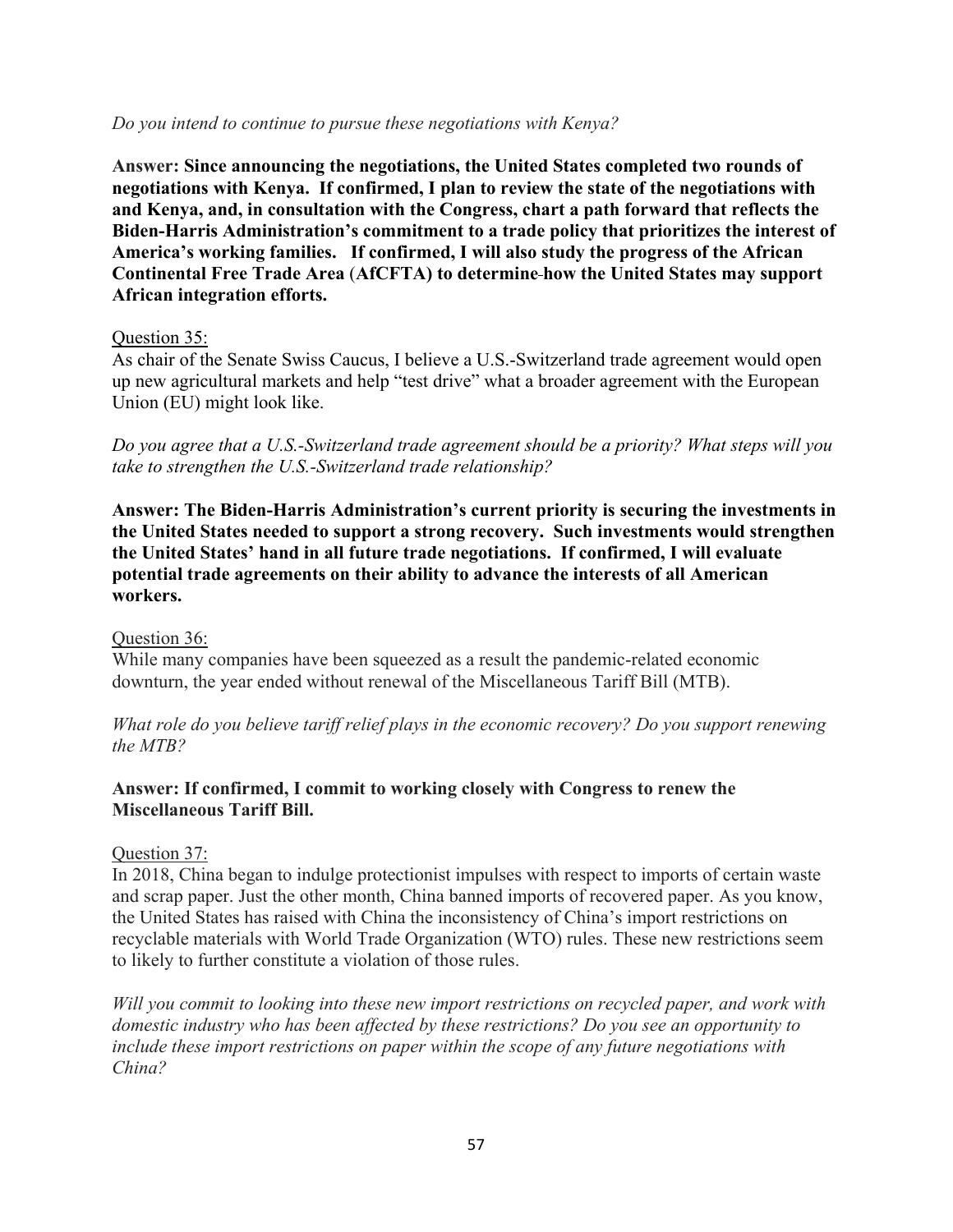**Answer: If confirmed, I commit to engaging in a review of how trade policy can advance the development of the circular economy. As part of that process, I will engage in close consultations with domestic industry and Congress. Given the importance of China to these discussions at the global level, I would hope that China would be interested in active discussions with the U.S. on this matter.** 

### Question 38:

Ohio is home to the largest domestic manufacturer of solar panels and washing machines. The Section 201 safeguards on these products have helped level the playing field for domestic manufacturing.

# *Do you agree with those who have called for rolling back these tariffs? Will you commit to taking steps to support these domestic industries against unfair foreign competition?*

**Answer: The U.S. International Trade Commission determined that the U.S. domestic industry was seriously injured by increased imports of large residential washing machines. As a result, under Section 201 of the Trade Act of 1974, the last Administration put a remedy in place to counter those imports and the impact on domestic industry. If confirmed, I will ensure that U.S. trade laws are employed to ensure that American industries and jobs are protected from unfair trade practices and resulting market distortions.**

## Question 39:

Strong intellectual property requires are vital for the success of Made in America manufacturing. For example, in Lordstown, Ohio, General Motors and LG Energy Solutions (LGES) have a joint venture to produce batteries for electric vehicles. Recently, the International Trade Commission (ITC) found that intellectual property violations had occurred with respect to LG's battery technology. As U.S. Trade Representative (USTR), you will be tasked with overseeing the public interest review of Section 337 orders.

*Can you describe how you intend to protect U.S. intellectual property in ways that maximize the ability of companies to manufacture in the United States?*

**Answer: If confirmed, I intend to oversee the review of ITC exclusion and cease-and-desist orders under Section 337 in line with what was envisioned by Congress, as reflected in the legislative history, which includes considerations of the competitive conditions in the U.S. economy.** 

## Question 40:

The International Trade Commission (ITC) currently has a Republican vacancy. A full ITC is vital to the effective enforcement of our trade remedy laws.

## *Will you be supportive of efforts to quickly fill that seat?*

**Answer: The U.S. International Trade Commission (ITC) plays a key role in implementing U.S. trade laws, including proceedings concerning imports claimed to injure domestic**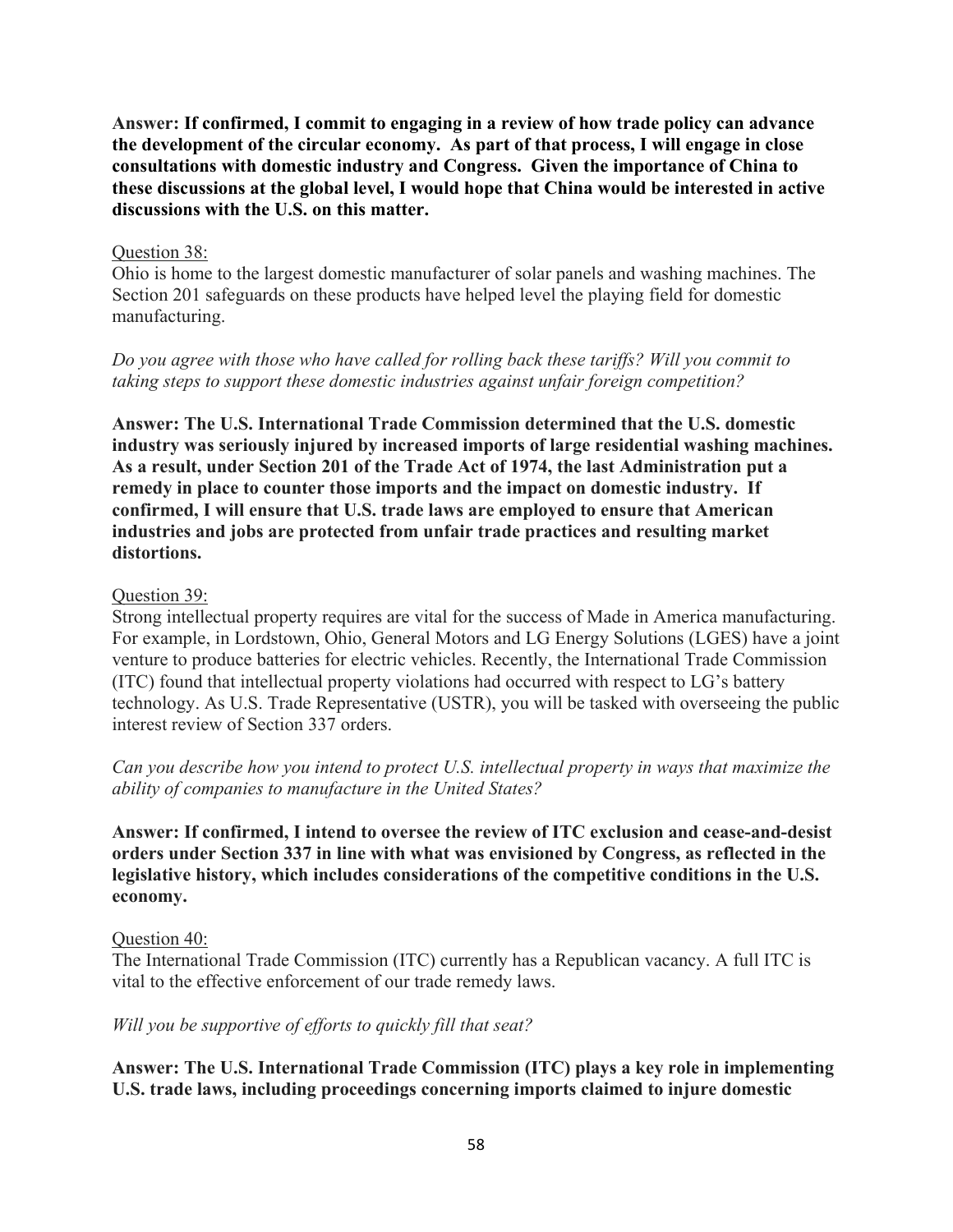**industry and investigations under Section 201 of the Trade Act of 1974 and Section 337 of the Trade Act of 1930. It also provides high-quality non-partisan analysis of trade issues to Congress and the Executive Branch. I support a fully functioning ITC.**

## Question 41:

Invacare is an Ohio company that manufactures medical equipment for patients needing oxygen. Invacare is one of the many companies who have been impacted by the strain that COVID-19 has put on supply chains. Specifically, there are tremendous delays at major U.S. ports to offload shipping containers, which are filled with needed medical supplies and materials.

*Do you believe that the government should consider prioritizing the unloading and processing of shipping containers containing supplies used to manufacture U.S. medical equipment? If confirmed, will you work with other agencies and foreign counterparts to address the shipping container backlog, especially as it relates to medical supplies?*

**Answer: The unloading and processing of shipping containers is primarily the responsibility of Customs and Border Protection (CBP). The response to the COVID-19 pandemic and the disruptions it has created in the U.S. supply chain of critical supplies requires a whole-of-government response. If confirmed, I commit to working with other agencies to address all aspects of the challenges we face to getting medical supplies where they are needed.**

## **Senator Brown**

## Question 1 - Taking Action:

As you know, Ohio is home to state-of-the-art manufacturing and produces of a wide range of products, from electrical steel to mattress components to textiles. Thousands of hardworking Ohioans rely on the federal government to stand up for them and fight back against unfair trade practices that disadvantage Ohio workers and the communities they live in.

*As the Department of Commerce conducts investigations into unfair trade practices and makes recommendations to the President regarding remedies to defend domestic industries or address potential threats to national security, will you commit to fully reviewing Commerce's recommendations, and – where appropriate – supporting transparency on these reports and acting on Commerce's recommendations?*

## **Answer: If confirmed, I commit to working closely with the Department of Commerce to combat unfair trade practices and enforce U.S. trade agreements and laws.**

## Question 2 - Semiconductor Shortage:

There was a lot of discussion during the hearing on the ongoing semiconductor shortage and the urgent need to respond. Semiconductors are an essential component in the auto supply chain; they also play a critical role in other industries. For example, Whirlpool in Ohio uses semiconductors to build their washers, dryers, and dishwashers.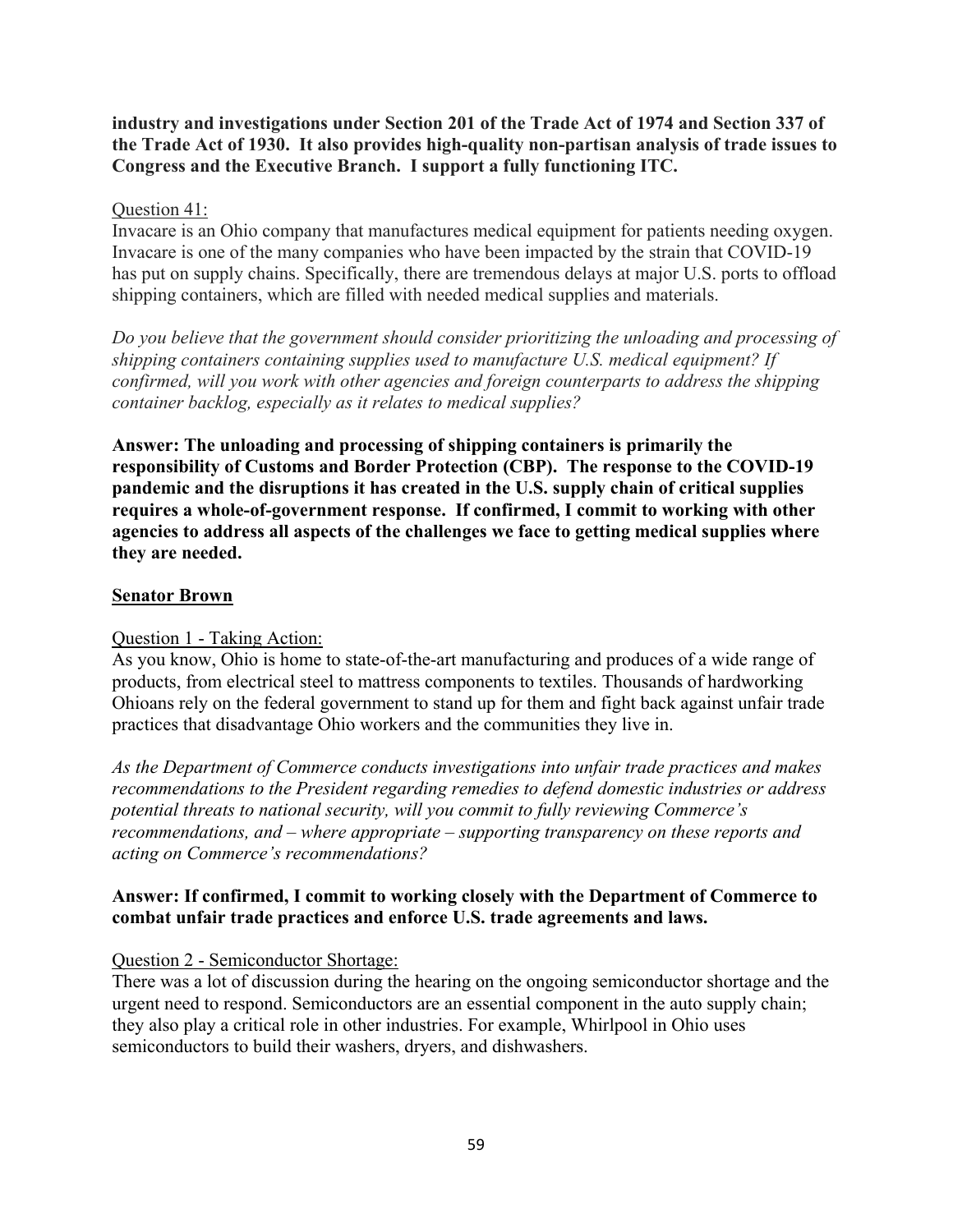Director Deese has already committed to working with Congress to strengthen the semiconductor manufacturing supply chain and institutionalize a supply chain review.

*If confirmed, how will you work as USTR to help in this response and engage our international partners to encourage proactive steps to address the ongoing shortage?*

**Answer: If confirmed, I will pursue a trade policy that supports domestic manufacturing, and I will work closely with other federal agencies to invest in critical supply chains, including semiconductor manufacturing. In addition, I will leverage trusted trade relationships to achieve supply chain resilience with our allies when appropriate.**

## Question 3 - Global Access to Medicines:

In the same way that so many of our past trade deals have prioritized multinational corporations over American workers, these deals have also prioritized big pharma over patients. The COVID-19 pandemic has magnified the importance of global access to medicines. Diseases do not recognize borders – the health of Americans is intrinsically tied to the health of those around the world, and our trade policy must reflect this reality.

# *If confirmed, will you commit to engaging with stakeholders to prioritize public health and global access to medicines in U.S. trade policy?*

**Answer: As reflected by the President's recent pledge to COVAX, the Biden-Harris Administration is committed to working with international partners to end the devastating public health and economic effects of this pandemic. The United States is working with partners to identify practical ways to catalyze the needed capacity to end this pandemic and respond to the next one. If confirmed, I will consult with stakeholders, including those that prioritize public health and global access to medicines, to advance the goal of collectively increasing access to and facilitating equitable distribution of COVID-19 vaccines.**

## Question 4 - World Trade Organization:

As was discussed during Thursday's hearing, many agree that it is past time for World Trade Organization (WTO) reform to ensure that both dispute settlement panels and the Appellate Body are not used as a venue for foreign governments and competitors to subvert the will of Congress and perpetuate unfair trade practices.

*If confirmed, how will you approach WTO reform and how will you ensure that U.S. trade laws remain effective and are not weakened as a result of WTO dispute settlement proceedings?* 

**Answer: If confirmed, I will work to re-engage with like-minded partners who similarly recognize the importance and necessity of reform of the WTO. Since the founding of the General Agreement on Tariffs and Trade (GATT) in 1947, U.S. leadership has been critical at every juncture when the global trade system has required a major updating. This will be difficult work that may take some time, but I remain hopeful that with proper U.S. leadership, we can achieve the necessary reforms. This includes reforming WTO dispute**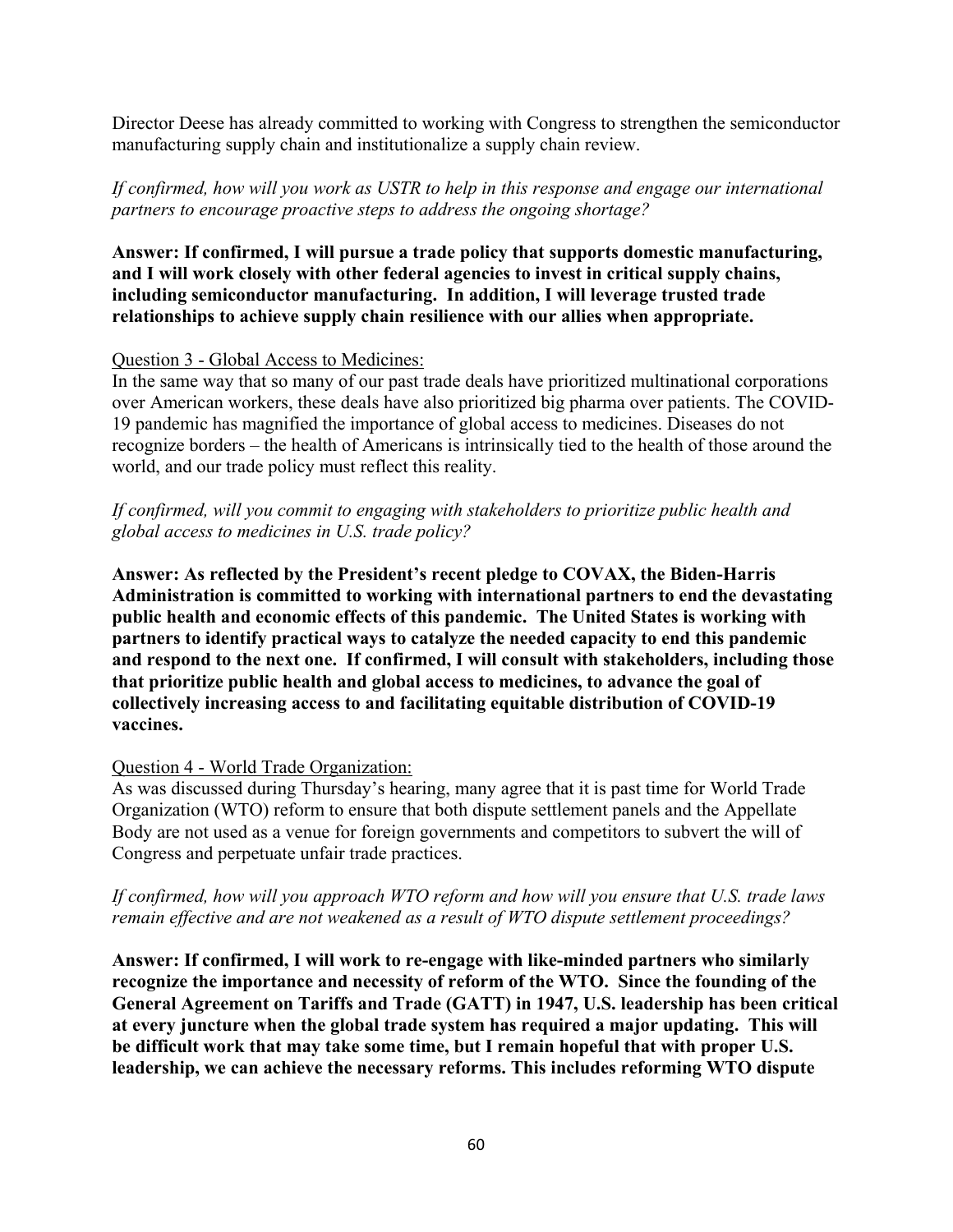## **settlement to prevent diminishing the rights and obligations of countries to use their trade remedy laws to counteract unfair trade practices.**

## Question 5 - Buy America:

I have worked for years to support federal investment in and procurement of domestically manufactured goods and services. I was pleased to see President Biden's Executive Order on Made in America, and I support the Administration's work to increase government procurement of domestically manufactured goods and services.

*If confirmed, will you commit to supporting President Biden's Buy America objectives and, in your role as USTR, work to eliminate barriers to the federal government's ability to apply robust Buy America requirements across government procurement?*

**Answer: President Biden's Executive Order on Made in America is intended to ensure that when the federal government spends taxpayer dollars it is on goods made by American workers and with American-made components. President Biden has committed to make Buy American requirements real and close loopholes that allow companies to offshore production and jobs while still qualifying for domestic preferences. If confirmed, I will work closely with the President and other federal agencies to ensure our trade policies support the objectives of this Executive Order.**

## **Senator Toomey**

# Question 1:

In your hearing, I asked whether you agreed that, from a legal perspective, the President cannot unilaterally withdraw from a Congressionally-passed trade deal without the consent of Congress. During your time as Chief Trade Counsel at the House Ways & Means Committee, President Trump frequently threatened to withdraw from Congressionally-passed trade deals, and Chairman Neal in 2017 stated that if the President "even suggests that the United States should leave NAFTA, to undo that relationship, you would have to go back to Congress."

Free trade agreements are "congressional-executive agreements", which are different from treaties in that they are statutory. Both entering and withdrawing from trade agreements requires changes to statute, and only Congress is vested with legislative powers.

*Do you believe that a President can unilaterally withdraw from a Congressionally-passed trade deal without the consent of Congress?*

## **Answer: If confirmed, I will consult closely with the Senate Finance Committee and Congress on trade negotiations and agreements.**

## Question 2:

Trade Promotion Authority (TPA) is authorized through July 1, 2021. TPA provides the guidelines through which the Executive Branch and Congress can work together to negotiate new trade agreements, and includes important transparency and oversight commitments.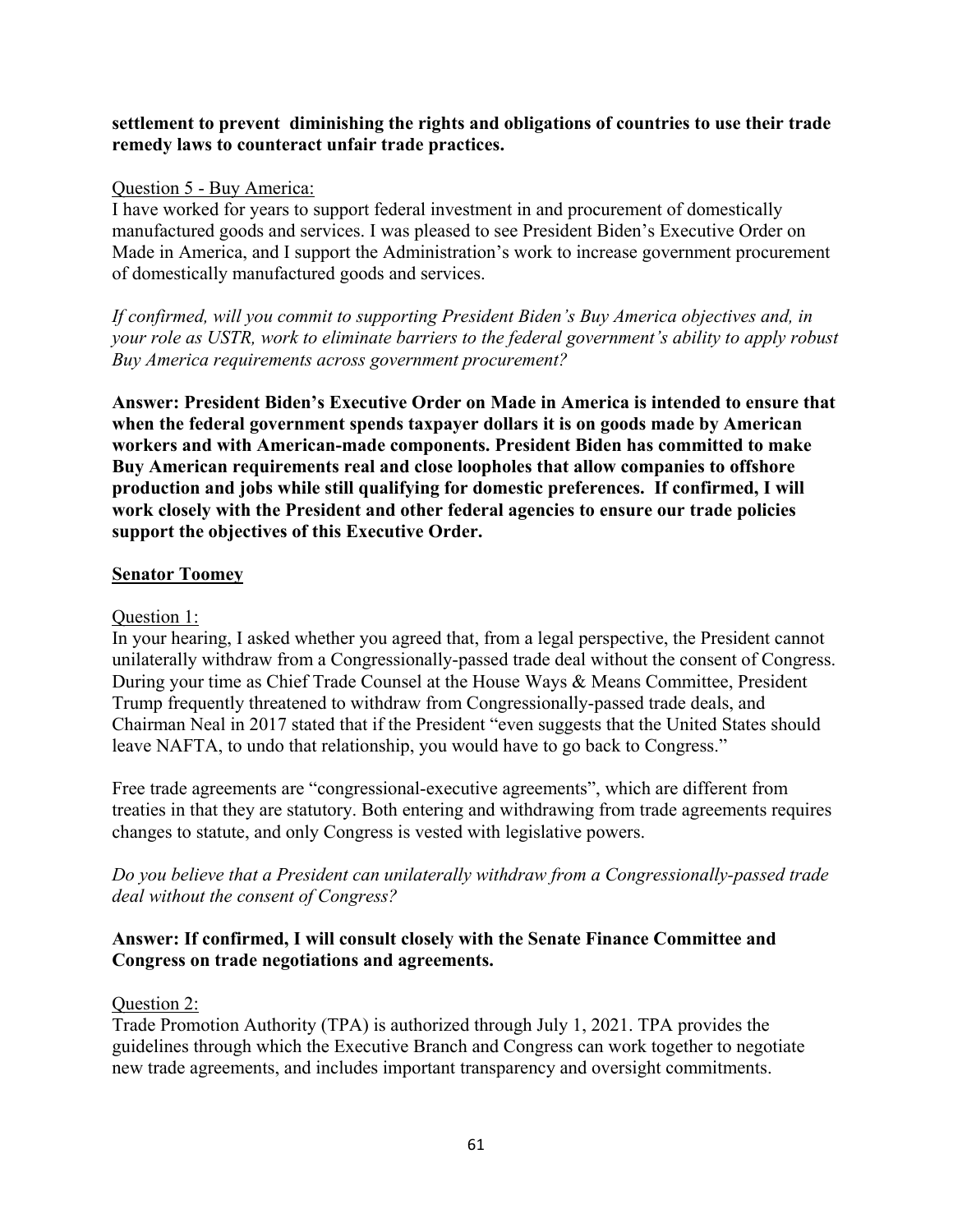### *As USTR, will you support the renewal of TPA in 2021?*

*Does the Administration plan to continue negotiating comprehensive FTAs with the UK and Kenya? What timeline can we expect for these negotiations?*

**Answer: If confirmed, I will consult closely with Congress on any trade legislation advanced by the Senate Finance Committee. As U.S. Trade Representative, I will work to pursue trade policies that receive bipartisan support in Congress.**

**In 2020, the United States officially launched negotiations to establish free trade agreements with Kenya and the United Kingdom. Since announcing the negotiations, the United States completed two rounds of negotiations with Kenya and four rounds of negotiations with the United Kingdom. If confirmed, I plan to review the state of the negotiations with the United Kingdom and Kenya, and, in consultation with the Congress, chart a path forward that reflects the Biden-Harris Administration's commitment to a trade policy that prioritizes the interest of America's working families.** 

#### Question 3:

The Trump Administration declined to renew the exclusion process for Section 301 tariffs, further hurting American businesses and consumers in the midst of a pandemic. Supply chains take years to establish, and many businesses are unable to quickly shift production to other countries or facilities without compromising their procurement process or product quality.

*If confirmed as USTR, can you commit to renewing the Section 301 exclusion process, or at minimum temporarily extending the exclusions until the Administration makes a decision on how to best address China's unfair trade practices?*

*The product exclusion process lacked consistency and placed significant burdens on those wishing to apply for exclusions. What data or measures will USTR use to determine when to approve or disapprove an exclusion request?*

*What steps will you take to ensure that the exclusion process is transparent?*

*How would you factor in disruptions to supply chains when granting exclusions to tariffs?*

**Answer: China's track record on using unfair practices to acquire U.S. technology, to the detriment of U.S. innovators and workers, is well-established. Under the last administration, USTR conducted an investigation against unfair trade practices in China under Section 301 of the Trade Act of 1974 and found that China engages in unfair trade acts policies and practices related to intellectual property, innovation and technology transfer. To address those findings, the United States imposed tariffs on products from China. If confirmed, I will work with Congress to ensure that those tariffs are appropriately responsive to China's practices and assess the impact on U.S. businesses, workers and consumers. Further, I will ensure that any tariff exclusion process is transparent, fair and objective.**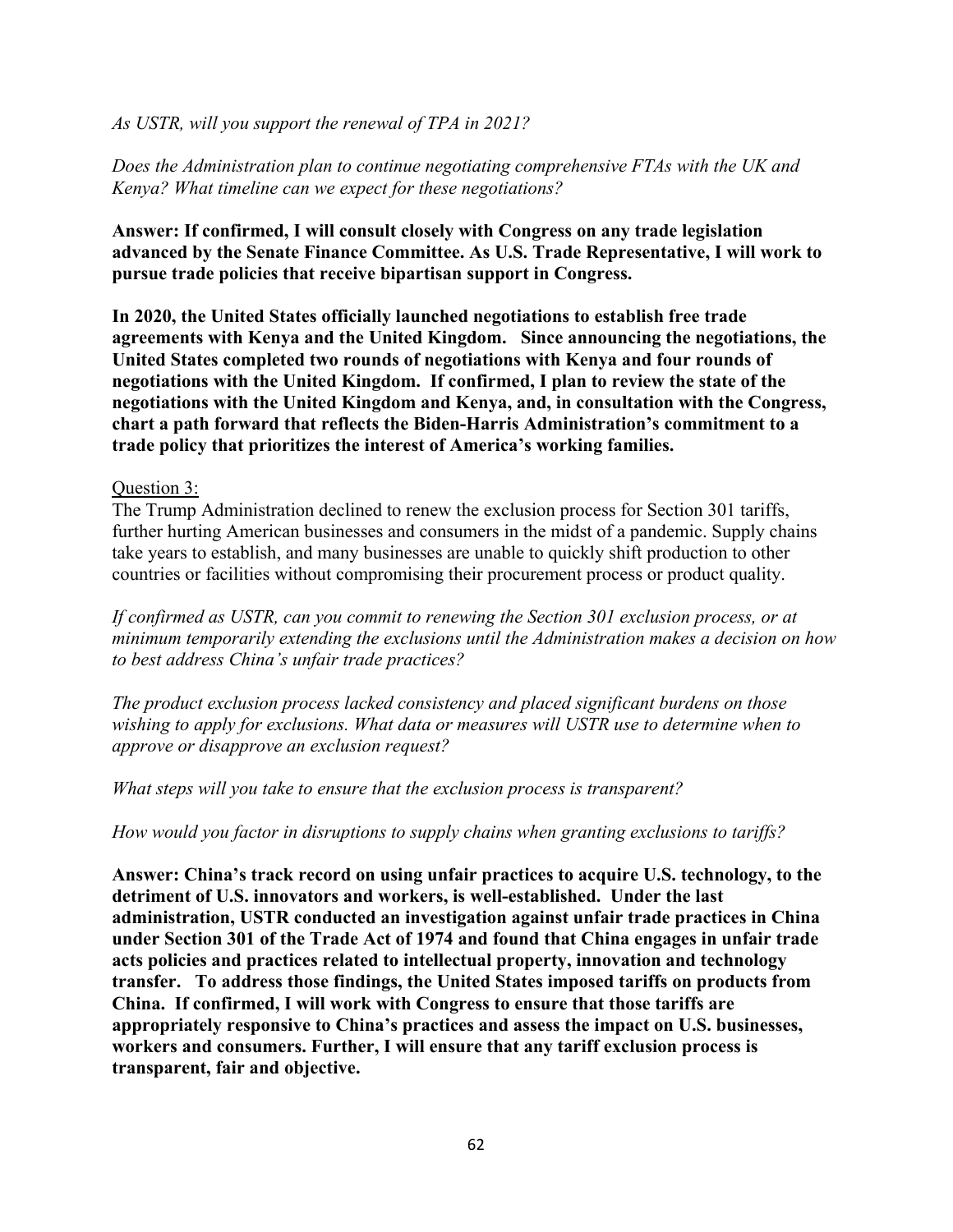## Question 4:

The previous Administration did temporarily extend the Section 301 exclusions on COVIDrelated medical products. However, this short-term extension is slated to expire at the end of March. I introduced legislation last Congress to extend tariff-free treatment on these products through 2022, in order to make sure that Americans have access to the supplies they need to fight COVID.

*As USTR, will you extend Section 301 exclusions on medical supplies needed for the COVID-19 response until the end of the pandemic?*

*Will you consider granting exclusions for medical supplies that are COVID-related but never received an exclusion?*

**Answer: The United States imposed tariffs on products from China as a result of an investigation conducted under Section 301 of the Trade Act of 1974 that found China engages in unfair trade acts policies and practices related to intellectual property, innovation and technology transfer. If confirmed, I will review the existing exclusions with respect to COVID-19 related medical products to ensure that the application of the 301 tariffs supports the U.S. response to the pandemic.**

# Question 5:

I have introduced a Resolution in the Senate expressing the sense of the Senate that the United States should begin negotiations to enter into a comprehensive trade agreement with Taiwan. I believe that this is a clear opportunity for a mutually-beneficial agreement, and would both expand US access to foreign markets and strengthen our position in the Indo-pacific region. *If the United States wants to encourage a free and open Indo-Pacific and counter Chinese influence in the region, do you agree that accomplishing that task will include working with likeminded countries in the region, like Taiwan, to liberalize trade?*

*Would you support beginning negotiations on a trade agreement with Taiwan?*

*Would you support the US joining a TPP-style multilateral agreement to further strengthen our position in the region?*

**Answer: Taiwan is an important democratic partner of the United States, and we have had a Trade and Investment Framework Agreement dating back to 1994. Much has changed in the world since the original TPP was signed in 2016. If confirmed, I will review the CPTPP to evaluate its consistency with the Build Back Better agenda. I commit to consulting closely with Congress on trade agreement negotiations.**

## Question 6:

Investor State Dispute Settlements or ISDS, is an integral part of many of our trade agreements. USMCA severely restricted the scope of the Investor-State Dispute Settlement System with Mexico, a move I criticized as against US interests.

*As USTR, can you commit to prioritizing the enforcement of ISDS under USMCA?*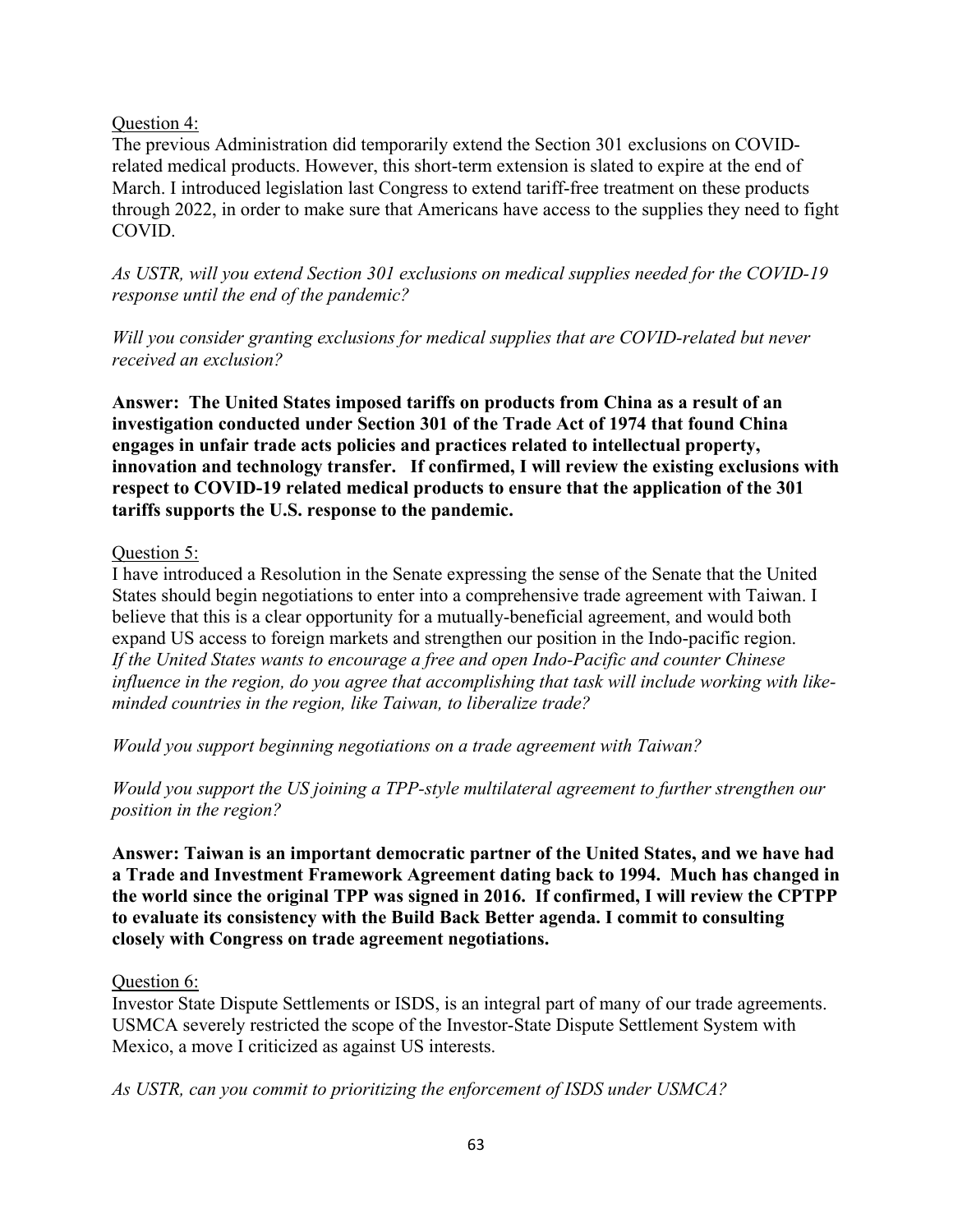*Do you support the inclusion of strong ISDS provisions in forthcoming FTA's that the US may pursue?*

# *Do you believe that ISDS provisions encourage offshoring?*

**Answer: President Biden has stated that he does not believe corporations should get special tribunals in trade agreements that are not available to other organizations and that he opposes the ability of private corporations to attack labor, health, and environmental policies through the investor-state dispute settlement system. If confirmed, I will pursue a trade agenda consistent with the Biden-Harris Administration's Build Back Better agenda.**

## Question 7:

USMCA contains an unprecedented provision that would cause the agreement to automatically expire, or "sunset", after 16 years, unless all party countries agree to affirmatively "opt-in" every 6 years. I have significant concerns about this provision, in particular its tendency to create uncertainty and diminish investment.

## *Do you believe that our future trade agreements should automatically expire?*

**Answer: If confirmed, I will work to advance trade policies that address the climate crisis, bolster sustainable renewable energy supply chains, end unfair trade practices, discourage regulatory arbitrage, and foster innovation and creativity. In addition, I am committed to ensuring these trade policies are crafted to accommodate future changes in the economy and to prevent the obligations from becoming outdated or obsolete.**

## Question 8:

USMCA, at the last minute, also removed provisions designed to secure strong intellectual property protections for U.S. companies.

## *Do you support the inclusion of IP protection for biologics in upcoming trade agreements?*

*More broadly, how do you plan to support US-based IP-intensive industries through trade policy and ensure they are treated fairly by our trading partners?*

**Answer: Innovators play a critical role in America's economy, including by ensuring that the U.S. maintains its leading edge in technology and producing high-quality jobs for workers. USTR supports American innovators in overseas markets through its Special 301 review, bilateral engagements with trading partners, and its efforts in various multilateral institutions, including the WTO. I am aware that there are a variety of views on whether protection for biologics should be included. If confirmed, I commit to engaging with stakeholders and Members of Congress on this issue.**

## Question 9:

USTR is not the agency responsible for conducting Section 232 investigations or writing up the investigation report. However, USTR is still frequently involved in the decision on whether to impose tariffs, based on the findings of the 232 investigation report. The previous Administration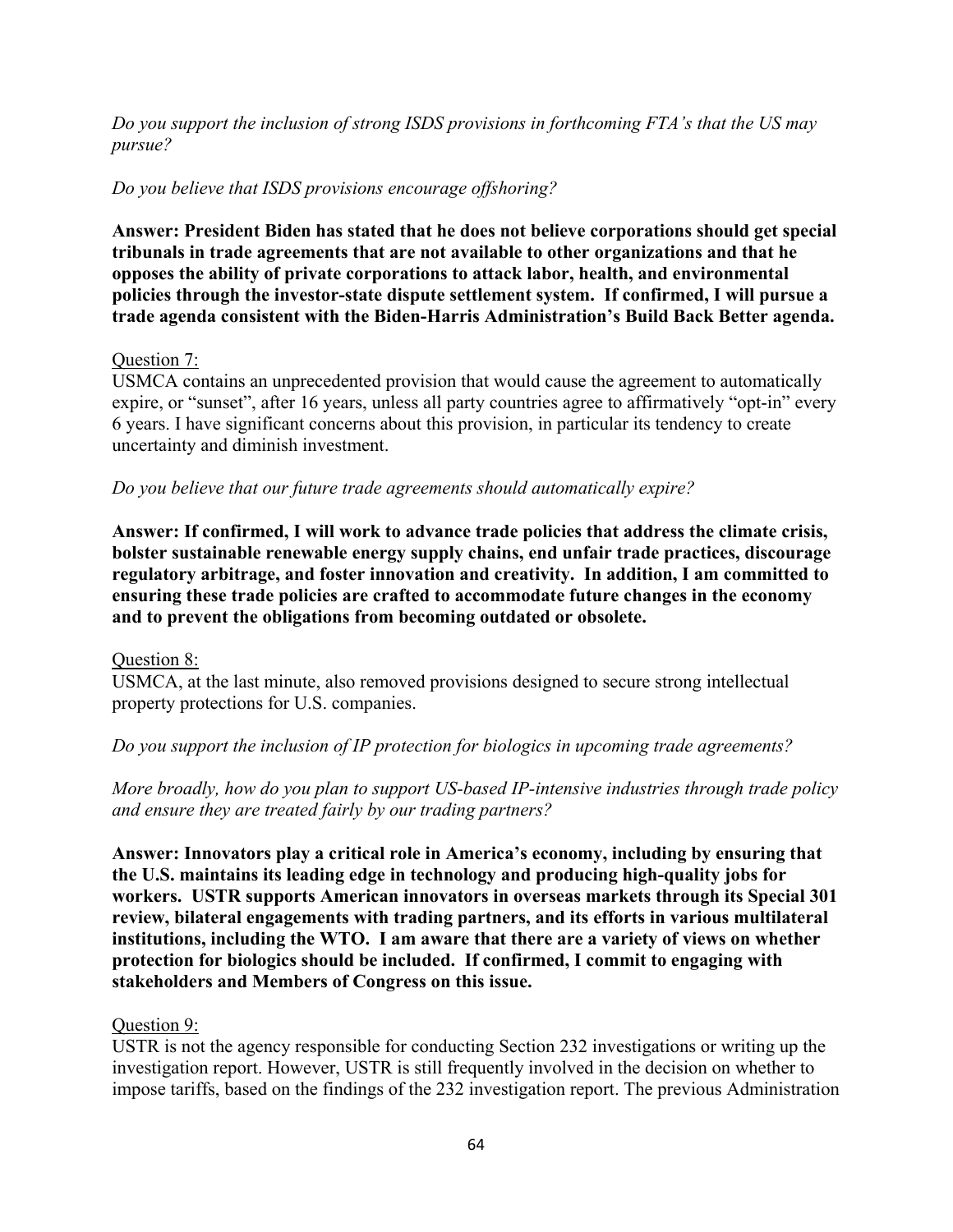failed to release several of their 232 investigation reports, despite being statutorily-mandated to do so. The previous Administration additionally took a very broad interpretation of the term "national security" in the 232 statute, interpreting this guidance to explicitly include goods "beyond those necessary to satisfy national defense requirements" in its scope.

*As USTR, can you commit to in your advisory capacity encouraging the President to release these overdue 232 reports?*

*Do you believe that the Executive Branch should be obligated to release its Congressionallymandated 232 report prior to the imposition of tariffs?* 

*As the President Biden's top trade advisor, would you recommend that he adopt an expansive definition of "national security" under Section 232, or do you feel that Section 232 investigations should be limited to investigating goods with clear applications in military equipment, energy resources, and/or critical infrastructure?*

*Do you think foreign automobiles are a threat to national security?*

*Do you think carbon emissions are a threat to national security?*

**Answer: If confirmed, I commit to working closely with the Department of Commerce on combatting unfair trade practices and enforcing U.S. trade agreements and laws and ensuring that our trade laws and policies are employed to support the Build Back Better agenda and creating and retaining good high-paying jobs in the United States.**

Question 10:

Many of my constituents have been directly impacted by the previous Administration's Section 232 tariffs on steel and aluminum. These policies have added complexity and greatly increased costs for American importers, and this approach must be carefully examined to determine the downstream economic costs.

*Will you as USTR recommend to President Biden that the United States remove our current Section 232 tariffs on steel and aluminum?*

*In your hearing, when asked about Section 232 steel tariffs, you noted the issues of Chinese overcapacity in the steel industry. However, there are other remedies – safeguards, antidumping, and countervailing duties –that are designed to address problems of dumping and overcapacity. Why are national security tariffs needed?*

**Answer: State-owned enterprises (SOEs) that do not operate based on market principles, subsidies, and other unfair trade practices have contributed significantly to global market distortions, notably in the steel and aluminum industries. If confirmed, I will work with our allies to collectively address market distortions caused by SOEs, subsidies, and other unfair trade practices in the steel and aluminum sectors. In addition, I will pursue trade enforcement actions against trading partners that use SOEs and other practices to**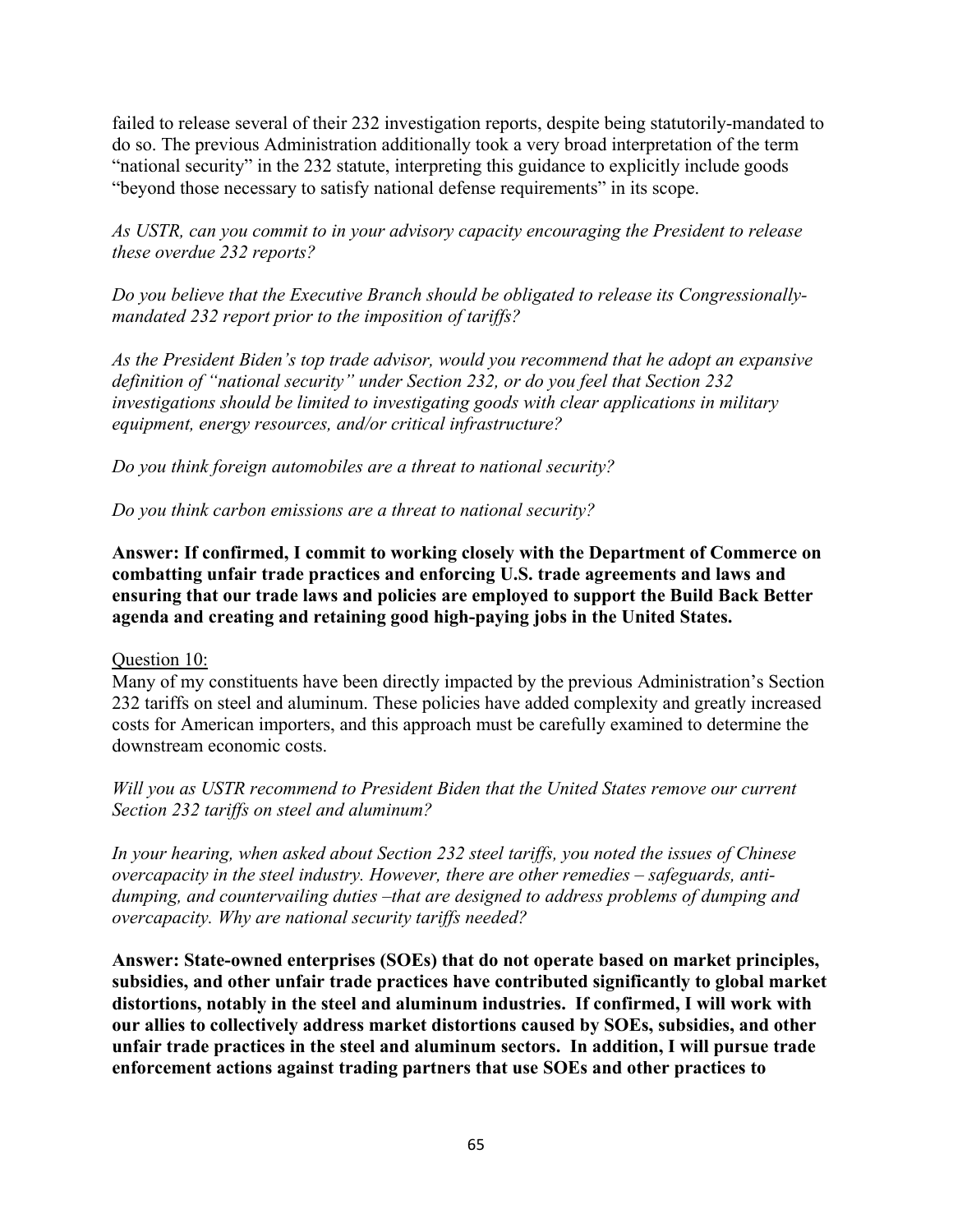## **disadvantage U.S. businesses and their workers, and I will pursue disciplines in trade agreement negotiations aimed at addressing SOEs and such unfair practices.**

## Question 11:

President Trump's trade war with China has now extended several years, yet China has still taken few steps to reform their unfair trade practices. Instead, these tariffs have primarily had the effect of causing retaliatory tariffs against U.S. exporters, including many of Pennsylvania's manufacturers and agriculture industries. While it is important to ensure that our trading partners live up to their international trade commitments, I am concerned about the use of tariffs as a primary remedy.

*President Biden has previously discussed the need to carefully evaluate the economic impact caused by the tariffs. Do you believe that tariffs are the best mechanism to address the issues of forced technology transfer and intellectual property theft?*

*Will you recommend the elimination of any of the punitive Section 301 tariffs that harm American businesses and families, and encourage the pursuit of an alternative, effective, strategy?*

**Answer: China's track record on using unfair practices to acquire U.S. technology, to the detriment of U.S. innovators and workers, is well-established. Under the last administration, USTR conducted an investigation against unfair trade practices in China under Section 301 of the Trade Act of 1974 and found that China engages in unfair trade acts policies and practices related to intellectual property, innovation and technology transfer. To address those findings, the United States imposed tariffs on products from China. If confirmed, I will work with Congress to ensure that those tariffs are appropriately responsive to China's practices and assess the impact on U.S. businesses, workers and consumers. Further, I will ensure that any tariff exclusion process is transparent, fair and objective.**

## **Senator Bennet**

# Question 1:

Food and agricultural exporters in my state are facing significant challenges exporting their products from western ports because of container availability, excessive charges, and general shipping and transit delays.

*Will you work with others in the Administration to address these current problems and ensure producers are able to reliably export their products without excessive charges or delays*?

# **Answer: If confirmed, I will consult closely with Congress and will work with other federal agencies to address food and agricultural transportation issues.**

# Question 2:

The trade war with China created immense uncertainty throughout Colorado's economy. Not only were the tariffs devastating, but the process through which the Trump Administration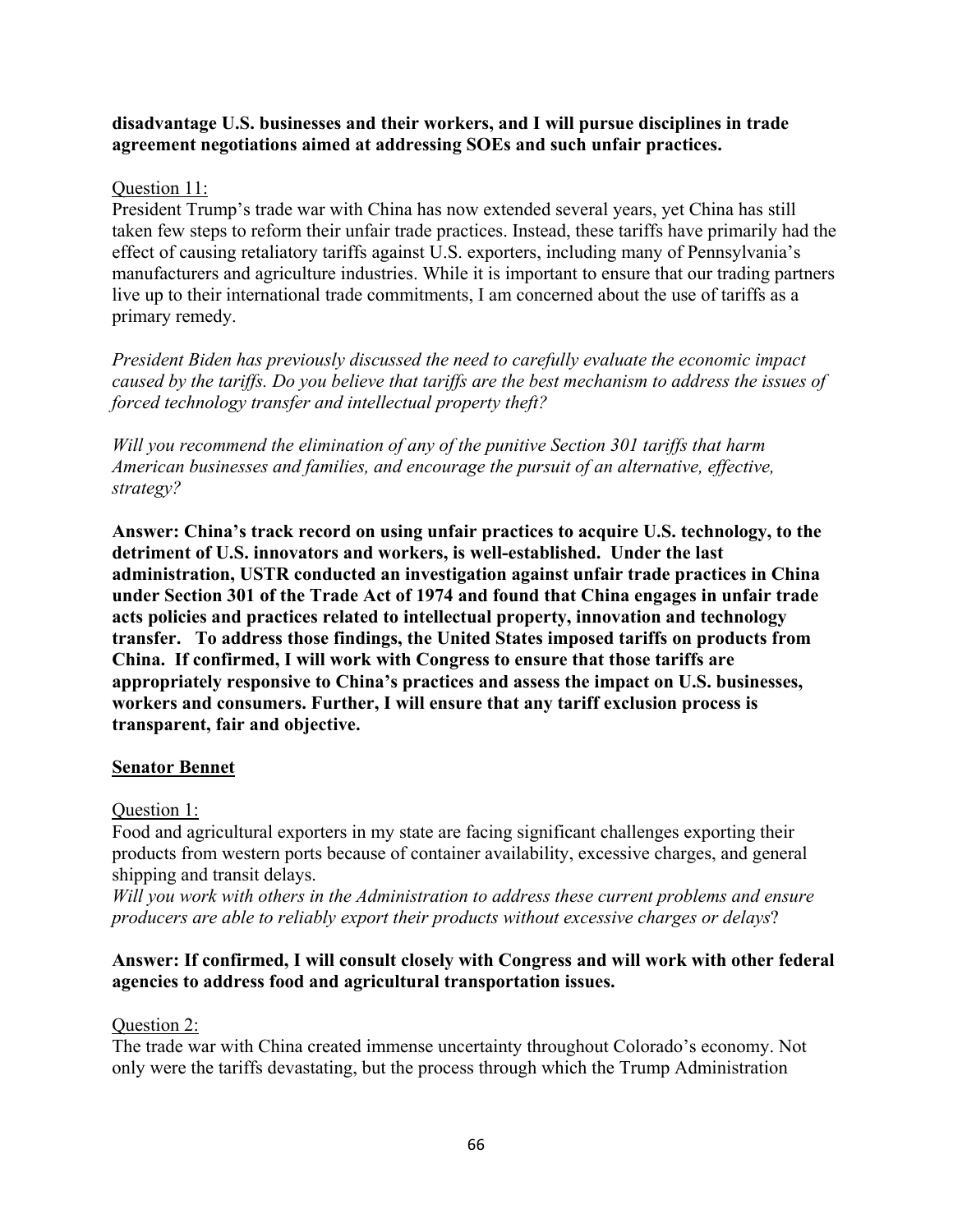conducted the trade war exacerbated the unknown and made it hard for Colorado constituents to make important business decisions.

*If the USTR decides to seek future tariff actions, how will you conduct the tariff exclusion process with more transparency and clarity?*

*Will you work with Congress on the tariff exclusion process and provide updates that we can share with our constituents?*

*Will you consider temporarily extending all previously approved exclusions?*

*You and Secretary Yellen have indicated the tariffs will undergo a review process. What is the timeline for this review process?* 

**Answer: China's track record on using unfair practices to acquire U.S. technology, to the detriment of U.S. innovators and workers, is well-established. Under the last administration, USTR conducted an investigation against unfair trade practices in China under Section 301 of the Trade Act of 1974 and found that China engages in unfair trade acts policies and practices related to intellectual property, innovation and technology transfer. To address those findings, the United States imposed tariffs on products from China. If confirmed, I will work with Congress to ensure that those tariffs are appropriately responsive to China's practices and assess the impact on U.S. businesses, workers and consumers. Further, I will ensure that any tariff exclusion process is transparent, fair and objective.**

## Question 3:

As you know, in 2018, the Trump Administration placed tariffs on imported solar cells and modules for four years under Section 201 authorities. A last minute executive order in 2020 further disrupted our country's vibrant solar industry. We need to expand our country's clean energy supply chain, but there are far better tools that don't come at the expense of climate progress or domestic jobs.

*Given the Biden Administration's emphasis on climate change, how will you approach the solar tariffs and ensure our trade policy supports renewable energy investment.*

**Answer: After the U.S. International Trade Commission determined under Section 201 of the Trade Act of 1974 that increased imports of solar cells and modules severely damaged the U.S. domestic industry, the last Administration established a four-year remedy, currently set to expire on February 6, 2022. The Biden Administration has made the increased use of renewable energy, including solar, a core component of its policy to combat climate change. If confirmed, I will examine the safeguard action in light of those goals, the security of our renewable energy supply chain, and the impact on U.S. businesses and jobs.**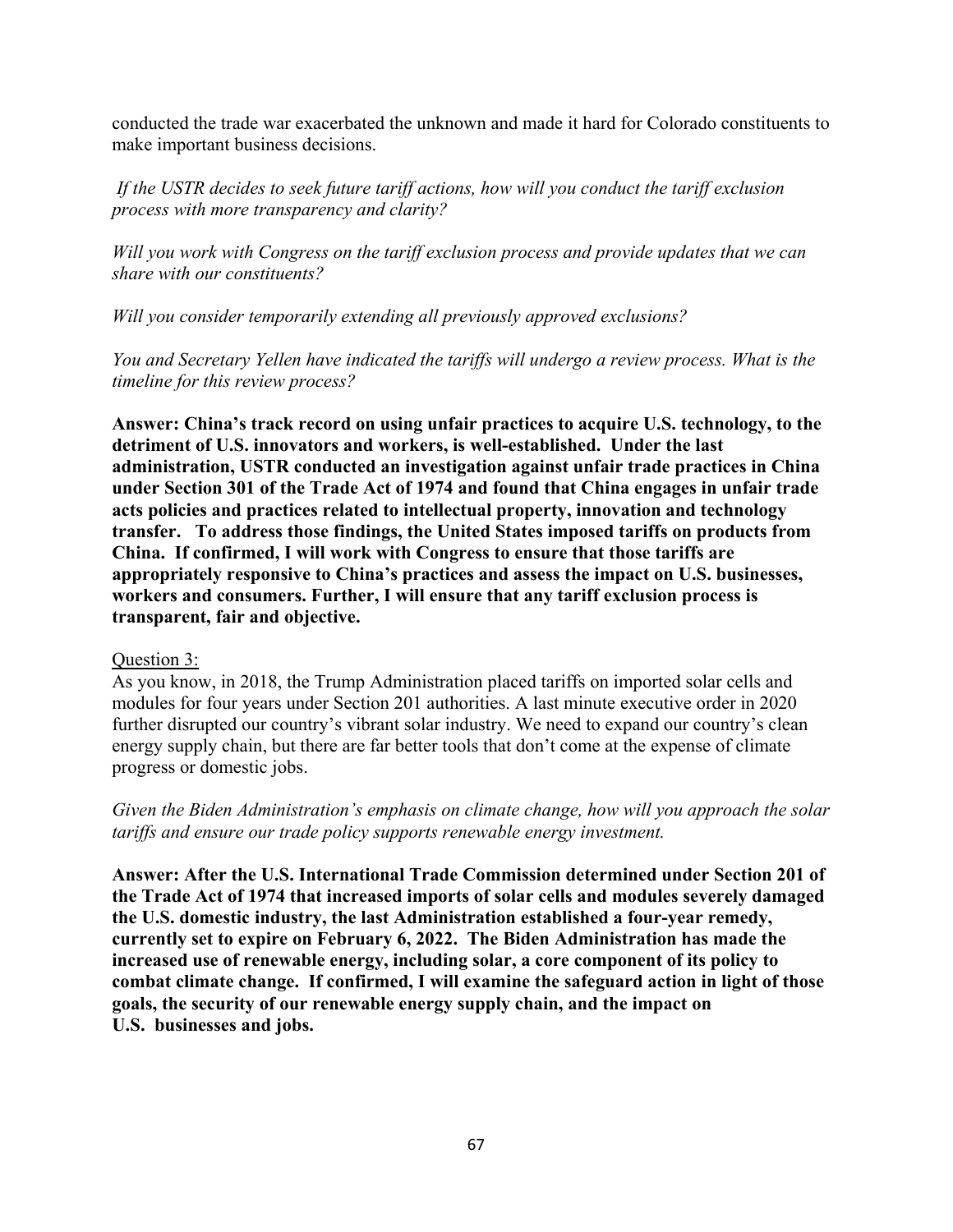## Question 4:

Section 230 of the Communications Decency Act has provided the largest tech companies broad immunity for the content on their platforms and made it harder to hold them accountable. Until we implement much-needed reforms, Section 230 as written is not a model we should export.

*Do you agree that the United States should not seek to export provisions similar to Section 230, as written today, in international trade agreements?* 

**Answer: I know that there are a wide variety of views on this issue, and I commit to ensuring that stakeholders, including Congress, are considered on this and other provisions of our trade agreements.** 

## Question 5:

As you know, the Trade Promote Authority (TPA) allows the US to pursue new trade agreements in a timely manner, helping our agriculture exporters compete internationally.

*Will you commit to working with Congress to pass new TPA legislation in a timely manner?*

# **Answer: If confirmed, I will consult closely with Congress on trade negotiations and trade legislation advanced by the Senate Finance Committee. I will work to pursue trade policies that receive bipartisan support in Congress.**

## Question 6:

Non-tariff trade barriers, such as common food names, can create uneven playing fields and make it harder for producers to reliably compete.

## *What steps will you take to address non-tariff barriers and ensure producers have fair access to markets?*

**Answer: U.S. farmers and ranchers deserve fair access to the global agricultural marketplace. If confirmed, I commit to aggressively fighting against unfair and discriminatory non-tariff barriers our farmers and ranchers face.**

*In negotiating trade agreements, how will you consider common food name use and other nontariff trade barriers?*

# **Answer: If confirmed, I commit to prioritizing the use of common food names during future trade negotiations and seeking to remove other non-tariff barriers that are inconsistent with advancing U.S. agricultural interests.**

## Question 7:

Since 1996, Mexico has limited US fresh potato imports to 26 kilometers from the US-Mexico border. This week, the Mexican Supreme Court was supposed to release a final ruling on the trade restriction, but that decision was delayed.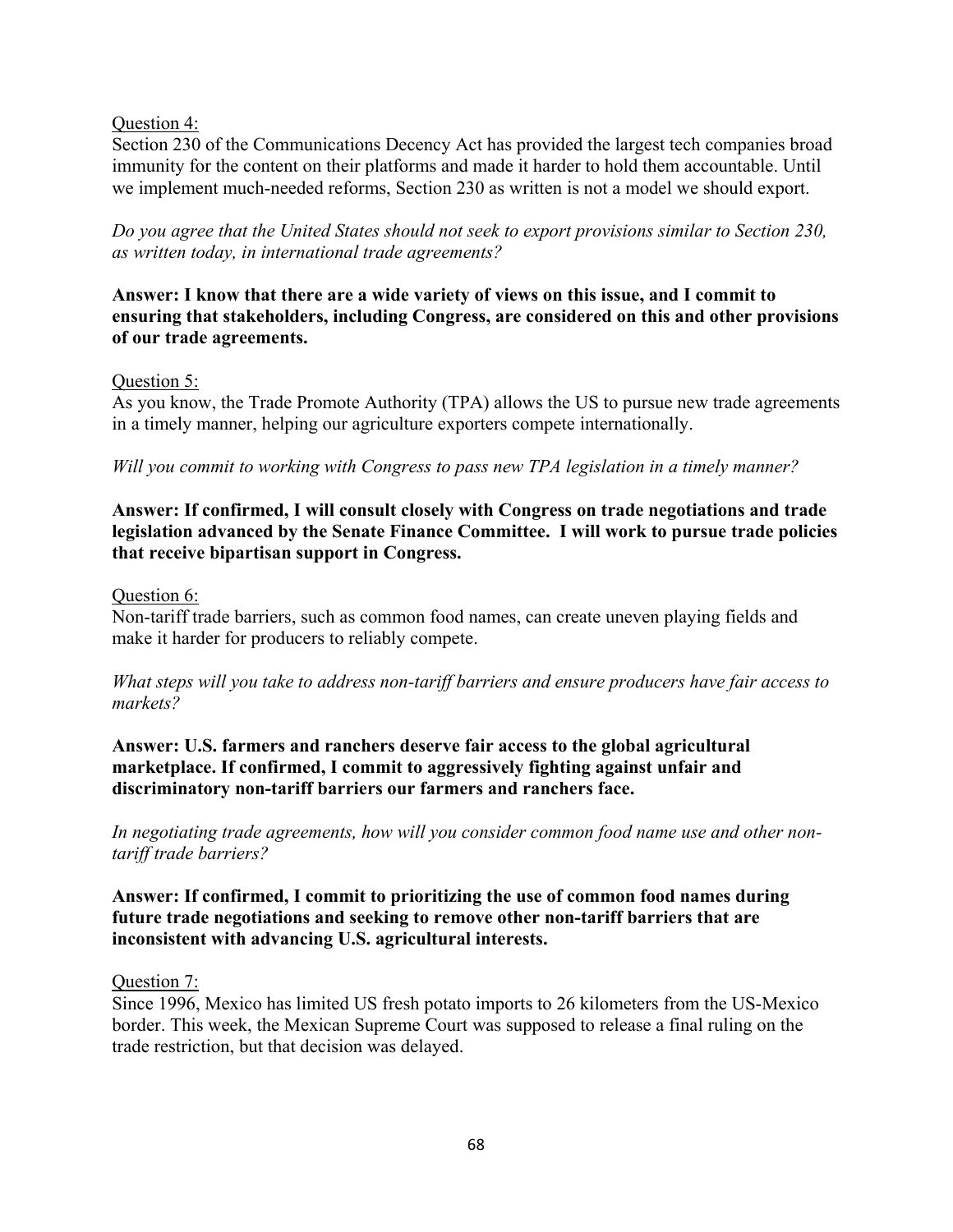*Will you work with me to ensure Colorado potato growers have fair access to the entire Mexico market?*

# **Answer: I appreciate the long-standing difficulties that U.S. fresh potato growers in Colorado have faced in gaining full access to the Mexican market. If confirmed, I look forward to working to solve unfair trade practices that harm our producers.**

## Question 8:

The Airbus/Boeing dispute tariffs are significantly affecting the Colorado small businesses. Restaurants in particular, which are already struggling due to the pandemic, are facing substantial costs on European food, wine, and spirits.

## *If nominated, what will be your first steps regarding the EU Airbus/Boeing dispute?*

**Answer: If confirmed, I will make it a priority to review the status of these long-term disputes and seek a resolution that finally addresses the unfair practices found through the WTO process that disadvantage U.S. industry and workers.**

*Will you work with a wide range of interests to understand the tariffs' impacts on their industries, including restaurants?* 

**Answer: The purpose of the dispute resolution process is to ensure that other countries play by the rules so that our businesses, workers, farmers and ranchers can compete on a level playing field. Tariffs may be a tool to achieve these ends, but they are not the goal. The focus must be on the resolution of the issue that has been found to impact our industry and workers. If confirmed, I will ensure that our trade enforcement actions consider the impact of tariffs on U.S. businesses and workers.**

# **Senator Cassidy**

# Question 1 - Duty Drawback:

Duty drawback allows for the refund of Customs duties, federal taxes, and fees paid on imported goods that are used as inputs in the production of manufactured products that are later exported, or where the imported good is substituted for the same or a similar good manufactured in the U.S. that is later exported. The drawback program allows U.S. manufacturers and exporters to reduce the cost of inputs, and thus reduce manufacturing costs to remain competitive in pricing their exported goods. In today's environment, duty drawback continues to level the playing field for U.S. producers who export to compete in the global market. Congress expanded drawback in 2016 with the passage of the Trade Facilitation and Enforcement Act (TFTEA) by expanding substitution drawback for all U.S. manufacturers to 8-digit Harmonized Tariff Schedule numbers.

*If you are confirmed as U.S. Trade Representative, what policies will you and USTR put in place for the drawback program, and do you support the reforms made under TFTEA?*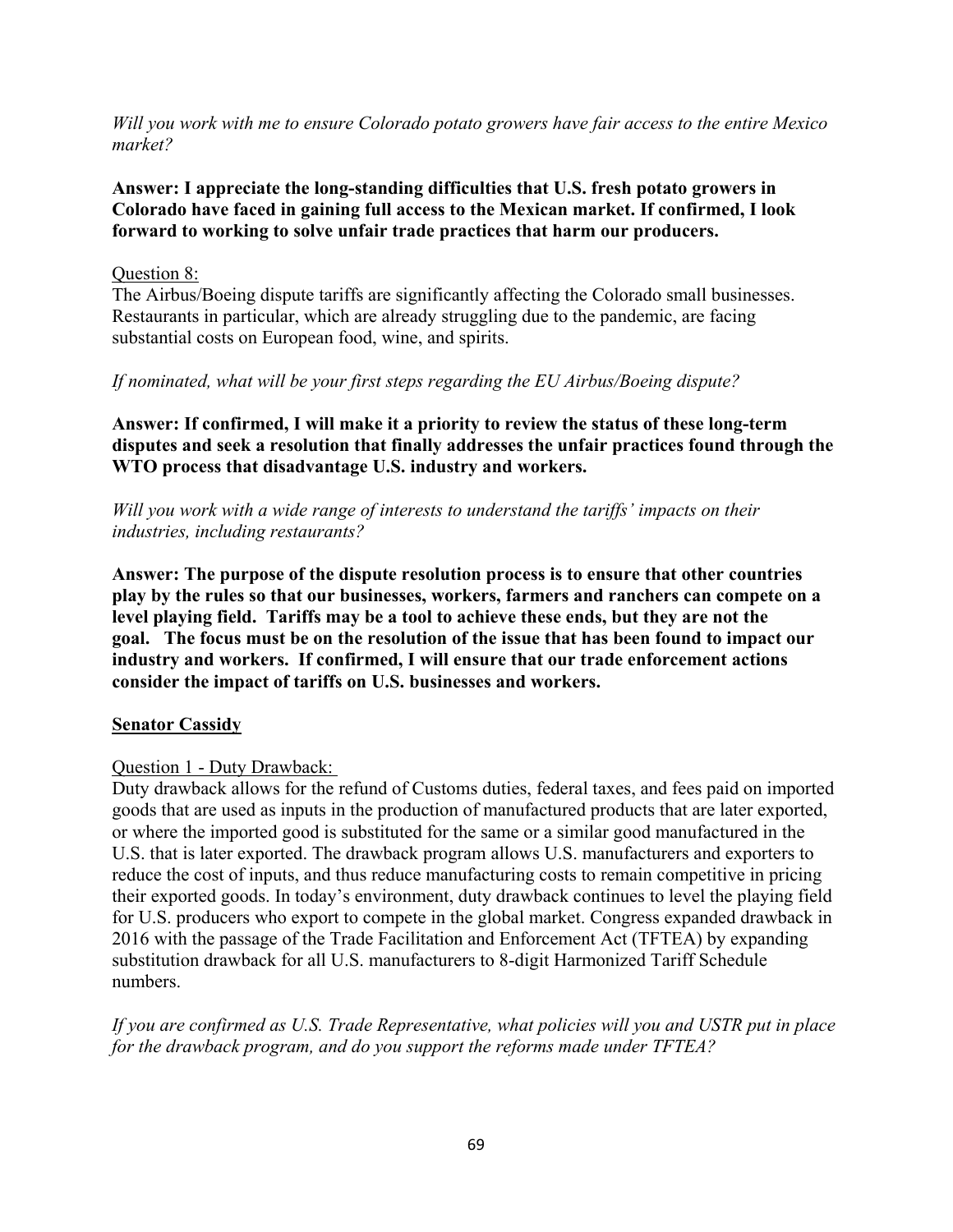**Answer: Customs and Border Protection (CBP) is responsible for the implementation and administration of the duty drawback rules and regulations, including the amendments enacted in the Trade Facilitation and Enforcement Act of 2015. If confirmed, I will work with the Department of Homeland Security, CBP and other federal agencies to ensure that the Biden-Harris Administration's trade policies support the Build Back Better agenda and the recovery of the U.S. economy.**

*Will you work to ensure that USTR continues to work to include full duty drawback rights in free trade agreements?* 

**Answer: If confirmed, I will work with Congress and relevant stakeholders to ensure our trade agreements include provisions that support the economic investments we make to recover from the COVID-19 pandemic and retain and create high-wage, secure jobs in the United States.**

## Question 2 - Chart Industries and Section 232 Tariffs:

Our tariff and trade policy has inconsistencies that must be fixed so that our domestic manufacturers and workers are not harmed. The system is broken when the Commerce Department grants a U.S. manufacturer an exclusion from the application of Section 232 tariffs on raw materials because they are not available in the U.S., but then allows U.S. producers to include the same raw materials in the scope of antidumping order.

For example, Chart Industries, Inc., a U.S. headquartered company, has manufacturing and distribution operations in Louisiana, Wisconsin and Texas. Chart employs several hundred U.S. workers while supporting U.S. fin stock aluminum producers in Pennsylvania, among many other vendors and suppliers in the U.S. transportation and packaging industries. Chart is the sole domestic manufacturer of brazed aluminum heat exchangers (BHAX) for processing liquefied natural gas (LNG). Because the clad sheet used by Chart is not made in the U.S., Commerce has now twice excluded imports of the clad sheet from the Section 232 tariffs. Yet, this same clad sheet is allowed to be included in a current antidumping case, which could result in the application of antidumping duties against Chart's clad sheet imports.

If action is not taken to reconcile the trade laws, this inconsistency in the trade laws may negatively impact our U.S. manufacturers' production costs and competitiveness by unnecessarily increasing raw material inputs. My concern is the adverse long term impact that it may have not only on our U.S. mills, BAHX producers and their workers, but also any adverse effects on our LNG producers who are investing billions of dollars in the U.S. on LNG production and export terminals that require these specialty heat exchangers in order to get their product to market.

*Though I understand much of this falls within the jurisdiction of the Commerce Department, what thoughts do you have on how the USTR can work in collaboration with other agencies to address such inconsistencies?*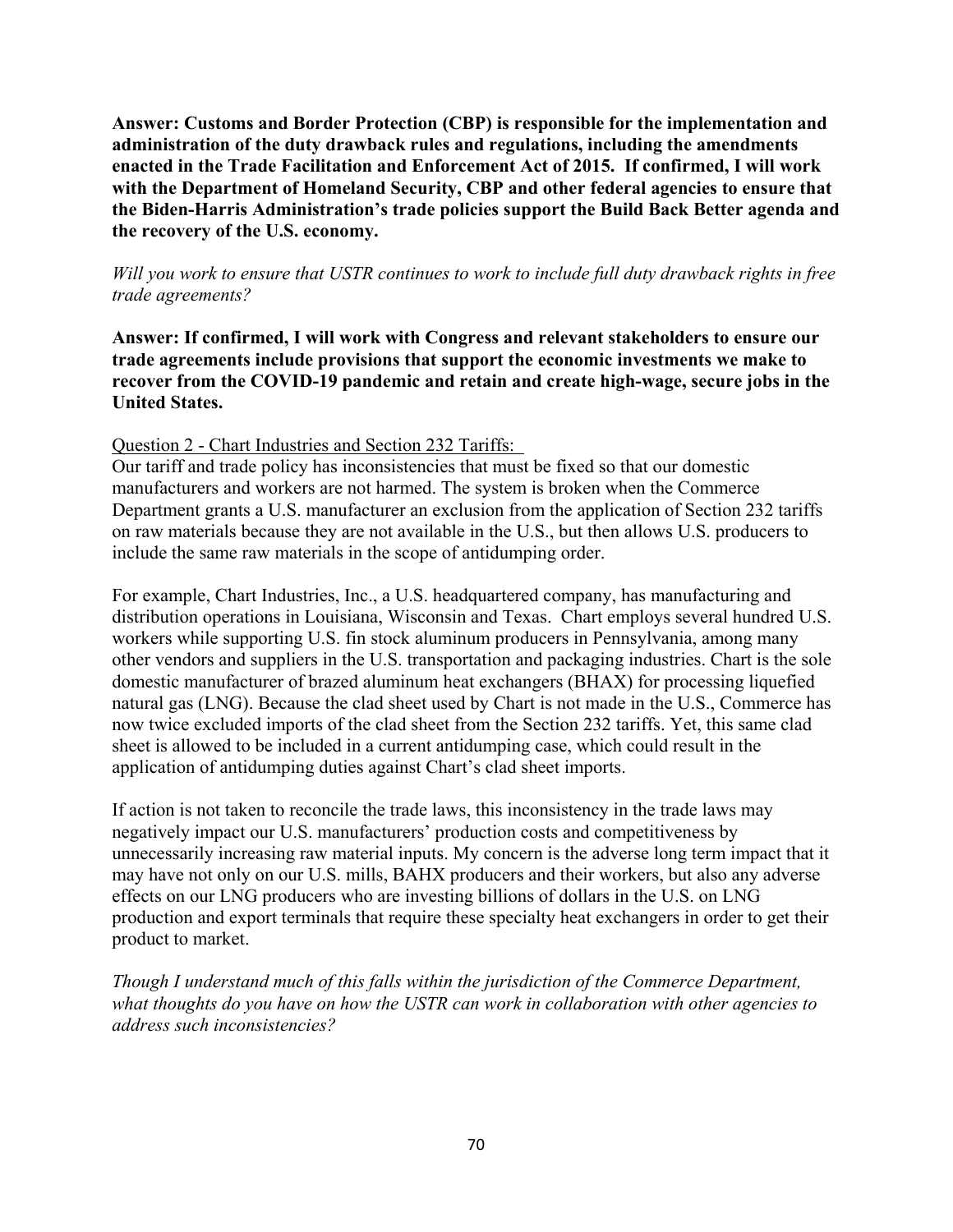# **Answer: Robust interagency collaboration strengthens policy outcomes. If confirmed, I commit to working closely with the Department of Commerce and other agencies to combat unfair trade practices and enforce U.S. trade agreements and laws.**

## Question 3 - Sugar – Brazil:

Brazil has long sought to link expanded access to the U.S. market for its sugar to the U.S. goal of securing preferential access to Brazil's market for ethanol. Certain actions were taken toward the end of the last Administration that created the unfortunate perception that sugar access to the U.S. market was being traded for ethanol access to Brazil. Specifically, USTR and Brazil announced on September 11 a 90-day consultation initiative to "conduct results-oriented discussions on an arrangement to improve market access for ethanol and sugar in Brazil and the United States." At that time Brazil granted a 90-day pro-rated extension of its TRQ for U.S. ethanol, while USTR announced on September 22 an additional FY2020 raw cane sugar TRQ allocation of 80,000 metric tons raw value for Brazil (and 10,718 MTRV for Australia). Brazil's ethanol TRQ extension expired on December 14, and all U.S. ethanol now entering Brazil faces a 20 percent applied Common External Tariff.

*Given Brazil's track record as a heavy subsidizer of its sugar and ethanol industries, would you agree that the legitimate pursuit of improved access for U.S. ethanol to Brazil should not come at the expense of U.S. sugar farmers?*

# **Answer: In my testimony, I emphasized that no U.S. stakeholder should be prioritized over another during trade negotiations. If confirmed, I commit to ensuring that no new agricultural market access comes at the expense of other agricultural stakeholders.**

## Question 4 - Sugar - WTO Quota Allocation Methodology:

There have been indications over the past year or so that USTR and USDA are considering revising the methodology used by the United States to allocate our WTO sugar quota. This quota has traditionally been allocated in varying amounts to 40 countries based on a longstanding formula, with reallocations being carried out later in the fiscal year to account for nonperformance. While it is understood there may be some inefficiencies built into the current methodology, there are also elements to the arrangement that benefit the overall operation of existing sugar policy.

*Can you provide your assurance that USTR will engage in thorough consultations with both USDA program managers and industry stakeholders regarding potential changes to the existing allocation process before any such changes are instituted?*

## **Answer: If confirmed, I commit to consulting with USDA program managers and industry stakeholders before any changes to the current allocation process take place.**

## Question 5 - Spirits:

Since June 2018, certain American spirits exports to the EU and UK have faced a 25% tariff in response to the U.S. imposition of tariffs on steel and aluminum, and in connection with the WTO dispute concerning Boeing. Absent a resolution to the steel tariffs, the EU's tariff on American Whiskey will automatically double to 50% in June. The U.S. has imposed a 25%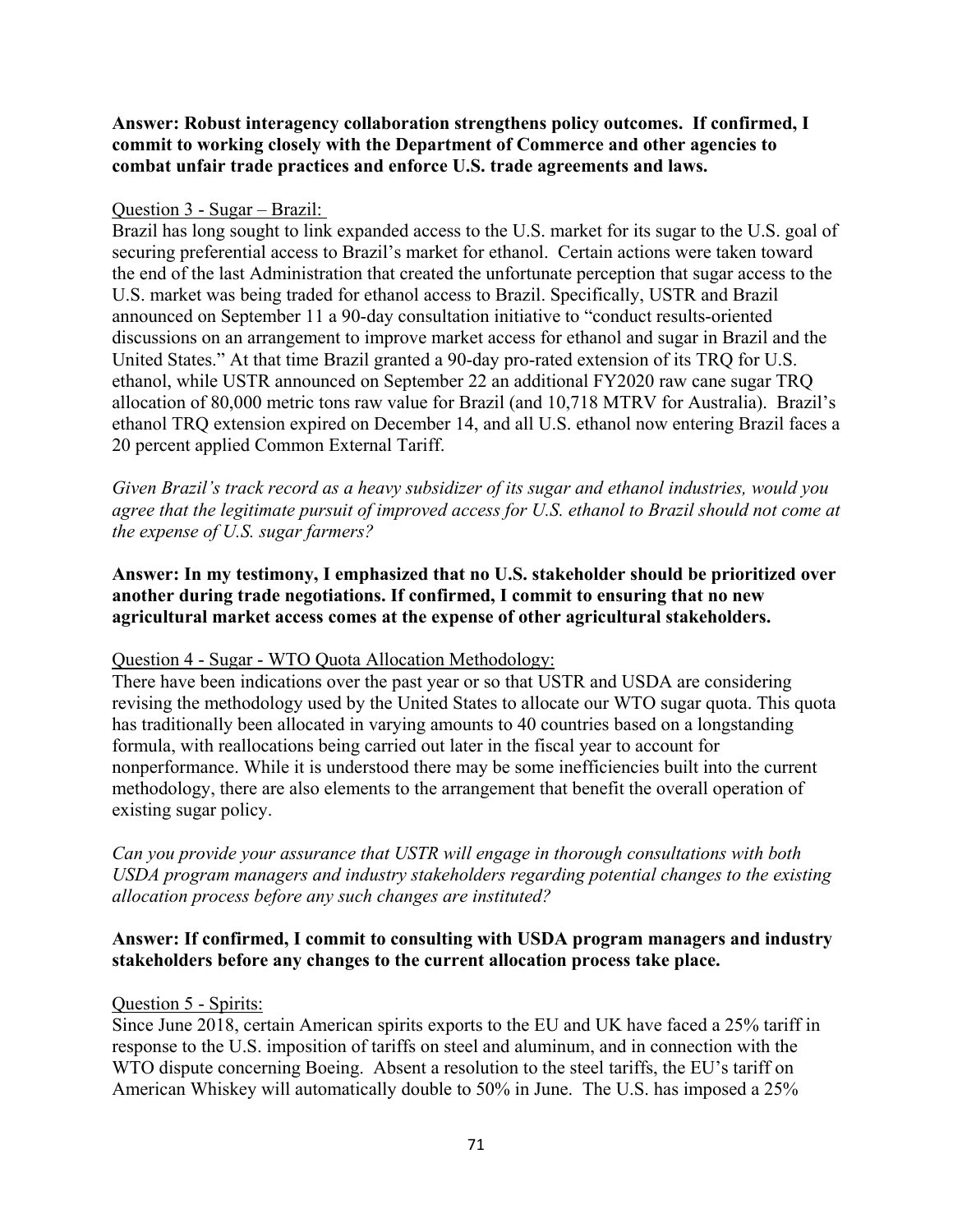tariff on certain EU and UK wines and spirits imports since October 2019 in connection with the WTO Airbus dispute. The negative impact of these tariffs are being felt across the U.S. from farmers, to suppliers, retailers, and the hospitality sector.

## *What are your thoughts on how this situation can be improved?*

**Answer: The purpose of the WTO dispute resolution process is to ensure that other countries play by the rules so that our businesses, workers, farmers and ranchers can compete on a level playing field. Tariffs may be a tool to achieve these ends, but they are not the goal. The focus must be on resolving the issue that has harmed has our industry and workers. If confirmed, I will make it a priority to review the status of these long-term disputes and evaluate the use of tariffs, including their impact on unrelated industries, to ensure U.S. trade tools maximize the benefit and minimize the cost for U.S. industries, workers, and consumers.**

## Question 6 - Mexico - petroleum exports:

Mexico is the largest export market for U.S. petroleum products and is a growing market for natural gas exports. U.S. exports of refined products to Mexico have tripled over the past decade. An integrated North American energy market benefits U.S. fuel manufacturers, workers, and ultimately Mexican consumers. Following Mexico's 2014 constitutional reforms allowing private participation in the Mexican energy sector, U.S. companies invested billions of dollars to develop energy infrastructure in Mexico and in the United States to import fuel from our refineries to satisfy Mexican demand, resulting in infrastructure development and increased employment in both countries.

Despite this progress, recent reports indicate that the Mexican government is providing preferential regulatory treatment for Petróleos Mexicanos (PEMEX) and delaying or cancelling permits for U.S. energy companies. These anecdotal experiences seem to give the credence by President of Mexico, Andres Manuel Lopez Obrador, to re-establish state control over energy markets. Additionally, members of the governing party, MORENA, have presented constitutional initiatives that would roll back the historic 2014 Energy Reform and seek to relinquish all contracts currently in force.

All these actions by the President of Mexico go against the spirit of the historical agreement between our countries under the USMCA.

## *While we respect Mexico's sovereign right to decide its energy policy, how will you hold the Mexican Government accountable in living up to the commitments of the USMCA?*

**Answer: If confirmed, I will review the reports of discriminatory action in Mexico's energy sector that you highlighted, and I will consult with stakeholders and Congress on these issues. I commit to quickly engaging the Mexican government when there are USMCA violations and using all dispute settlement tools to fully enforce the USMCA when necessary.**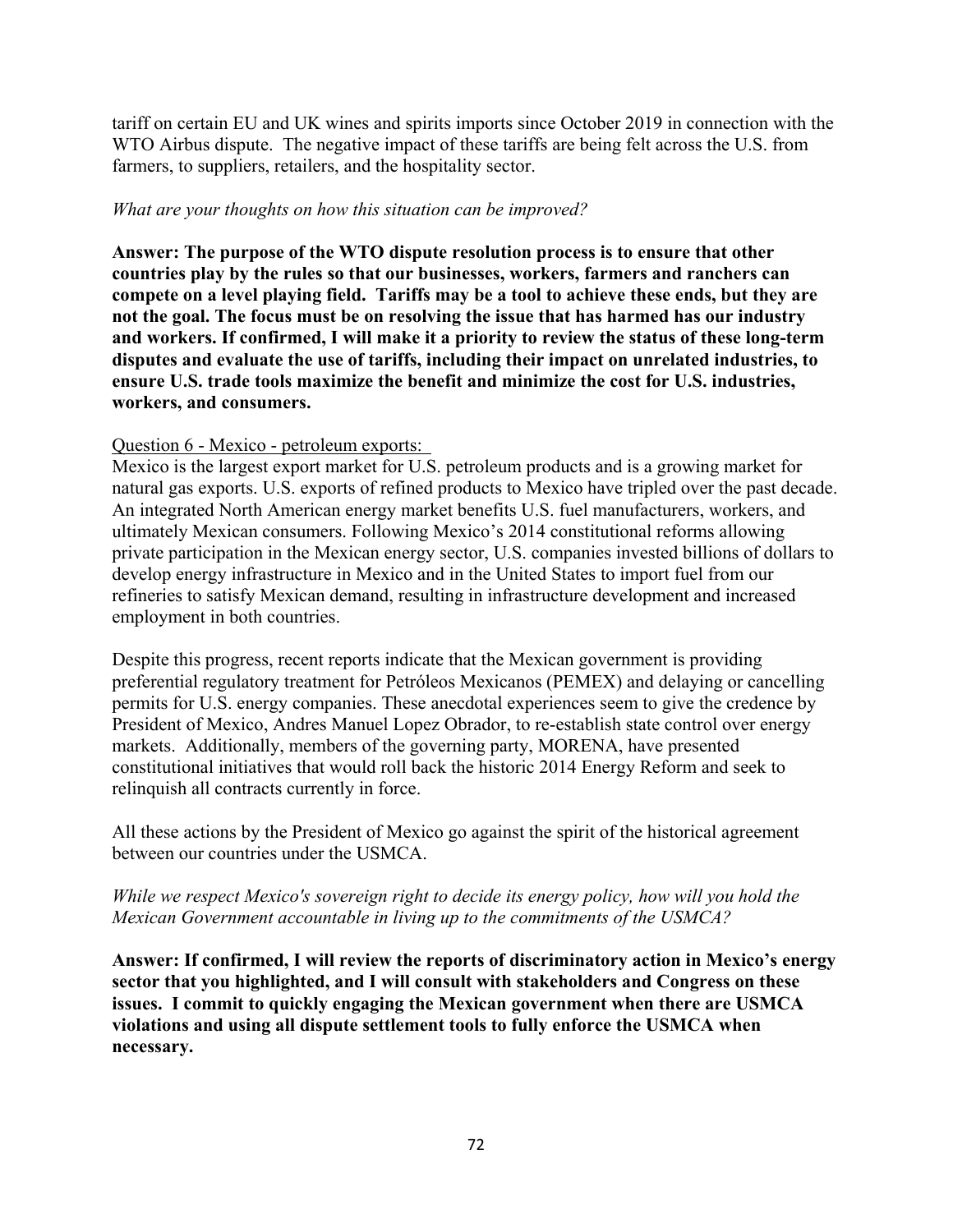Question 7 - Counterfeits:

Amidst the COVID-10 pandemic, it is critical that we protect citizens against fake and counterfeit products that damage our economy and put consumer health and safety at risk. Businesses and consumers in recent years have seen an explosion of fake and counterfeit goods sold via online and e-commerce platforms, putting the health and safety, and the competitiveness of businesses and workers, at risk. I understand USTR puts together an annual Special 301 report on global IP issues, including counterfeiting works to develop action plans to address these and other issues with key trading partners.

I also note that my office has introduced legislation to combat the spread of counterfeits - the SANTA Act and the INFORM Consumers Act, and we would be happy to discuss this legislation with you or your staff at any time.

# *How can USTR act to combat the rising tide of online counterfeits?*

*Is there any way our office can partner with you in working to combat the sale of dangerous, counterfeit products?*

**Answer: USTR has a variety of tools at its disposal to combat the production and distribution of fake and counterfeit goods that threaten American workers, innovators, and consumers. Besides the Special 301 report, USTR also undertakes an annual process to identify notorious markets for counterfeiting and piracy, which highlights online and physical markets. USTR also engages in regular consultations with our trading partners over their laws, regulations, enforcement, and other policies to enhance their efficacy in combatting online counterfeiting. Strong support from Congress is vital on all of these fronts. If confirmed, I look forward to working with your office and this Committee to find ways to bolster USTR's capabilities to undertake this important work.**

### **Senator Warner**

# Question 1:

For several years now USTR's digital trade agenda has simply not reflected reality. A large number of our closest trading partners and security allies are increasingly turning to regulate digital services – whether in terms of promoting competition, preventing consumer harms, combatting disinformation, or making technology firms pay their fair share of taxes.

It's imperative that we work on a digital trade strategy that can garner the support of our allies and close trading partners. And a key part of that is going to entail jettisoning some of the more laissez-faire approaches the U.S. has tried to impose upon trading partners – despite ample indications that the U.S. is the global outlier when it comes to privacy, digital taxation, intermediary liability, and competition policy.

That's not only not realistic but it's not a good use of U.S. political capital, as we try to collaborate with these same trading partners and close security allies to address China's unfair trade practices and security risks.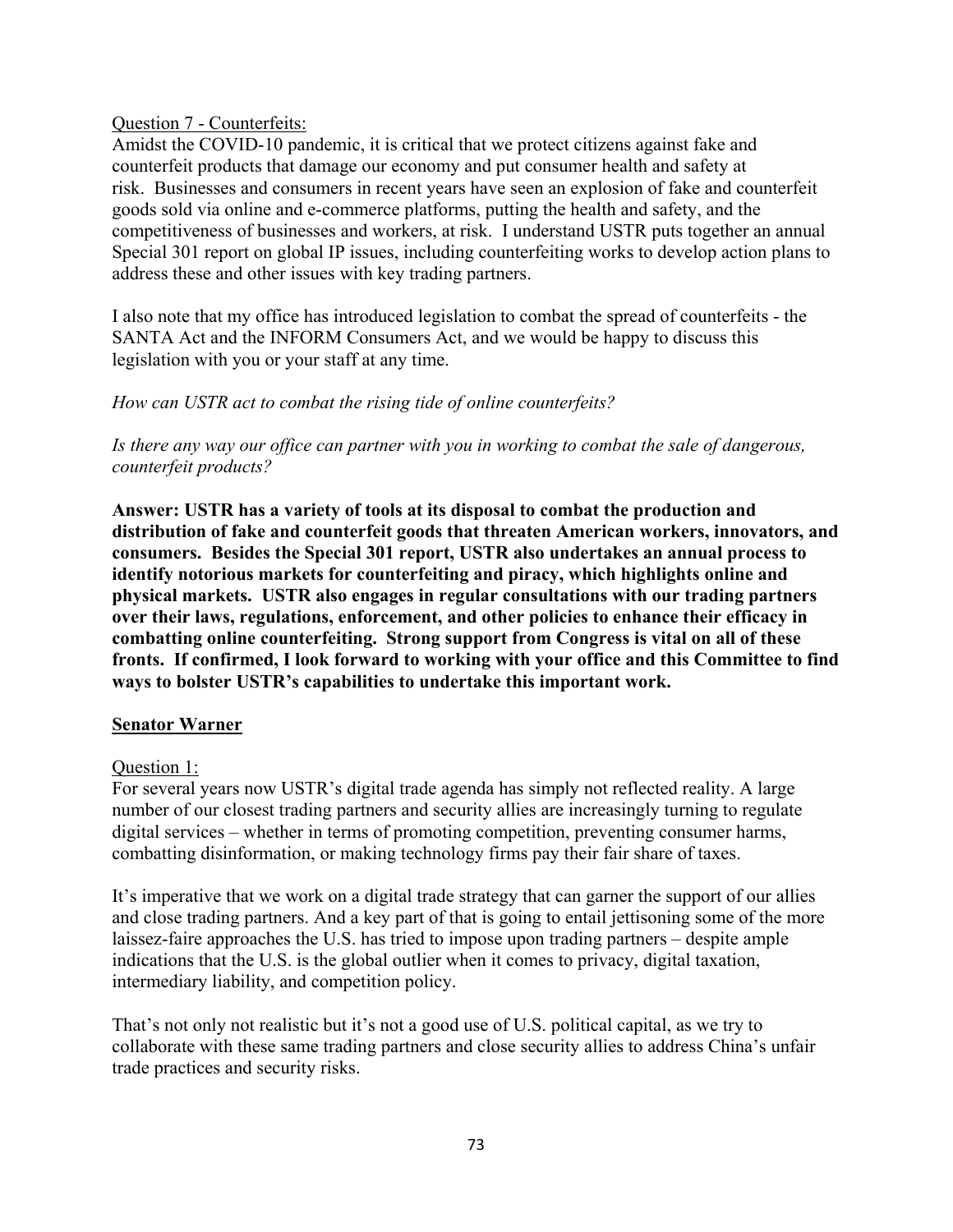*Will you commit to a comprehensive reevaluation of USTR's digital trade efforts over the last four years, including working to ensure that the U.S. digital trade agenda is better harmonized with key allies and trading partners like the UK, Australia, France, and Canada?*

# *Will you reverse USTR's efforts to bully Australia – a vital regional security ally – as it seeks to pursue digital competition efforts similar to those being prosed in the UK and US?*

**Answer: It is a priority of the Biden-Harris Administration to work closely with America's allies to more effectively address the many challenges posed by China. If confirmed, I will work with my colleagues at the Treasury Department to address the digital services tax as part of the multilateral effort to address base erosion and profit shifting through the OECD/G20 process. I will also work with the Department of Commerce as it seeks to conclude an Enhanced Privacy Shield Framework that addresses the concerns raised by the European Court of Justice and enables the safe transfer of data between the European Union and the United States. I will consult closely with Congress on a broader digital trade agenda.**

**Australia's "News Media and Digital Platforms Bargaining Code" Bill 2020 and initiatives in other countries are designed to address certain outcomes in the digital marketplace. I am aware that there are a wide variety of views on the novel approaches that Australia and others are taking with respect to competition in advertising in the digital age. If confirmed, I commit to reviewing USTR's position and engaging with stakeholders and Congress on this issue.**

### Question 2:

I have made no secret of my strong opposition to the inclusion of intermediary liability safe harbors modeled on Section 230 in new trade agreements.

Until USMCA, this provision had not been included in a single free trade agreement in the over 23 years since Section 230 was originally enacted. And I am not alone – as Members of Congress become more aware of how devastating Section 230 has been in the U.S. as it pertains to civil rights violations, harassment and abuse campaigns, and online fraud, the chorus of opponents of inclusion of this provision has only grown, as has support for reforming this badly outdated law.

In December, I wrote to your predecessor with Senator Portman, Senator Grassley, and Senator Blumenthal urging USTR to refrain from including these provisions in the US-UK trade agreement that was under negotiation.

# *Will you commit to refraining from including this provision in any new executive agreements, free trade agreements, or the negotiating objectives of the U.S. in the E-Commerce negotiations?*

**Answer: There are a wide variety of views on this issue, and I commit to consulting with relevant stakeholders, including Congress, on this and other provisions of our trade agreements.**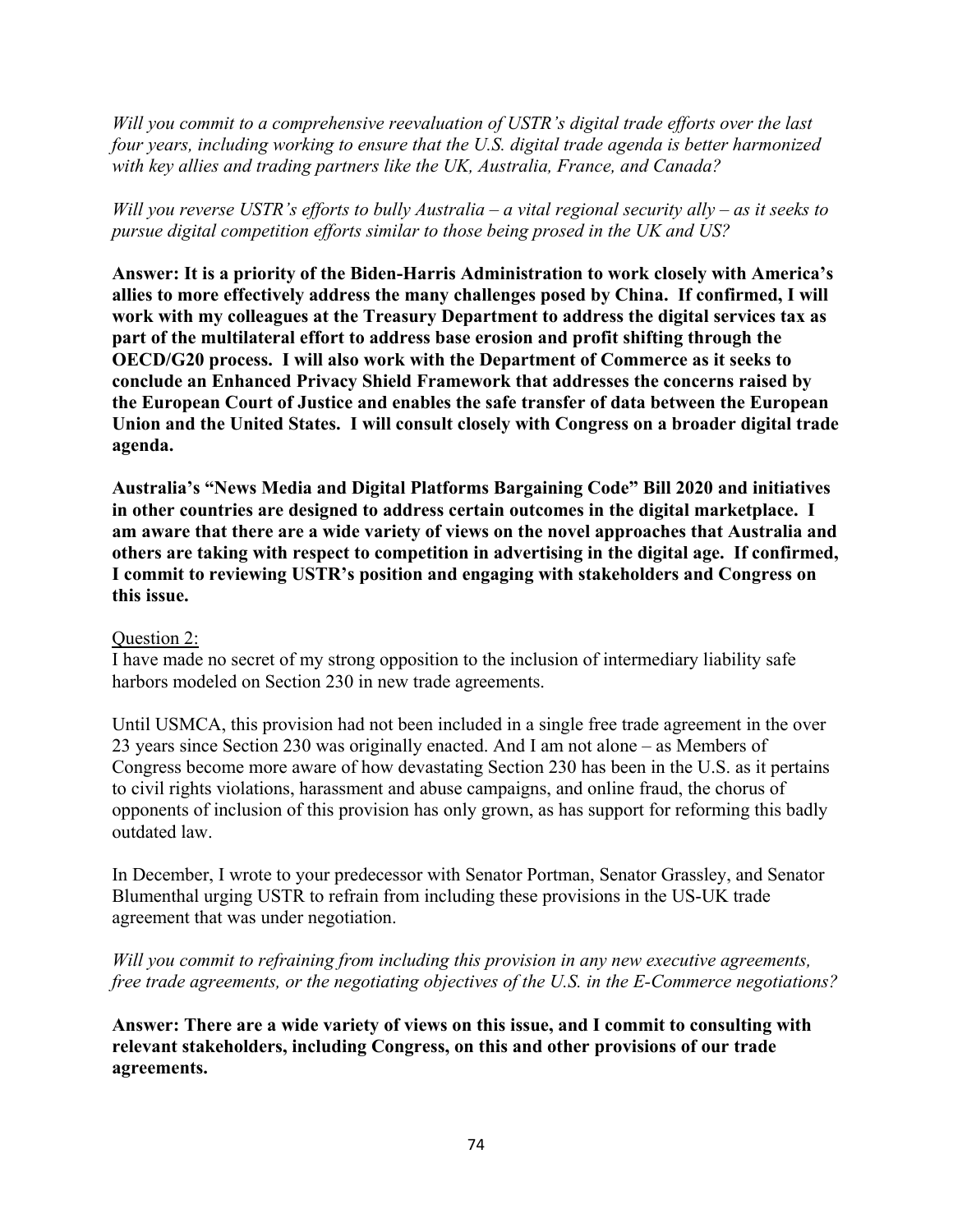## Question 3:

We have seen public reports that Russia and other nefarious state actors may be attempting to steal intellectual property from American companies and the U.S. Government as our country has labored to develop successful vaccines.

*Under your leadership, how will USTR combat against intellectual property theft and work to uphold respect for Rule of Law globally?*

**Answer: If confirmed, I will prioritize the enforcement of intellectual property protections included in our trade agreements. As I said in my testimony, good governance, rule of law, and anti-corruption are fundamental values that we must work to hold our trading partners to.** 

## Question 4:

*A key pattern we see repeatedly from China involves its massive subsidies provided to targeted industries, creating immense excess capacity, which get dumped in the US and global markets. Current remedies have been insufficient to deal with this threat. How do you plan to address this? Are there new disciplines or tools that could be developed to effectively address this challenge?*

**Answer: State-owned enterprises (SOEs) that do not operate based on market principles, subsidies and other unfair trade practices disadvantage U.S. businesses and their workers and have contributed significantly to global market distortions, in the steel industry and many other sectors. If confirmed, I will work with our allies to collectively address market distortions caused by SOEs and other unfair trade practices. In addition, I will pursue trade enforcement actions against trading partners that use SOEs and unfair trade practices to disadvantage U.S. businesses and their workers, and I will pursue disciplines on SOEs and such practices in trade agreement negotiations.**

### Question 5:

Deepening our relationship with India is a key part of any effort to counter China's growing influence – both regionally and internationally.

However, it's clear that India needs to make a range of market access and liberalization reforms before we can move forward on any meaningful FTA negotiations.

Yet recent protests by farmers in India – involving millions of farmers engaged in protests and organized boycotts – indicate that even modest reforms in areas like agriculture could be a major undertaking.

*What is your view on the prospect for Indian market reforms?* 

*What are realistic trade objectives for the U.S. to pursue with respect to India?*

**Answer: India's fast-growing economy provides new opportunity for America's exporters, including our farmers, manufacturers, and service providers. It is an ongoing challenge to**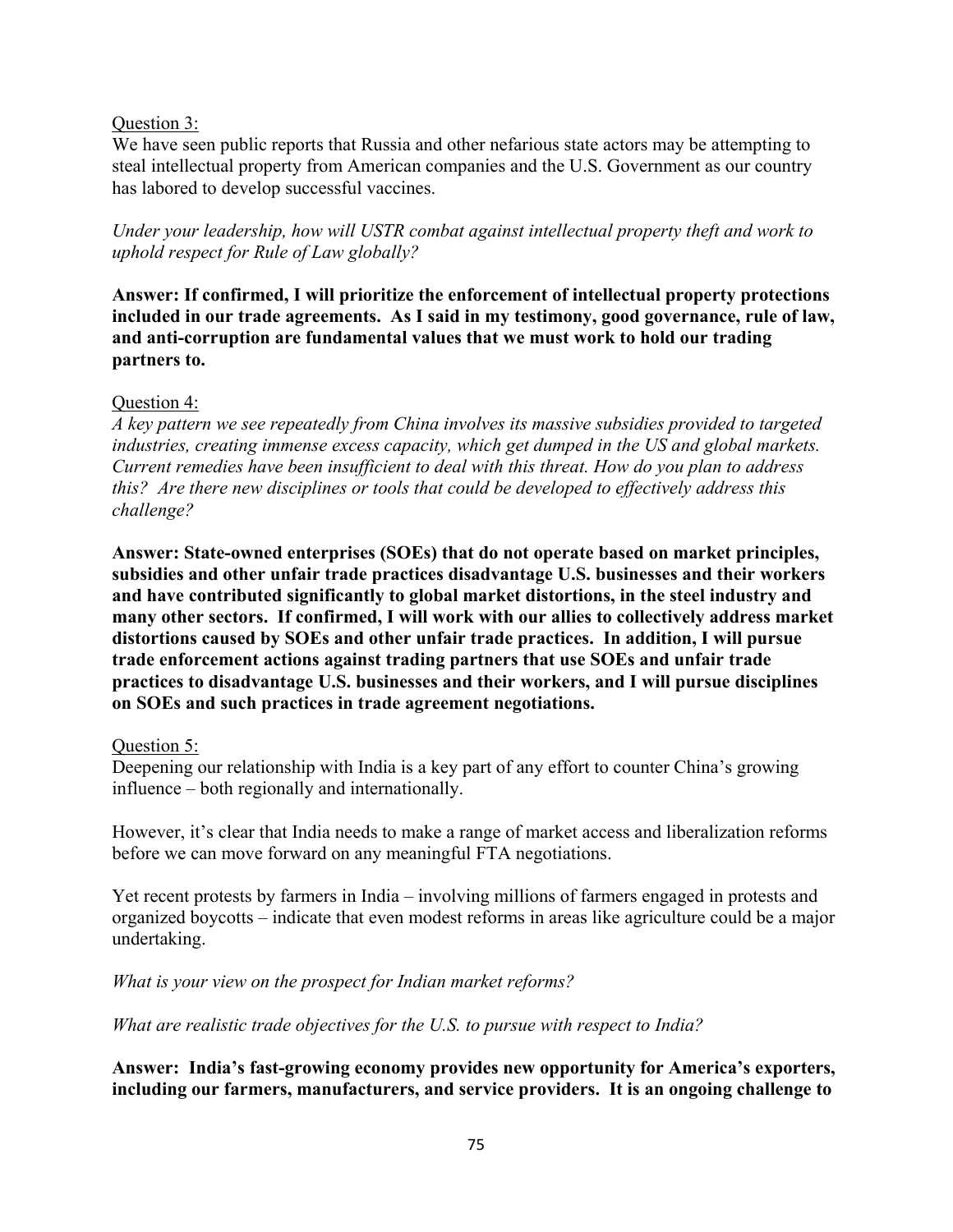# **balance the United States' interest in enhancing our trade relationship with India the need to address Indian policies that discriminate against U.S. exports and digital service firms. If confirmed, I will consult closely with Congress to ensure our trade policy strikes the right balance.**

## Question 6:

As you know, I have been an outspoken critic of China and the national security threat posed by its industrial espionage and the links between Chinese industries and their military.

That being said, I believe the haphazard and unilateral approach of the Trump Administration, including the use of Sec. 301 tariffs on goods imported into the U.S., has not been effective in addressing these issues. These actions have raised costs for U.S. consumers, and in too many cases undercut the ability of U.S. companies to compete with Chinese and other non-U.S. competitors.

Many US-headquartered companies have been taking steps to shift their manufacturing and supply chains out of China, but have been hampered by the global pandemic and resultant travel restrictions all across the globe, delaying the timelines for their transitions well into 2021. While USTR did grant many exclusions and extensions to these companies, all of the exclusions expired at the end of 2020 without USTR providing an opportunity to petition for extensions.

*Are you considering reinstating the tariff exclusions that had been granted in the past, or establishing a process that allows companies to reapply for exclusions for some period of time while the Administration works on a more comprehensive policy to address trade with China?*

# **Answer: If confirmed, I commit to assessing the Section 301 tariffs and exclusion process as part of President Biden's comprehensive approach to confronting the China challenge.**

### Question 7:

The solar industry employs thousands of workers in Virginia. We currently have 1.3 gigawatts of installed solar capacity, and many more expected to be installed in the coming years. I believe our trade policy should not artificially stymie this growth in the clean energy sector.

Unfortunately, the previous administration imposed Section 201 tariffs on imported solar panels and cells. As a result, thousands of workers nationally have been laid-off or not hired; \$19 billion in private sector investment has been lost and U.S. solar module prices are among the highest in the world.

In October 2020, the Trump administration issued a proclamation that would increase the tariffs for 2021. This will be highly disruptive for businesses that made investment decisions based on the original tariff schedule.

*What steps are you considering to alleviate uncertainty on solar companies and create a sustainable path forward for this industry?*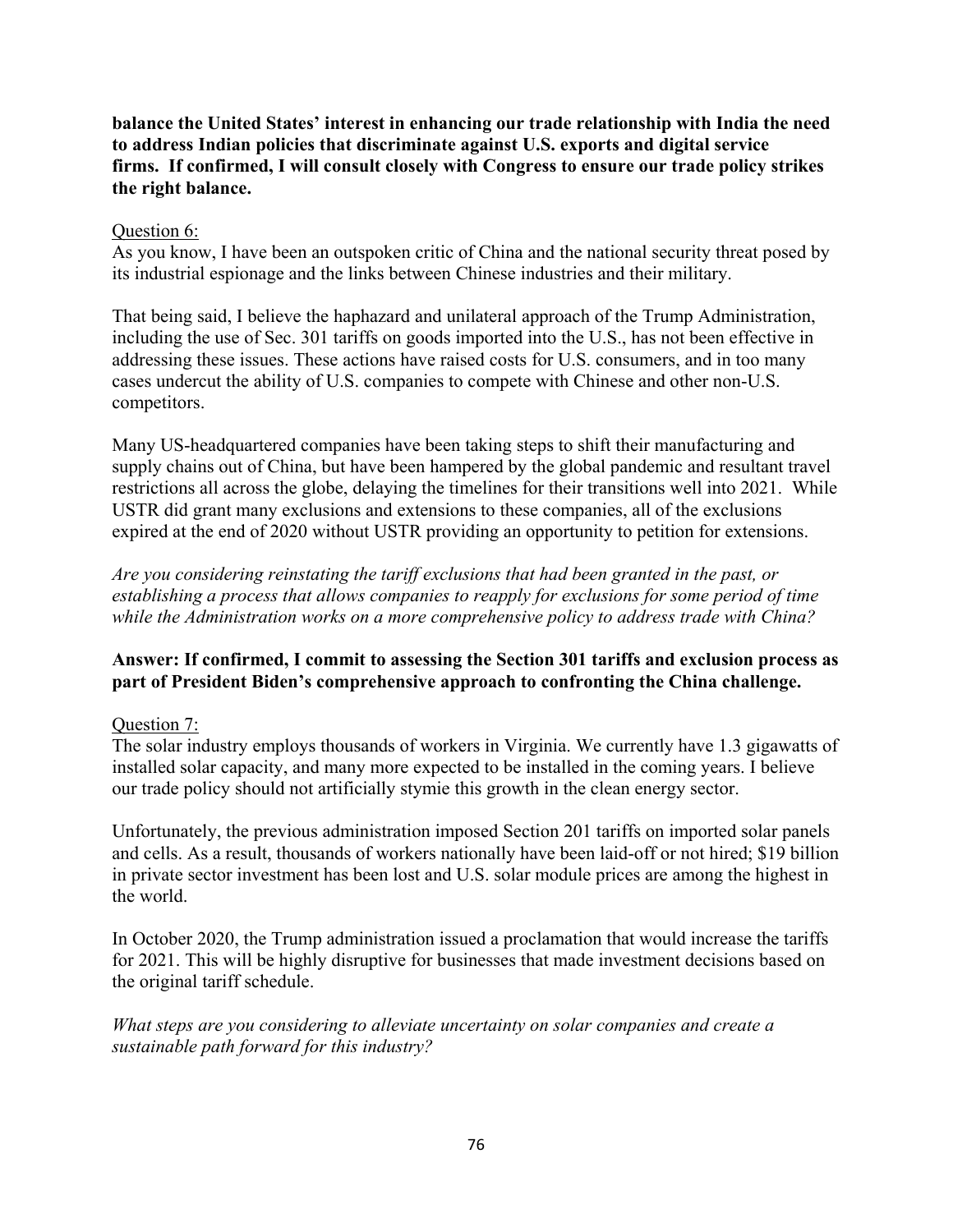**Answer: After the U.S. International Trade Commission determined under Section 201 of the Trade Act of 1974 that increased imports of solar cells and modules severely damaged the U.S. domestic industry, the last Administration established a four-year remedy, currently set to expire on February 6, 2022. The Biden-Harris Administration has made the increased use of renewable energy, including solar, a core component of its policy to combat climate change. If confirmed, I will examine the safeguard action in light of those goals, the security of our renewable energy supply chain, and the impact on U.S. businesses and jobs.**

### **Senator Whitehouse**

### Question 1:

As you know, the previous Administration took many actions to hurt the clean energy industry. One notable move was imposing tariffs on solar panel imports. Before Trump left office he increased these tariffs through a Presidential Proclamation. In my view, this was unnecessary.

As you help chart a path forward for the Administration on solar trade issues, will you consider the important role imports play in helping to address climate change while we grow manufacturing here at home?

### *Will you support revocation of this Presidential Proclamation and revisit the existing tariffs?*

**Answer: After the U.S. International Trade Commission determined under Section 201 of the Trade Act of 1974 that increased imports of solar cells and modules severely damaged the U.S. domestic industry, the last Administration established a four-year remedy, currently set to expire on February 6, 2022. The Biden-Harris Administration has made the increased use of renewable energy, including solar, a core component of its policy to combat climate change. If confirmed, I will examine the safeguard action in light of those goals, the security of our renewable energy supply chain, and the impact on U.S. businesses and jobs.**

### **Senator Daines**

### Question 1:

It is clear China has not been transparent in how it is meeting intellectual property commitments in the Phase One agreement.

## *Do you support the inclusion and enforcement of high standard intellectual property protections in future trade negotiations, whether with China or other trading partners?*

**Answer: Yes, if confirmed, I will pursue the inclusion and enforcement of high standard intellectual property protections in future trade negotiations in all instances where doing so will deliver meaningful outcomes that serve the interests of American innovators and workers.**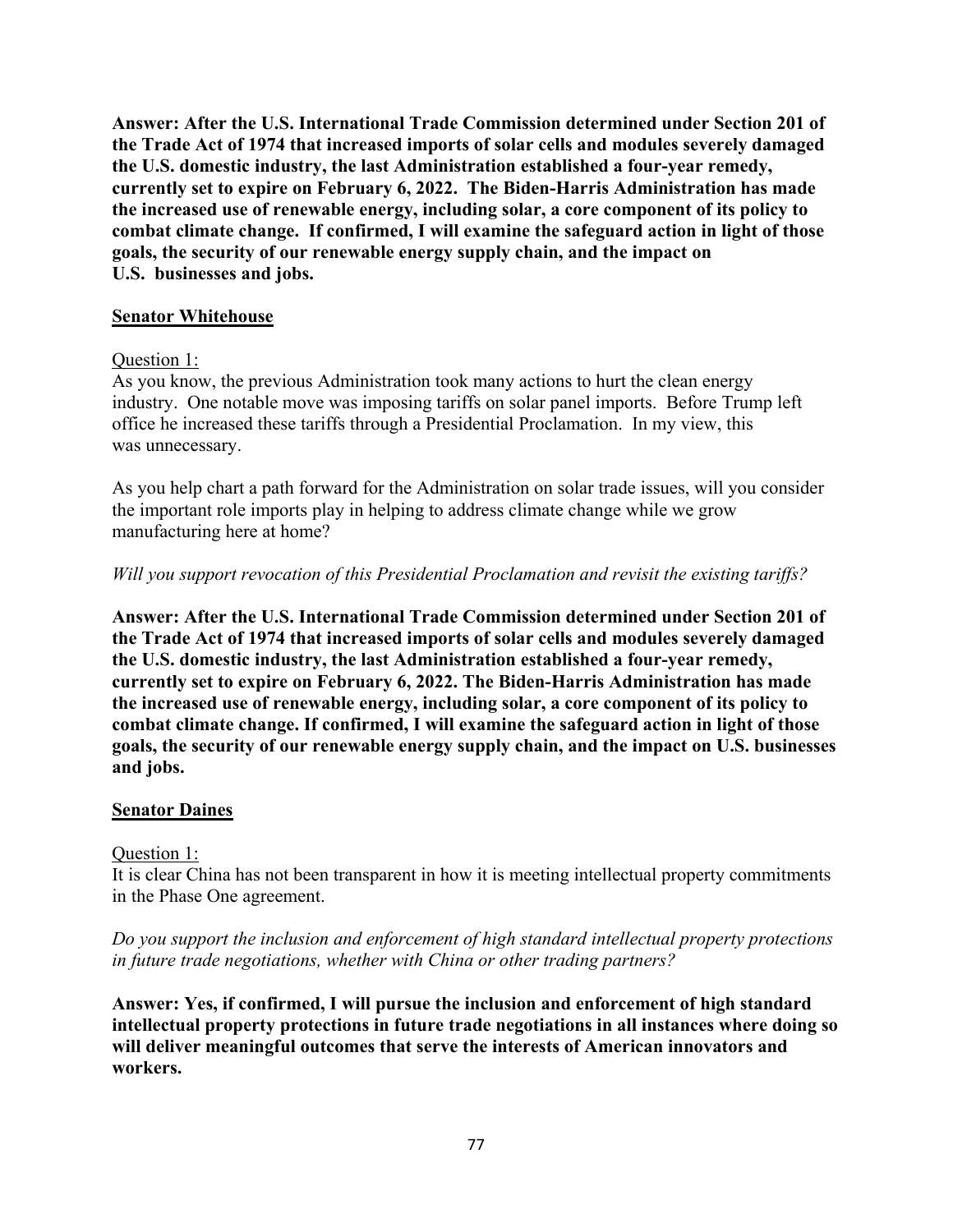Question 2:

As you know, the softwood lumber dispute with Canada is long-standing and unfairly subsidized Canadian softwood lumber imports have had a significant impact on Montana jobs.

*What will be your priorities regarding the softwood lumber dispute with Canada?* 

*Will you commit to working with the Department of Commerce to ensure that U.S. trade laws are fully enforced to support U.S. jobs from subsidized Canadian imports?* 

*What assurances can you provide that the Administration will not implement WTO Panel decisions in a way that would undermine the effectiveness of U.S. trade laws?*

**Answer: The Department of Commerce and U.S. International Trade Commission have repeatedly found that the U.S. lumber industry is harmed by Canadian subsidies and unfair trade practices. If confirmed, I commit to working with other agencies and departments to ensure that U.S. trade laws and remedies are employed to counter unfair trade practices, and to vigorously defending those laws when challenged. The United States has a process for implementing WTO determinations with respect to trade remedy laws set out under Section 129 of the Uruguay Round Agreements Act, and I will ensure that the Biden-Harris Administration follows the process established by Congress.**

## Question 3:

*If confirmed, will you work to address non-tariff barriers on crop protection tools, biotechnology, and ensuring sanitary and phytosanitary standards are based on sound science and risk-based regulatory systems?*

**Answer: The United States is the global leader in cutting edge biotechnology, and U.S. farmers and ranchers deserve fair access to the global agricultural marketplace. If confirmed, I commit to aggressively fighting against non-tariff barriers that are not based on science and risk and limit our producers' access to foreign markets.** 

# Question 4:

As you know, many agricultural commodities have been targeted by the European Union with retaliatory tariffs due to disputes over Boeing/Airbus and other issues. In particular, Hard Red Spring wheat has been harmed by WTO sanctioned punitive tariffs on U.S. grown non-durum wheat. Until the Airbus/Boeing dispute is resolved, or the tariffs are lifted in negotiations, U.S. wheat growers will be at a disadvantage in the marketplace relative to competitors in Canada and elsewhere.

*What steps can be taken to find a negotiated solution and put the respective tariffs on hold?* 

*Other agriculture commodities have been impacted as well. Will you commit to working to lift these retaliatory tariffs?*

**Answer: The purpose of WTO dispute resolution process is to ensure that other countries play by the rules so that our businesses, workers, farmers and ranchers can compete on a**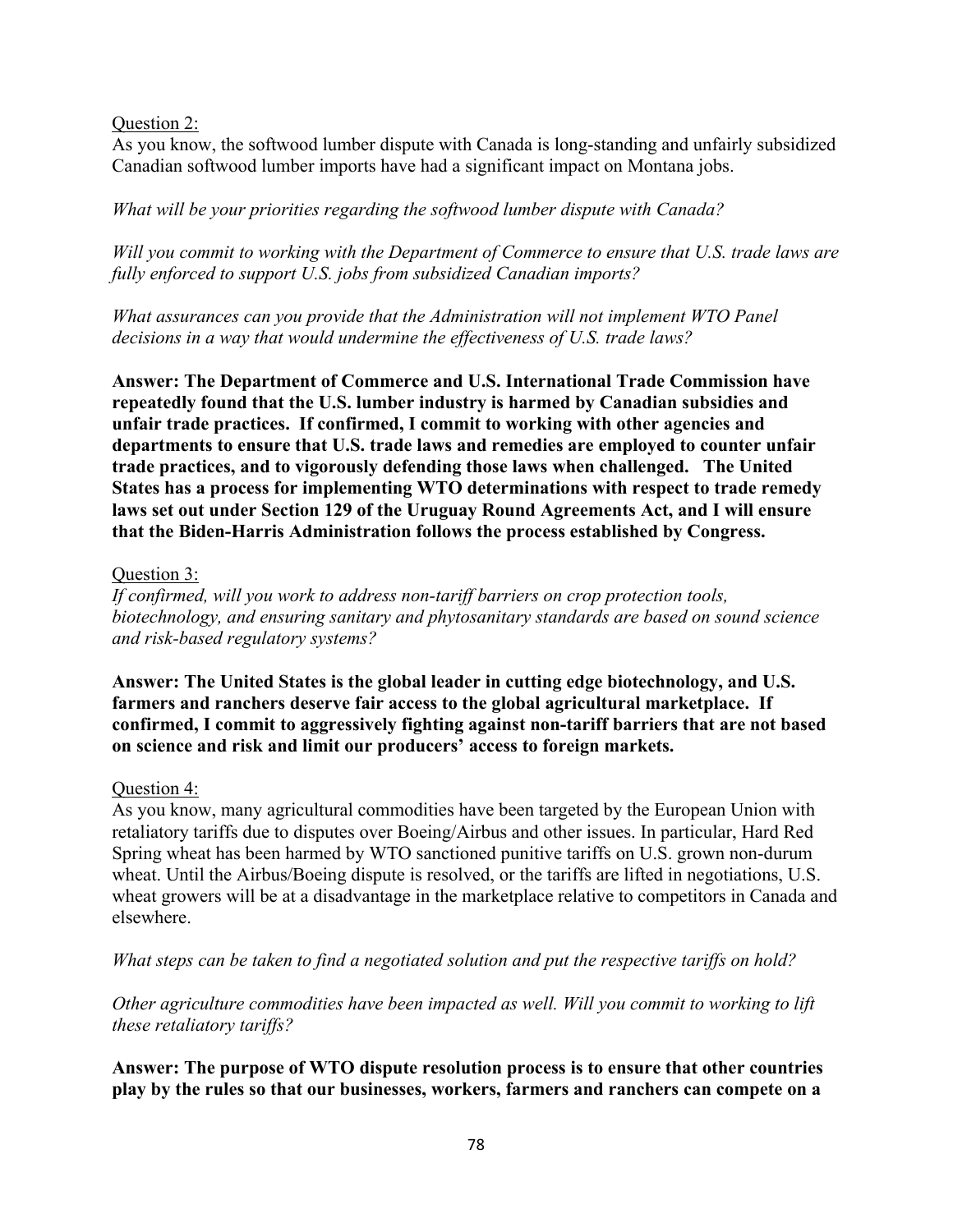**level playing field. Tariffs may be a tool to achieve these ends, but they are not the goal. The Boeing/Airbus WTO litigation has been ongoing for more than 15 years. If confirmed, I will make it a priority to resolve this long-running dispute in a way that ensures Boeing and its workers can compete on a level playing field and that takes into account all affected stakeholders.** 

### Question 5:

China made several commitments in the Phase One deal to open its market and reduce interventions related to financial services.

*Will you commit to holding China accountable to enforcing those commitments and prioritize ensuring that U.S. financial services companies are able to operate in China?*

### **Answer: If confirmed, I will hold China accountable for the full range of commitments that have been made to the United States, including those relating to U.S. financial companies.**

#### Question 6:

President Biden recently spoke to Prime Minister Trudeau in their first official meeting. The Keystone XL Pipeline has long been supported by Canada and ensures safe and reliable importation of Canadian crude into the U.S. to be refined, consumed and traded. Without the pipeline this oil continues to come into the U.S. but instead is transported by rail or truck which increases emissions and decreases the safety of its transportation. President Biden's decision to halt the pipeline has strained our trade relationship with Canada and its provinces. In fact, the Premier of Alberta called it a 'gut-punch' to U.S.-Canada's trade relationship.

*What will you do to mend this relationship, and how will you represent the U.S. in any trade disputes that may arise due to the cancelation of the Keystone XL Pipeline?*

**Answer: The trade and economic relationship with Canada is of vital importance to the United States. On February 23, 2021, President Biden held his first bilateral meeting since taking office with Prime Minister Trudeau. Together, they announced the Roadmap for a renewed U.S.-Canada Partnership. If confirmed, I look forward to strengthening the U.S.- Canada economic relationship in areas where there is mutual agreement on shared priorities, such as climate change and livable wage job creation on both sides of the border.**

### Question 7:

The U.S. relies heavily on foreign countries to source raw materials for electric vehicle batteries, renewable energy, healthcare, and emerging technologies.

*Do you have any concerns with critical mineral supply chain vulnerabilities?* 

*Do you think the U.S. should expand and improve domestic supply chains in order to reduce any vulnerabilities?* 

*What will USTR do to ensure that U.S. manufacturing isn't cut off from the raw materials and critical minerals they require to produce electric vehicle batteries, renewable energy and more?*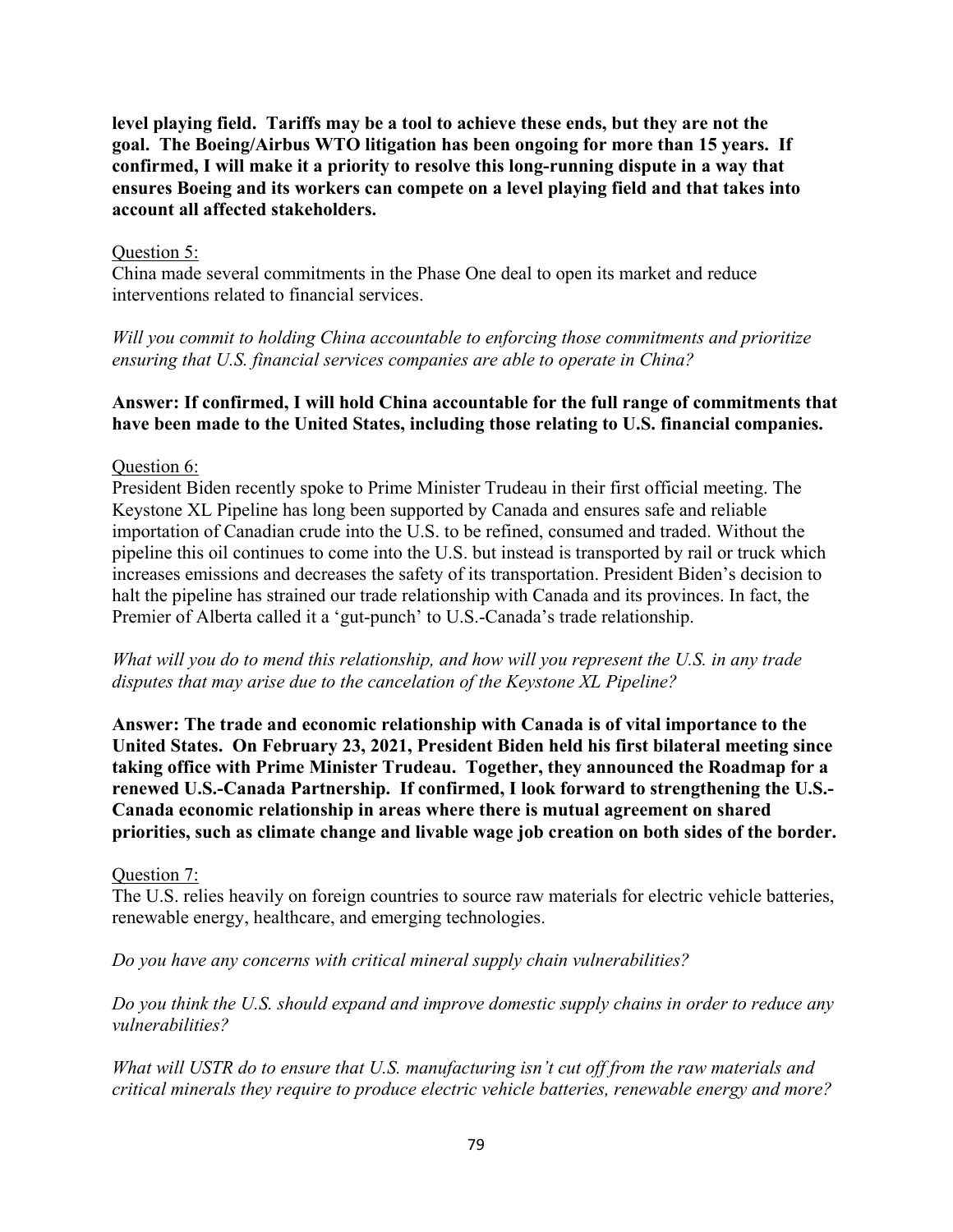**Answer: The President's recent Executive Order on America's Supply Chains seeks to review the vulnerabilities in critical supply chains, including those associated with the need for critical minerals to power the green economy and other vital sectors. If confirmed, I will work to implement the policies identified by the Executive Order in this and other sectors. I commit to using a wide range of available trade policy tools to take effective action against any country that cuts the U.S. off from the supply of the critical raw materials our economy needs.**

#### Question 8:

*If confirmed, will you pursue further negotiations to expand upon the U.S.-Japan Trade Agreement?* 

**Answer: Japan is one of America's most important trading partners and allies. If confirmed, I commit to undertaking a detailed assessment of the current state of the U.S.- Japan trade relationship in light of the recent U.S.-Japan Trade Agreement to determine the best path forward. Our strategic and economic relationship must remain strong in the face of growing regional challenges**

*If confirmed, what will be your priorities related to India and will you pursue comprehensive trade negotiations to address significant trade barriers in the Indian market related to agriculture, digital trade, and other important issues?* 

**Answer: India is one of America's largest trading partners, and its fast-growing economy represents a tremendous opportunity for American farmers, manufacturers, and service providers. At the same time, the Indian government has erected a number of trade barriers that unfairly disadvantage American exporters. If confirmed, I commit to engaging with India to find ways to resolve these issues. Strengthening our trade and economic relationship serves the interest of both countries.**

### **Senator Young**

### Question 1:

For nearly 50 years, the United States has played a key role in combatting unfair trade practices against our ally Israel. From the Arab League Boycott of Israel in the 70s, to the Boycott Divestment and Sanction (BDS) campaign today, these efforts seek to weaken, isolate and delegitimize the Jewish state

### *If confirmed, are you committed to fighting efforts to boycott, divest or sanction our ally Israel?*

*As part of our trade negotiations, the U.S. has often required countries to commit not to engage in unfair trading practices against our ally Israel and U.S. firms that conduct business with Israel. If confirmed, will you ensure anti-boycott provisions are included, as appropriate, in any trade agreement you negotiate?*

### **Answer: President Biden has led efforts to oppose the delegitimization of Israel, whether in**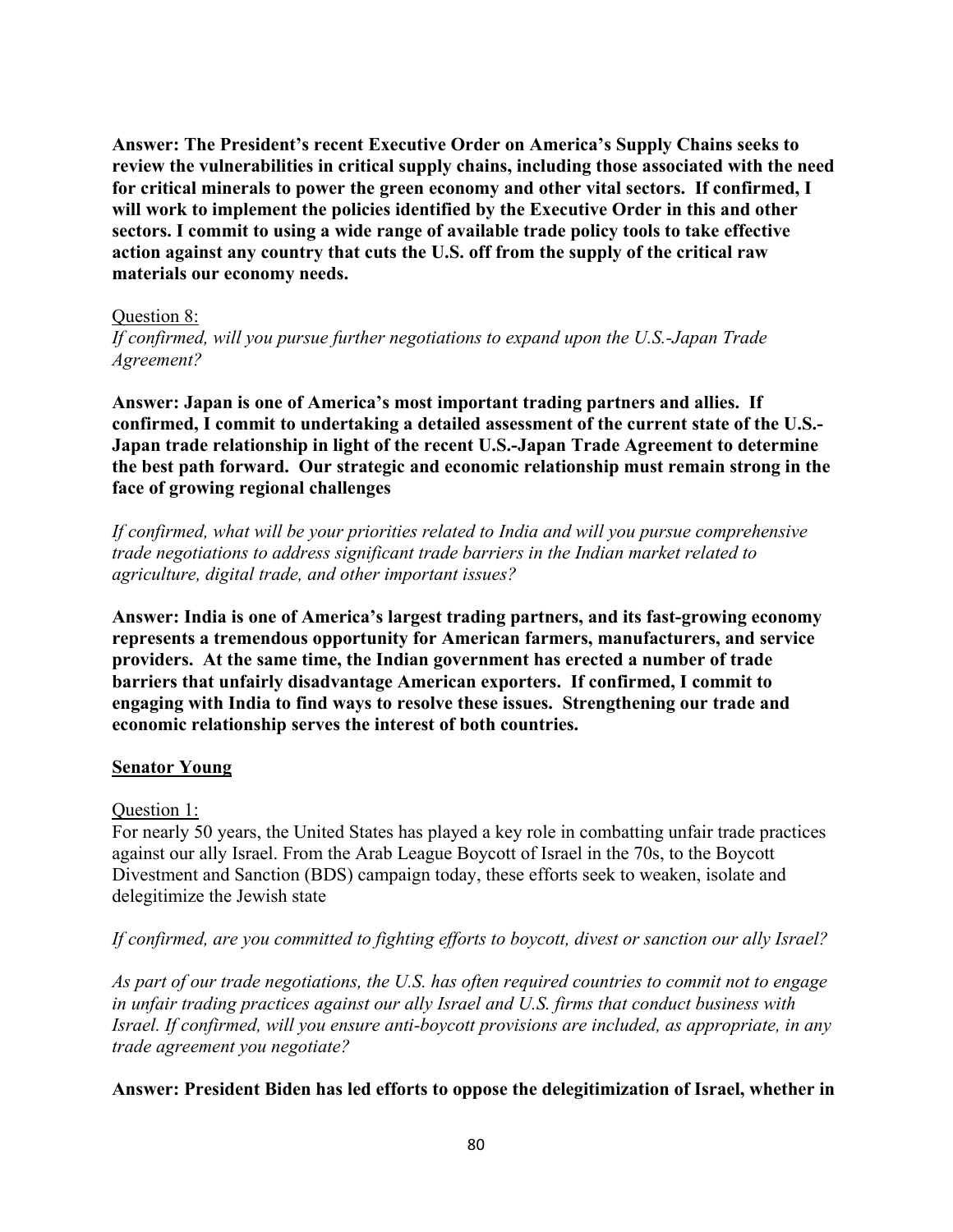**international organizations or by the boycott, divestment and sanctions (BDS) movement in the United States. I commit to fully enforcing all U.S. anti-boycott laws and will always prioritize protecting American companies and American workers.**

Question 2:

President Biden has stated that the U.S. should be setting global trade policies rather than sitting on the sidelines; and I wholeheartedly agree with this sentiment. President Biden has also said repeatedly during his campaign that he would not sign new trade agreements unless they increased investments in the U.S.

With other countries still signing new agreements, there are concerns that trade rivals will use this time to restructure the global markets – especially if the U.S. shelves important trade initiatives. Currently, existing trade talks with India seem to be in limbo for the foreseeable future as the Administration is solely focused on the domestic economy, though President Biden has expressed interest in cooperating with Prime Minister Modi on global challenges.

*Is the Administration open to improving our trading relationship with India?* 

*What trade issues should the United States and India prioritize in any future talks?* 

*Do you believe there is potential for broader trade agreement negotiations?*

*What aspects of bilateral trade relations would change or remain the same from the Trump Administration?* 

**Answer: India is one of America's largest trading partners, and its fast-growing economy represents a tremendous opportunity for American farmers, manufacturers, and service providers. At the same time, the Indian government has erected a number of trade barriers that unfairly disadvantage American exporters. If confirmed, I commit to engaging with India to find ways to resolve these issues. Strengthening our trade and economic relationship serves the interest of both countries.**

# Question 3:

USMCA's entry-into-force date resulted in an unexpected tariff on imported used heavy-duty commercial trucks from Canada. Under NAFTA, new commercial trucks were exported to Canada. In order for Canadian motor carriers to afford new North American manufactured trucks, which mostly originate from the U.S., they need to sell their used trucks. Often those trucks are exported used back to the U.S. where we have a much larger used truck market. Unfortunately, under USMCA, U.S. Customs and Border Protection (CBP) now is applying a tariff to most used commercial vehicles, as well as used passenger cars, that are exported back into the U.S. This is in spite of the fact that USMCA's rules of origin were designed to apply to only newly manufactured vehicles. This oversight and CBP enforcement could hurt U.S. commercial truck manufacturing.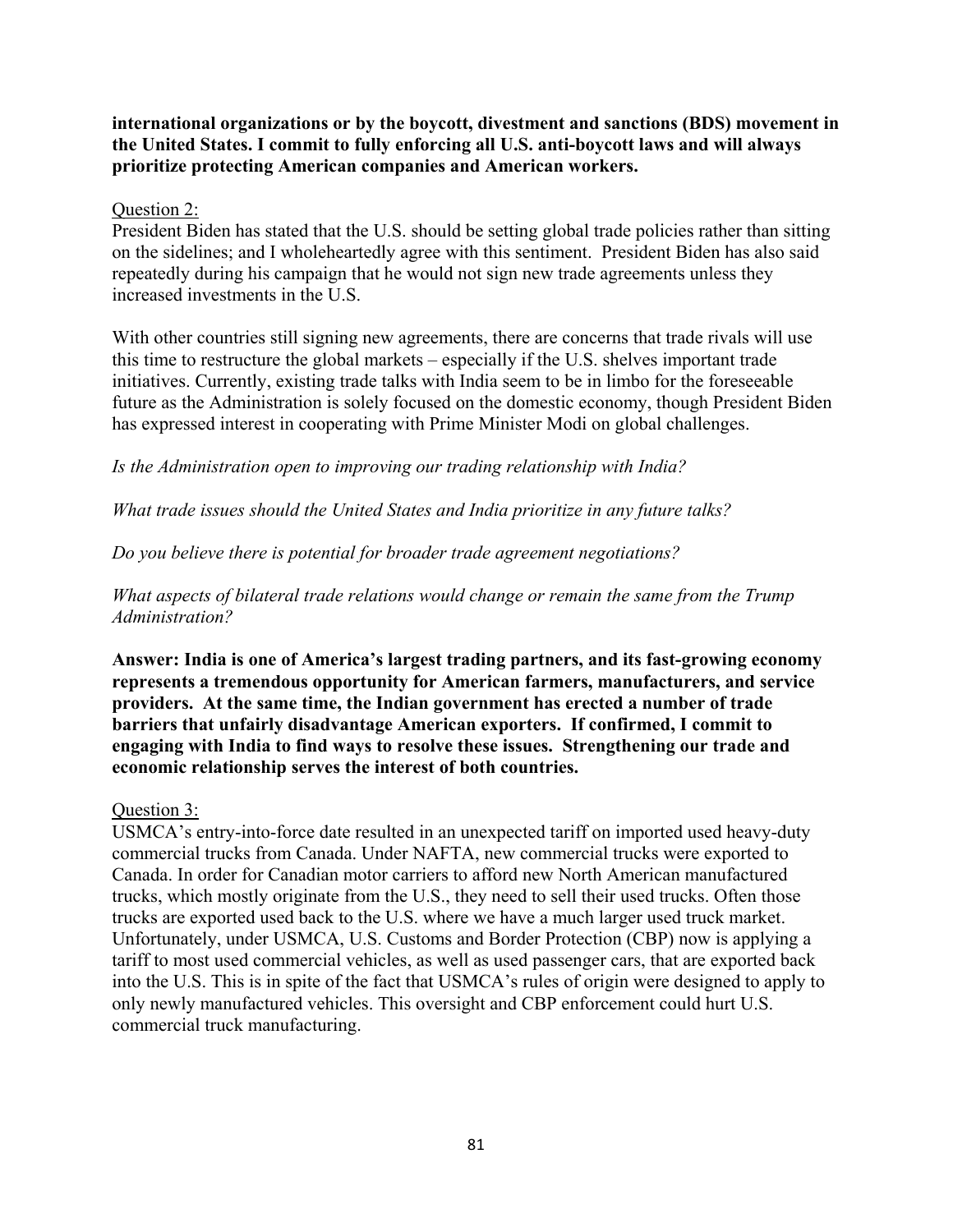*As the United States Trade Representative, would you work with Canadian officials, and to the extent needed Mexican officials, to rectify this unanticipated duty in the trade agreement that was meant to strength U.S. and North American manufacturing, not hurt it?*

# **Answer: If confirmed, I commit to looking into this issue and consulting closely with you, CBP, and affected stakeholders.**

# Question 4:

Biotechnology and agricultural innovation is pivotal for our farmers who rely on the latest technology to increase yields and improve efficiency. Many of these efficiencies lead to conservation of resources and result in less use of pesticides and herbicides. I have been following the recent actions in Mexico that appear to unfairly target and punish the vast majority of those who use biotechnology as a part of their farm management. The President of Mexico issued a decree in December announcing intent to revoke existing biotechnology approvals, block future approvals, and phase out biotech corn in Mexico by 2024. These measures violate USMCA commitments made by Mexico, and if implemented will have detrimental effects on farmers and producers.

*If confirmed, will you confront Mexico about the dangerous tone of these actions?*

**Answer: If confirmed, I will confront issues that prove harmful to U.S. agricultural exports and make sure our trading partners do not violate their obligations under our trade agreements.**

*What enforcement actions will you consider should the Mexican government subvert the approval of agricultural biotechnology?*

**Answer: If confirmed, I will review Mexico's agricultural obligations under the USMCA. If barriers to trade are presented, I will use the tools agreed upon in the USMCA to enforce the agreement.**

# Question 5:

Since lithium-ion batteries were first commercialized in the 1990s, global market growth has increased exponentially due to the battery's inherent advantages. Moreover, current trends signal that lithium-ion batteries will continue to displace lead-acid batteries in various sectors – including heavy equipment – for years to come.

Alarmingly, the U.S. lags behind China with respect to global lithium cell manufacturing capacity. With the advantage of cheap labor, large control of critical minerals, and more lithium reserves, China will continue to dominate the lithium-ion battery supply chain, providing more than 60% of the world's component manufacturing for batteries.

*With Asia's current capacity and Europe's initiative to capture more raw materials, are you concerned about the United States' slow reaction?*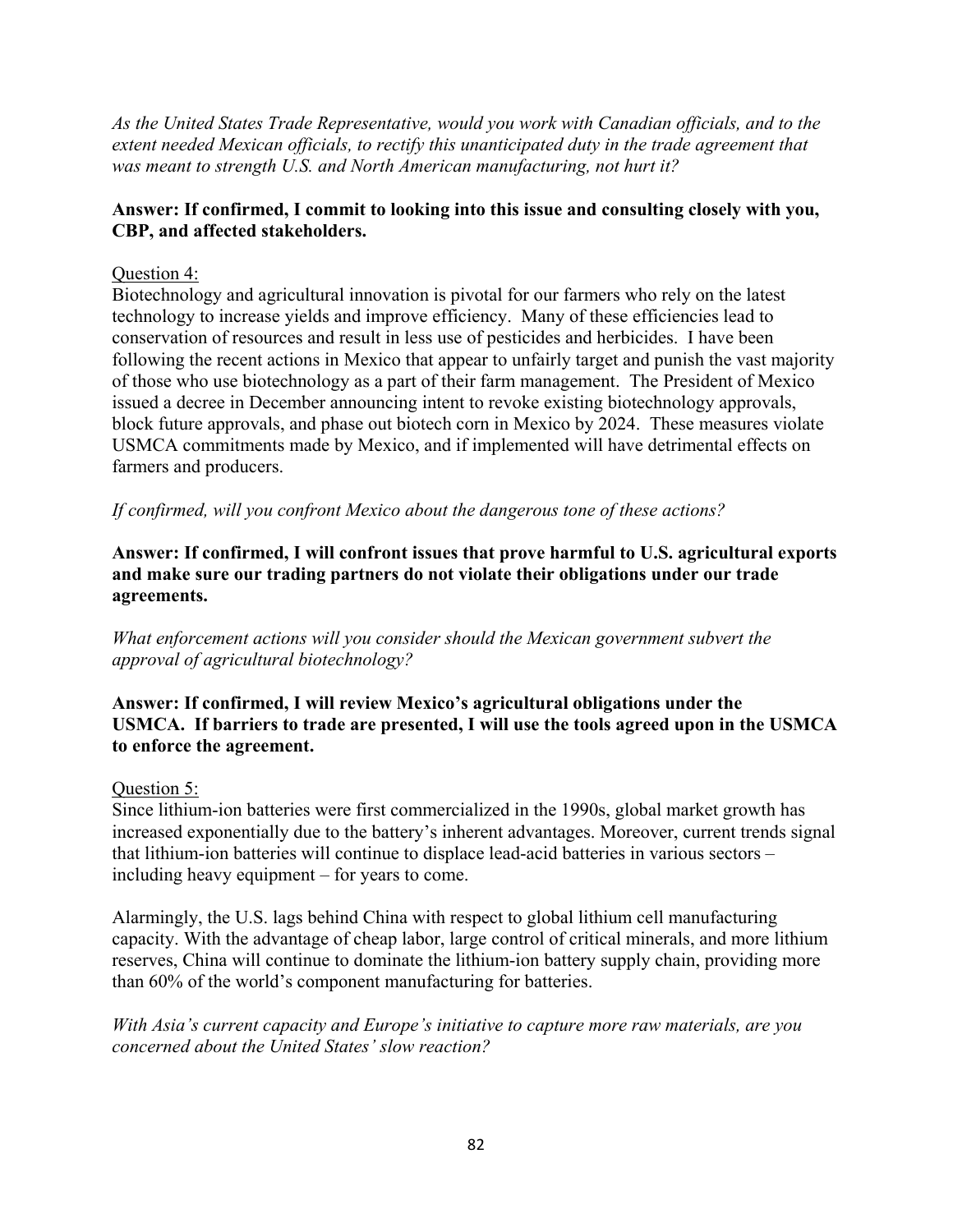*Given the recent executive order to review U.S. supply chains – including semiconductors, highcapacity batteries, and rare earth minerals – how do you plan to attract and preserve downstream investments, like battery manufacturing?*

**Answer: I understand that the Biden-Harris Administration shares your concerns about China's strong position in the production of advanced batteries. If confirmed, I will work to effectively implement the recommendations that emerge from the supply chain review mandated by President Biden's Executive Order on America's Supply Chains, which identified advanced battery manufacturing as a priority sector.**

### Question 6:

The E.U.'s reciprocal 232 tariffs on American Whiskey and other U.S. agricultural products are set to double from 25 percent to 50 percent in June 2021.

*If confirmed, will you commit to working with Congress and affected U.S. stakeholders to ensure American businesses avoid further harm as we seek to recover the COVID-19 pandemic?*

**Answer: I recognize that absent a negotiated resolution, the E.U.'s retaliation for the United States section 232 tariffs on steel and aluminum will increase substantially in June. I also recognize that the maintenance of a strong U.S. steel industry will require effective action to address global steel overcapacity. If confirmed, I commit to consulting closely with Congress as the Biden-Harris Administration proceeds with its review of the use of Section 232 steel and aluminum tariffs.** 

### Question 7:

China's unfair trade actions have devastated American businesses and manufacturers. For reference, Indiana is the country's largest manufacturing state and Hoosiers have felt the impact of China's illegal practices first-hand. As with previous administrations, President Biden will have to utilize his executive authority to impose or remove tariffs. I support holding China accountable in a way that does not hinder the growth of American businesses.

Unfortunately, it is not practical for the U.S. to manufacture every product or every component. For some market sectors, the ability to import encourages competitive pressures, which ultimately supports local productivity. As we focus on economic recovery, protecting jobs and U.S. manufacturers must be reflected in trade policies and negations.

*If confirmed, how will you ensure trade tools – such as Section 301 duties – are applied in a manner that does not unfairly penalize U.S. manufacturers who depend on components from global sources?*

**Answer: China's track record on using unfair practices to acquire U.S. technology, to the detriment of U.S. innovators and workers, is well-established. Under the last administration, USTR conducted an investigation against unfair trade practices in China under Section 301 of the Trade Act of 1974 and found that China engages in unfair trade acts policies and practices related to intellectual property, innovation and technology transfer. To address those findings, the United States imposed tariffs on products from**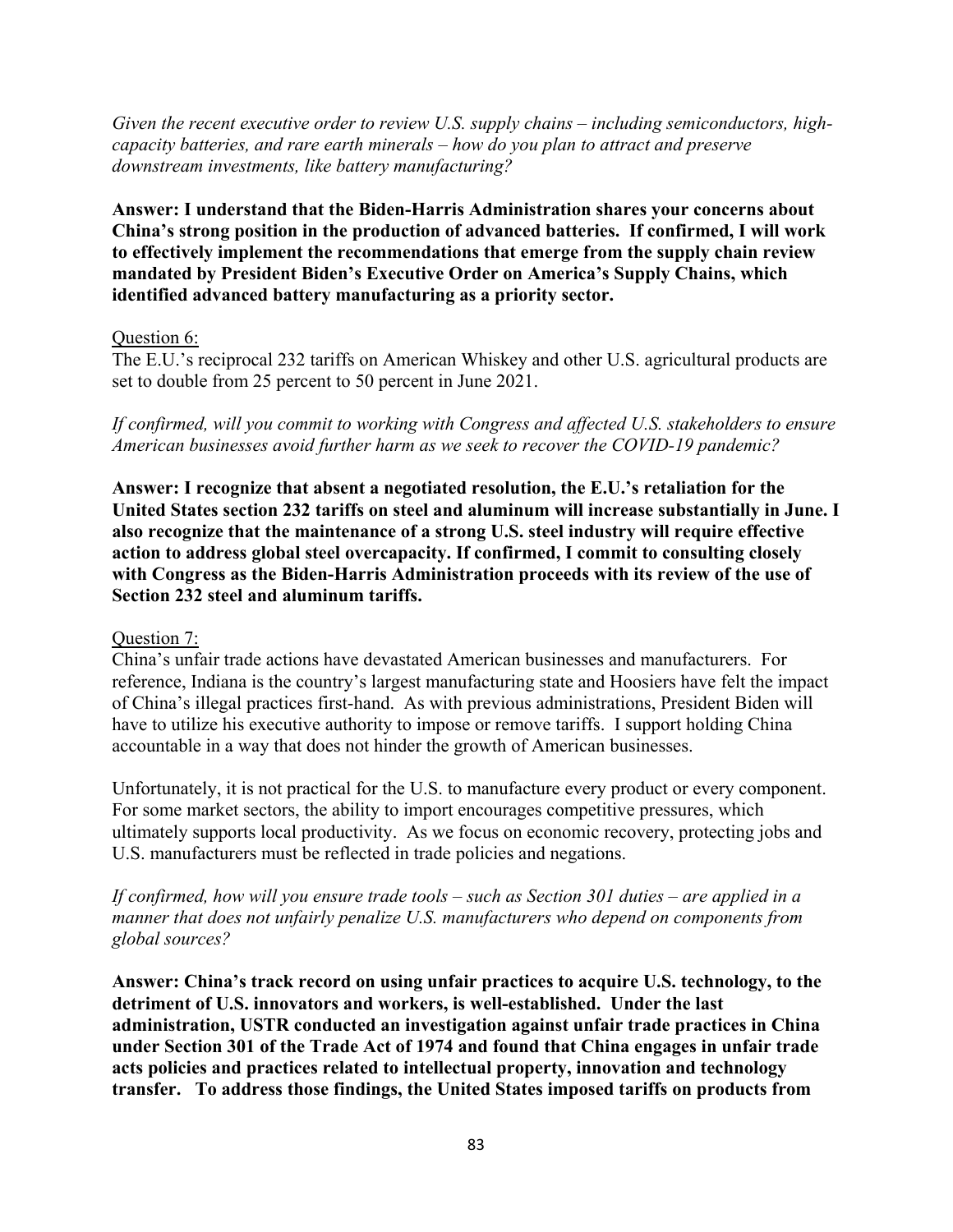**China. If confirmed, I will work with Congress to ensure that those tariffs are appropriately responsive to China's practices and assess the impact on U.S. businesses, workers and consumers. Further, I will ensure that any tariff exclusion process is transparent, fair and objective.**

## Question 8:

Under the Phase One Agreement, total U.S. exports of agricultural and related products including soybeans, corn, beef, and pork – increased roughly 30 percent or \$6.5 billion over 2017 levels. While the Phase One Agreement only covered certain disciplines, it has clearly been beneficial to many of Indiana's agriculture interests.

*Given that the Phase One Agreement bypassed congressional approval, how does the Biden Administration plan on pursing future trade deals with China?* 

*If confirmed, how will you begin reviewing the Phase One Agreement? Will you commit to advocating for U.S. agriculture with respect to U.S.-China trade negotiations? What elements do you foresee building upon for future U.S.-China negations?*

**The Biden-Harris Administration is engaged in a review of the policies in place to respond to China's coercive and unfair trade practices, including with respect to trade in agricultural products. I understand that a comprehensive strategy to confront the China challenge will be formulated based on that review. U.S. farmers are harmed when our trading partners, particularly China, undertake non science-based regulatory processes to create barriers against our agricultural exports. If confirmed, I commit to working with Member of Congress to identify priorities in advocating for U.S. agricultural interests with respect to China.**

### Question 9:

The previous administration launched several Section 301 investigations into Digital Services Taxes (DSTs) being considered or adopted by numerous countries – including France, India, Spain, Italy, and the U.K. Before the end of President Trump's term, USTR concluded that most of these taxes are discriminatory against U.S. commerce. While USTR has threatened to impose retaliatory tariffs, it was recently announced that additional tariffs will be suspended due to ongoing investigations.

Meanwhile, members of the Organization for Economic Cooperation and Development have continued to negotiate on multilateral solutions on DSTs; however, they await full participation from the new Biden Administration. If multilateral negotiations fail, how do you believe the U.S. should respond to unilateral implementation of DSTs by other nations on U.S.-based companies?

Just recently, Secretary Yellen announced that the U.S. would be dropping its demand for a DST "safe harbor" that would have allowed some of the tax elements to be optional. *Given that the U.S. is home to a majority of key global tech companies, how will you ensure future DSTs do not unfairly target U.S.-based businesses compared to foreign companies?*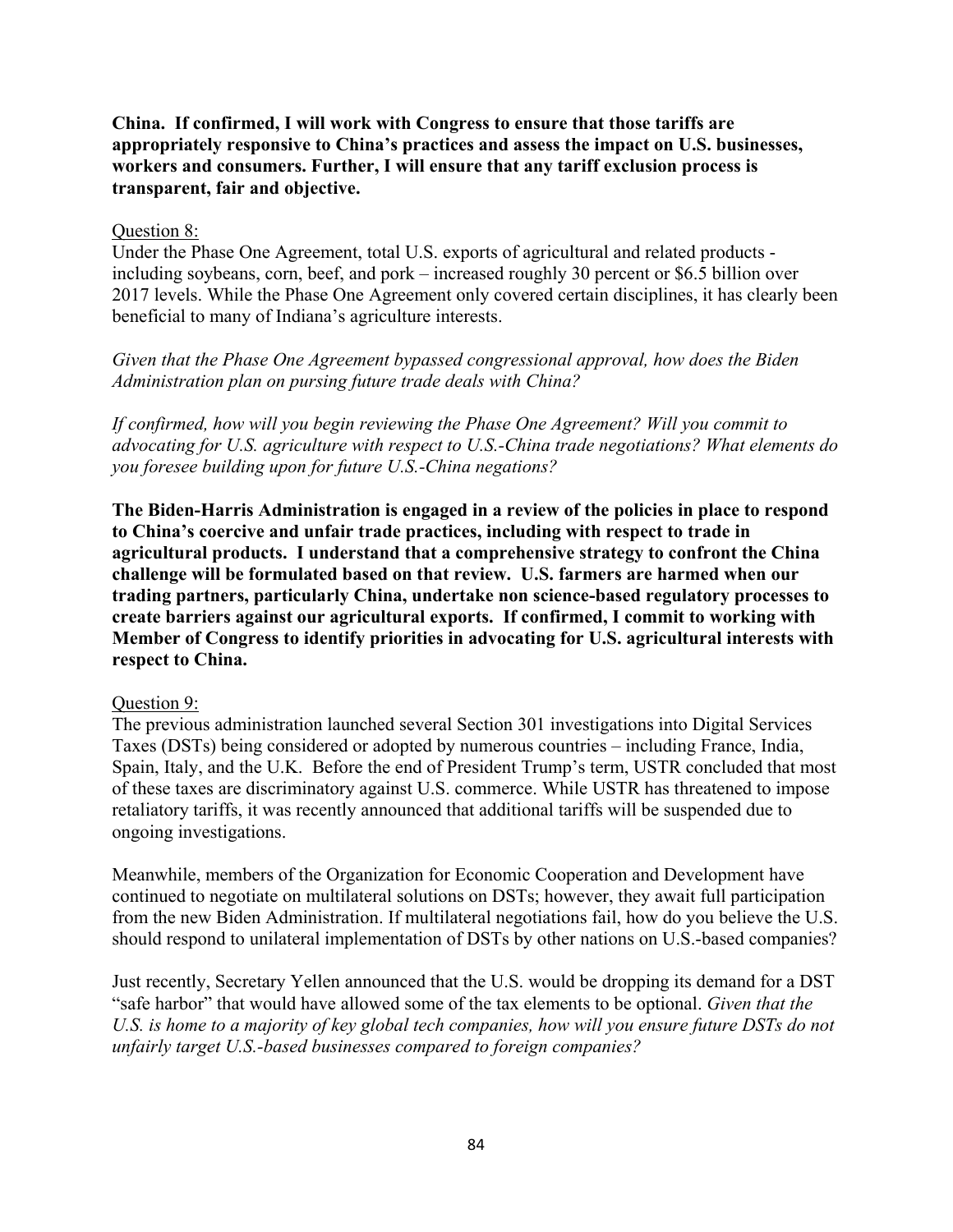**Answer: While the details of digital services taxes differ across jurisdictions, many were designed in a way that unfairly singles out a few large U.S. digital platform companies. If confirmed, I will work with my colleagues at the Treasury Department to address digital services taxes in the context of the multilateral effort to limit tax competition and address base erosion and profit shifting through the OECD/G20 process.**

### Question 10:

The global semiconductor shortage is of concern for the automotive industry, as you are acutely aware. I have been engaged with my Senate colleagues to alert the Administration to the gravity of this problem that affects companies in Indiana. In the short term, an increase in overall chip production would help alleviate this strain; another option is considering reallocation of chip production to the motor vehicle type. In the long term, the United States must increase domestic production and fairly allocate chip production to all sectors.

*How will the Administration support the automotive industry in addressing the global semiconductor shortage?*

*What strategies will be considered to re-shore domestic production, especially for semiconductors?*

**Answer: The Biden-Harris Administration is pursuing all available possibilities to help address the difficulties the automobile industry has faced in securing access to semiconductors vital to the production of American automobiles. Semiconductors are one of the priority sectors identified in the recent Executive Order on America's Supply Chains. If confirmed, I will work to effectively implement the recommendations that emerge from the review mandated by the Executive Order, and strengthen domestic semiconductor production.**

### **Senator Sasse**

Question 1 - Tech Competition Between US/Allies and China:

Over 59% of global GDP is held by the United States and our formal treaty allies. When you add other democracies to the mix, our share of global GDP goes up to around 75%. Given growing concerns about the implications of continued economic interdependence with Xi Jinping's genocidal regime, it seems like the freedom-loving world is actually very well placed to craft creative and consequential economic solutions to our shared trade problems with China. You and I discussed growing calls for the creation of a tech alliance among the world's democracies or establishment of some sort of digital or critical technology trade agreement with countries that share our values.

*Can you please describe the strategic challenges for the United States posed by continued economic and technological interdependence with the CCP?* 

*How will you as the United States Trade Representative think creatively about crafting trade agreements in the tech and digital spaces with countries that share our values to jointly push back on China's techno-authoritarianism?*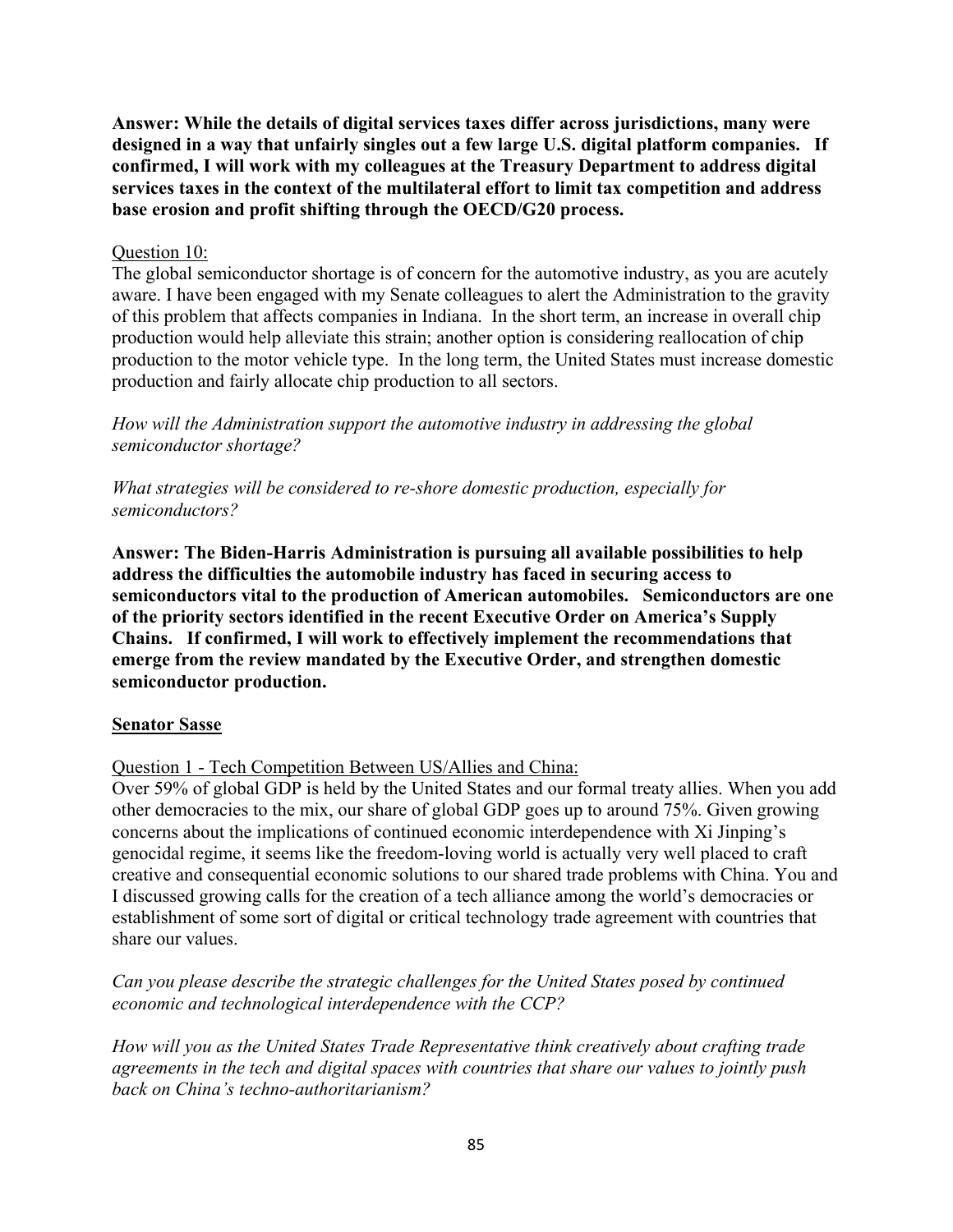**Answer: If confirmed, I will work with like-minded allies to ensure that we forge stronger ties and more resilient linkages in our supply chains and trade patterns in order to not become dependent or susceptible to technology overseen by authoritarian regimes.**

*Will you commit to presenting this Committee with a strategy for establishing critical technology and digital trade agreements with our likeminded allies and partners?* 

## **Answer: If confirmed, I commit to consulting with this Committee on matters concerning trade and critical technologies, including how we can enhance our cooperation with likeminded allies.**

*Given the extensive conversations we are having with our allies and partners about the national security concerns surrounding Chinese inputs into the supply chains of telecommunications and general technological goods, how do you think USTR is positioned, staffed, and resourced to be able to navigate negotiating agreements that include goods that may carry national security concerns? What should coordination with the Intelligence Community and other national security agencies look like when negotiating agreements?* 

**Answer: As technology, supply chains, and national security concerns grow in importance and relevance for trade, USTR will need to navigate the trade-related challenges in these areas. If confirmed, I look forward to working with Congress to ensure USTR has sufficient resources to pursue these tasks.**

### Question 2 - Trans-Pacific Partnership:

In Asia trade is diplomacy. That is why the US withdrawal from the TPP and China's establishment of the RCEP is so consequential regardless of the substantive differences between the agreements. When the US withdrew, the region moved on. Asian countries are increasingly looking to each other for economic and financial engagement and support. I have stated before that I believe the Trans-Pacific Partnership would be a way to reduce China's influence in the Asia-Pacific region. Recent news reports state the United Kingdom submitted an application to join the now Comprehensive and Progressive Trans-Pacific Partnership (CPTPP). This would be the first new country to join Japan, Vietnam, Australia, and 8 other nations.

*Should the US join CPTPP? If not, how are you thinking about building a positive trade agenda in the Indo-Pacific and engaging with TPP11 countries (now CPTPP) in light of China's growing economic dominance in the region?*

**Answer: The basic formulation of working closely with like-minded countries in the Asia-Pacific with shared strategic and economic interests is a sound one, but much has changed in the world since the TPP was signed in 2016. If confirmed, I commit to working closely with like-minded countries in the Asia-Pacific region to deepen our trade relationship in ways that benefit American broadly, including our workers, manufacturers, service providers, farmers, ranchers, and innovators.**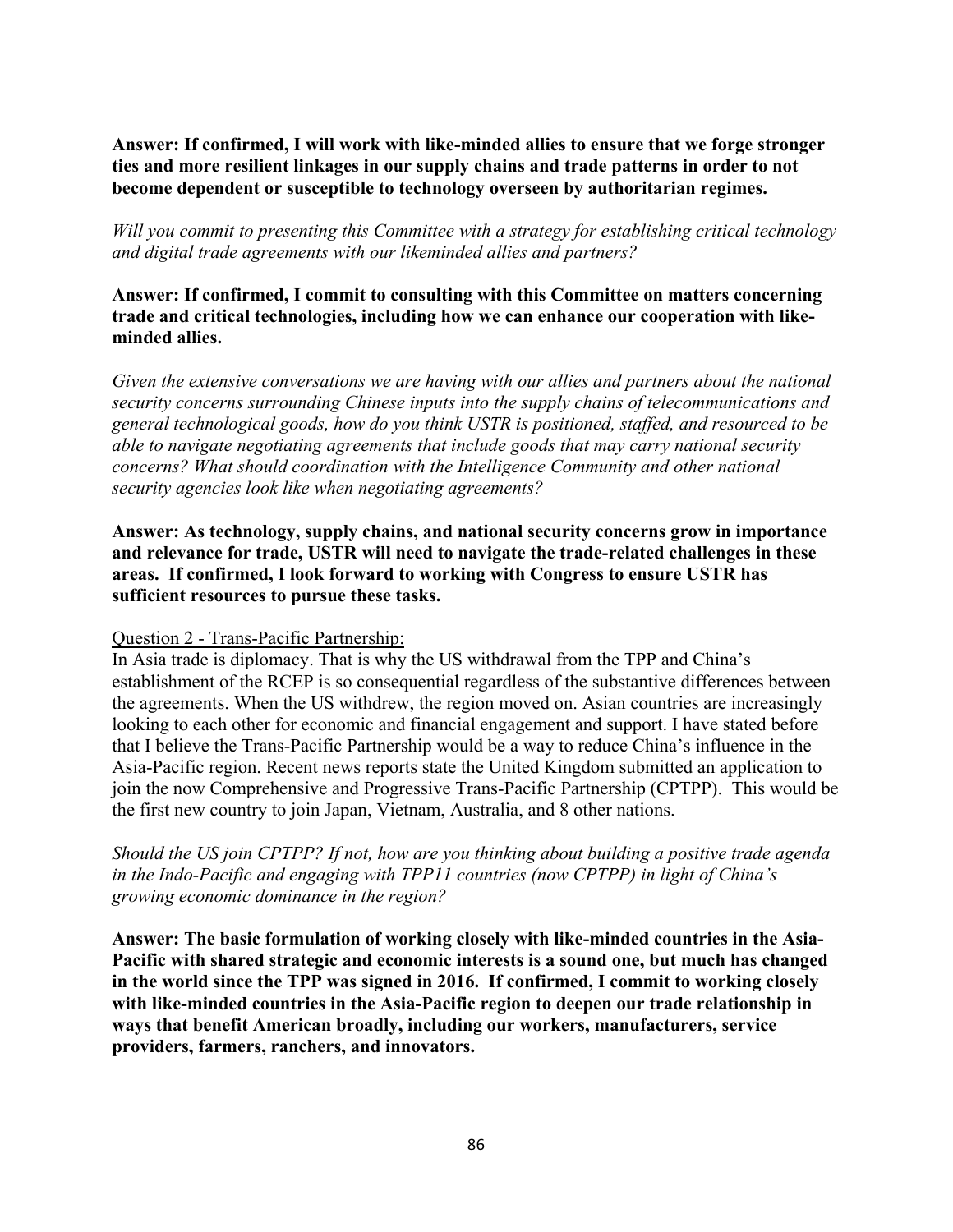Question 3 – China:

A lot has changed in the U.S.-China relationship since your previous executive branch service. You have seen the U.S. and China come together through the development of the Phase-One Agreement. Yet, there remain areas that continue to require attention.

*As you reflect on the previous Administrations action with regard to China, what are your plans to address the CCP's malign economic statecraft?* 

**Answer: The Biden Administration is engaged in a comprehensive review of what is required to meet the China challenge, including pushing back against Chinese economic statecraft that runs counter to our economic interests and democratic values. If confirmed, I commit to work, ideally with our allies, to address important areas that are not yet covered by the Phase One Agreement such as industrial subsidies and excess capacity.**

The previous administration completed a comprehensive 301 Investigation on China. *Did you read that investigative report? Did you have any disagreements with the findings or methodology in that report? In your opinion, were the imposition of tariffs the best policy response to China's serial theft of intellectual property and forced tech transfer? As an economic advisor to the President, what would you have proposed as a more effective response?* 

**Answer: China's track record on using unfair practices to acquire U.S. technology, to the detriment of U.S. innovators and workers, is well-established. I am aware that during the last administration, USTR's Section 301 investigation into China found that China engages in unfair trade acts policies and practices related to intellectual property, innovation and technology transfer. To address those findings, the United States imposed tariffs on products from China. If confirmed, I will work with Congress to ensure that those tariffs are appropriately responsive to China's practices and to account for their impact on U.S. businesses, workers and consumers.**

**Concerns over China's actions and practices related to technology transfer, intellectual property, and innovation are long-standing. Effectively addressing these difficult concerns, however, requires a coordinated whole-of-government strategy. If confirmed, I look forward to working with other agencies and with Congress to shape a more integrated strategy.**

*With China and 15 Asia-Pacific nations joining the Regional Comprehensive Economic Partnership (FCEP), what are your thoughts on the United States joining a multilateral trade agreement framework?*

**Answer: America is stronger when it works together with its allies, but cooperation can take many different forms. Whether a multilateral trade agreement framework is effective or not will depend on the precise details of that agreement.**

China's non-market approach has placed American companies at a disadvantage. China has long made promises that are unfulfilled.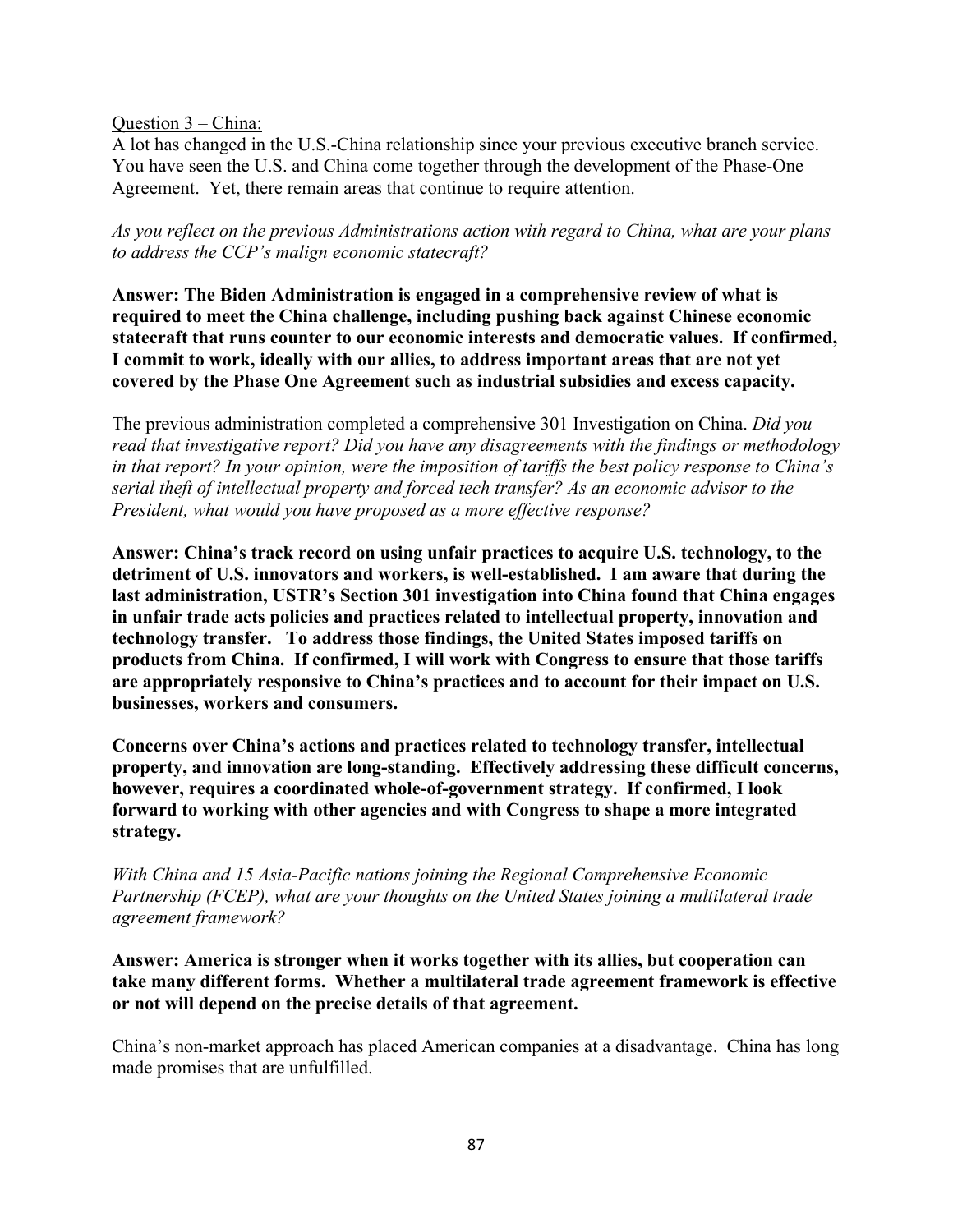*Do you agree that a persistent approach to resolve the many concerns that have arisen in our trading relationship with China deserve the highest attention within USTR and other federal agencies?* 

**Answer: Yes, absolutely. The Biden-Harris Administration is engaged in a comprehensive review of existing U.S. policies to determine what action we must take to meet the China challenge. I understand that the Administration will pursue a whole-of-government strategy based on that review that addresses China's unfair trade practices, invests in U.S. manufacturing and innovation, prioritizes supply chain resilience, and increases American competitiveness.**

### **If confirmed, I will make these concerns a top priority within USTR and engage in vigorous efforts to coordinate our response to the China challenge across the federal government.**

The China Phase One Agreement sought to bring structural reforms and changes to the state-led, market-distorting approach from China in areas of intellectual property, technology transfer, agriculture, financial services and currency exchange, with substantial purchase requirements of U.S. goods. Evidence seems to show China has been moving forward under this Phase One agreement in good faith. This Phase One agreement did not address all the concerns identified, and a phase two agreement is hopeful to bring further structural changes to China's regime.

I would like to see USTR engage with China through a process focused on critical issues such as excess capacity, state-owned enterprises, state-sponsored cyber-enabled theft of intellectual property, restrictions on cross-border data transfers, and regulatory transparency that were not fully addressed or accomplished in Phase One. In doing so, I also support USTR being aggressive in these negotiations to use all available tools to bring comprehensive and tangible reform.

*Can I have your commitment you will work with members of this committee on this process so that together we can identify the critical issues and a cohesive approach to tackling this issue with an outcome that is fair, reciprocal and balanced?* 

## **Answer: Yes, if confirmed, I will consult with this Committee on these difficult and challenging issues.**

### Question 4 – Taiwan:

Given your family ties to Taiwan you know even better than I do how strong of a democratic partner the Taiwanese are. Taiwan has proven to be a strong U.S. economic partner and in 2019 was the U.S. 14<sup>th</sup> largest export market.

### *Do you view a trade agreement with Taiwan to be an important national security approach in counteracting China?*

**Answer: Taiwan is a valuable democratic partner of the United States, and the two sides have had a Trade and Investment Framework Agreement dating back to 1994. Deepening trade and economic ties can be a valuable means to address the strategic rivalry with**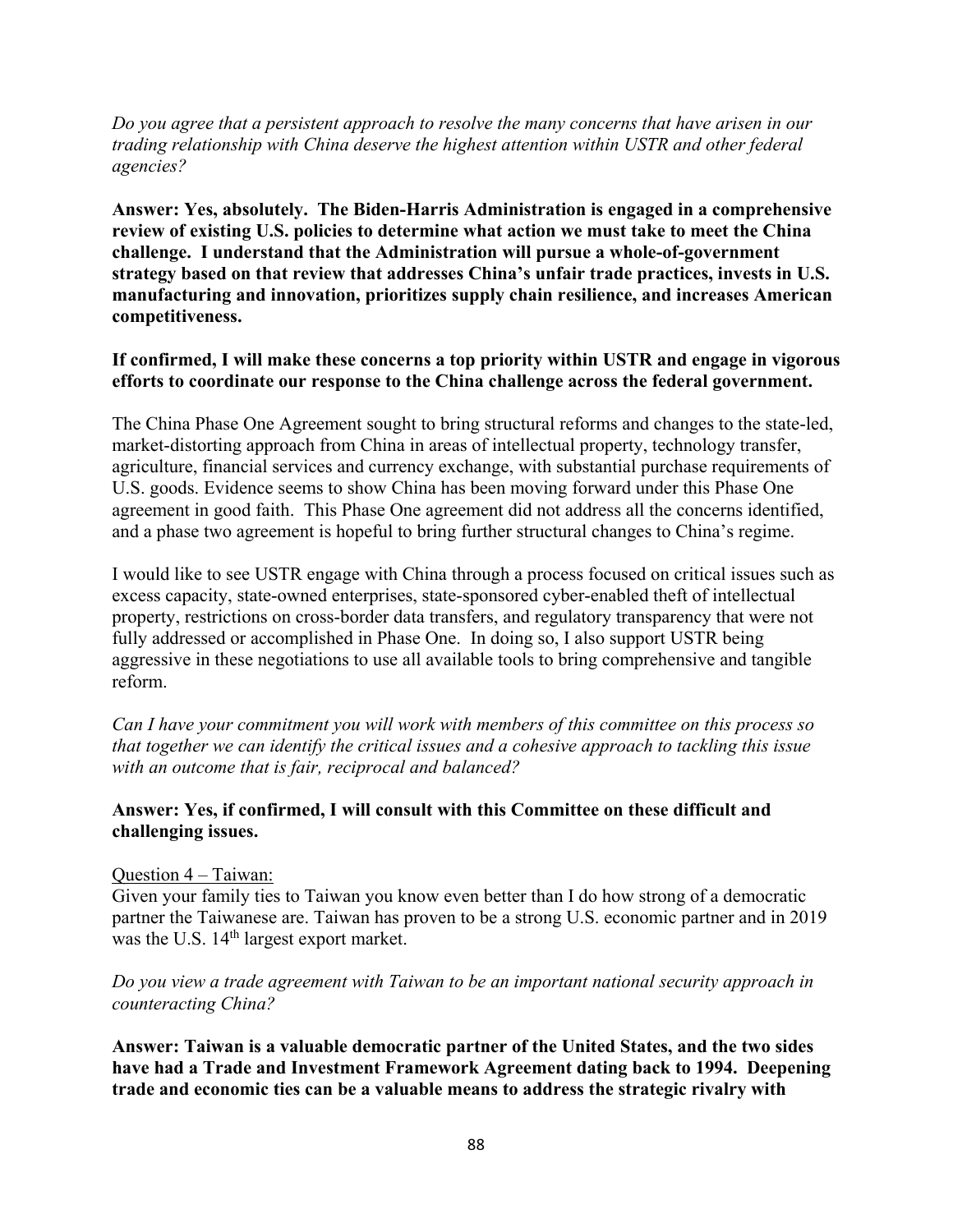**China. However, whether a trade agreement actually does so will turn on the precise provisions of the agreement itself and the supply chain patterns in the Asia-Pacific region.**

*How will you approach an FTA with Taiwan now that Taiwan has granted greater access for U.S. pork and beef?* 

**Answer: If confirmed, I will commit to engaging in a comprehensive review of our trade relationship with Taiwan to determine how to address remaining trade issues and the best path forward.** 

*Where does an FTA with Taiwan fall on your priority list and where do you see hurdles to an agreement?*

**Answer: As noted above, I will engage in a comprehensive review, which will inform my priorities for near-term engagement with Taiwan.**

### Question 5 - Overall Trade Priorities:

The Biden Administration has publically said the first focuses will be on a domestic agenda. *On day one of your role as Ambassador, how will you outline the United States position with our trading partners?*

**Answer: Trade policy will be an essential component of the fight against COVID-19, the economic recovery, and the Build Back Better agenda. President Biden seeks a fair international trading system that promotes inclusive economic growth and reflects America's universal values. If confirmed, starting on Day One I will engage our trading partners in pursuit of a trade agenda that will restore U.S. global leadership on critical matters like combatting forced labor and exploitative labor conditions, corruption, and discrimination against women and minorities around the world.**

*With multiple issues before the office of the United States Trade Representative, have you thought about your first 100-days at USTR and can you share your views on how you will prioritize these issues?*

**Answer: If confirmed, I will engage with our trading partners on ways to address the climate crisis, bolster sustainable renewable energy supply chains, and end unfair trade practices. In addition, in my first 100 days I will review existing trade policies and agreements and pursue enforcement actions when warranted.**

### Question 6 - Beef Exports and Trade with Japan:

I would like to bring your attention to beef exports to Japan. Japan is the largest market for U.S. beef. From January to November 2020, the U.S. exported over 280,000 metric tons of beef to Japan, valued around \$1.8 billion. The U.S. is approaching a safeguard threshold tariff trigger.

I would like to see more attention by USTR negotiators to engage with Japan and monitor the tariff rate quota.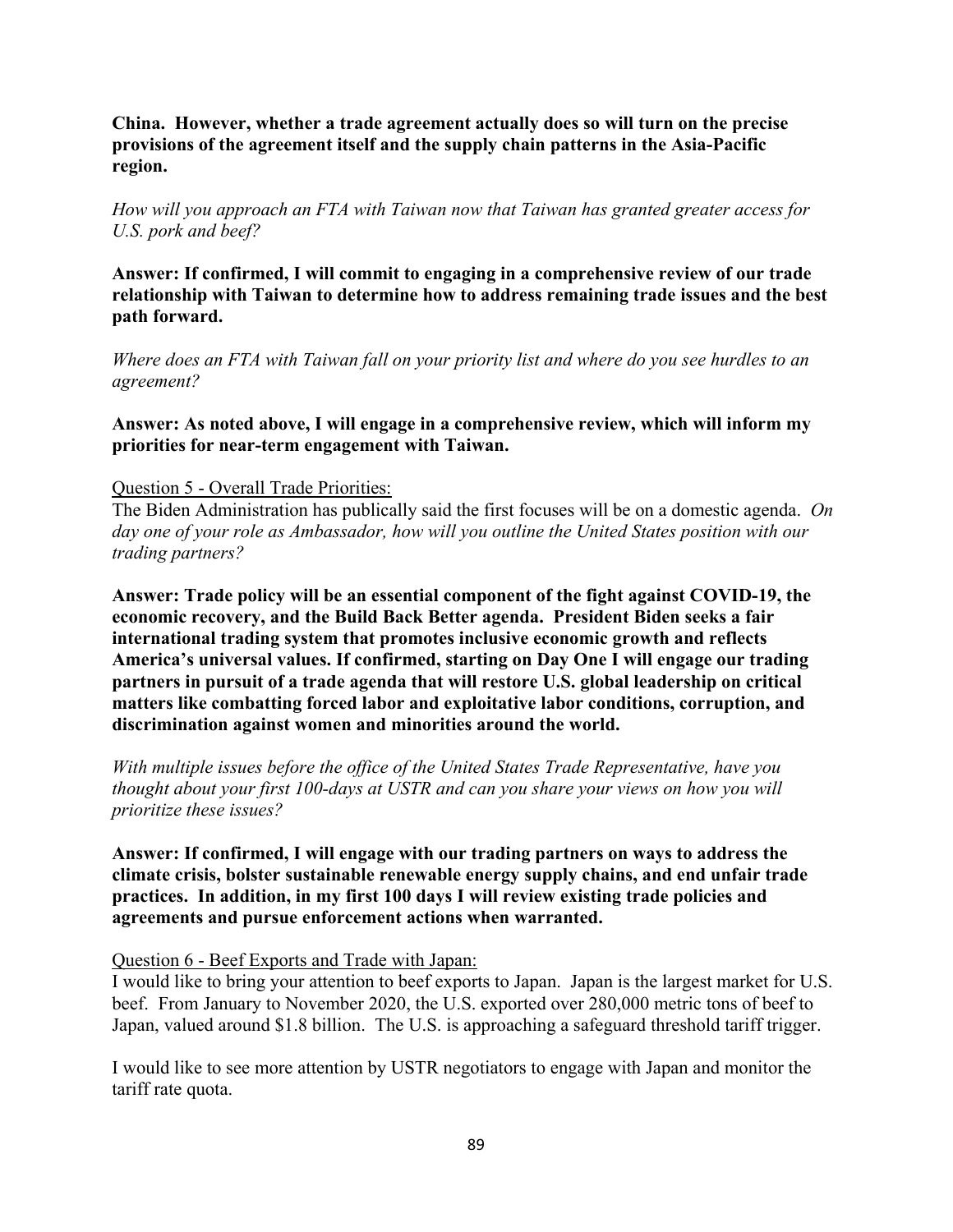*Can I have your commitment that your team will worked with Japan to reevaluate the trigger and perhaps move forward with a formal free trade agreement?* 

**Answer: If confirmed, I commit to monitoring the tariff rate quota on U.S. beef. As U.S. Trade Representative, I will review the agreement with Japan reached by the previous Administration. If confirmed, I look forward to working with your office on the issue of additional exports of U.S. beef to Japan.**

### Question 7 - United States Mexico Canada Agreement (USMCA):

I have heard from many different stakeholders from agriculture, to biotechnology, pharmaceutical, technology, oil and gas to name just a few regarding the United States-Mexico-Canada (USMCA) trade agreement. These industries are experiencing significant regulatory challenges in Mexico with the implementation of the USMCA. I understand you are aware of many of these issues.

To speak specifically to my home state of Nebraska, Mexico takes on average 54% of the U.S. export of white corn, over which 90% is considered a genetically modified product. Nebraska is also a leading producer of food-grade yellow corn production. The Mexican President Lopez Obrador issued a decree banning glyphosate and GMO corn in Mexican diets by 2024. Furthermore, I am troubled that Mexican officials are adopting Europe's precautionary principle as the basis for rejecting import permits and delaying product approvals. Biotechnology and crop protection products are innovations important to American corn and crop producers that allow more sustainable and efficient use of natural resources to provide a high quality, safe and affordable diet to customers. The United States has had a long standing, mutually beneficial trade relationship with Mexico and this was recently reaffirmed with the ratification of USMCA.

*Can you share your approach to tackle these issues between the Mexican and U.S. government? Please elaborate on how, under your leadership at USTR, you will approach enforcement of the provisions within USMCA and the encourage energy, ethanol, agriculture, and other goods will be treated fairly.* 

**Answer: Mexico is a critical export market for Nebraska. Each year close to \$1 billion worth of agricultural goods are exported from Nebraska to Mexico. If confirmed, I will work to defend American businesses' exports of these products and others to Mexico. I commit to quickly engage the Mexican government if it violates the agreement and to use all dispute settlement tools to fully enforce USMCA when necessary.** 

*If we are to use the framework of USMCA in future agreements, can I have your commitment to work with members of this committee to review the language and strengthen necessary areas to ensure fair and equal trade relations? Will you further commit to regular engagement with my staff and other members of this committee on enforcement issues under USMCA?*

**Answer: If confirmed, I will work with your staff and other members of the Senate Finance Committee as we look to strengthen and build upon the USMCA framework.**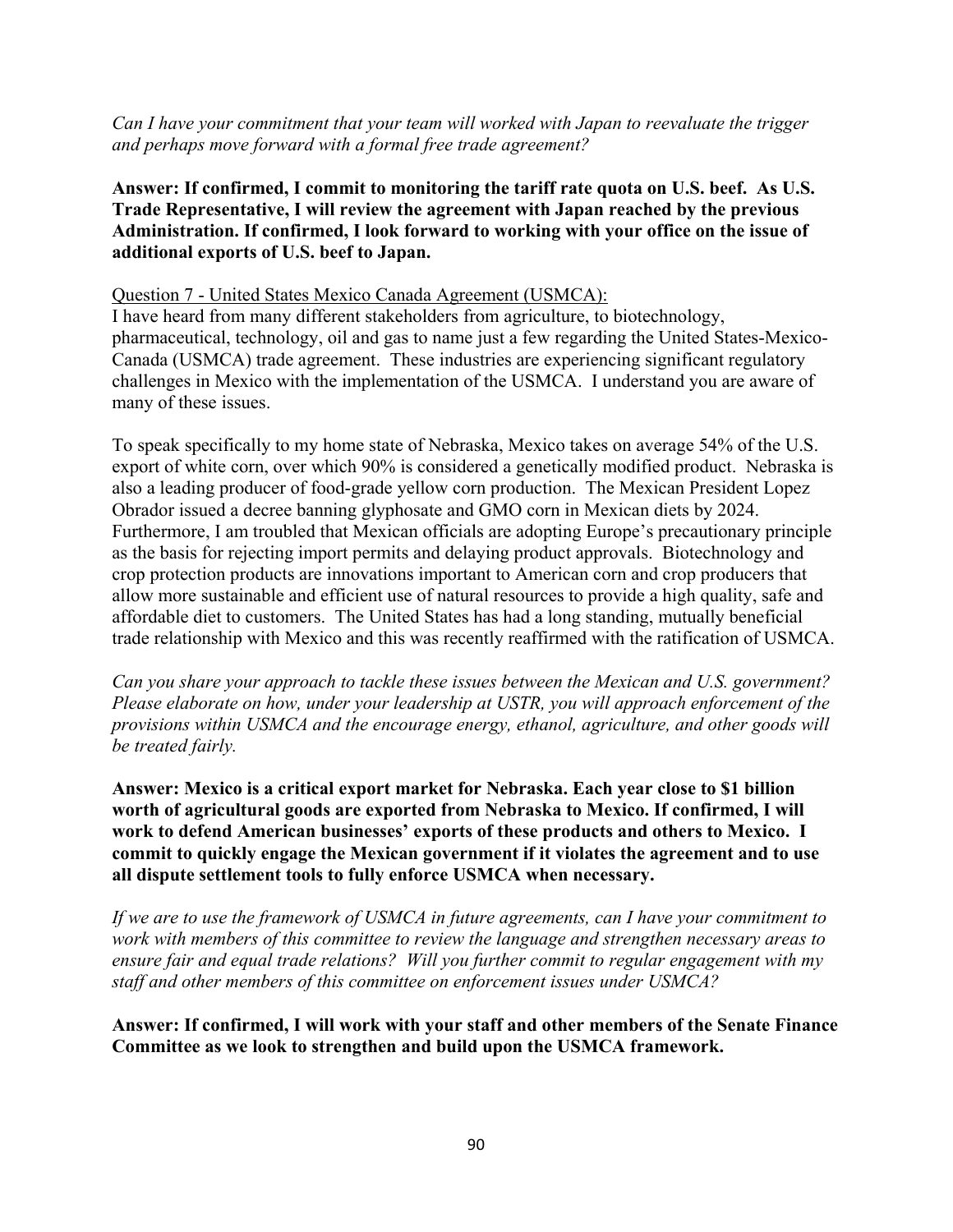#### Question 8 - Trade with Europe:

Following Brexit, the previous administration had been in the process of pursuing a free trade agreement with the United Kingdom.

*If confirmed, how will you approach trade issues with both the U.K. as well as the rest of Europe? Do you agree that a trade agreement needs to address all sectors?*

**Answer: The United States completed four rounds of negotiations since officially launching negotiations to establish a free trade agreement with the United Kingdom. If confirmed, I plan to review the state of the negotiations and, in consultation with Congress, chart a path forward that reflects the Biden-Harris Administration's commitment to a trade policy that prioritizes the interest of America's farmers and workers.**

### **Senator Warren**

### Question 1:

The Covid-19 pandemic has been the worst public health crisis facing our nation and the world in over a century. Now that safe and effective vaccines are available, it is vital that all people around the world have access to vaccines and any future treatments for Covid-19. Unfortunately, the Trump administration put the profits of pharmaceutical manufacturers ahead of global public health. Too many people in low- and middle-income countries may have to wait years to get vaccinated because of the high prices being charged for Covid-19 vaccines, and an insufficient supply that is currently being bought up disproportionately by wealthy nations. No one should die because drug company profits are prioritized over the health and wellbeing of human beings.

Countries that can manufacture pharmaceuticals should be given the opportunity to produce Covid-19 vaccines and treatments as quickly as possible in order to bolster global supplies and ensure equitable distribution. In October, South Africa and India proposed a temporary waiver of the WTO's Trade-Related Intellectual Property Rights (TRIPS) agreement, to increase the global supply of COVID vaccines and treatments and save lives throughout the world. That proposal is now supported by a large number of low and middle income countries. Under the Trump administration, the United States was one of the wealthy nations working to block this emergency waiver.

*Will you as United States Trade Representative reverse the Trump-era decision that is putting lives at risk, and instead support the TRIPS waiver so that Covid-19 vaccines and medications can be made widely available in low and middle-income countries?*

**Answer: Responding to the COVID-19 pandemic is the top priority of the Biden Administration. I recognize the critical importance of ensuring widespread access to lifesaving vaccines, diagnostics, therapeutics, treatments, and other key products worldwide in order to counter the pandemic and enable global economic recovery. If confirmed, I commit to examining the TRIPS waiver proposal thoroughly to determine its efficacy in enhancing our global health security and saving lives.**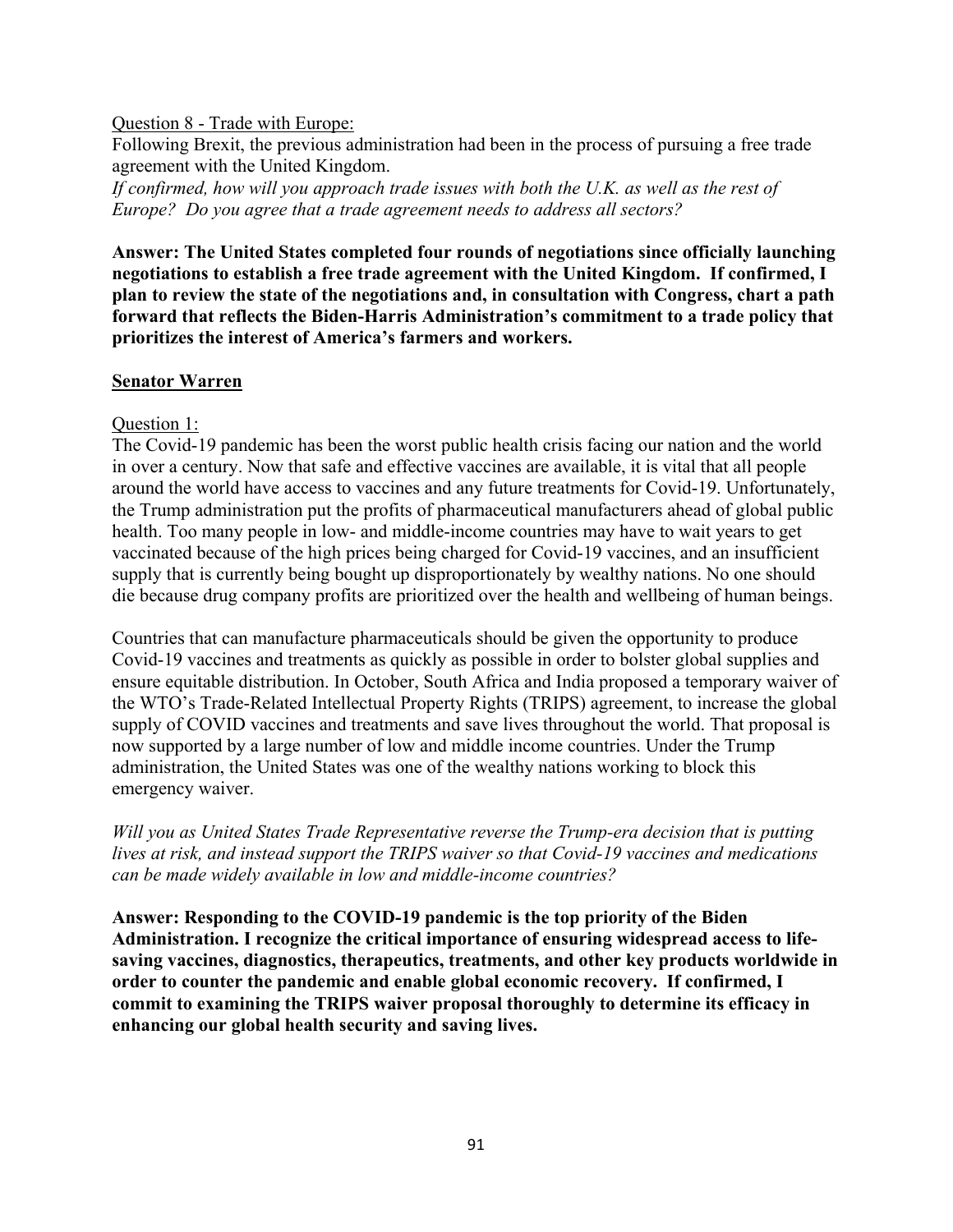### Question 2:

*How will you approach considering whether to allow for extensions of previously granted China tariff exclusions, or providing an opportunity for impacted companies to reapply?*

**Answer: China's track record on using unfair practices to acquire U.S. technology, to the detriment of U.S. innovators and workers, is well-established. Under the last administration, USTR conducted an investigation against unfair trade practices in China under Section 301 of the Trade Act of 1974 and found that China engages in unfair trade acts policies and practices related to intellectual property, innovation and technology transfer. To address those findings, the United States imposed tariffs on products from China. If confirmed, I will work with Congress to ensure that those tariffs are appropriately responsive to China's practices and assess the impact on U.S. businesses, workers and consumers. Further, I will ensure that any tariff exclusion process is transparent, fair and objective.**

### **Senator Barrasso**

## Question 1 - Intellectual Property Protection:

Strong intellectual property protections in the United States are critical for the invention and manufacturing of innovative medicines and medical technologies. It is not a coincidence, therefore, that the United States leads the world both in terms of inventing and manufacturing these products and providing intellectual property protections that incentivize innovation.

*How does USTR intend to pursue a trade agenda that protects American intellectual property abroad and ensures that our trading partners value the important contributions of America's innovative industries?*

**Answer: If confirmed, I commit to using the trade tools at my disposal to ensure that American workers and innovators are able to reap the benefits of their innovation, including overseas. Strong, effective protection of intellectual property in markets worldwide benefits not only American exporters and innovators, but also workers in IPintensive industries. As U.S. Trade Representative, I will continue to undertake rigorous enforcement efforts to ensure that our trading partners adhere to their existing IP obligations. I will work with other federal agencies to prevent counterfeit and pirated goods from being sold in the U.S. and elsewhere.**

### Question 2 - Supply Chains – Critical Minerals:

The COVID-19 pandemic has shed much-needed light on vulnerabilities in our supply chains.

By any measure, the U.S. has become too reliant on countries like China for medicine, medical supplies, and the materials needed to manufacture a wide variety of consumer and commercial products. The President recently issued and Executive Order on America's supply chains that is partly focused on critical minerals.

Critical minerals are key manufacturing inputs for electronics, medical equipment, semiconductors, electric vehicles, advanced weapons systems and much more. Today, we are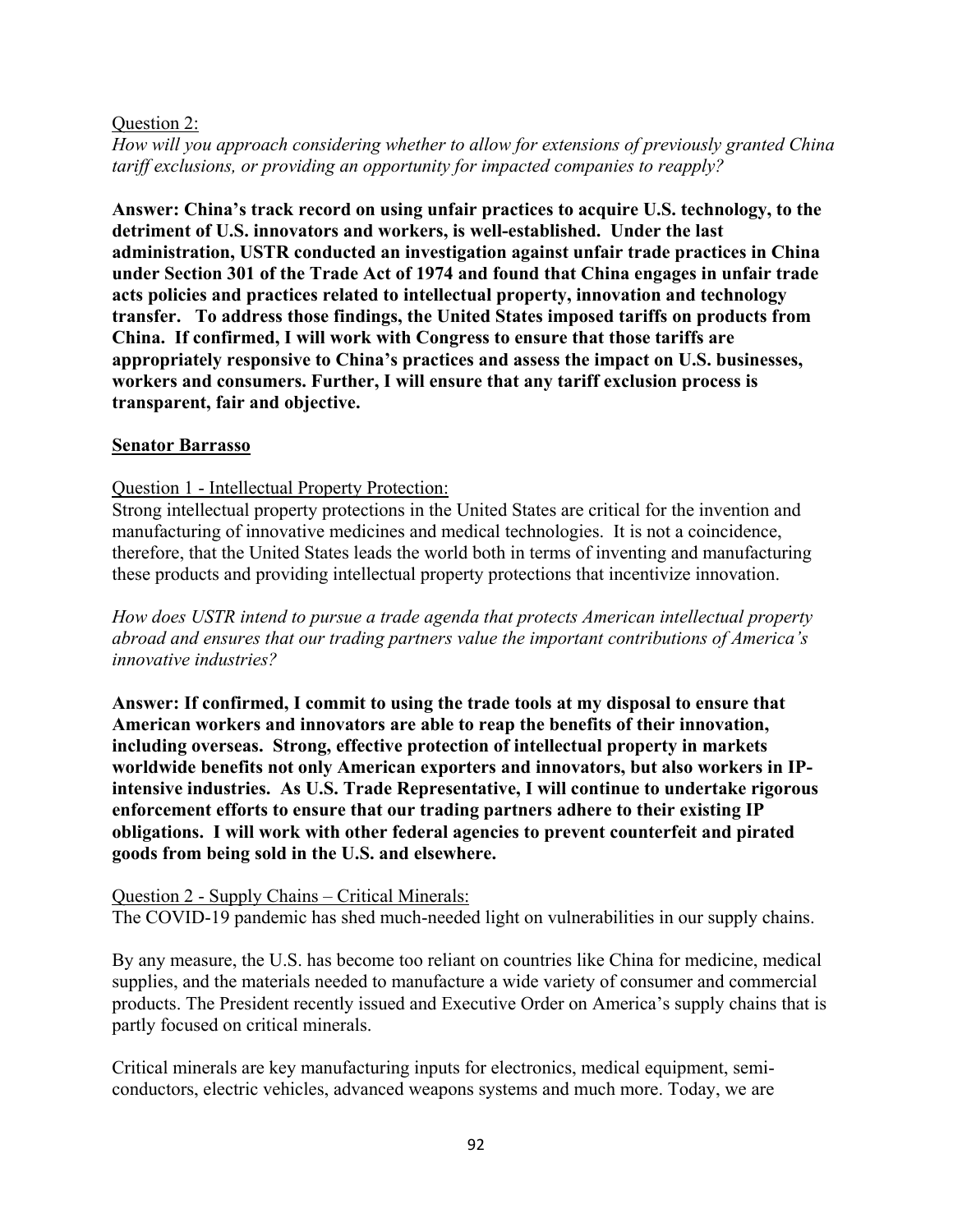dangerously reliant on imports from China and other foreign countries where, in some cases, they are mined and produced with child and slave labor.

How can USTR work with our allies to strengthen and secure critical mineral supply chain and

**Answer: I understand that the Biden-Harris Administration is undertaking a comprehensive review of supply chain risks, pursuant to the President's Executive Order issued on February 24. USTR is actively engaged with other federal agencies to identify risks in the supply chain for critical minerals and other identified strategic materials, including rare earth elements. If confirmed, I commit to engaging allies to ensure that America's supply chains for critical minerals are resilient, secure, and diverse.**

*What are the benefits of safely producing these minerals at home where possible instead of relying on foreign imports?*

**Answer: Resilient American supply chains are critical to strengthening and rebuilding America's domestic manufacturing sector and creating the well-paying jobs for our workers. They are also critical for bolstering our innovation capacity and maintaining America's competitive edge in other industries that depend on these minerals.**

### Question 3 - U.S. Beef:

In Wyoming, we produce some of the highest quality beef in the world. Our farmers and ranchers need certainty when it comes to trade. Wyoming wants fair, unfettered access to international markets for our beef, lamb, wool, and other agricultural products. Our livestock industry is a vital piece of our economy and critical to the wellbeing of our communities.

*What is USTR's strategy for gaining market share for U.S. beef?*

# **Answer: If confirmed, I will work to find new markets for U.S. beef. I look forward to working with your office on strategies to open up new markets for U.S. beef.**

### Question 4 - Sugar:

The current world sugar market is highly dysfunctional, driven by production and trade distorting practices employed by nearly all sugar-producing countries.

It is more important than ever that the United States maintain its current no-cost sugar policy which provides a stable and predictable economic environment for U.S. producers, an environment necessary for capital investments and long-run sustainability.

*How would you envision taking on a multilateral challenge like the reform of the global sugar market, and* 

**Answer: If confirmed, any reforms I pursue regarding the global sugar market will be consistent with maintaining the current no-cost U.S. sugar policy.**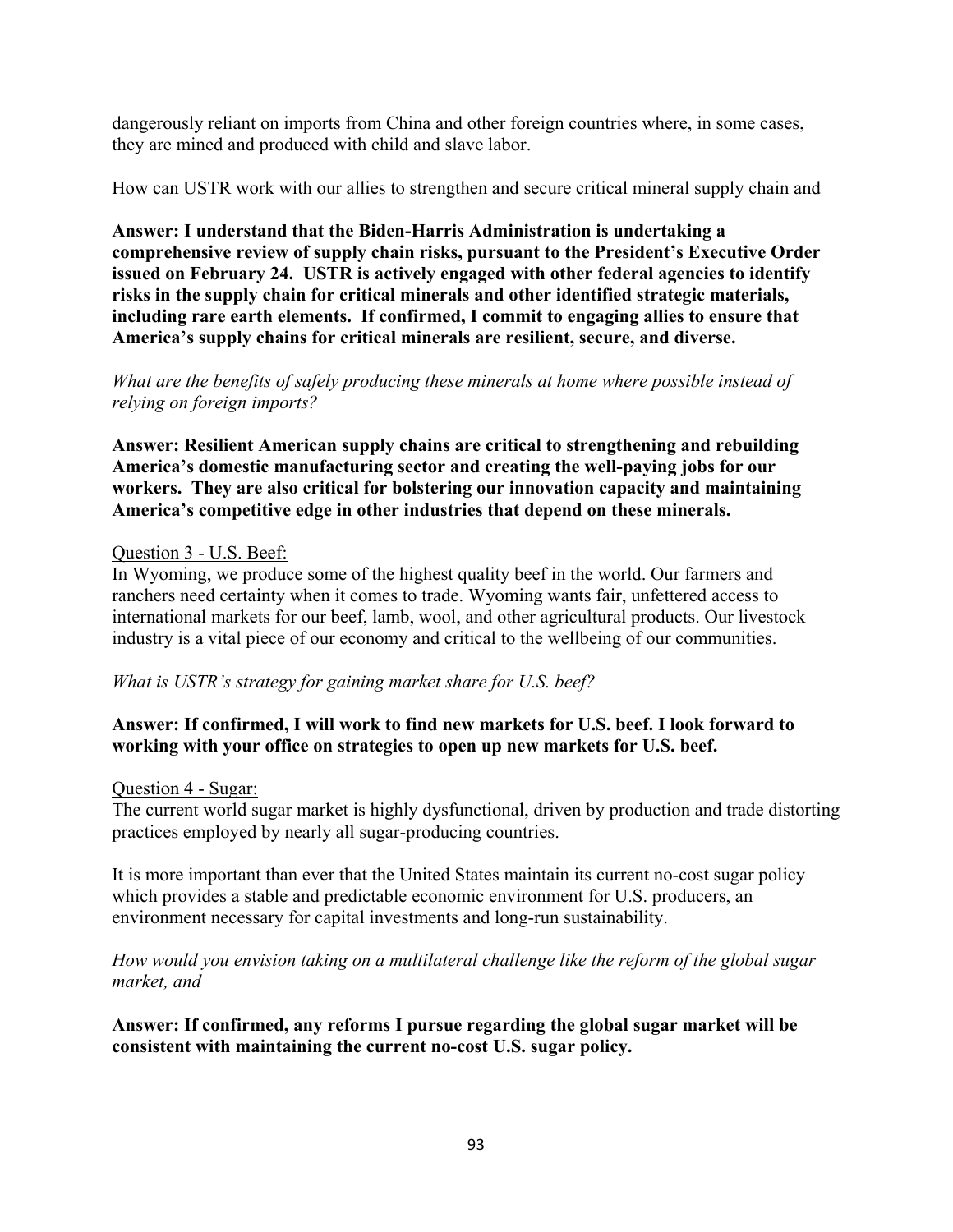*Do you think the World Trade Organization (WTO) is equipped now, or can be made equipped going forward, to effectively address the underlying issues among all members?*

**Answer: WTO rules need to be updated to reflect long-standing agricultural issues that have not been rectified under the WTO's current construction. If confirmed, I will work with like-minded partners to ensure that any new rules are consistent with U.S. domestic sugar goals.**

### Question 5 - Supply Chains – Food Supply:

The Covid-19 pandemic has starkly demonstrated – through trade restrictions, supply chain breakdowns, and other unpredictable actions by countries around the world – the importance of food security.

*Do you believe it is important that the United States pursue a trade policy that has, as a central pillar, the objective of ensuring a safe and secure domestically produced food supply for America's consumers and food manufacturers?*

### **Answer: U.S. trade policy must benefit domestic agricultural producers and provide consumers and food manufacturers with a safe and secure domestic food supply. If confirmed, I will make this a central pillar of any agricultural trade policy I pursue.**

### Question 6 - SOEs and Uranium:

U.S. businesses are often at a disadvantage vis-à-vis state-owned enterprises (SOEs) that are not guided by market principles. Such SOEs benefit from environmental, health and labor standards below that of publicly-traded companies. The uranium miners in Wyoming know this only too well, as U.S. mining has come to a standstill at the hands of increased imports from places like Russia, Uzbekistan and other countries where the Chinese have significant mining investments. U.S. trade policy needs a clear strategy for addressing the SOE imbalance.

*Can you describe in detail how you would approach the challenges facing U.S. companies with respect to SOEs?*

*Is USTR adequately equipped to address the SOE issue to ensure American workers and businesses have level playing field in the international marketplace?*

*If not, can you explain where you think existing USTR authority falls short in this area?* 

**Answer: State-owned enterprises that do not operate based on market principles disadvantage U.S. businesses and their workers and have contributed significantly to global market distortions. If confirmed, I will work with our allies to collectively address market distortions caused by SOEs. In addition, I will pursue trade enforcement actions against SOEs that disadvantage U.S. businesses and their workers, and I will pursue disciplines on SOEs in trade agreement negotiations. USTR leads the U.S. government in the monitoring and enforcement of trade agreements. If confirmed, I will work closely with other relevant federal agencies to address the global market distortions caused by state-owned enterprises.**